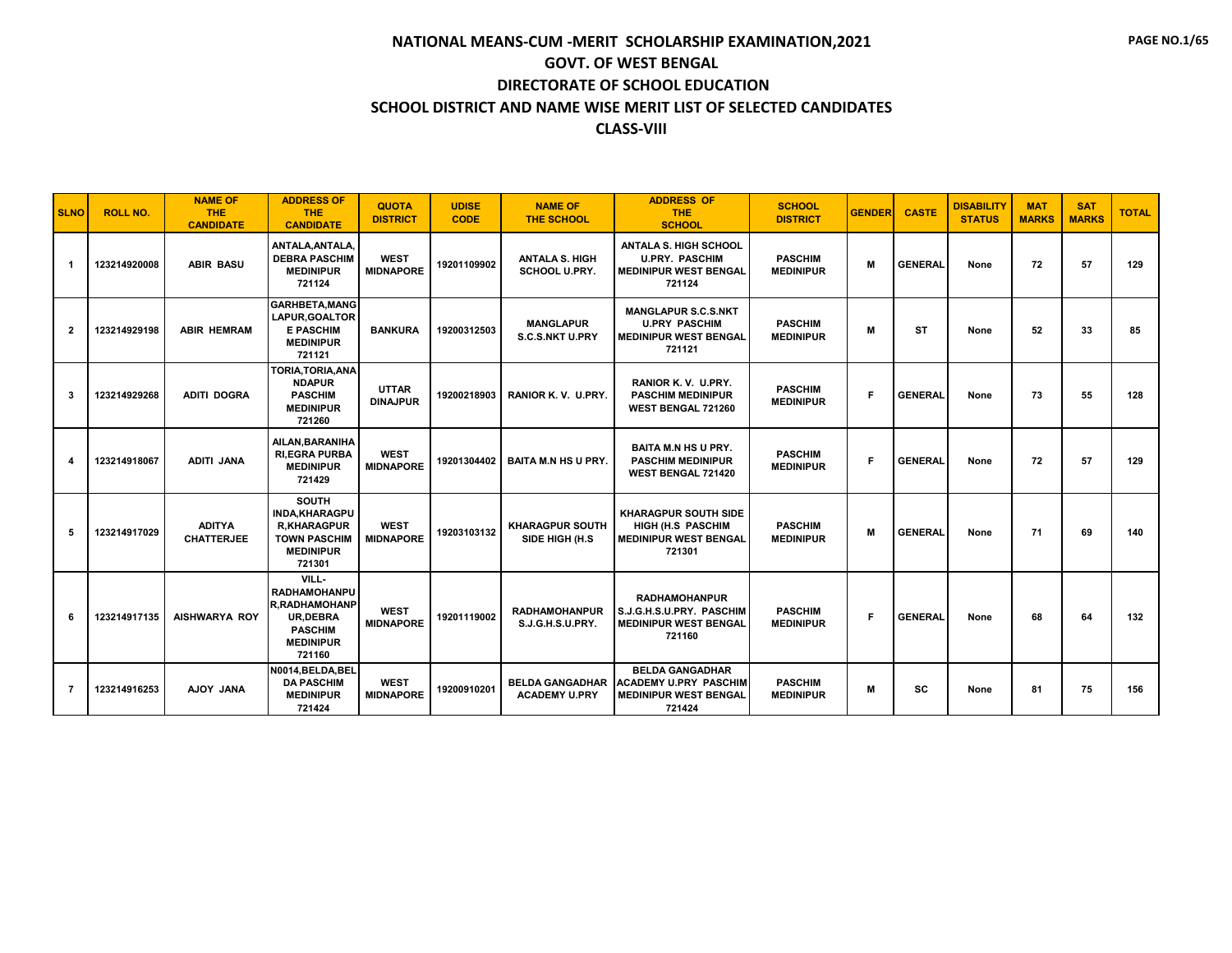| <b>SLNO</b> | <b>ROLL NO.</b> | <b>NAME OF</b><br><b>THE</b><br><b>CANDIDATE</b> | <b>ADDRESS OF</b><br><b>THE</b><br><b>CANDIDATE</b>                                                                              | <b>QUOTA</b><br><b>DISTRICT</b> | <b>UDISE</b><br><b>CODE</b> | <b>NAME OF</b><br><b>THE SCHOOL</b>                             | <b>ADDRESS OF</b><br><b>THE</b><br><b>SCHOOL</b>                                                               | <b>SCHOOL</b><br><b>DISTRICT</b>   | <b>GENDER</b> | <b>CASTE</b>   | <b>DISABILITY</b><br><b>STATUS</b> | <b>MAT</b><br><b>MARKS</b> | <b>SAT</b><br><b>MARKS</b> | <b>TOTAL</b> |
|-------------|-----------------|--------------------------------------------------|----------------------------------------------------------------------------------------------------------------------------------|---------------------------------|-----------------------------|-----------------------------------------------------------------|----------------------------------------------------------------------------------------------------------------|------------------------------------|---------------|----------------|------------------------------------|----------------------------|----------------------------|--------------|
| 8           | 123214930206    | <b>AKASH BISUI</b>                               | <b>AMLASULI-</b><br><b>BIKRAMPUR</b><br><b>ROAD.AMLASULI.</b><br><b>GOALTORE</b><br><b>PASCHIM</b><br><b>MEDINIPUR</b><br>721157 | <b>WEST</b><br><b>MIDNAPORE</b> | 19200406102                 | <b>AMLASULI I.N.HIGH</b><br>U.PRY.                              | AMLASULI I.N.HIGH U.PRY.<br><b>PASCHIM MEDINIPUR</b><br><b>WEST BENGAL 721157</b>                              | <b>PASCHIM</b><br><b>MEDINIPUR</b> | M             | <b>SC</b>      | None                               | 57                         | 44                         | 101          |
| 9           | 123214924073    | <b>AKASH CHANDA</b>                              | <b>RANISARAI BUS</b><br><b>STAND.KHATNAG</b><br>AR, BELDA<br><b>PASCHIM</b><br><b>MEDINIPUR</b><br>721451                        | <b>WEST</b><br><b>MIDNAPORE</b> | 19200911403                 | <b>NAHAPAR</b><br><b>VIDYASAGAR</b><br><b>VIDYABHABAN U.PRY</b> | <b>NAHAPAR VIDYASAGAR</b><br><b>VIDYABHABAN U.PRY</b><br><b>PASCHIM MEDINIPUR</b><br><b>WEST BENGAL 721451</b> | <b>PASCHIM</b><br><b>MEDINIPUR</b> | M             | <b>GENERAL</b> | Loco motor<br>disability           | 46                         | 44                         | 90           |
| 10          | 123214923184    | <b>AKASH MANNA</b>                               | <b>HARINARAYANPU</b><br><b>R.MALIGHATI.DEB</b><br><b>RA PASCHIM</b><br><b>MEDINIPUR</b><br>721211                                | <b>WEST</b><br><b>MIDNAPORE</b> | 19201100703                 | <b>BAIKUNTHAPUR</b><br>N.F.C.M.H.S.U. PRY                       | <b>BAIKUNTHAPUR</b><br>N.F.C.M.H.S.U. PRY<br><b>PASCHIM MEDINIPUR</b><br>WEST BENGAL 712211                    | <b>PASCHIM</b><br><b>MEDINIPUR</b> | M             | <b>GENERAL</b> | None                               | 81                         | 67                         | 148          |
| 11          | 123214906156    | <b>AKASH PATRA</b>                               | <b>CHAKKISHORE.S</b><br><b>ONAKHALI, DASPU</b><br><b>R PASCHIM</b><br><b>MEDINIPUR</b><br>721146                                 | <b>WEST</b><br><b>MIDNAPORE</b> | 19202806902                 | PANCHBERIA R.S.S.M.<br>U.PRY.                                   | PANCHBERIA R.S.S.M.<br><b>U.PRY. PASCHIM</b><br><b>MEDINIPUR WEST BENGAL</b><br>721146                         | <b>PASCHIM</b><br><b>MEDINIPUR</b> | м             | <b>GENERAL</b> | None                               | 73                         | 56                         | 129          |
| 12          | 123214918144    | <b>AKASH PRAMANIK</b>                            | <b>BELURIA, BELURI</b><br>A, PINGLA<br><b>PASCHIM</b><br><b>MEDINIPUR</b><br>721155                                              | <b>WEST</b><br><b>MIDNAPORE</b> | 19201211403                 | <b>BAGNABARH H.S. U.</b><br>PRY.                                | BAGNABARH H.S. U. PRY.<br><b>PASCHIM MEDINIPUR</b><br><b>WEST BENGAL 721155</b>                                | <b>PASCHIM</b><br><b>MEDINIPUR</b> | M             | <b>GENERAL</b> | None                               | 71                         | 61                         | 132          |
| 13          | 123214916104    | <b>AKASH TUDU</b>                                | <b>JAHALDA TO</b><br><b>DANTAN</b><br>ROAD, PURUNDA,<br><b>BELDA PASCHIM</b><br><b>MEDINIPUR</b><br>721445                       | <b>WEST</b><br><b>MIDNAPORE</b> | 19201503902                 | <b>PURUNDA</b><br><b>RAMKRISHNA SS U</b><br>PRY.                | <b>PURUNDA RAMKRISHNA</b><br><b>SS U PRY. PASCHIM</b><br><b>MEDINIPUR WEST BENGAL</b><br>721445                | <b>PASCHIM</b><br><b>MEDINIPUR</b> | M             | <b>ST</b>      | None                               | 68                         | 37                         | 105          |
| 14          | 123214924034    | AMALENDU JANA                                    | <b>EKARUKHI.EKAR</b><br>UKHI.BELDA<br><b>PASCHIM</b><br><b>MEDINIPUR</b><br>721445                                               | <b>UTTAR</b><br><b>DINAJPUR</b> | 19201506203                 | <b>EKARKAI CHANDI</b><br>HIGH SCHOOL U PRY.                     | <b>EKARKAI CHANDI HIGH</b><br><b>SCHOOL U PRY. PASCHIM</b><br><b>I MEDINIPUR WEST BENGAL</b><br>721445         | <b>PASCHIM</b><br><b>MEDINIPUR</b> | M             | <b>GENERAL</b> | None                               | 69                         | 58                         | 127          |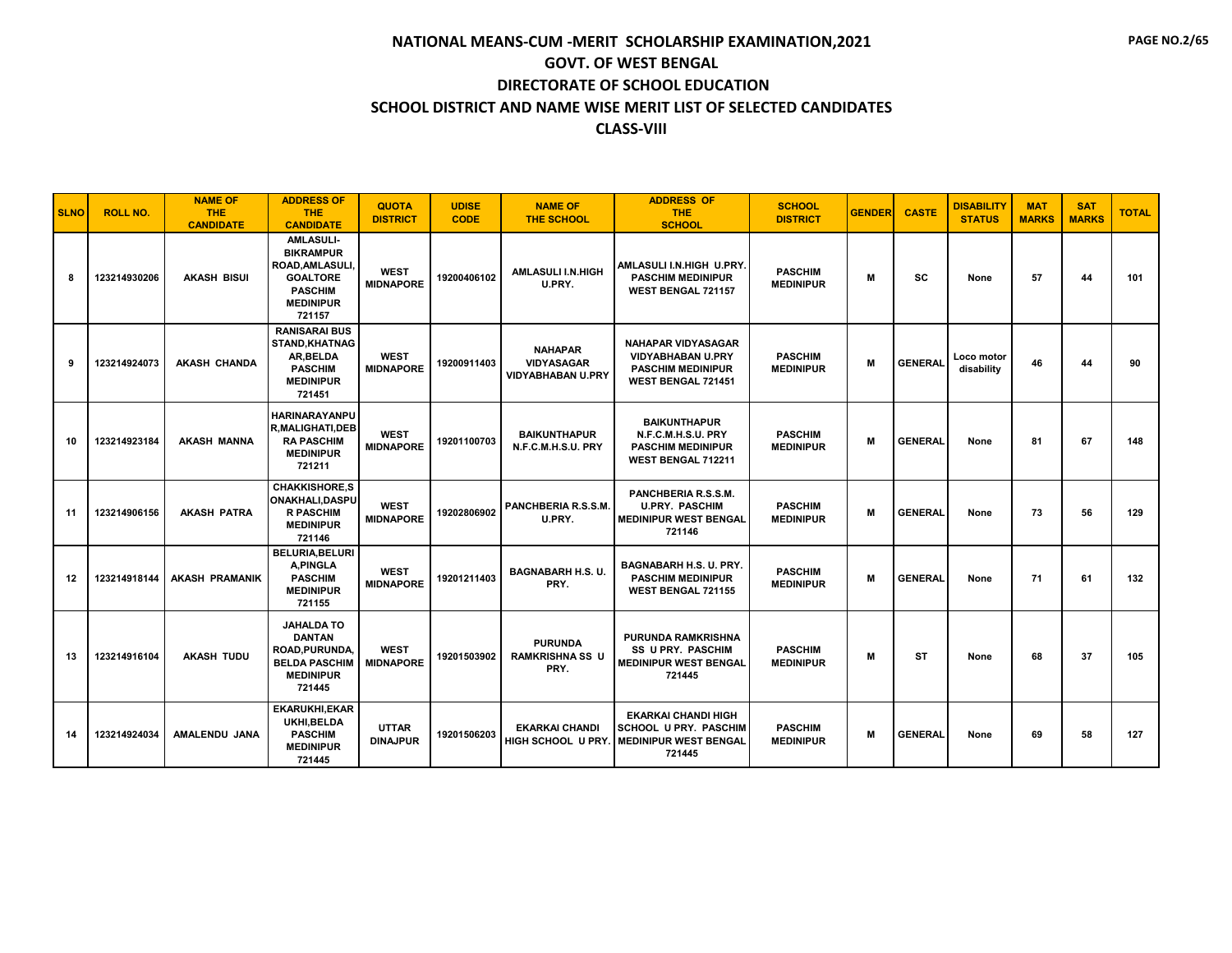| <b>SLNO</b> | <b>ROLL NO.</b> | <b>NAME OF</b><br><b>THE</b><br><b>CANDIDATE</b> | <b>ADDRESS OF</b><br><b>THE</b><br><b>CANDIDATE</b>                                                                   | <b>QUOTA</b><br><b>DISTRICT</b> | <b>UDISE</b><br><b>CODE</b> | <b>NAME OF</b><br><b>THE SCHOOL</b>           | <b>ADDRESS OF</b><br><b>THE</b><br><b>SCHOOL</b>                                                | <b>SCHOOL</b><br><b>DISTRICT</b>   | <b>GENDER</b> | <b>CASTE</b>   | <b>DISABILITY</b><br><b>STATUS</b> | <b>MAT</b><br><b>MARKS</b> | <b>SAT</b><br><b>MARKS</b> | <b>TOTAL</b> |
|-------------|-----------------|--------------------------------------------------|-----------------------------------------------------------------------------------------------------------------------|---------------------------------|-----------------------------|-----------------------------------------------|-------------------------------------------------------------------------------------------------|------------------------------------|---------------|----------------|------------------------------------|----------------------------|----------------------------|--------------|
| 15          | 123214923159    | <b>AMAN SAMANTA</b>                              | <b>SRIKRISHNAPUR,</b><br><b>BIKRAMPUR.DEB</b><br><b>RA PASCHIM</b><br><b>MEDINIPUR</b><br>721136                      | <b>UTTAR</b><br><b>DINAJPUR</b> | 19201111003                 | <b>BIKRAMPUR HIGH</b><br><b>SCHOOL U.PRY.</b> | <b>BIKRAMPUR HIGH SCHOOL</b><br><b>U.PRY. PASCHIM</b><br><b>MEDINIPUR WEST BENGAL</b><br>721136 | <b>PASCHIM</b><br><b>MEDINIPUR</b> | M             | <b>GENERAL</b> | None                               | 68                         | 60                         | 128          |
| 16          | 123214906018    | <b>AMBIKA DAS</b>                                | <b>MAKARAMPUR,C</b><br><b>HETUA</b><br><b>MAKARAMPUR.DA</b><br><b>SPUR PASCHIM</b><br><b>MEDINIPUR</b><br>721211      | <b>WEST</b><br><b>MIDNAPORE</b> | 19202808702                 | <b>HATSARBERIA</b><br>DR.B.C.R.S. U.PRY.      | HATSARBERIA DR.B.C.R.S.<br><b>U.PRY. PASCHIM</b><br><b>MEDINIPUR WEST BENGAL</b><br>721146      | <b>PASCHIM</b><br><b>MEDINIPUR</b> | F             | SC             | None                               | 70                         | 37                         | 107          |
| 17          | 123214908090    | <b>AMIT DOLAI</b>                                | <b>S/O-SRIKANTA</b><br><b>DOLAI.CHETUA</b><br><b>RAJNAGAR.DASP</b><br><b>UR PASCHIM</b><br><b>MEDINIPUR</b><br>721211 | <b>WEST</b><br><b>MIDNAPORE</b> | 19202800902                 | RAJNAGAR UNION H.S.<br>U.PRY.                 | <b>RAJNAGAR UNION H.S.</b><br><b>U.PRY. PASCHIM</b><br><b>MEDINIPUR WEST BENGAL</b><br>721211   | <b>PASCHIM</b><br><b>MEDINIPUR</b> | M             | SC             | None                               | 68                         | 35                         | 103          |
| 18          | 123214917199    | <b>AMIT MAITY</b>                                | JOYPURA.DANTA<br><b>N,DANTAN</b><br><b>PASCHIM</b><br><b>MEDINIPUR</b><br>721426                                      | <b>WEST</b><br><b>MIDNAPORE</b> | 19201401201                 | <b>DANTAN</b><br>H.S.M.SCHOOL U.<br>PRY.      | DANTAN H.S.M.SCHOOL U.<br>PRY. PASCHIM MEDINIPUR<br><b>WEST BENGAL 721426</b>                   | <b>PASCHIM</b><br><b>MEDINIPUR</b> | M             | SC             | None                               | 82                         | 69                         | 151          |
| 19          | 123214921164    | <b>AMRIT DANDAPAT</b>                            | <b>HARIPURA,UTTAR</b><br>DOMBURKOLA.KE<br><b>SHIARY PASCHIM</b><br><b>MEDINIPUR</b><br>721133                         | <b>WEST</b><br><b>MIDNAPORE</b> | 19201606302                 | <b>NACHIPUR ADIBASI HS</b><br><b>U PRY</b>    | <b>NACHIPUR ADIBASI HS U</b><br>PRY PASCHIM MEDINIPUR<br><b>WEST BENGAL 721133</b>              | <b>PASCHIM</b><br><b>MEDINIPUR</b> | M             | <b>SC</b>      | None                               | 70                         | 47                         | 117          |
| 20          | 123214923114    | <b>AMRITA MIRDDA</b>                             | <b>SATKHANDA.RAS</b><br><b>AN, EGRA PURBA</b><br><b>MEDINIPUR</b><br>721429                                           | <b>WEST</b><br><b>MIDNAPORE</b> | 19201304402                 | <b>BAITA M.N HS U PRY.</b>                    | <b>BAITA M.N HS U PRY.</b><br><b>PASCHIM MEDINIPUR</b><br><b>WEST BENGAL 721420</b>             | <b>PASCHIM</b><br><b>MEDINIPUR</b> | F             | <b>GENERAL</b> | Loco motor<br>disability           | 59                         | 41                         | 100          |
| 21          | 123214923053    | <b>ANAL KISKU</b>                                | <b>GANPADA, GARH</b><br><b>MANOHARPUR,DA</b><br><b>NTAN PASCHIM</b><br><b>MEDINIPUR</b><br>721451                     | <b>BARRACKPO</b><br>RE          | 19201404803                 | <b>MONOHARPUR R.C.V.</b><br>U. PRY.           | MONOHARPUR R.C.V. U.<br>PRY. PASCHIM MEDINIPUR<br>WEST BENGAL 721451                            | <b>PASCHIM</b><br><b>MEDINIPUR</b> | M             | <b>ST</b>      | None                               | 48                         | 37                         | 85           |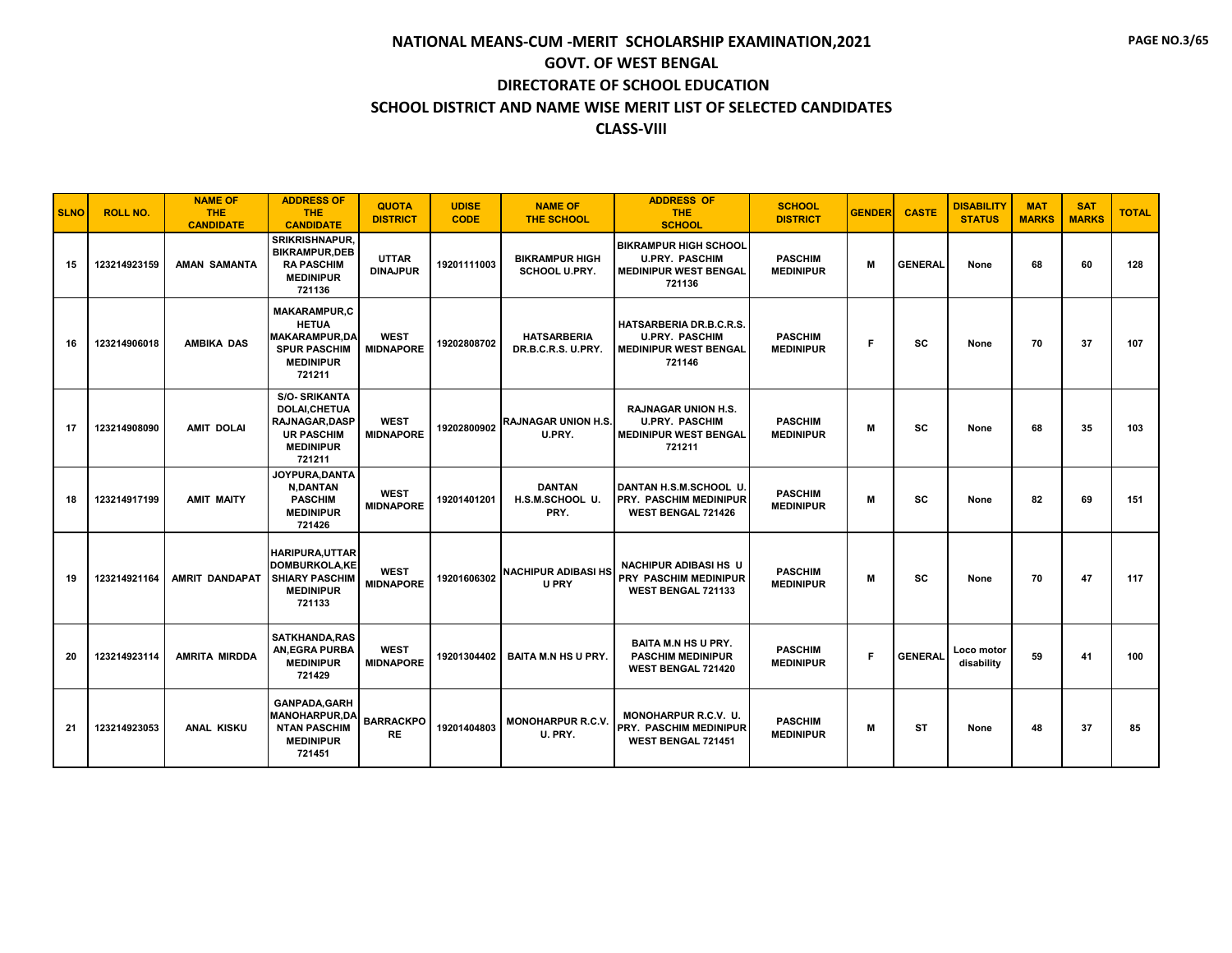| <b>SLNO</b> | <b>ROLL NO.</b> | <b>NAME OF</b><br><b>THE</b><br><b>CANDIDATE</b> | <b>ADDRESS OF</b><br><b>THE</b><br><b>CANDIDATE</b>                                                                           | <b>QUOTA</b><br><b>DISTRICT</b> | <b>UDISE</b><br><b>CODE</b> | <b>NAME OF</b><br><b>THE SCHOOL</b>                   | <b>ADDRESS OF</b><br><b>THE</b><br><b>SCHOOL</b>                                               | <b>SCHOOL</b><br><b>DISTRICT</b>   | <b>GENDER</b> | <b>CASTE</b>   | <b>DISABILITY</b><br><b>STATUS</b> | <b>MAT</b><br><b>MARKS</b> | <b>SAT</b><br><b>MARKS</b> | <b>TOTAL</b> |
|-------------|-----------------|--------------------------------------------------|-------------------------------------------------------------------------------------------------------------------------------|---------------------------------|-----------------------------|-------------------------------------------------------|------------------------------------------------------------------------------------------------|------------------------------------|---------------|----------------|------------------------------------|----------------------------|----------------------------|--------------|
| 22          | 123214930028    | ANANYA MANDAL                                    | <b>KIABONI.KIABONI.</b><br><b>GARHBETA</b><br><b>PASCHIM</b><br><b>MEDINIPUR</b><br>721253                                    | <b>WEST</b><br><b>MIDNAPORE</b> | 19200507403                 | <b>KIABANI HIGH</b><br><b>SCHOOL U.PRY</b>            | <b>KIABANI HIGH SCHOOL</b><br><b>U.PRY PASCHIM</b><br><b>MEDINIPUR WEST BENGAL</b><br>721253   | <b>PASCHIM</b><br><b>MEDINIPUR</b> | F             | <b>GENERAL</b> | None                               | 79                         | 56                         | 135          |
| 23          | 123214917222    | <b>ANANYA SAHA</b>                               | <b>RADHAMOHANPU</b><br>R SCHOOL<br><b>ROAD.RADHAMO</b><br><b>HANPUR.DEBRA</b><br><b>PASCHIM</b><br><b>MEDINIPUR</b><br>721160 | <b>WEST</b><br><b>MIDNAPORE</b> | 19201119002                 | <b>RADHAMOHANPUR</b><br>S.J.G.H.S.U.PRY.              | <b>RADHAMOHANPUR</b><br>S.J.G.H.S.U.PRY. PASCHIM<br><b>MEDINIPUR WEST BENGAL</b><br>721160     | <b>PASCHIM</b><br><b>MEDINIPUR</b> | F             | <b>GENERAL</b> | None                               | 72                         | 75                         | 147          |
| 24          | 123214907185    | ANANYA SAMANTA RAJNAGAR, DASP                    | <b>D/O-PRADIP</b><br>SAMANTA, CHETU<br>A<br><b>UR PASCHIM</b><br><b>MEDINIPUR</b><br>721211                                   | <b>WEST</b><br><b>MIDNAPORE</b> | 19202800902                 | <b>RAJNAGAR UNION H.S.</b><br>U.PRY.                  | <b>RAJNAGAR UNION H.S.</b><br><b>U.PRY. PASCHIM</b><br><b>MEDINIPUR WEST BENGAL</b><br>721211  | <b>PASCHIM</b><br><b>MEDINIPUR</b> | F             | <b>GENERAL</b> | None                               | 81                         | 52                         | 133          |
| 25          | 123214905055    | <b>ANEEK ADAK</b>                                | DUBRAJPUR.DIHI<br><b>RAMNAGAR, DASP</b><br><b>UR PASCHIM</b><br><b>MEDINIPUR</b><br>721212                                    | <b>WEST</b><br><b>MIDNAPORE</b> | 19202900105                 | <b>GOPALPUR</b><br><b>DESBANDHU CH. H.S</b><br>U PRY. | <b>GOPALPUR DESBANDHU</b><br>CH. H.S. U PRY. PASCHIM<br><b>MEDINIPUR WEST BENGAL</b><br>721148 | <b>PASCHIM</b><br><b>MEDINIPUR</b> | M             | <b>GENERAL</b> | None                               | 83                         | 77                         | 160          |
| 26          | 123214917195    | ANGSHU JANA                                      | <b>TUTRANGA.THAK</b><br><b>URCHAK.BELDA</b><br><b>PASCHIM</b><br><b>MEDINIPUR</b><br>721424                                   | <b>WEST</b><br><b>MIDNAPORE</b> | 19200913802                 | <b>TUTRANGA ANCHAL</b><br><b>SIKSHA NIK.U.P</b>       | <b>TUTRANGA ANCHAL</b><br>SIKSHA NIK.U.P PASCHIM<br><b>MEDINIPUR WEST BENGAL</b><br>721424     | <b>PASCHIM</b><br><b>MEDINIPUR</b> | M             | <b>GENERAL</b> | None                               | 76                         | 61                         | 137          |
| 27          | 123214905130    | <b>ANIK GHOSH</b>                                | JHAKRA.JHAKRA.<br><b>CHANDRAKONA</b><br><b>PASCHIM</b><br><b>MEDINIPUR</b><br>721201                                          | <b>WEST</b><br><b>MIDNAPORE</b> | 19201905302                 | JHAKRA H.S. U. PRY.                                   | JHAKRA H.S. U. PRY.<br><b>PASCHIM MEDINIPUR</b><br>WEST BENGAL 721201                          | <b>PASCHIM</b><br><b>MEDINIPUR</b> | M             | <b>GENERAL</b> | None                               | 79                         | 66                         | 145          |
| 28          | 123214917151    | <b>ANIKET SHIT</b>                               | <b>DANTAN-</b><br><b>II, JANKAPUR, DAN</b><br><b>TAN PASCHIM</b><br><b>MEDINIPUR</b><br>721435                                | <b>WEST</b><br><b>MIDNAPORE</b> | 19201502201                 | <b>JANKAPUR HS U PRY</b>                              | <b>JANKAPUR HS U PRY</b><br><b>PASCHIM MEDINIPUR</b><br><b>WEST BENGAL 721435</b>              | <b>PASCHIM</b><br><b>MEDINIPUR</b> | M             | SC             | None                               | 67                         | 58                         | 125          |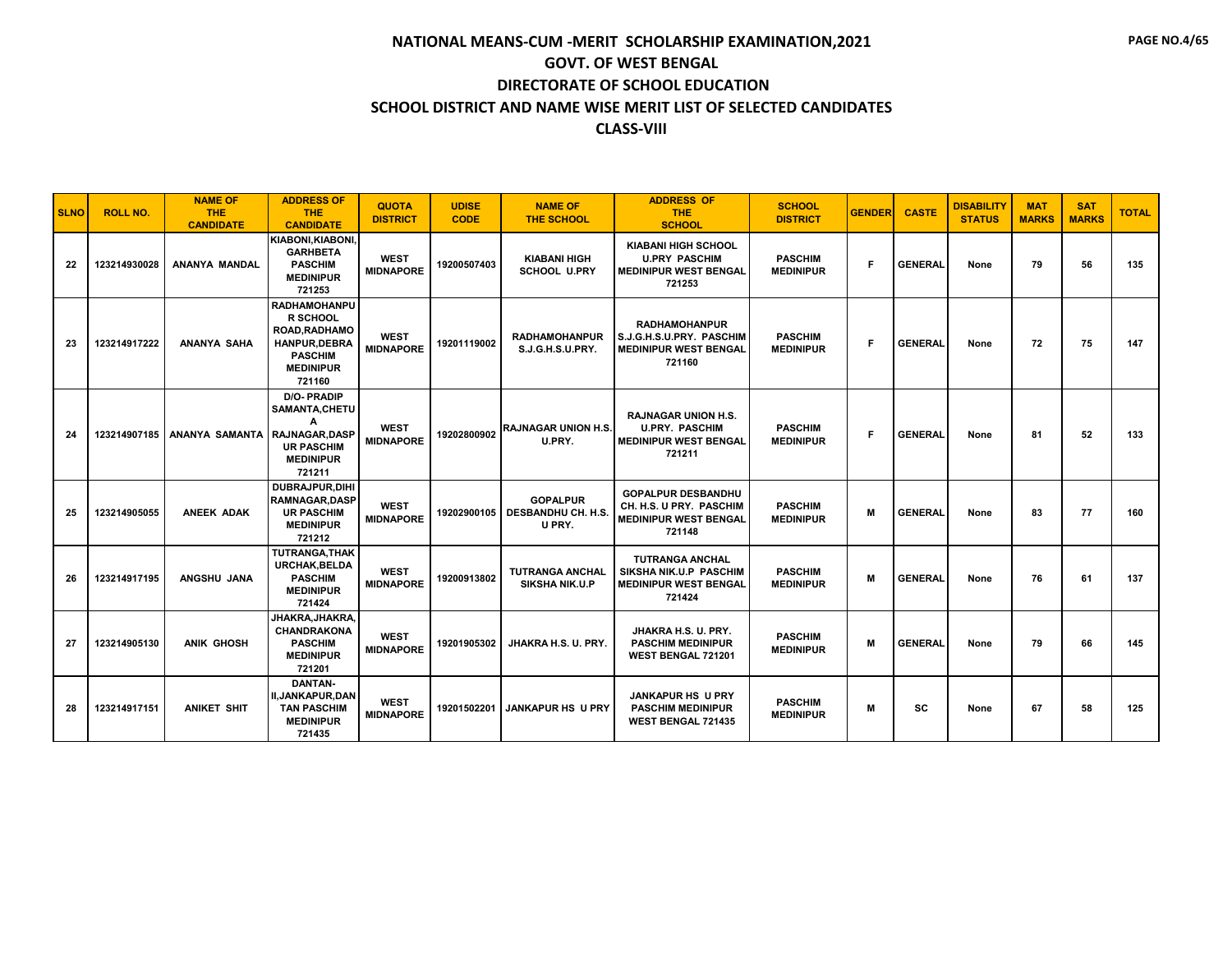| <b>SLNO</b> | <b>ROLL NO.</b> | <b>NAME OF</b><br><b>THE</b><br><b>CANDIDATE</b> | <b>ADDRESS OF</b><br><b>THE</b><br><b>CANDIDATE</b>                                                         | <b>QUOTA</b><br><b>DISTRICT</b> | <b>UDISE</b><br><b>CODE</b> | <b>NAME OF</b><br><b>THE SCHOOL</b>                             | <b>ADDRESS OF</b><br><b>THE</b><br><b>SCHOOL</b>                                                        | <b>SCHOOL</b><br><b>DISTRICT</b>   | <b>GENDER</b> | <b>CASTE</b>   | <b>DISABILITY</b><br><b>STATUS</b> | <b>MAT</b><br><b>MARKS</b> | <b>SAT</b><br><b>MARKS</b> | <b>TOTAL</b> |
|-------------|-----------------|--------------------------------------------------|-------------------------------------------------------------------------------------------------------------|---------------------------------|-----------------------------|-----------------------------------------------------------------|---------------------------------------------------------------------------------------------------------|------------------------------------|---------------|----------------|------------------------------------|----------------------------|----------------------------|--------------|
| 29          | 123214924139    | <b>ANIMA BAG</b>                                 | <b>RATANPUR.KASHI</b><br>PUR, NARAYANGA<br><b>RH PASCHIM</b><br><b>MEDINIPUR</b><br>721424                  | <b>WEST</b><br><b>MIDNAPORE</b> | 19200907102                 | AHARMUNDA J.N.M.B<br>U.PRY                                      | AHARMUNDA J.N.M.B<br><b>U.PRY PASCHIM</b><br><b>MEDINIPUR WEST BENGAL</b><br>721424                     | <b>PASCHIM</b><br><b>MEDINIPUR</b> | F             | <b>GENERAL</b> | None                               | 65                         | 71                         | 136          |
| 30          | 123214905261    | <b>ANIMESH KUILA</b>                             | <b>MAHESHPUR,KAL</b><br><b>ORA.DASPUR</b><br><b>PASCHIM</b><br><b>MEDINIPUR</b><br>721146                   | <b>WEST</b><br><b>MIDNAPORE</b> | 19202806301                 | <b>KALARA HIGH S.</b><br>U.PRY.                                 | KALARA HIGH S. U.PRY.<br><b>PASCHIM MEDINIPUR</b><br><b>WEST BENGAL 721146</b>                          | <b>PASCHIM</b><br><b>MEDINIPUR</b> | M             | <b>GENERAL</b> | None                               | 71                         | 59                         | 130          |
| 31          | 123214917158    | <b>ANINDITA MAITY</b>                            | <b>DANTAN</b><br><b>II,KESHRAMBHA,D</b><br><b>ANTAN PASCHIM</b><br><b>MEDINIPUR</b><br>721451               | <b>WEST</b><br><b>MIDNAPORE</b> | 19201500201                 | <b>KESHRAMNHA</b><br><b>VIDYASAGARHS U</b><br>PRY.              | <b>KESHRAMNHA</b><br><b>VIDYASAGARHS U PRY.</b><br><b>PASCHIM MEDINIPUR</b><br>WEST BENGAL 721451       | <b>PASCHIM</b><br><b>MEDINIPUR</b> | F             | <b>GENERAL</b> | None                               | 76                         | 64                         | 140          |
| 32          | 123214923079    | <b>ANINDITA PAL</b>                              | <b>BELDA.POROLDA</b><br><b>BELDA PASCHIM</b><br><b>MEDINIPUR</b><br>721445                                  | <b>WEST</b><br><b>MIDNAPORE</b> | 19201507402                 | <b>POROLDA</b><br><b>ANNAPURNA BANI</b><br><b>MANDIR U PRY.</b> | POROLDA ANNAPURNA<br><b>BANI MANDIR U PRY.</b><br><b>PASCHIM MEDINIPUR</b><br><b>WEST BENGAL 721445</b> | <b>PASCHIM</b><br><b>MEDINIPUR</b> | F             | <b>GENERAL</b> | None                               | 73                         | 56                         | 129          |
| 33          | 123214931048    | <b>ANINDITA SAHA</b>                             | JALHARI, MOUPAL<br>.SALBONI<br><b>PASCHIM</b><br><b>MEDINIPUR</b><br>721516                                 | <b>WEST</b><br><b>MIDNAPORE</b> | 19200609002                 | <b>MOUPAL DESHPRAN</b><br><b>VIDYAPITH UP</b>                   | <b>MOUPAL DESHPRAN</b><br><b>VIDYAPITH UP PASCHIM</b><br><b>MEDINIPUR WEST BENGAL</b><br>721516         | <b>PASCHIM</b><br><b>MEDINIPUR</b> | F             | SC             | None                               | 57                         | 47                         | 104          |
| 34          | 123214923064    | <b>ANIRBAN SAHOO</b>                             | <b>MAMIDPUR.KESHI</b><br><b>ARY.KESHIARY</b><br><b>PASCHIM</b><br><b>MEDINIPUR</b><br>721133                | <b>WEST</b><br><b>MIDNAPORE</b> | 19201607402                 | <b>KESHIARY HS U PRY</b>                                        | <b>KESHIARY HS U PRY</b><br><b>PASCHIM MEDINIPUR</b><br>WEST BENGAL 721133                              | <b>PASCHIM</b><br><b>MEDINIPUR</b> | M             | <b>GENERAL</b> | None                               | 79                         | 74                         | 153          |
| 35          | 123214922132    | <b>ANIRUDDHA</b><br><b>GHORAI</b>                | <b>KHALINA, KHALIN</b><br>A, BELDA<br><b>PASCHIM</b><br><b>MEDINIPUR</b><br>721424                          | <b>WEST</b><br><b>MIDNAPORE</b> |                             | 19200915301 KALINAHIGH HS U.PRY                                 | <b>KALINAHIGH HS U.PRY</b><br><b>PASCHIM MEDINIPUR</b><br><b>WEST BENGAL 721424</b>                     | <b>PASCHIM</b><br><b>MEDINIPUR</b> | M             | <b>SC</b>      | None                               | 70                         | 53                         | 123          |
| 36          | 123214906254    | ANIRUDDHA PANJA                                  | <b>VILL PO</b><br>KHUKURDAHA, KH<br><b>UKURDAHA.DASP</b><br><b>UR PASCHIM</b><br><b>MEDINIPUR</b><br>721641 | <b>WEST</b><br><b>MIDNAPORE</b> | 19202913303                 | <b>KHUKURDAHA</b><br>I.C.M.M.H.S. U.PRY.                        | KHUKURDAHA I.C.M.M.H.S.<br><b>U.PRY. PASCHIM</b><br><b>MEDINIPUR WEST BENGAL</b><br>721641              | <b>PASCHIM</b><br><b>MEDINIPUR</b> | M             | <b>GENERAL</b> | None                               | 70                         | 74                         | 144          |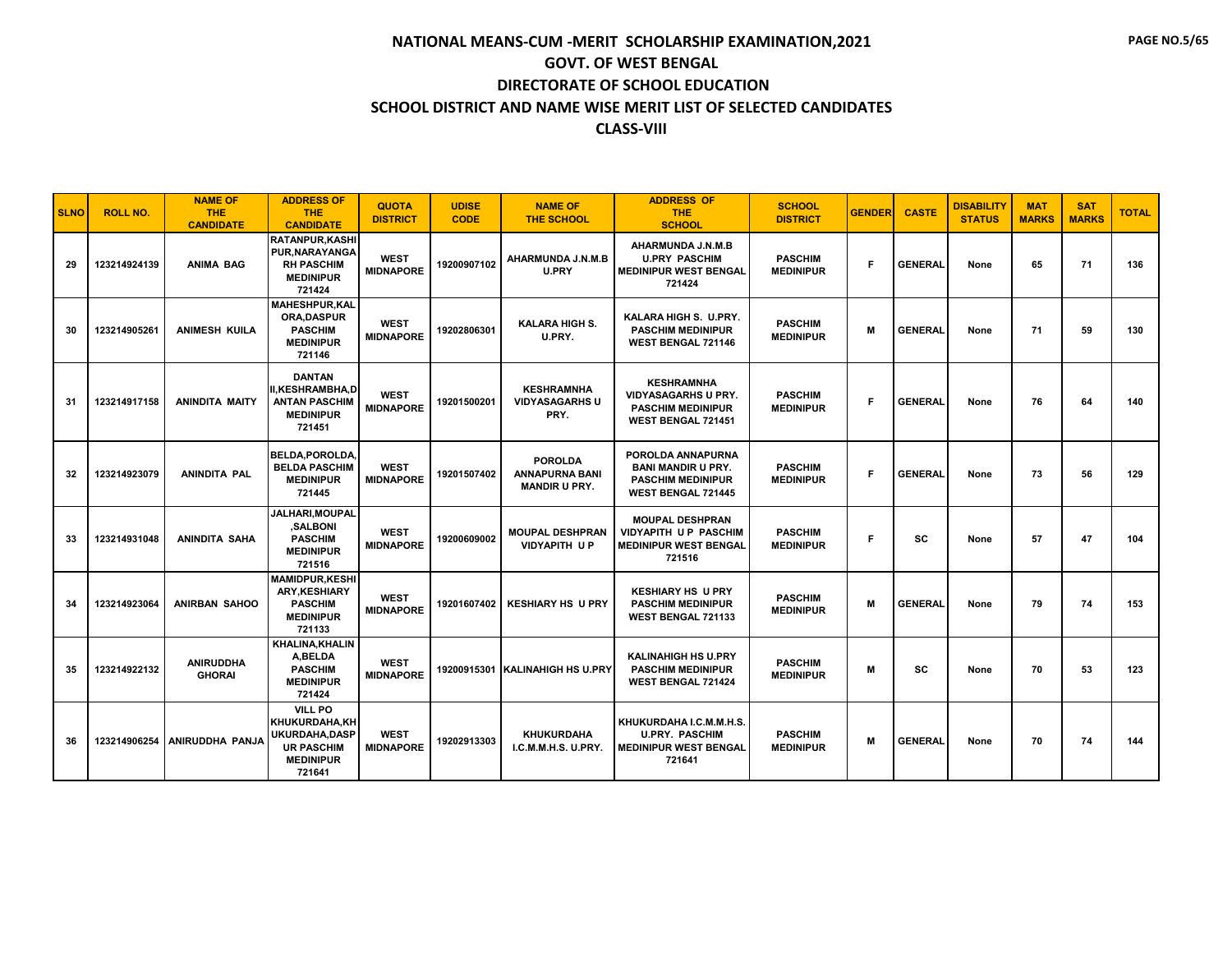| <b>SLNO</b> | <b>ROLL NO.</b> | <b>NAME OF</b><br><b>THE</b><br><b>CANDIDATE</b> | <b>ADDRESS OF</b><br><b>THE</b><br><b>CANDIDATE</b>                                                                                    | <b>QUOTA</b><br><b>DISTRICT</b> | <b>UDISE</b><br><b>CODE</b> | <b>NAME OF</b><br><b>THE SCHOOL</b>               | <b>ADDRESS OF</b><br><b>THE</b><br><b>SCHOOL</b>                                                | <b>SCHOOL</b><br><b>DISTRICT</b>   | <b>GENDER</b> | <b>CASTE</b>   | <b>DISABILITY</b><br><b>STATUS</b> | <b>MAT</b><br><b>MARKS</b> | <b>SAT</b><br><b>MARKS</b> | <b>TOTAL</b> |
|-------------|-----------------|--------------------------------------------------|----------------------------------------------------------------------------------------------------------------------------------------|---------------------------------|-----------------------------|---------------------------------------------------|-------------------------------------------------------------------------------------------------|------------------------------------|---------------|----------------|------------------------------------|----------------------------|----------------------------|--------------|
| 37          | 123214916006    | <b>ANKAN BERA</b>                                | JHALKA, JHALKA,<br><b>KESHPUR</b><br><b>PASCHIM</b><br><b>MEDINIPUR</b><br>721150                                                      | <b>WEST</b><br><b>MIDNAPORE</b> | 19201100401                 | <b>PATNA</b><br><b>V.K.SIKHANIKETAN U</b><br>PRY. | PATNA V.K.SIKHANIKETAN<br><b>U. PRY. PASCHIM</b><br><b>MEDINIPUR WEST BENGAL</b><br>721156      | <b>PASCHIM</b><br><b>MEDINIPUR</b> | M             | <b>SC</b>      | None                               | 67                         | 38                         | 105          |
| 38          | 123214921171    | <b>ANKAN SAMANTA</b>                             | SUDAMPUR, SUDA<br><b>MPUR, MOYNA</b><br><b>PURBA</b><br><b>MEDINIPUR</b><br>721644                                                     | <b>WEST</b><br><b>MIDNAPORE</b> | 19201211403                 | <b>BAGNABARH H.S. U.</b><br>PRY.                  | <b>BAGNABARH H.S. U. PRY.</b><br><b>PASCHIM MEDINIPUR</b><br>WEST BENGAL 721155                 | <b>PASCHIM</b><br><b>MEDINIPUR</b> | M             | <b>GENERAL</b> | None                               | 75                         | 57                         | 132          |
| 39          | 123214905487    | <b>ANKANA SEN</b>                                | VILL-<br><b>GANGADASPUR.</b><br><b>WARD NO-</b><br>06, KHIRPAI, CHAN<br><b>DRAKONA</b><br><b>PASCHIM</b><br><b>MEDINIPUR</b><br>721232 | <b>WEST</b><br><b>MIDNAPORE</b> | 19201805803                 | <b>MARH-GOPALPUR HS</b><br>U. PRY.                | MARH-GOPALPUR HS U.<br><b>PRY. PASCHIM MEDINIPUR</b><br>WEST BENGAL 721232                      | <b>PASCHIM</b><br><b>MEDINIPUR</b> | F             | <b>GENERAL</b> | None                               | 76                         | 69                         | 145          |
| 40          | 123214916038    | <b>ANKITA MAITY</b>                              | $\mathbf{1}$<br>NO, PURUNDA, DA<br><b>NTAN PASCHIM</b><br><b>MEDINIPUR</b><br>721445                                                   | <b>WEST</b><br><b>MIDNAPORE</b> | 19201503902                 | <b>PURUNDA</b><br><b>RAMKRISHNA SS U</b><br>PRY.  | <b>PURUNDA RAMKRISHNA</b><br><b>SS U PRY. PASCHIM</b><br><b>MEDINIPUR WEST BENGAL</b><br>721445 | <b>PASCHIM</b><br><b>MEDINIPUR</b> | F             | <b>GENERAL</b> | None                               | 75                         | 59                         | 134          |
| 41          | 123214923069    | <b>ANKITA MAITY</b>                              | <b>MENKAPUR.MENK</b><br><b>APUR.DANTAN</b><br><b>PASCHIM</b><br><b>MEDINIPUR</b><br>721435                                             | <b>WEST</b><br><b>MIDNAPORE</b> | 19201406601                 | <b>MENKAPUR K.P. VID.</b><br>U. PRY.              | <b>MENKAPUR K.P. VID. U.</b><br><b>PRY. PASCHIM MEDINIPUR</b><br><b>WEST BENGAL 721435</b>      | <b>PASCHIM</b><br><b>MEDINIPUR</b> | F             | <b>GENERAL</b> | None                               | 70                         | 59                         | 129          |
| 42          | 123214905127    | <b>ANKITA MAL</b>                                | D/O-SAROJ<br><b>KUMAR</b><br><b>MAL,CHETUA</b><br><b>RAJNAGAR, DASP</b><br><b>UR PASCHIM</b><br><b>MEDINIPUR</b><br>721211             | <b>WEST</b><br><b>MIDNAPORE</b> | 19202800902                 | <b>RAJNAGAR UNION H.S.</b><br>U.PRY.              | <b>RAJNAGAR UNION H.S.</b><br><b>U.PRY. PASCHIM</b><br><b>MEDINIPUR WEST BENGAL</b><br>721211   | <b>PASCHIM</b><br><b>MEDINIPUR</b> | F             | <b>SC</b>      | None                               | 70                         | 39                         | 109          |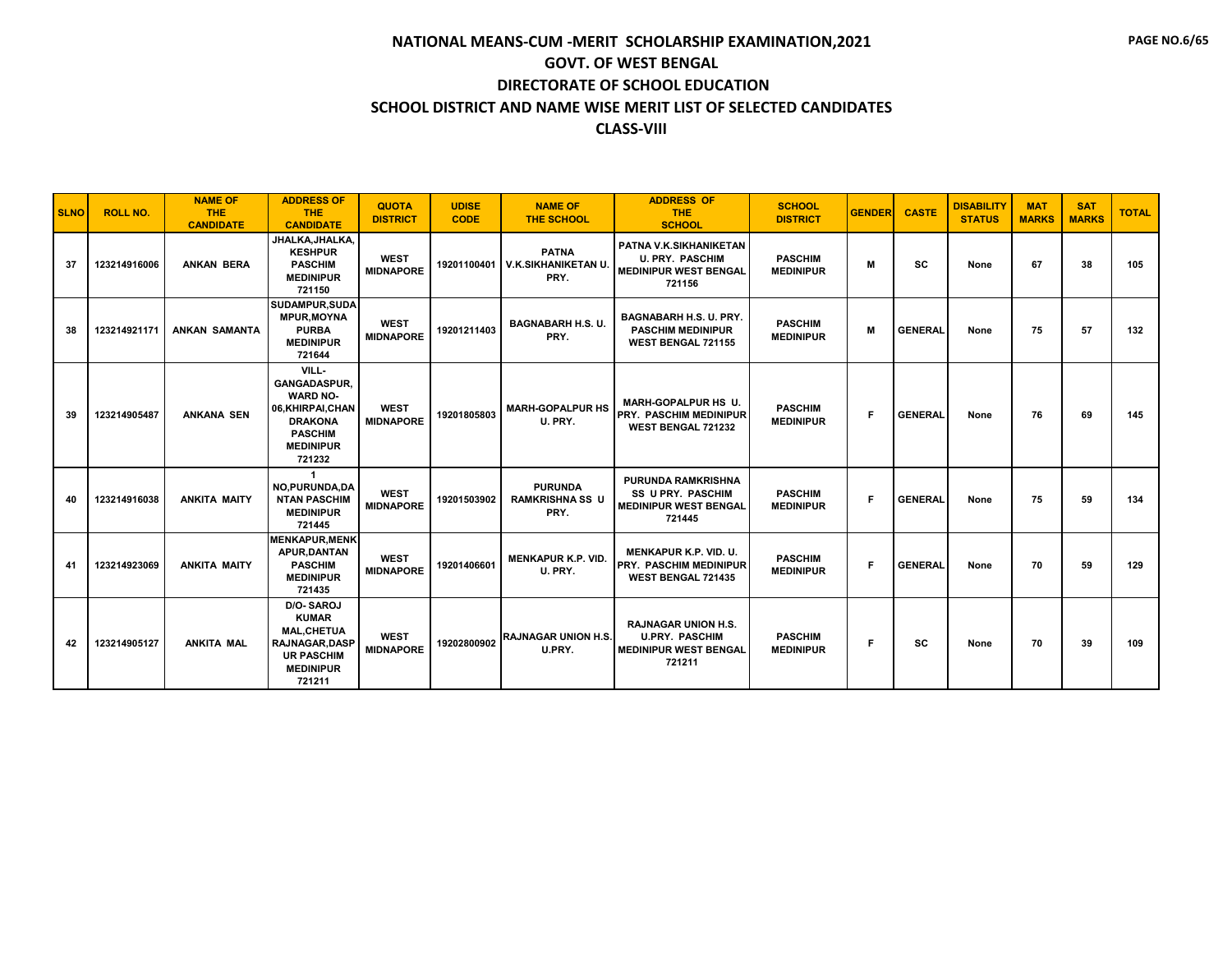| <b>SLNO</b> | <b>ROLL NO.</b> | <b>NAME OF</b><br><b>THE</b><br><b>CANDIDATE</b> | <b>ADDRESS OF</b><br><b>THE</b><br><b>CANDIDATE</b>                                                                                                   | <b>QUOTA</b><br><b>DISTRICT</b> | <b>UDISE</b><br><b>CODE</b> | <b>NAME OF</b><br>THE SCHOOL                     | <b>ADDRESS OF</b><br><b>THE</b><br><b>SCHOOL</b>                                                                                 | <b>SCHOOL</b><br><b>DISTRICT</b>   | <b>GENDER</b> | <b>CASTE</b>   | <b>DISABILITY</b><br><b>STATUS</b> | <b>MAT</b><br><b>MARKS</b> | <b>SAT</b><br><b>MARKS</b> | <b>TOTAL</b> |
|-------------|-----------------|--------------------------------------------------|-------------------------------------------------------------------------------------------------------------------------------------------------------|---------------------------------|-----------------------------|--------------------------------------------------|----------------------------------------------------------------------------------------------------------------------------------|------------------------------------|---------------|----------------|------------------------------------|----------------------------|----------------------------|--------------|
| 43          | 123214930022    | <b>ANKITA ROY</b>                                | <b>SHANKARKATA</b><br><b>GRAM</b><br>PANCHAYAT, SAT<br><b>BANKURA, GARHB</b><br><b>ETA PASCHIM</b><br><b>MEDINIPUR</b><br>721253                      | <b>WEST</b><br><b>MIDNAPORE</b> | 19200501302                 | <b>CHANDRAKONA</b><br><b>ROAD.GIRLS</b>          | <b>CHANDRAKONA</b><br><b>ROAD.GIRLS HIGH.SCHOOL</b><br><b>U.PRY PASCHIM</b><br>HIGH.SCHOOL U.PRY MEDINIPUR WEST BENGAL<br>721253 | <b>PASCHIM</b><br><b>MEDINIPUR</b> | F             | <b>GENERAL</b> | None                               | 76                         | 56                         | 132          |
| 44          | 123214917089    | <b>ANKITA SANTRA</b>                             | <b>BARACHARA TO</b><br><b>KHARIKA.ADASIM</b><br><b>LA.SABANG</b><br><b>PASCHIM</b><br><b>MEDINIPUR</b><br>721467                                      | <b>WEST</b><br><b>MIDNAPORE</b> | 19201005402                 | <b>ADASIMIA</b><br><b>DESHAPRAN HS U</b><br>PRY. | ADASIMIA DESHAPRAN HS<br><b>U PRY. PASCHIM</b><br><b>MEDINIPUR WEST BENGAL</b><br>721467                                         | <b>PASCHIM</b><br><b>MEDINIPUR</b> | F             | <b>GENERAL</b> | None                               | 61                         | 69                         | 130          |
| 45          | 123214917132    | <b>ANKUSH BHAKTA</b>                             | N0199.KHAKURDA<br><b>.BELDA PASCHIM</b><br><b>MEDINIPUR</b><br>721445                                                                                 | <b>WEST</b><br><b>MIDNAPORE</b> | 19200919501                 | <b>BARMOHONPUR HS</b><br>U.PRY                   | <b>BARMOHONPUR HS U.PRY</b><br><b>PASCHIM MEDINIPUR</b><br><b>WEST BENGAL 721445</b>                                             | <b>PASCHIM</b><br><b>MEDINIPUR</b> | M             | <b>GENERAL</b> | None                               | 82                         | 65                         | 147          |
| 46          | 123214907205    | <b>ANSUMAN MAJI</b>                              | PALASHPAI, PALA<br><b>SHPAI,DASPUR</b><br><b>PASCHIM</b><br><b>MEDINIPUR</b><br>721146                                                                | <b>WEST</b><br><b>MIDNAPORE</b> | 19202806902                 | PANCHBERIA R.S.S.M.<br>U.PRY.                    | PANCHBERIA R.S.S.M.<br><b>U.PRY. PASCHIM</b><br><b>MEDINIPUR WEST BENGAL</b><br>721146                                           | <b>PASCHIM</b><br><b>MEDINIPUR</b> | M             | <b>GENERAL</b> | None                               | 76                         | 71                         | 147          |
| 47          | 123214931057    | <b>ANTARA BERA</b>                               | <b>BULANPUR.BULA</b><br>NPUR.GOALTORE<br><b>PASCHIM</b><br><b>MEDINIPUR</b><br>721128                                                                 | <b>KOLKATA</b>                  | 19200403302                 | <b>BULANPUR HIGH</b><br><b>SCHOOL U. PRY</b>     | <b>BULANPUR HIGH SCHOOL</b><br><b>U. PRY PASCHIM</b><br><b>MEDINIPUR WEST BENGAL</b><br>721128                                   | <b>PASCHIM</b><br><b>MEDINIPUR</b> | F             | <b>SC</b>      | None                               | 60                         | 40                         | 100          |
| 48          | 123214916129    | <b>ANUBHAB</b><br><b>BANERJEE</b>                | WARD NO 23 INDA<br><b>NEAR</b><br><b>KHARGESWAR</b><br><b>MANDIR, INDA, KH</b><br><b>ARAGPUR TOWN</b><br><b>PASCHIM</b><br><b>MEDINIPUR</b><br>721305 | <b>WEST</b><br><b>MIDNAPORE</b> | 19203102806                 | <b>KHARAGPUR S.J.HIGH</b><br>SCHOOL(H.S)         | <b>KHARAGPUR S.J.HIGH</b><br>SCHOOL(H.S) PASCHIM<br><b>MEDINIPUR WEST BENGAL</b><br>721301                                       | <b>PASCHIM</b><br><b>MEDINIPUR</b> | M             | <b>GENERAL</b> | None                               | 80                         | 60                         | 140          |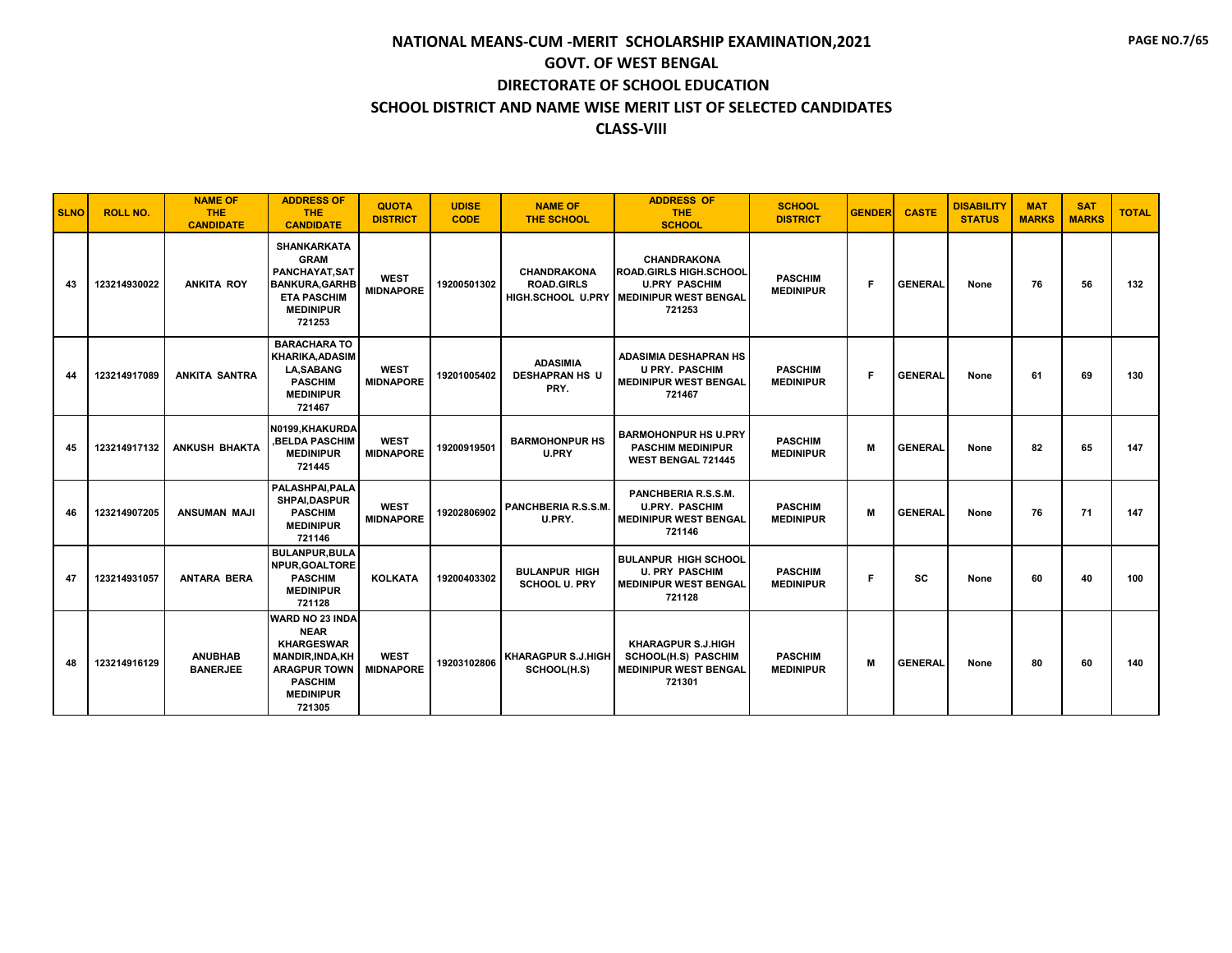| <b>SLNO</b> | <b>ROLL NO.</b> | <b>NAME OF</b><br><b>THE</b><br><b>CANDIDATE</b> | <b>ADDRESS OF</b><br><b>THE</b><br><b>CANDIDATE</b>                                                                                            | <b>QUOTA</b><br><b>DISTRICT</b> | <b>UDISE</b><br><b>CODE</b> | <b>NAME OF</b><br><b>THE SCHOOL</b>                             | <b>ADDRESS OF</b><br><b>THE</b><br><b>SCHOOL</b>                                                           | <b>SCHOOL</b><br><b>DISTRICT</b>   | <b>GENDER</b> | <b>CASTE</b>   | <b>DISABILITY</b><br><b>STATUS</b> | <b>MAT</b><br><b>MARKS</b> | <b>SAT</b><br><b>MARKS</b> | <b>TOTAL</b> |
|-------------|-----------------|--------------------------------------------------|------------------------------------------------------------------------------------------------------------------------------------------------|---------------------------------|-----------------------------|-----------------------------------------------------------------|------------------------------------------------------------------------------------------------------------|------------------------------------|---------------|----------------|------------------------------------|----------------------------|----------------------------|--------------|
| 49          | 123214922112    | <b>ANUBHAV NAIK</b>                              | <b>SANJOAL WARD</b><br><b>NO 24 SHIV</b><br><b>MANDIR, KHARAG</b><br><b>PUR,KHARAGPUR</b><br><b>TOWN PASCHIM</b><br><b>MEDINIPUR</b><br>721301 | <b>WEST</b><br><b>MIDNAPORE</b> | 19203102806                 | <b>KHARAGPUR S.J.HIGH</b><br>SCHOOL(H.S)                        | <b>KHARAGPUR S.J.HIGH</b><br><b>SCHOOL(H.S) PASCHIM</b><br><b>MEDINIPUR WEST BENGAL</b><br>721301          | <b>PASCHIM</b><br><b>MEDINIPUR</b> | М             | SC             | None                               | 65                         | 41                         | 106          |
| 50          | 123214916214    | <b>ANUP PATRA</b>                                | <b>BANAMALIPUR.TH</b><br>AKURCHAK.BELD<br><b>A PASCHIM</b><br><b>MEDINIPUR</b><br>721424                                                       | <b>WEST</b><br><b>MIDNAPORE</b> | 19200913802                 | <b>TUTRANGA ANCHAL</b><br><b>SIKSHA NIK.U.P</b>                 | <b>TUTRANGA ANCHAL</b><br>SIKSHA NIK.U.P PASCHIM<br><b>MEDINIPUR WEST BENGAL</b><br>721424                 | <b>PASCHIM</b><br><b>MEDINIPUR</b> | M             | <b>GENERAL</b> | None                               | 72                         | 58                         | 130          |
| 51          | 123214905349    | <b>ANUPAMA KHAN</b>                              | PINGLASH, KHALA<br><b>KPUR.CHANDRAK</b><br><b>ONA PASCHIM</b><br><b>MEDINIPUR</b><br>721260                                                    | <b>WEST</b><br><b>MIDNAPORE</b> | 19201905203                 | <b>PINGLASH HIGH</b><br><b>SCHOOL U. PRY.</b>                   | <b>PINGLASH HIGH SCHOOL</b><br><b>U. PRY. PASCHIM</b><br><b>MEDINIPUR WEST BENGAL</b><br>721254            | <b>PASCHIM</b><br><b>MEDINIPUR</b> | F             | SC             | None                               | 58                         | 48                         | 106          |
| 52          | 123214919151    | <b>ANUPAMA SING</b>                              | <b>BARAMOHANPUR.</b><br><b>KHAKURDA.BELD</b><br><b>A PASCHIM</b><br><b>MEDINIPUR</b><br>721445                                                 | <b>WEST</b><br><b>MIDNAPORE</b> | 19200919402                 | <b>BARMOHONPUR</b><br>SITANSHU BALIKA U.                        | <b>BARMOHONPUR SITANSHU</b><br><b>BALIKA U. PASCHIM</b><br><b>MEDINIPUR WEST BENGAL</b><br>721445          | <b>PASCHIM</b><br><b>MEDINIPUR</b> | F             | <b>ST</b>      | None                               | 54                         | 58                         | 112          |
| 53          | 123214908167    | <b>ANURAG BERA</b>                               | S/O-BINOY<br><b>BERA, SATPOTA, D</b><br><b>ASPUR PASCHIM</b><br><b>MEDINIPUR</b><br>721153                                                     | <b>WEST</b><br><b>MIDNAPORE</b> | 19202910702                 | <b>BHAGWANCHAK</b>                                              | <b>BHAGWANCHAK PATIRAM</b><br>SIKN. U PRY. PASCHIM<br>PATIRAM SIKN. U PRY. MEDINIPUR WEST BENGAL<br>721153 | <b>PASCHIM</b><br><b>MEDINIPUR</b> | M             | <b>GENERAL</b> | None                               | 74                         | 64                         | 138          |
| 54          | 123214917221    | <b>ANUSHREE SAHOO</b>                            | <b>PALSANDAPUR.P</b><br>ALSANDAPUR.DA<br><b>NTAN PASCHIM</b><br><b>MEDINIPUR</b><br>721451                                                     | <b>WEST</b><br><b>MIDNAPORE</b> | 19201404003                 | KOTEPADA HIGH S. U.<br>PRY.                                     | KOTEPADA HIGH S. U.<br><b>PRY. PASCHIM MEDINIPUR</b><br><b>WEST BENGAL 721426</b>                          | <b>PASCHIM</b><br><b>MEDINIPUR</b> | F             | <b>GENERAL</b> | None                               | 78                         | 62                         | 140          |
| 55          | 123214916184    | <b>ANUSHRI PATRA</b>                             | N0031, PURUNDA,<br><b>BELDA PASCHIM</b><br><b>MEDINIPUR</b><br>721445                                                                          | <b>WEST</b><br><b>MIDNAPORE</b> | 19201507402                 | <b>POROLDA</b><br><b>ANNAPURNA BANI</b><br><b>MANDIR U PRY.</b> | POROLDA ANNAPURNA<br><b>BANI MANDIR U PRY.</b><br><b>PASCHIM MEDINIPUR</b><br><b>WEST BENGAL 721445</b>    | <b>PASCHIM</b><br><b>MEDINIPUR</b> | F             | <b>GENERAL</b> | None                               | 82                         | 70                         | 152          |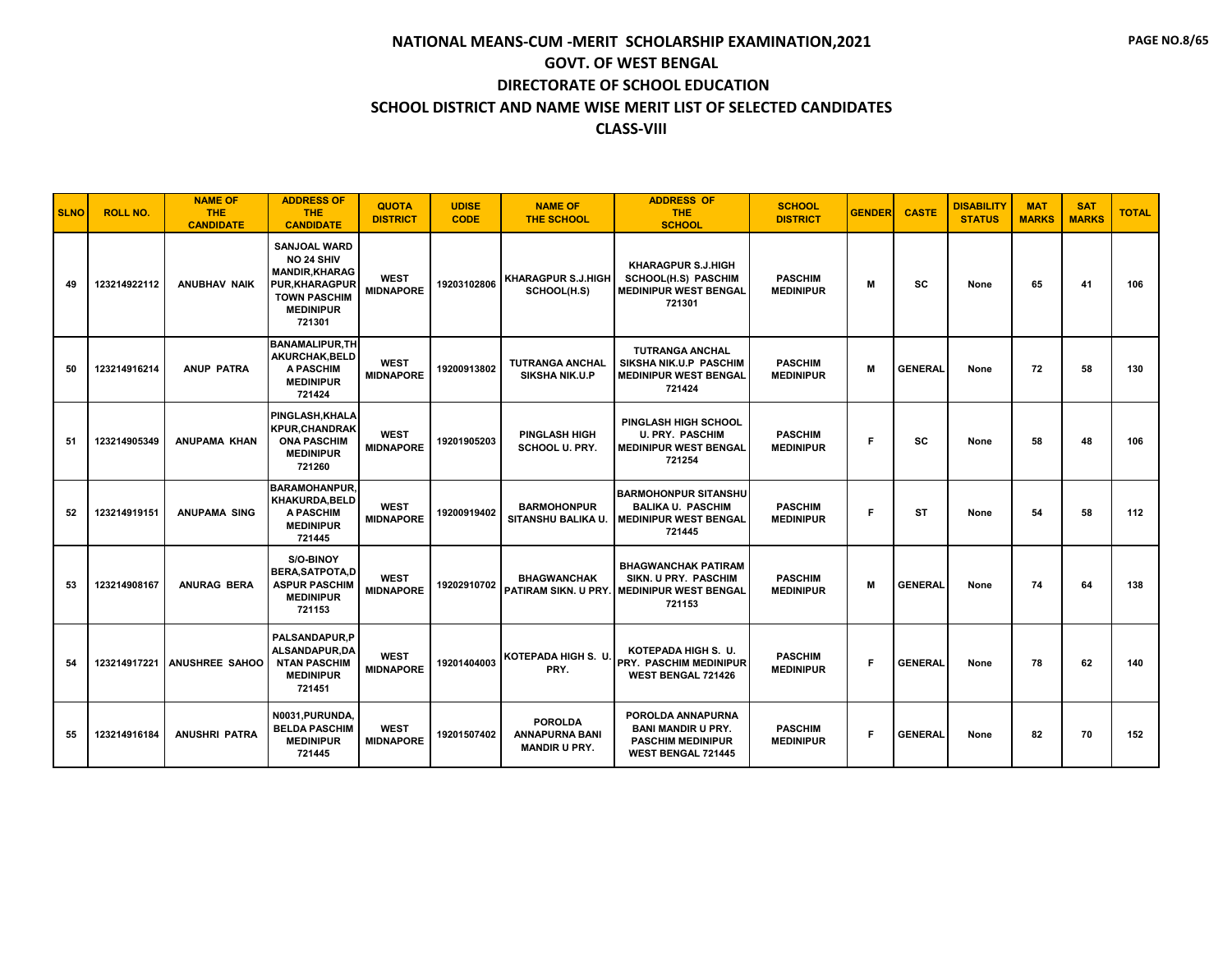| <b>SLNO</b> | <b>ROLL NO.</b> | <b>NAME OF</b><br><b>THE</b><br><b>CANDIDATE</b> | <b>ADDRESS OF</b><br><b>THE</b><br><b>CANDIDATE</b>                                            | <b>QUOTA</b><br><b>DISTRICT</b> | <b>UDISE</b><br><b>CODE</b> | <b>NAME OF</b><br><b>THE SCHOOL</b>              | <b>ADDRESS OF</b><br><b>THE</b><br><b>SCHOOL</b>                                                                   | <b>SCHOOL</b><br><b>DISTRICT</b>   | <b>GENDER</b> | <b>CASTE</b>   | <b>DISABILITY</b><br><b>STATUS</b> | <b>MAT</b><br><b>MARKS</b> | <b>SAT</b><br><b>MARKS</b> | <b>TOTAL</b> |
|-------------|-----------------|--------------------------------------------------|------------------------------------------------------------------------------------------------|---------------------------------|-----------------------------|--------------------------------------------------|--------------------------------------------------------------------------------------------------------------------|------------------------------------|---------------|----------------|------------------------------------|----------------------------|----------------------------|--------------|
| 56          | 123214908069    | ANUSMITA RANA                                    | <b>RANA</b><br>PARA.KALARA.DA<br><b>SPUR PASCHIM</b><br><b>MEDINIPUR</b><br>721146             | <b>WEST</b><br><b>MIDNAPORE</b> | 19202806902                 | PANCHBERIA R.S.S.M.<br>U.PRY.                    | PANCHBERIA R.S.S.M.<br><b>U.PRY. PASCHIM</b><br><b>MEDINIPUR WEST BENGAL</b><br>721146                             | <b>PASCHIM</b><br><b>MEDINIPUR</b> | F             | <b>GENERAL</b> | None                               | 72                         | 63                         | 135          |
| 57          | 123214908008    | <b>ANUSRI PRAMANIK</b>                           | VILL-<br>JALSARA, RADHA<br>NAGAR, GHATAL<br><b>PASCHIM</b><br><b>MEDINIPUR</b><br>721212       | <b>KOLKATA</b>                  | 19202504603                 | <b>JALSARA R. K. HIGH</b><br><b>SCHOOL U.PRY</b> | JALSARA R. K. HIGH<br><b>SCHOOL U.PRY PASCHIM</b><br><b>MEDINIPUR WEST BENGAL</b><br>721212                        | <b>PASCHIM</b><br><b>MEDINIPUR</b> | Е             | <b>SC</b>      | None                               | 56                         | 45                         | 101          |
| 58          | 123214923054    | <b>ANWESHA ADAK</b>                              | <b>KHURSHI.KHURS</b><br><b>HI.NARAYANGAR</b><br><b>H PASCHIM</b><br><b>MEDINIPUR</b><br>721437 | <b>WEST</b><br><b>MIDNAPORE</b> | 19200916501                 | <b>CHAK MUKUNDA B.</b><br><b>VIDYAPITH U.PR</b>  | <b>CHAK MUKUNDA B.</b><br><b>VIDYAPITH U.PR PASCHIM</b><br><b>MEDINIPUR WEST BENGAL</b><br>721437                  | <b>PASCHIM</b><br><b>MEDINIPUR</b> | F             | <b>GENERAL</b> | None                               | 74                         | 61                         | 135          |
| 59          | 123214906028    | <b>ANWESHA PATRA</b>                             | <b>BURAPAT.BURAP</b><br><b>AT.ANANDAPUR</b><br><b>PASCHIM</b><br><b>MEDINIPUR</b><br>721260    | <b>UTTAR</b><br><b>DINAJPUR</b> | 19201904702                 | <b>KUAPUR HIGH</b><br><b>SCHOOL U. PRY.</b>      | KUAPUR HIGH SCHOOL U.<br><b>PRY. PASCHIM MEDINIPUR</b><br>WEST BENGAL 721201                                       | <b>PASCHIM</b><br><b>MEDINIPUR</b> | F             | <b>GENERAL</b> | None                               | 71                         | 56                         | 127          |
| 60          | 123214929057    | <b>APARNA NAG</b>                                | <b>BABUIBASA, DEBA</b><br><b>GRAM.SALBONI</b><br><b>PASCHIM</b><br><b>MEDINIPUR</b><br>721128  | <b>WEST</b><br><b>MIDNAPORE</b> | 19200600105                 | <b>BABUIBASA JR. HIGH</b><br>U PRY.              | <b>BABUIBASA JR. HIGH U</b><br><b>PRY. PASCHIM MEDINIPUR</b><br>WEST BENGAL 721128                                 | <b>PASCHIM</b><br><b>MEDINIPUR</b> | F             | <b>GENERAL</b> | None                               | 69                         | 76                         | 145          |
| 61          | 123214921190    | <b>APARNA SHIT</b>                               | <b>MOHANPUR, TANU</b><br>A, MOHANPUR<br><b>PASCHIM</b><br><b>MEDINIPUR</b><br>721436           | <b>WEST</b><br><b>MIDNAPORE</b> | 19201307402                 | <b>TANUA S.V</b>                                 | <b>TANUA S.V VIDYAMANDIR</b><br><b>U PRY. PASCHIM</b><br><b>VIDYAMANDIR U PRY. MEDINIPUR WEST BENGAL</b><br>721436 | <b>PASCHIM</b><br><b>MEDINIPUR</b> | F             | <b>SC</b>      | None                               | 67                         | 48                         | 115          |
| 62          | 123214931021    | APU DEY                                          | 45, SAHASPUR, AN<br><b>AMDAPUR</b><br><b>PASCHIM</b><br><b>MEDINIPUR</b><br>721122             | <b>WEST</b><br><b>MIDNAPORE</b> | 19200220001                 | <b>SHYAMCHANDPUR</b><br>SITARAM JEW V.U.<br>PRY. | <b>SHYAMCHANDPUR</b><br>SITARAM JEW V.U. PRY.<br><b>PASCHIM MEDINIPUR</b><br><b>WEST BENGAL 721147</b>             | <b>PASCHIM</b><br><b>MEDINIPUR</b> | M             | <b>GENERAL</b> | None                               | 79                         | 60                         | 139          |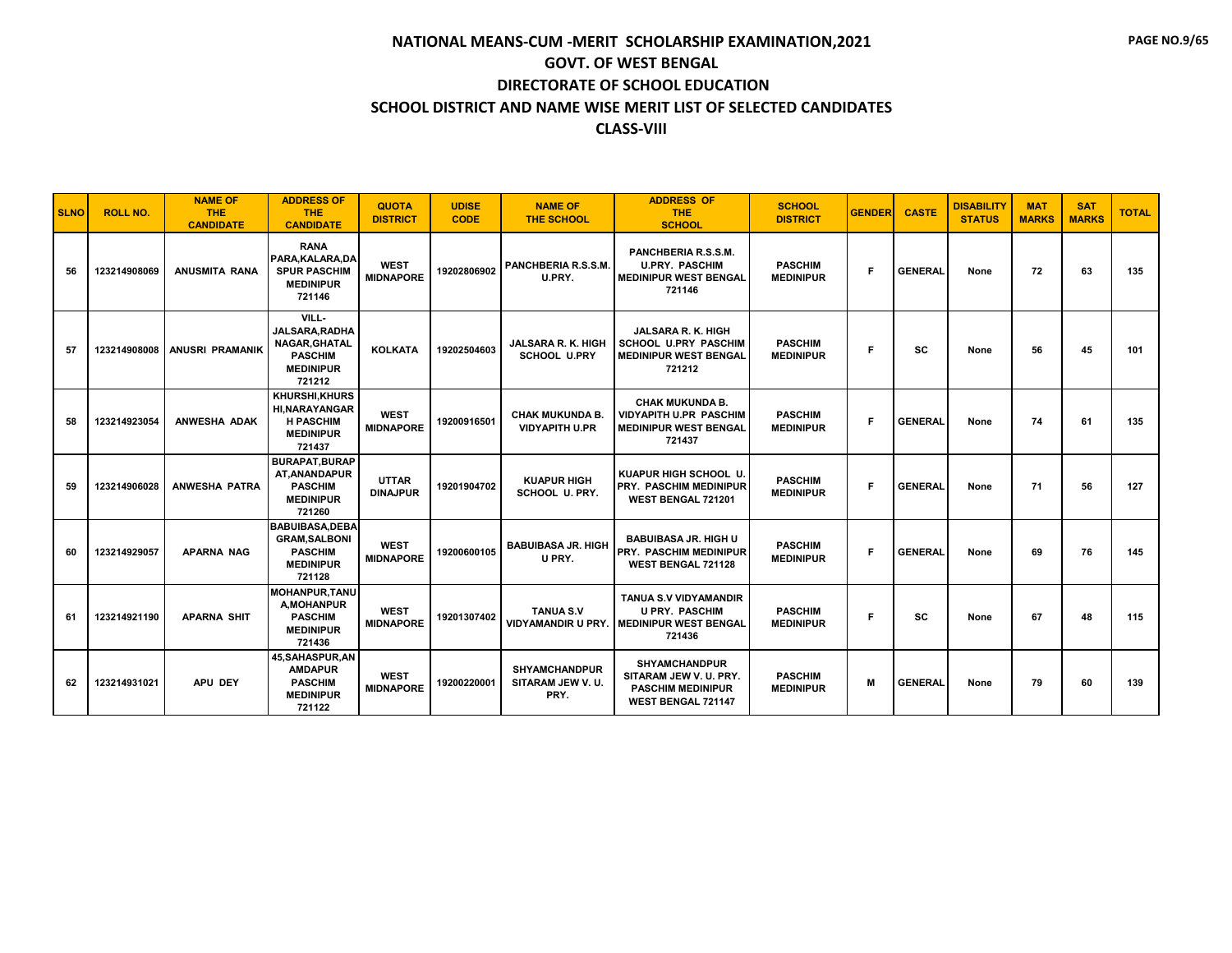| <b>SLNO</b> | <b>ROLL NO.</b> | <b>NAME OF</b><br><b>THE</b><br><b>CANDIDATE</b> | <b>ADDRESS OF</b><br><b>THE</b><br><b>CANDIDATE</b>                                                       | <b>QUOTA</b><br><b>DISTRICT</b> | <b>UDISE</b><br><b>CODE</b> | <b>NAME OF</b><br><b>THE SCHOOL</b>                 | <b>ADDRESS OF</b><br>THE.<br><b>SCHOOL</b>                                                       | <b>SCHOOL</b><br><b>DISTRICT</b>   | <b>GENDER</b> | <b>CASTE</b>   | <b>DISABILITY</b><br><b>STATUS</b> | <b>MAT</b><br><b>MARKS</b> | <b>SAT</b><br><b>MARKS</b> | <b>TOTAL</b> |
|-------------|-----------------|--------------------------------------------------|-----------------------------------------------------------------------------------------------------------|---------------------------------|-----------------------------|-----------------------------------------------------|--------------------------------------------------------------------------------------------------|------------------------------------|---------------|----------------|------------------------------------|----------------------------|----------------------------|--------------|
| 63          | 123214905272    | <b>APU SAMANTA</b>                               | KONNAGAR.<br><b>WORD NO</b><br>16, GHATAL, GHAT<br><b>AL PASCHIM</b><br><b>MEDINIPUR</b><br>721212        | <b>WEST</b><br><b>MIDNAPORE</b> | 19203201605                 | GHATAL V. H. S. U.<br>PRY.                          | GHATAL V. H. S. U. PRY.<br><b>PASCHIM MEDINIPUR</b><br>WEST BENGAL 721212                        | <b>PASCHIM</b><br><b>MEDINIPUR</b> | M             | <b>GENERAL</b> | None                               | 80                         | 67                         | 147          |
| 64          | 123214931066    | <b>APURBA NANDI</b>                              | SATPATI, SATPATI,<br><b>SALBONI</b><br><b>PASCHIM</b><br><b>MEDINIPUR</b><br>721516                       | <b>WEST</b><br><b>MIDNAPORE</b> | 19200608202                 | <b>GOUTAM SMRITI</b><br><b>SATPATI U PRY</b>        | <b>GOUTAM SMRITI SATPATI</b><br><b>U PRY PASCHIM</b><br><b>MEDINIPUR WEST BENGAL</b><br>721516   | <b>PASCHIM</b><br><b>MEDINIPUR</b> | M             | <b>GENERAL</b> | None                               | 75                         | 55                         | 130          |
| 65          | 123214929249    | <b>ARANYA SARDAR</b>                             | <b>TULSICHATI.KIAB</b><br><b>ONI, GARHBETA</b><br><b>PASCHIM</b><br><b>MEDINIPUR</b><br>721253            | <b>WEST</b><br><b>MIDNAPORE</b> | 19200314002                 | <b>KESHIA S.K. HIGH</b><br><b>SCHOOL U.PRY</b>      | <b>KESHIA S.K. HIGH SCHOOL</b><br><b>U.PRY PASCHIM</b><br><b>MEDINIPUR WEST BENGAL</b><br>721253 | <b>PASCHIM</b><br><b>MEDINIPUR</b> | M             | sc             | None                               | 75                         | 53                         | 128          |
| 66          | 123214916247    | <b>ARGHADEB MAITY</b>                            | <b>BURAL, BARJAGU.</b><br><b>SABANG</b><br><b>PASCHIM</b><br><b>MEDINIPUR</b><br>721144                   | <b>UTTAR</b><br><b>DINAJPUR</b> | 19201203604                 | <b>DHANESWARPUR</b><br>G.CH.S.S. U.PRY.             | <b><i>DHANESWARPUR</i></b><br>G.CH.S.S. U.PRY. PASCHIM<br><b>MEDINIPUR WEST BENGAL</b><br>721166 | <b>PASCHIM</b><br><b>MEDINIPUR</b> | M             | <b>GENERAL</b> | None                               | 73                         | 55                         | 128          |
| 67          | 123214905446    | <b>ARIJIT SAMANTA</b>                            | KONNAGAR.GHAT<br>AL, GHATAL<br><b>PASCHIM</b><br><b>MEDINIPUR</b><br>721212                               | <b>WEST</b><br><b>MIDNAPORE</b> | 19203201605                 | GHATAL V. H. S. U.<br>PRY.                          | GHATAL V. H. S. U. PRY.<br><b>PASCHIM MEDINIPUR</b><br><b>WEST BENGAL 721212</b>                 | <b>PASCHIM</b><br><b>MEDINIPUR</b> | M             | <b>GENERAL</b> | None                               | 77                         | 58                         | 135          |
| 68          | 123214929044    | <b>ARINDAM BISWAS</b>                            | <b>TULSICHOTI,KIAB</b><br><b>ONI, GARHBETA</b><br><b>PASCHIM</b><br><b>MEDINIPUR</b><br>721253            | <b>WEST</b><br><b>MIDNAPORE</b> | 19200507403                 | <b>KIABANI HIGH</b><br><b>SCHOOL U.PRY</b>          | <b>KIABANI HIGH SCHOOL</b><br><b>U.PRY PASCHIM</b><br><b>MEDINIPUR WEST BENGAL</b><br>721253     | <b>PASCHIM</b><br><b>MEDINIPUR</b> | M             | <b>SC</b>      | None                               | 78                         | 67                         | 145          |
| 69          | 123214930163    | <b>ARINDAM DAS</b>                               | <b>MIRZA</b><br><b>BAZAR.MIDNAPO</b><br><b>RE.KOTWALI</b><br><b>PASCHIM</b><br><b>MEDINIPUR</b><br>721101 | <b>WEST</b><br><b>MIDNAPORE</b> | 19203000706                 | <b>VIDYASAGAR</b><br>V.P.B.H.SCHOOL<br><b>U.PRY</b> | <b>VIDYASAGAR</b><br>V.P.B.H.SCHOOL U.PRY<br><b>PASCHIM MEDINIPUR</b><br>WEST BENGAL 721101      | <b>PASCHIM</b><br><b>MEDINIPUR</b> | м             | <b>GENERAL</b> | None                               | 77                         | 58                         | 135          |
| 70          | 123214929253    | <b>ARINDAM PAL</b>                               | <b>KHARIKA, BENAC</b><br><b>HAPRA, ANANDAP</b><br><b>UR PASCHIM</b><br><b>MEDINIPUR</b><br>721201         | <b>WEST</b><br><b>MIDNAPORE</b> | 19200200802                 | <b>TUKURIAPAT HIGH</b><br><b>SCHOOL U.PRY.</b>      | <b>TUKURIAPAT HIGH</b><br><b>SCHOOL U.PRY. PASCHIM</b><br><b>MEDINIPUR WEST BENGAL</b><br>721201 | <b>PASCHIM</b><br><b>MEDINIPUR</b> | M             | <b>GENERAL</b> | None                               | 76                         | 60                         | 136          |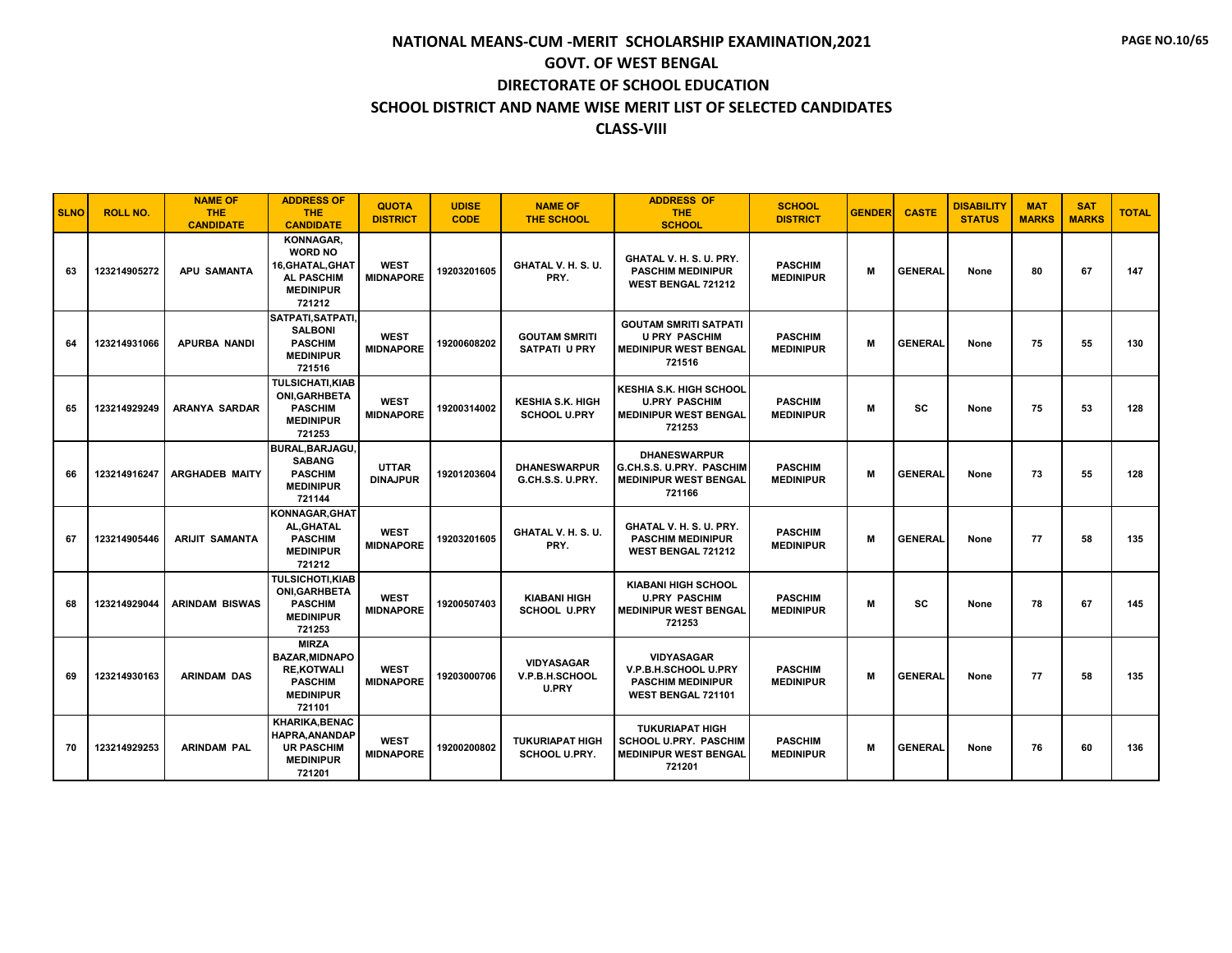| <b>SLNO</b> | <b>ROLL NO.</b> | <b>NAME OF</b><br><b>THE</b><br><b>CANDIDATE</b> | <b>ADDRESS OF</b><br><b>THE</b><br><b>CANDIDATE</b>                                                                            | <b>QUOTA</b><br><b>DISTRICT</b> | <b>UDISE</b><br><b>CODE</b> | <b>NAME OF</b><br><b>THE SCHOOL</b>                       | <b>ADDRESS OF</b><br><b>THE</b><br><b>SCHOOL</b>                                                                 | <b>SCHOOL</b><br><b>DISTRICT</b>   | <b>GENDER</b> | <b>CASTE</b>   | <b>DISABILITY</b><br><b>STATUS</b> | <b>MAT</b><br><b>MARKS</b> | <b>SAT</b><br><b>MARKS</b> | <b>TOTAL</b> |
|-------------|-----------------|--------------------------------------------------|--------------------------------------------------------------------------------------------------------------------------------|---------------------------------|-----------------------------|-----------------------------------------------------------|------------------------------------------------------------------------------------------------------------------|------------------------------------|---------------|----------------|------------------------------------|----------------------------|----------------------------|--------------|
| 71          | 123214930114    | <b>ARNAB DUTTA</b>                               | KIABONI, KIABONI.<br><b>GARHBETA</b><br><b>PASCHIM</b><br><b>MEDINIPUR</b><br>721253                                           | <b>WEST</b><br><b>MIDNAPORE</b> | 19200507403                 | <b>KIABANI HIGH</b><br><b>SCHOOL U.PRY</b>                | <b>KIABANI HIGH SCHOOL</b><br><b>U.PRY PASCHIM</b><br><b>MEDINIPUR WEST BENGAL</b><br>721253                     | <b>PASCHIM</b><br><b>MEDINIPUR</b> | M             | <b>GENERAL</b> | None                               | 71                         | 62                         | 133          |
| 72          | 123214930262    | <b>ARNAB PAL</b>                                 | PARULIA, SIRSA, A<br><b>NANDAPUR</b><br><b>PASCHIM</b><br><b>MEDINIPUR</b><br>721260                                           | <b>WEST</b><br><b>MIDNAPORE</b> | 19200218903                 | RANIOR K.V. U.PRY.                                        | RANIOR K.V. U.PRY.<br><b>PASCHIM MEDINIPUR</b><br>WEST BENGAL 721260                                             | <b>PASCHIM</b><br><b>MEDINIPUR</b> | M             | <b>GENERAL</b> | None                               | 71                         | 66                         | 137          |
| 73          | 123214905144    | <b>ARNAB SAMANTA</b>                             | <b>C/O-NARAN</b><br><b>CHANDRA</b><br>SAMANTA, CHETU<br>A<br>RAJNAGAR, DASP<br><b>UR PASCHIM</b><br><b>MEDINIPUR</b><br>721211 | <b>WEST</b><br><b>MIDNAPORE</b> | 19202800902                 | <b>RAJNAGAR UNION H.S.</b><br>U.PRY.                      | <b>RAJNAGAR UNION H.S.</b><br><b>U.PRY. PASCHIM</b><br><b>MEDINIPUR WEST BENGAL</b><br>721211                    | <b>PASCHIM</b><br><b>MEDINIPUR</b> | M             | <b>GENERAL</b> | None                               | 76                         | 55                         | 131          |
| 74          | 123214906046    | <b>ARPITA BERA</b>                               | <b>C/O-SUSANTA</b><br><b>BERA.SEKENDARI</b><br>,DASPUR<br><b>PASCHIM</b><br><b>MEDINIPUR</b><br>721146                         | <b>WEST</b><br><b>MIDNAPORE</b> | 19202809602                 | <b>NANDANPUR HIGH</b><br><b>SCHOOL U.PRY.</b>             | <b>NANDANPUR HIGH</b><br><b>SCHOOL U.PRY. PASCHIM</b><br><b>MEDINIPUR WEST BENGAL</b><br>721146                  | <b>PASCHIM</b><br><b>MEDINIPUR</b> | F             | <b>GENERAL</b> | None                               | 77                         | 63                         | 140          |
| 75          | 123214918088    | <b>ARPITA PAKHIRA</b>                            | <b>MOYNA</b><br><b>ROAD.MALIOGRA</b><br><b>M.PINGLA</b><br><b>PASCHIM</b><br><b>MEDINIPUR</b><br>721140                        | <b>WEST</b><br><b>MIDNAPORE</b> | 19201205602                 | <b>CHHOTAKHELINA</b><br><b>S.S.V. U.PRY.</b>              | <b>CHHOTAKHELINA S.S.V.</b><br><b>U.PRY. PASCHIM</b><br><b>MEDINIPUR WEST BENGAL</b><br>721140                   | <b>PASCHIM</b><br><b>MEDINIPUR</b> | F             | <b>GENERAL</b> | None                               | 65                         | 64                         | 129          |
| 76          | 123214908016    | <b>ARPITA PRAMANIK</b>                           | <b>KOLAGACHIA, BAI</b><br>SHNABCHAK.KOL<br><b>AGHAT PURBA</b><br><b>MEDINIPUR</b><br>721154                                    | <b>UTTAR</b><br><b>DINAJPUR</b> | 19202916303                 | <b>KULTIKARI</b><br><b>KSHIRODAMOYEE H.S.</b><br>U.PRY.   | <b>KULTIKARI</b><br><b>KSHIRODAMOYEE H.S.</b><br><b>U.PRY. PASCHIM</b><br><b>MEDINIPUR WEST BENGAL</b><br>721153 | <b>PASCHIM</b><br><b>MEDINIPUR</b> | F             | <b>GENERAL</b> | None                               | 62                         | 66                         | 128          |
| 77          | 123214906175    | <b>ARUP</b><br><b>CHAKRABORTY</b>                | GOURA, GOURA, D<br><b>ASPUR PASCHIM</b><br><b>MEDINIPUR</b><br>721146                                                          | <b>WEST</b><br><b>MIDNAPORE</b> |                             | <b>GOURA</b><br>19202912002 S.K.B.A.SIKSHAYATAN<br>U.PRY. | <b>GOURA</b><br>S.K.B.A.SIKSHAYATAN<br><b>U.PRY. PASCHIM</b><br><b>MEDINIPUR WEST BENGAL</b><br>721146           | <b>PASCHIM</b><br><b>MEDINIPUR</b> | м             | <b>GENERAL</b> | None                               | 79                         | 71                         | 150          |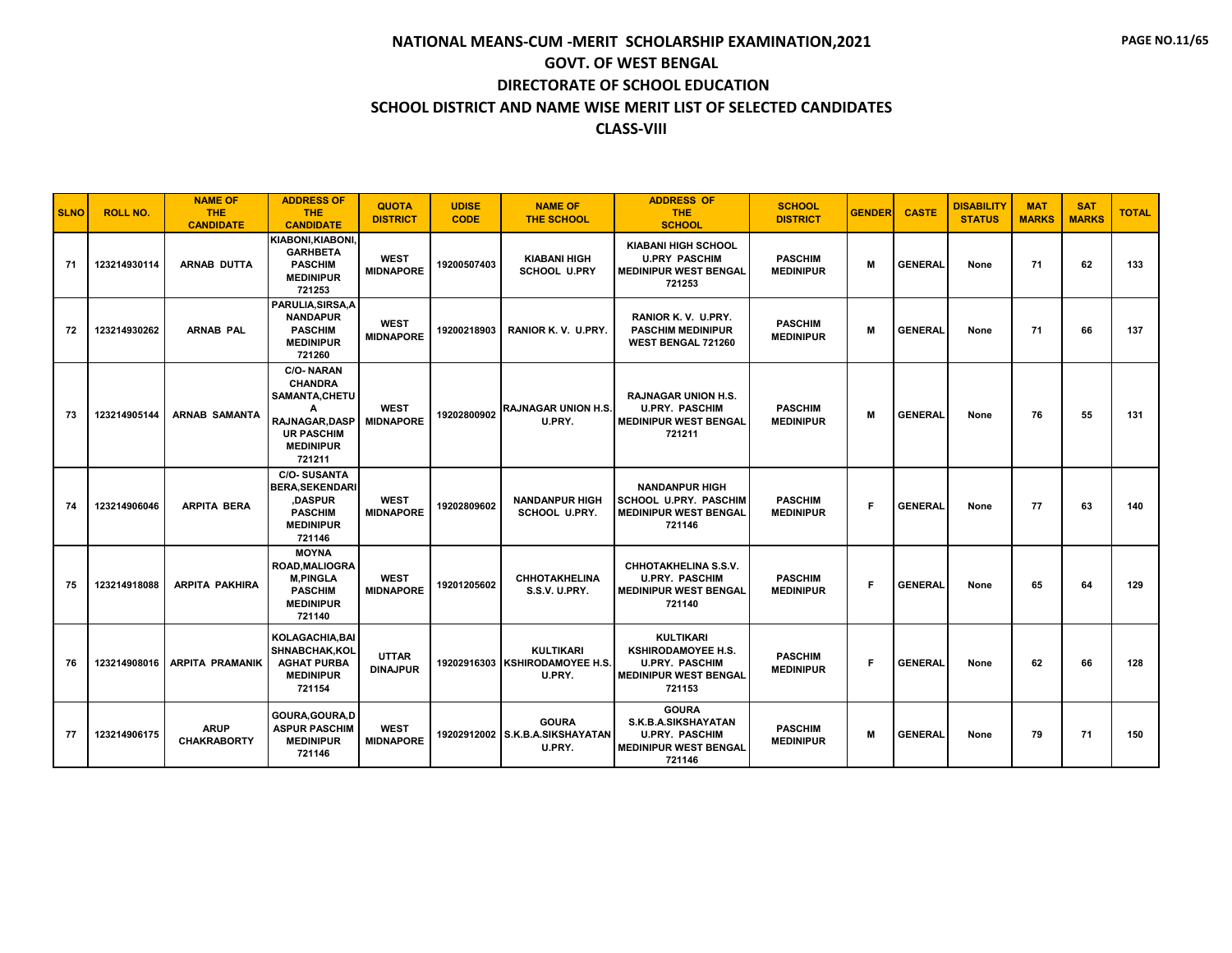| <b>SLNO</b> | <b>ROLL NO.</b> | <b>NAME OF</b><br><b>THE</b><br><b>CANDIDATE</b> | <b>ADDRESS OF</b><br><b>THE</b><br><b>CANDIDATE</b>                                                      | <b>QUOTA</b><br><b>DISTRICT</b> | <b>UDISE</b><br>CODE | <b>NAME OF</b><br><b>THE SCHOOL</b>                             | <b>ADDRESS OF</b><br><b>THE</b><br><b>SCHOOL</b>                                                 | <b>SCHOOL</b><br><b>DISTRICT</b>   | <b>GENDER</b> | <b>CASTE</b>   | <b>DISABILITY</b><br><b>STATUS</b> | <b>MAT</b><br><b>MARKS</b> | <b>SAT</b><br><b>MARKS</b> | <b>TOTAL</b> |
|-------------|-----------------|--------------------------------------------------|----------------------------------------------------------------------------------------------------------|---------------------------------|----------------------|-----------------------------------------------------------------|--------------------------------------------------------------------------------------------------|------------------------------------|---------------|----------------|------------------------------------|----------------------------|----------------------------|--------------|
| 78          | 123214917208    | <b>ASHOK DAS</b>                                 | <b>DAS</b><br>PARA, KARKAI, PIN<br><b>GLA PASCHIM</b><br><b>MEDINIPUR</b><br>721140                      | <b>WEST</b><br><b>MIDNAPORE</b> | 19201204502          | KARKAI V.V. U.PRY.                                              | KARKAI V.V. U.PRY.<br><b>PASCHIM MEDINIPUR</b><br>WEST BENGAL 721140                             | <b>PASCHIM</b><br><b>MEDINIPUR</b> | M             | <b>GENERAL</b> | None                               | 71                         | 60                         | 131          |
| 79          | 123214908074    | <b>ASHOK MONDAL</b>                              | <b>SHYAMPUR.ALUI.</b><br><b>GHATAL PASCHIM</b><br><b>MEDINIPUR</b><br>721232                             | <b>WEST</b><br><b>MIDNAPORE</b> | 19202506803          | <b>ALUI JUNIOR HIGH</b><br><b>SCHOOL U.PRY</b>                  | <b>ALUI JUNIOR HIGH</b><br><b>SCHOOL U.PRY PASCHIM</b><br><b>MEDINIPUR WEST BENGAL</b><br>721232 | <b>PASCHIM</b><br><b>MEDINIPUR</b> | M             | <b>SC</b>      | None                               | 63                         | 63                         | 126          |
| 80          | 123214916192    | <b>ASTIK DAS</b>                                 | VILL-<br><b>BARAMOHANPUR.</b><br>KHAKURDA.BELD<br>A PASCHIM<br><b>MEDINIPUR</b><br>721445                | <b>WEST</b><br><b>MIDNAPORE</b> | 19200919501          | <b>BARMOHONPUR HS</b><br>U.PRY                                  | <b>BARMOHONPUR HS U.PRY</b><br><b>PASCHIM MEDINIPUR</b><br><b>WEST BENGAL 721445</b>             | <b>PASCHIM</b><br><b>MEDINIPUR</b> | M             | <b>GENERAL</b> | None                               | 81                         | 57                         | 138          |
| 81          | 123214919186    | <b>ATANU BAIRAGI</b>                             | <b>ANDHARIA</b><br><b>BHARA.BAHURUP</b><br>A.NARAYANGARH<br><b>PASCHIM</b><br><b>MEDINIPUR</b><br>721437 | <b>WEST</b><br><b>MIDNAPORE</b> | 19200914302          | BAKHRABAD BHARATI<br><b>HS U.PRY</b>                            | <b>BAKHRABAD BHARATI HS</b><br><b>U.PRY PASCHIM</b><br><b>MEDINIPUR WEST BENGAL</b><br>721424    | <b>PASCHIM</b><br><b>MEDINIPUR</b> | M             | SC             | None                               | 60                         | 56                         | 116          |
| 82          | 123214920053    | <b>ATANU KARANKEL</b>                            | <b>RUINAN.RUINAN.S</b><br><b>ABANG PASCHIM</b><br><b>MEDINIPUR</b><br>721144                             | <b>WEST</b><br><b>MIDNAPORE</b> | 19201012905          | <b>MOHAR B. M. HIGH</b><br><b>SCHOOL U.PRY</b>                  | <b>MOHAR B. M. HIGH</b><br><b>SCHOOL U.PRY PASCHIM</b><br><b>MEDINIPUR WEST BENGAL</b><br>721161 | <b>PASCHIM</b><br><b>MEDINIPUR</b> | M             | <b>ST</b>      | None                               | 57                         | 36                         | 93           |
| 83          | 123214918072    | <b>ATANU PAL</b>                                 | <b>HARIHARPUR.BR</b><br><b>AHMANSASAN.DE</b><br><b>BRA PASCHIM</b><br><b>MEDINIPUR</b><br>721124         | <b>WEST</b><br><b>MIDNAPORE</b> | 19201110103          | <b>BRAHMANSASAN</b><br>H.SC. U.PRY.                             | <b>BRAHMANSASAN H.SC.</b><br><b>U.PRY. PASCHIM</b><br><b>MEDINIPUR WEST BENGAL</b><br>721124     | <b>PASCHIM</b><br><b>MEDINIPUR</b> | M             | <b>GENERAL</b> | None                               | 76                         | 57                         | 133          |
| 84          | 123214921092    | <b>AVIK DAS</b><br><b>PATTANAYAK</b>             | <b>BELDA, POROLDA</b><br><b>BELDA PASCHIM</b><br><b>MEDINIPUR</b><br>721445                              | <b>WEST</b><br><b>MIDNAPORE</b> | 19201507402          | <b>POROLDA</b><br><b>ANNAPURNA BANI</b><br><b>MANDIR U PRY.</b> | POROLDA ANNAPURNA<br><b>BANI MANDIR U PRY.</b><br><b>PASCHIM MEDINIPUR</b><br>WEST BENGAL 721445 | <b>PASCHIM</b><br><b>MEDINIPUR</b> | M             | <b>GENERAL</b> | None                               | 79                         | 58                         | 137          |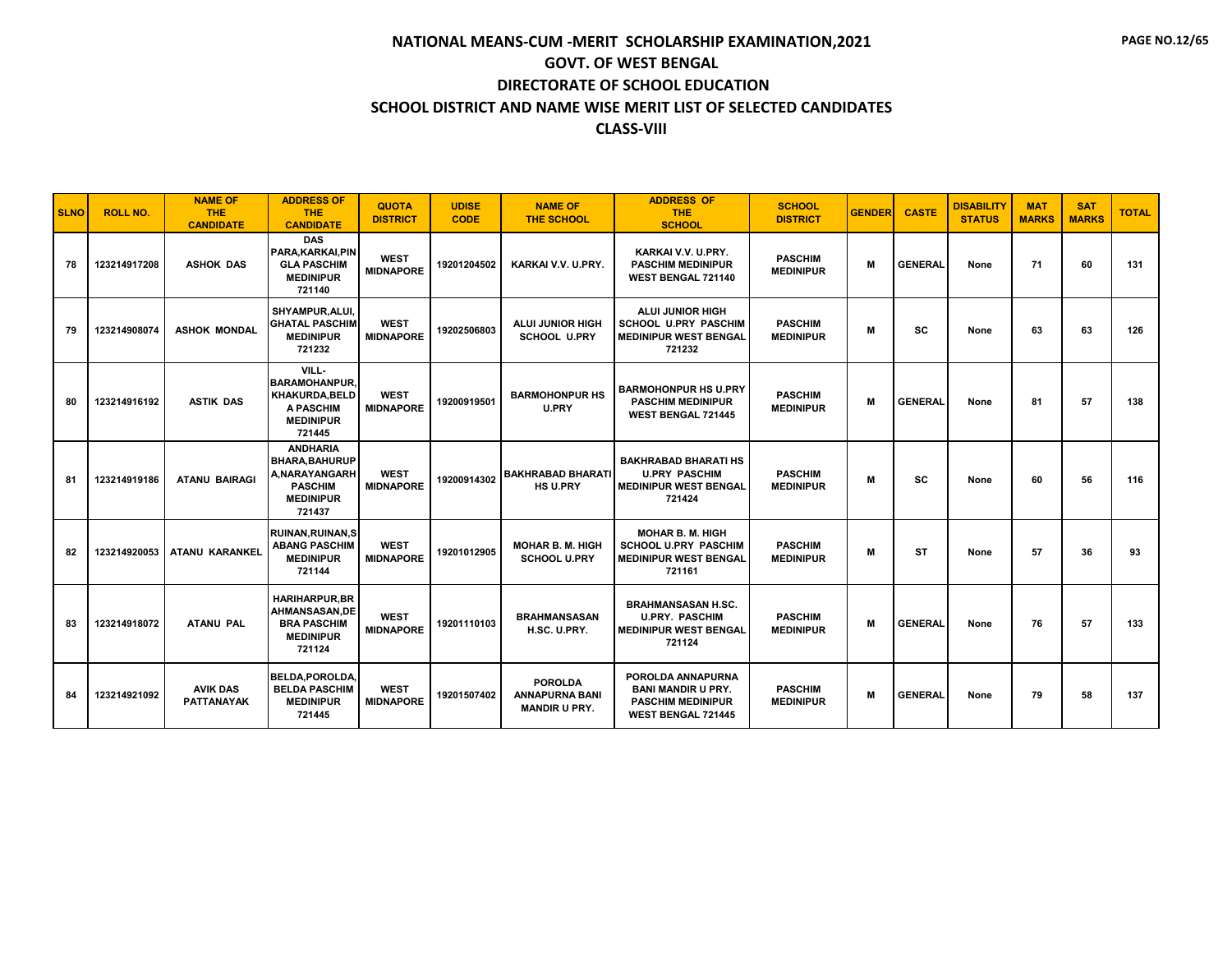| <b>SLNO</b> | <b>ROLL NO.</b> | <b>NAME OF</b><br><b>THE</b><br><b>CANDIDATE</b> | <b>ADDRESS OF</b><br><b>THE</b><br><b>CANDIDATE</b>                                                                                               | <b>QUOTA</b><br><b>DISTRICT</b> | <b>UDISE</b><br><b>CODE</b> | <b>NAME OF</b><br><b>THE SCHOOL</b>                    | <b>ADDRESS OF</b><br>THE.<br><b>SCHOOL</b>                                                           | <b>SCHOOL</b><br><b>DISTRICT</b>   | <b>GENDER</b> | <b>CASTE</b>   | <b>DISABILITY</b><br><b>STATUS</b> | <b>MAT</b><br><b>MARKS</b> | <b>SAT</b><br><b>MARKS</b> | <b>TOTAL</b> |
|-------------|-----------------|--------------------------------------------------|---------------------------------------------------------------------------------------------------------------------------------------------------|---------------------------------|-----------------------------|--------------------------------------------------------|------------------------------------------------------------------------------------------------------|------------------------------------|---------------|----------------|------------------------------------|----------------------------|----------------------------|--------------|
| 85          | 123214923178    | <b>AVILASA DE</b>                                | N0047, GAITA, NAR<br><b>AYANGARH</b><br><b>PASCHIM</b><br><b>MEDINIPUR</b><br>721424                                                              | <b>WEST</b><br><b>MIDNAPORE</b> | 19200917002                 | <b>GAITA HS U.PRY</b>                                  | <b>GAITA HS U.PRY PASCHIM</b><br><b>MEDINIPUR WEST BENGAL</b><br>721424                              | <b>PASCHIM</b><br><b>MEDINIPUR</b> | F.            | <b>GENERAL</b> | None                               | 76                         | 54                         | 130          |
| 86          | 123214921059    | <b>AYAN MAITY</b>                                | <b>DASAGRAM.DASA</b><br><b>GRAM.SABANG</b><br><b>PASCHIM</b><br><b>MEDINIPUR</b><br>721467                                                        | <b>WEST</b><br><b>MIDNAPORE</b> | 19201004104                 | DASAGRAM S.C.S.S.<br><b>SIKSHADAN U PRY</b>            | DASAGRAM S.C.S.S.<br><b>SIKSHADAN U PRY</b><br><b>PASCHIM MEDINIPUR</b><br><b>WEST BENGAL 721467</b> | <b>PASCHIM</b><br><b>MEDINIPUR</b> | M             | <b>GENERAL</b> | None                               | 75                         | 67                         | 142          |
| 87          | 123214907157    | <b>AYAN MANNA</b>                                | <b>RAMNAGAR, DIHIR</b><br>AMNAGAR, DASPU<br><b>R PASCHIM</b><br><b>MEDINIPUR</b><br>721212                                                        | <b>WEST</b><br><b>MIDNAPORE</b> | 19202900105                 | <b>GOPALPUR</b><br><b>DESBANDHU CH. H.S.</b><br>U PRY. | <b>GOPALPUR DESBANDHU</b><br>CH. H.S. U PRY. PASCHIM<br><b>MEDINIPUR WEST BENGAL</b><br>721148       | <b>PASCHIM</b><br><b>MEDINIPUR</b> | M             | <b>GENERAL</b> | None                               | 73                         | 64                         | 137          |
| 88          | 123214918175    | <b>AYAN MONDAL</b>                               | <b>DHANESWARPUR.</b><br>KHAKURDA, BELD<br><b>A PASCHIM</b><br><b>MEDINIPUR</b><br>721445                                                          | <b>WEST</b><br><b>MIDNAPORE</b> | 19200919501                 | <b>BARMOHONPUR HS</b><br>U.PRY                         | <b>BARMOHONPUR HS U.PRY</b><br><b>PASCHIM MEDINIPUR</b><br><b>WEST BENGAL 721445</b>                 | <b>PASCHIM</b><br><b>MEDINIPUR</b> | M             | <b>SC</b>      | None                               | 76                         | 37                         | 113          |
| 89          | 123214905235    | <b>AYAN PARAI</b>                                | <b>DASPUR, SANKAR</b><br><b>PUR.DASPUR</b><br><b>PASCHIM</b><br><b>MEDINIPUR</b><br>721211                                                        | <b>WEST</b><br><b>MIDNAPORE</b> | 19202805801                 | <b>BASUDEVPUR V.B.</b><br>U.PRY.                       | <b>BASUDEVPUR V.B. U.PRY.</b><br><b>PASCHIM MEDINIPUR</b><br>WEST BENGAL 721211                      | <b>PASCHIM</b><br><b>MEDINIPUR</b> | M             | <b>GENERAL</b> | None                               | 74                         | 62                         | 136          |
| 90          | 123214916243    | <b>AYAN PATI</b>                                 | <b>BLOCK-</b><br><b>KHARAGPUR</b><br><b>II.HAT</b><br><b>SULTANPUR,KHA</b><br><b>RAGPUR LOCAL</b><br><b>PASCHIM</b><br><b>MEDINIPUR</b><br>721149 | <b>WEST</b><br><b>MIDNAPORE</b> | 19200804102                 | <b>TELIPUKUR HS</b><br><b>SCHOOL U PRY</b>             | TELIPUKUR HS SCHOOL U<br>PRY PASCHIM MEDINIPUR<br>WEST BENGAL 721149                                 | <b>PASCHIM</b><br><b>MEDINIPUR</b> | M             | <b>GENERAL</b> | None                               | 79                         | 67                         | 146          |
| 91          | 123214929280    | <b>AYAN SAMANTA</b>                              | <b>TILAKHULA, SALB</b><br><b>ONI.SALBONI</b><br><b>PASCHIM</b><br><b>MEDINIPUR</b><br>721147                                                      | <b>WEST</b><br><b>MIDNAPORE</b> | 19200602902                 | <b>SALBONI HIGH</b><br>SCHOOL U. PRY.                  | <b>SALBONI HIGH SCHOOL U.</b><br><b>PRY. PASCHIM MEDINIPUR</b><br>WEST BENGAL 721147                 | <b>PASCHIM</b><br><b>MEDINIPUR</b> | M             | <b>GENERAL</b> | None                               | 79                         | 58                         | 137          |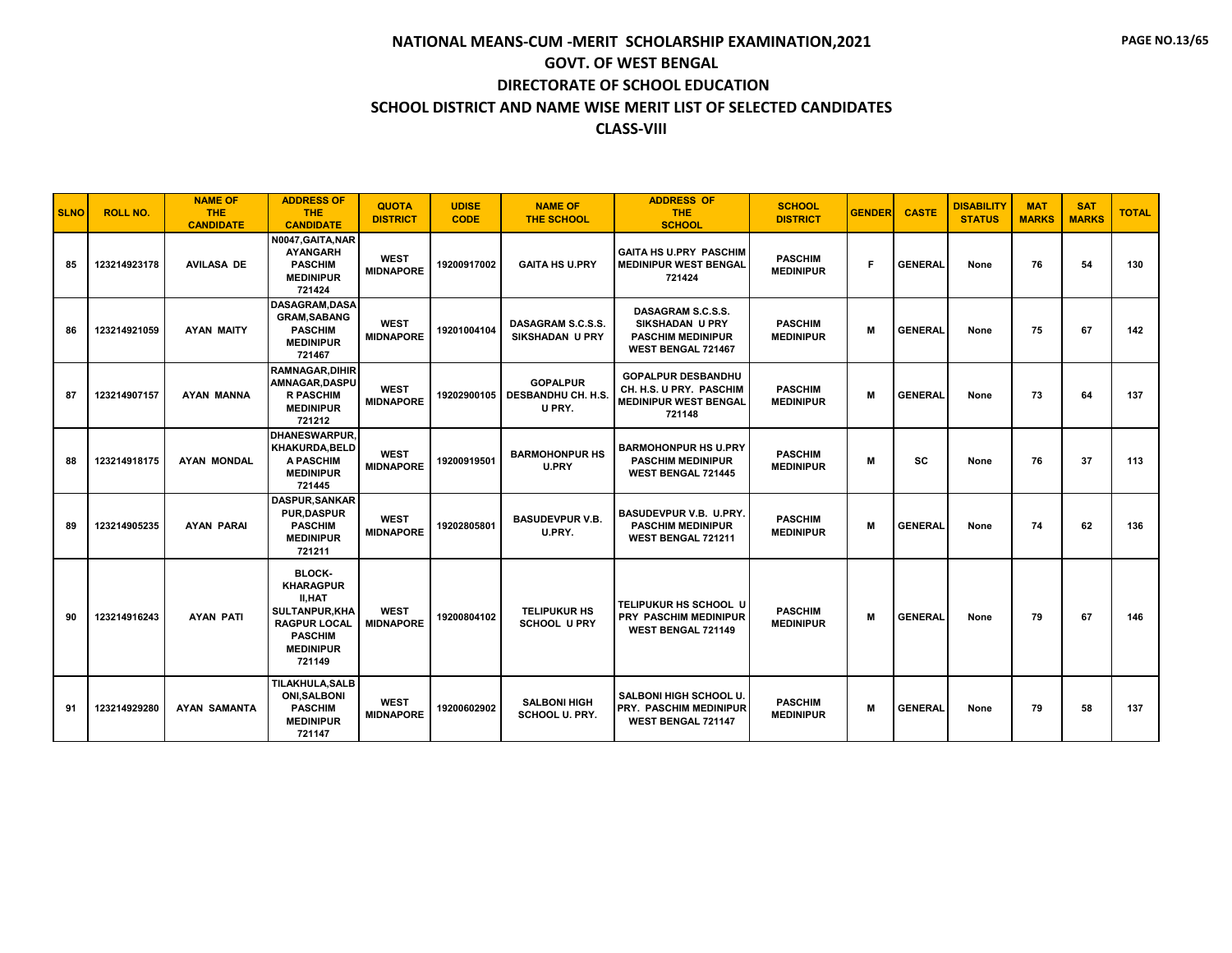| <b>SLNO</b> | <b>ROLL NO.</b> | <b>NAME OF</b><br><b>THE</b><br><b>CANDIDATE</b> | <b>ADDRESS OF</b><br><b>THE</b><br><b>CANDIDATE</b>                                                                             | <b>QUOTA</b><br><b>DISTRICT</b> | <b>UDISE</b><br><b>CODE</b> | <b>NAME OF</b><br>THE SCHOOL                                           | <b>ADDRESS OF</b><br><b>THE</b><br><b>SCHOOL</b>                                                               | <b>SCHOOL</b><br><b>DISTRICT</b>   | <b>GENDER</b> | <b>CASTE</b>   | <b>DISABILITY</b><br><b>STATUS</b> | <b>MAT</b><br><b>MARKS</b> | <b>SAT</b><br><b>MARKS</b> | <b>TOTAL</b> |
|-------------|-----------------|--------------------------------------------------|---------------------------------------------------------------------------------------------------------------------------------|---------------------------------|-----------------------------|------------------------------------------------------------------------|----------------------------------------------------------------------------------------------------------------|------------------------------------|---------------|----------------|------------------------------------|----------------------------|----------------------------|--------------|
| 92          | 123214918182    | <b>AYAN SANTRA</b>                               | LELUAKOLA, SAM<br><b>RAIPUR, KHARAG</b><br><b>PUR PASCHIM</b><br><b>MEDINIPUR</b><br>721301                                     | <b>WEST</b><br><b>MIDNAPORE</b> | 19200707401                 | GOKULPUR B.C.B.V.<br><b>H.SCHOOL UPRY</b>                              | <b>GOKULPUR B.C.B.V.</b><br><b>IH.SCHOOL UPRY PASCHIM</b><br><b>MEDINIPUR WEST BENGAL</b><br>721301            | <b>PASCHIM</b><br><b>MEDINIPUR</b> | M             | <b>GENERAL</b> | None                               | 79                         | 69                         | 148          |
| 93          | 123214929176    | <b>AYUSH GHORAI</b>                              | MIRBAZAR, MEDIN<br><b>IPUR, KOTWALI</b><br><b>PASCHIM</b><br><b>MEDINIPUR</b><br>721101                                         | <b>WEST</b><br><b>MIDNAPORE</b> | 19203000611                 | <b>MIDNAPORE</b><br><b>COLLEGIATE BOYS</b><br><b>HIGH SCHOOL U.PRY</b> | <b>MIDNAPORE COLLEGIATE</b><br><b>BOYS HIGH SCHOOL U.PRY</b><br><b>PASCHIM MEDINIPUR</b><br>WEST BENGAL 721101 | <b>PASCHIM</b><br><b>MEDINIPUR</b> | M             | <b>GENERAL</b> | None                               | 69                         | 60                         | 129          |
| 94          | 123214921099    | <b>BALARAM HEMRAM</b>                            | $\mathbf{1}$<br><b>NO, MENKAPUR, D</b><br><b>ANTAN PASCHIM</b><br><b>MEDINIPUR</b><br>721435                                    | <b>WEST</b><br><b>MIDNAPORE</b> | 19201503902                 | <b>PURUNDA</b><br><b>RAMKRISHNA SS U</b><br>PRY.                       | <b>PURUNDA RAMKRISHNA</b><br><b>SS U PRY. PASCHIM</b><br><b>MEDINIPUR WEST BENGAL</b><br>721445                | <b>PASCHIM</b><br><b>MEDINIPUR</b> | M             | <b>ST</b>      | None                               | 53                         | 41                         | 94           |
| 95          | 123214921100    | <b>BANYA MONDAL</b>                              | <b>MONDAL</b><br>PARA.KARKAI.PIN<br><b>GLA PASCHIM</b><br><b>MEDINIPUR</b><br>721140                                            | <b>WEST</b><br><b>MIDNAPORE</b> | 19201204502                 | KARKAI V.V. U.PRY.                                                     | KARKAI V.V. U.PRY.<br><b>PASCHIM MEDINIPUR</b><br><b>WEST BENGAL 721140</b>                                    | <b>PASCHIM</b><br><b>MEDINIPUR</b> | F             | SC             | None                               | 60                         | 44                         | 104          |
| 96          | 123214917146    | <b>BARNALI SAREN</b>                             | <b>DIGBARASATI.JHI</b><br><b>KURIA.DEBRA</b><br><b>PASCHIM</b><br><b>MEDINIPUR</b><br>721156                                    | COOCHBEHA<br>R                  | 19201103703                 | <b>JHIKURIA BANI</b><br>V.MANDIR U. PRY.                               | <b>JHIKURIA BANI V.MANDIR</b><br><b>U. PRY. PASCHIM</b><br><b>MEDINIPUR WEST BENGAL</b><br>721156              | <b>PASCHIM</b><br><b>MEDINIPUR</b> | F.            | <b>ST</b>      | None                               | 54                         | 24                         | 78           |
| 97          | 123214929252    | <b>BARSAN KUMAR</b><br><b>PATRA</b>              | KOTA, SIRSA, ANA<br><b>NDAPUR</b><br><b>PASCHIM</b><br><b>MEDINIPUR</b><br>721260                                               | <b>WEST</b><br><b>MIDNAPORE</b> | 19200200102                 | KOTA HIGH SCHOOL<br>U.PRY.                                             | <b>KOTA HIGH SCHOOL</b><br><b>U.PRY. PASCHIM</b><br><b>MEDINIPUR WEST BENGAL</b><br>721260                     | <b>PASCHIM</b><br><b>MEDINIPUR</b> | M             | <b>GENERAL</b> | None                               | 76                         | 55                         | 131          |
| 98          | 123214930086    | <b>BARSHA DUTTA</b>                              | <b>HOOMGARH</b><br><b>GOALTORE</b><br><b>ROAD, HOOMGAR</b><br><b>H,GOALTORE</b><br><b>PASCHIM</b><br><b>MEDINIPUR</b><br>721157 | <b>WEST</b><br><b>MIDNAPORE</b> | 19200408802                 | <b>HOOMGARH GIRLS</b><br>H.S.U.PRY.                                    | <b>HOOMGARH GIRLS</b><br>H.S.U.PRY. PASCHIM<br><b>MEDINIPUR WEST BENGAL</b><br>721157                          | <b>PASCHIM</b><br><b>MEDINIPUR</b> | F             | <b>GENERAL</b> | None                               | 83                         | 64                         | 147          |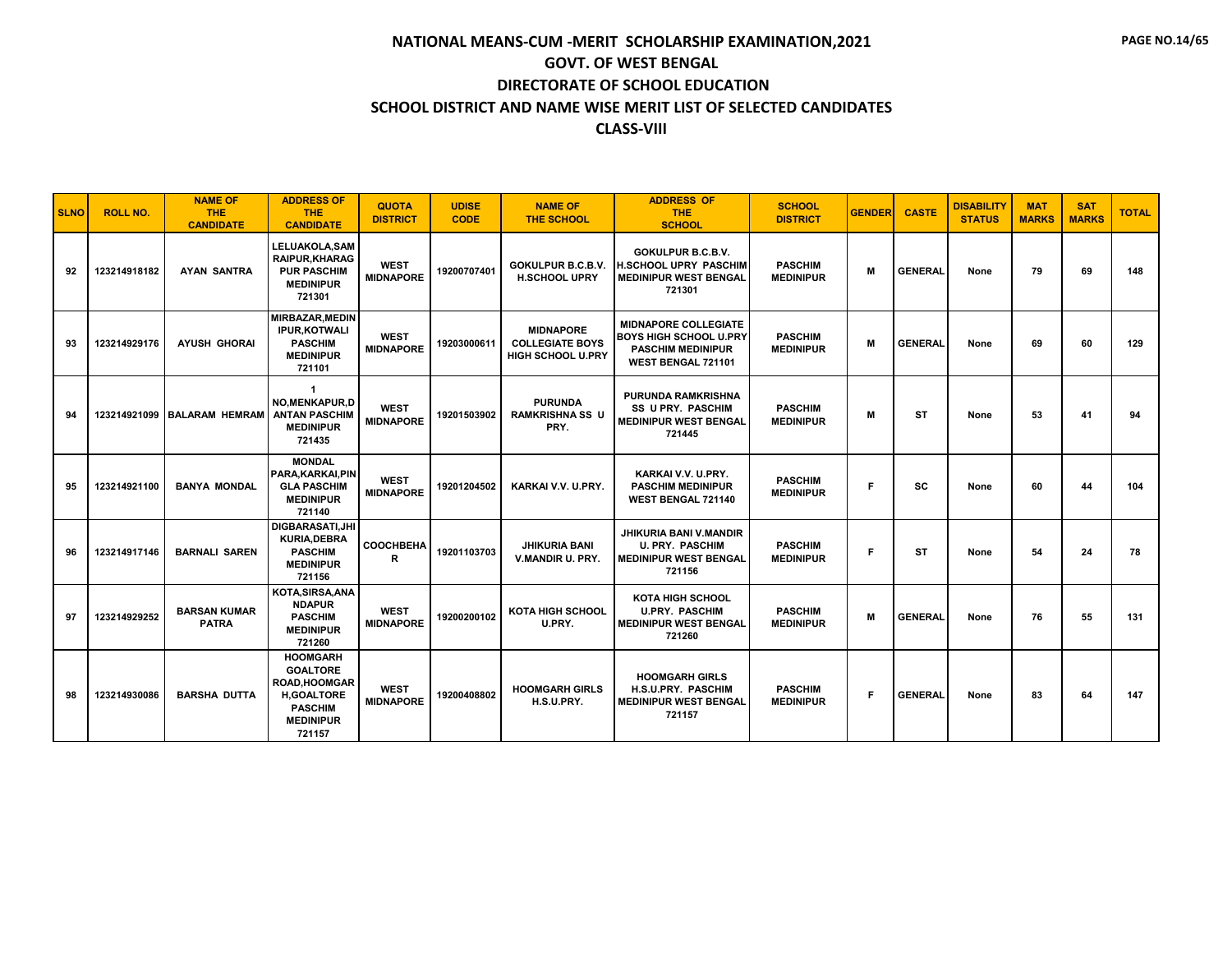| <b>SLNO</b> | <b>ROLL NO.</b> | <b>NAME OF</b><br><b>THE</b><br><b>CANDIDATE</b> | <b>ADDRESS OF</b><br><b>THE</b><br><b>CANDIDATE</b>                                                             | <b>QUOTA</b><br><b>DISTRICT</b> | <b>UDISE</b><br><b>CODE</b> | <b>NAME OF</b><br><b>THE SCHOOL</b>           | <b>ADDRESS OF</b><br><b>THE</b><br><b>SCHOOL</b>                                                | <b>SCHOOL</b><br><b>DISTRICT</b>   | <b>GENDER</b> | <b>CASTE</b>   | <b>DISABILITY</b><br><b>STATUS</b> | <b>MAT</b><br><b>MARKS</b> | <b>SAT</b><br><b>MARKS</b> | <b>TOTAL</b> |
|-------------|-----------------|--------------------------------------------------|-----------------------------------------------------------------------------------------------------------------|---------------------------------|-----------------------------|-----------------------------------------------|-------------------------------------------------------------------------------------------------|------------------------------------|---------------|----------------|------------------------------------|----------------------------|----------------------------|--------------|
| 99          | 123214908160    | <b>BARSHA KAR</b>                                | <b>VILL-KISMAT</b><br><b>KALORA.SEKEND</b><br><b>ARI.DASPUR</b><br><b>PASCHIM</b><br><b>MEDINIPUR</b><br>721146 | <b>WEST</b><br><b>MIDNAPORE</b> | 19202809602                 | <b>NANDANPUR HIGH</b><br><b>SCHOOL U.PRY.</b> | <b>NANDANPUR HIGH</b><br><b>SCHOOL U.PRY. PASCHIM</b><br><b>MEDINIPUR WEST BENGAL</b><br>721146 | <b>PASCHIM</b><br><b>MEDINIPUR</b> | F.            | <b>GENERAL</b> | None                               | 69                         | 65                         | 134          |
| 100         | 123214907018    | <b>BARSHA MAITY</b>                              | <b>CHAKKISHOR,SO</b><br><b>NAKHALI.DASPUR</b><br><b>PASCHIM</b><br><b>MEDINIPUR</b><br>721170                   | <b>WEST</b><br><b>MIDNAPORE</b> | 19202806902                 | PANCHBERIA R.S.S.M.<br>U.PRY.                 | PANCHBERIA R.S.S.M.<br><b>U.PRY. PASCHIM</b><br><b>MEDINIPUR WEST BENGAL</b><br>721146          | <b>PASCHIM</b><br><b>MEDINIPUR</b> | F             | <b>GENERAL</b> | None                               | 75                         | 63                         | 138          |
| 101         | 123214906121    | <b>BEAUTY PORIA</b>                              | <b>BISHNUPUR, BHUT</b><br><b>A.DASPUR</b><br><b>PASCHIM</b><br><b>MEDINIPUR</b><br>721211                       | <b>WEST</b><br><b>MIDNAPORE</b> | 19202803103                 | <b>SAGARPUR SIR A. H.S.</b><br>U.PRY.         | SAGARPUR SIR A. H.S.<br><b>U.PRY. PASCHIM</b><br><b>MEDINIPUR WEST BENGAL</b><br>721211         | <b>PASCHIM</b><br><b>MEDINIPUR</b> | F             | <b>SC</b>      | None                               | 59                         | 42                         | 101          |
| 102         | 123214905129    | <b>BENUGOPAL</b><br><b>HAZRA</b>                 | SONPUR, SRINAG<br><b>AR, CHANDRAKON</b><br>A PASCHIM<br><b>MEDINIPUR</b><br>721242                              | <b>WEST</b><br><b>MIDNAPORE</b> | 19201801303                 | <b>SRINAGAR HIGH</b><br><b>SCHOOL U.PRY.</b>  | <b>SRINAGAR HIGH SCHOOL</b><br><b>U.PRY. PASCHIM</b><br><b>MEDINIPUR WEST BENGAL</b><br>721242  | <b>PASCHIM</b><br><b>MEDINIPUR</b> | М             | <b>GENERAL</b> | None                               | 79                         | 64                         | 143          |
| 103         | 123214918082    | <b>BIBEK BANDHU</b><br><b>NAYEK</b>              | <b>CHAKHARO.CHAK</b><br><b>NARSINGHA.DEB</b><br><b>RA PASCHIM</b><br><b>MEDINIPUR</b><br>721126                 | <b>WEST</b><br><b>MIDNAPORE</b> | 19201118902                 | <b>BISHNUPUR</b><br>S.R.K.V.U.PRY.            | BISHNUPUR S.R.K.V.U.PRY.<br><b>PASCHIM MEDINIPUR</b><br>WEST BENGAL 721136                      | <b>PASCHIM</b><br><b>MEDINIPUR</b> | м             | <b>GENERAI</b> | None                               | 78                         | 57                         | 135          |
| 104         |                 | 123214931135 BISHNU PADA SHOW                    | <b>KESHPUR,KESHP</b><br><b>UR,KESHPUR</b><br><b>PASCHIM</b><br><b>MEDINIPUR</b><br>721150                       | <b>WEST</b><br><b>MIDNAPORE</b> | 19200208302                 | <b>SAKUNDIHA HIGH</b><br><b>SCHOOL U. PRY</b> | SAKUNDIHA HIGH SCHOOL<br><b>U. PRY PASCHIM</b><br><b>MEDINIPUR WEST BENGAL</b><br>721122        | <b>PASCHIM</b><br><b>MEDINIPUR</b> | M             | <b>GENERAL</b> | None                               | 69                         | 63                         | 132          |
| 105         | 123214917136    | <b>BISWAJIT DAS</b>                              | VILL -<br><b>GOPALPUR,EKAR</b><br>UKHI.BELDA<br><b>PASCHIM</b><br><b>MEDINIPUR</b><br>721445                    | <b>WEST</b><br><b>MIDNAPORE</b> | 19201506003                 | <b>GOPALPUR JR. HIGH U</b><br>PRY.            | <b>GOPALPUR JR. HIGH U</b><br>PRY. PASCHIM MEDINIPUR<br><b>WEST BENGAL 721445</b>               | <b>PASCHIM</b><br><b>MEDINIPUR</b> | м             | sc             | None                               | 66                         | 40                         | 106          |
| 106         | 123214929320    | <b>BISWAJIT</b><br><b>HEMBRAM</b>                | <b>SUTKUJURI, KIAM</b><br>ACHA, GOALTORE<br><b>PASCHIM</b><br><b>MEDINIPUR</b><br>721253                        | <b>COOCHBEHA</b><br>R           | 19200405003                 | <b>KEYAMACHA HIGH</b><br><b>SCHOOL U. PRY</b> | <b>KEYAMACHA HIGH</b><br><b>SCHOOL U. PRY PASCHIM</b><br><b>MEDINIPUR WEST BENGAL</b><br>721253 | <b>PASCHIM</b><br><b>MEDINIPUR</b> | M             | ST             | None                               | 38                         | 36                         | 74           |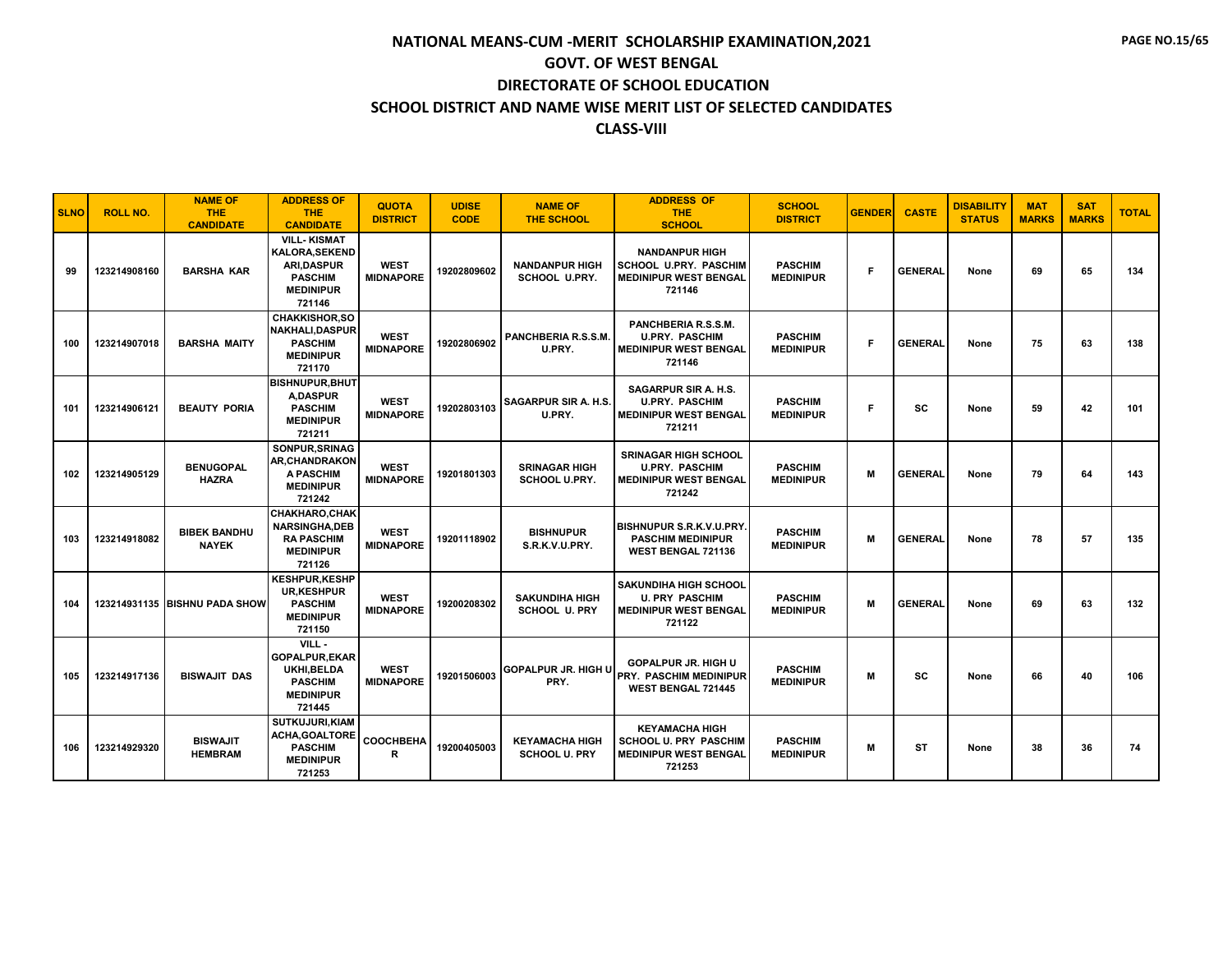| <b>SLNO</b> | <b>ROLL NO.</b> | <b>NAME OF</b><br><b>THE</b><br><b>CANDIDATE</b> | <b>ADDRESS OF</b><br><b>THE</b><br><b>CANDIDATE</b>                                                                             | <b>QUOTA</b><br><b>DISTRICT</b> | <b>UDISE</b><br><b>CODE</b> | <b>NAME OF</b><br><b>THE SCHOOL</b>          | <b>ADDRESS OF</b><br><b>THE</b><br><b>SCHOOL</b>                                               | <b>SCHOOL</b><br><b>DISTRICT</b>   | <b>GENDER</b> | <b>CASTE</b>   | <b>DISABILITY</b><br><b>STATUS</b> | <b>MAT</b><br><b>MARKS</b> | <b>SAT</b><br><b>MARKS</b> | <b>TOTAL</b> |
|-------------|-----------------|--------------------------------------------------|---------------------------------------------------------------------------------------------------------------------------------|---------------------------------|-----------------------------|----------------------------------------------|------------------------------------------------------------------------------------------------|------------------------------------|---------------|----------------|------------------------------------|----------------------------|----------------------------|--------------|
| 107         | 123214924119    | <b>BISWAJIT KUILYA</b>                           | N0002,KUSHBASA<br>N, NARAYANGARH<br><b>PASCHIM</b><br><b>MEDINIPUR</b><br>721445                                                | <b>UTTAR</b><br><b>DINAJPUR</b> | 19200918202                 | <b>KUSBASAN HS U.PRY</b>                     | <b>KUSBASAN HS U.PRY</b><br><b>PASCHIM MEDINIPUR</b><br><b>WEST BENGAL 721445</b>              | <b>PASCHIM</b><br><b>MEDINIPUR</b> | M             | <b>SC</b>      | None                               | 58                         | 41                         | 99           |
| 108         | 123214921108    | <b>BISWAJIT MANDAL</b>                           | VILL-<br>KOTBAR, PO-<br>SAURI, SAURI, BEL<br><b>DA PASCHIM</b><br><b>MEDINIPUR</b><br>721445                                    | <b>WEST</b><br><b>MIDNAPORE</b> | 19201505901                 | <b>SAURI BHOLANATH</b><br>VIDYAMANDIR U PRY. | <b>SAURI BHOLANATH</b><br>VIDYAMANDIR U PRY.<br><b>PASCHIM MEDINIPUR</b><br>WEST BENGAL 721466 | <b>PASCHIM</b><br><b>MEDINIPUR</b> | M             | <b>GENERAL</b> | None                               | 77                         | 57                         | 134          |
| 109         | 123214924105    | <b>CHANDAN BHUNIA</b>                            | DINGAL, DINGAL, D<br><b>EBRA PASCHIM</b><br><b>MEDINIPUR</b><br>721160                                                          | <b>WEST</b><br><b>MIDNAPORE</b> | 19201119004                 | DINGAL N.C.V.U.PRY.                          | DINGAL N.C.V.U.PRY.<br><b>PASCHIM MEDINIPUR</b><br>WEST BENGAL 721160                          | <b>PASCHIM</b><br><b>MEDINIPUR</b> | M             | <b>SC</b>      | None                               | 57                         | 46                         | 103          |
| 110         | 123214917095    | <b>CHANDAN</b><br><b>MASANTA</b>                 | N0056, RERIPUR, N<br><b>ARAYANGARH</b><br><b>PASCHIM</b><br><b>MEDINIPUR</b><br>721424                                          | <b>WEST</b><br><b>MIDNAPORE</b> | 19200917002                 | <b>GAITA HS U.PRY</b>                        | <b>GAITA HS U.PRY PASCHIM</b><br><b>MEDINIPUR WEST BENGAL</b><br>721424                        | <b>PASCHIM</b><br><b>MEDINIPUR</b> | M             | <b>SC</b>      | None                               | 56                         | 49                         | 105          |
| 111         | 123214917190    | <b>CHANDNI DEY</b>                               | <b>BENADUBI,GARH</b><br><b>MANOHARPUR.DA</b><br><b>NTAN PASCHIM</b><br><b>MEDINIPUR</b><br>721451                               | <b>WEST</b><br><b>MIDNAPORE</b> | 19201404803                 | <b>MONOHARPUR R.C.V.</b><br>U. PRY.          | <b>MONOHARPUR R.C.V. U.</b><br><b>PRY. PASCHIM MEDINIPUR</b><br><b>WEST BENGAL 721451</b>      | <b>PASCHIM</b><br><b>MEDINIPUR</b> | F             | <b>GENERAL</b> | None                               | 77                         | 61                         | 138          |
| 112         | 123214919038    | <b>DEBAJYOTI DE</b>                              | <b>SHRIBHUMI</b><br>BAHURUPA, BAHU<br><b>RUPA, NARAYANG</b><br><b>ARH PASCHIM</b><br><b>MEDINIPUR</b><br>721437                 | <b>WEST</b><br><b>MIDNAPORE</b> | 19200914302                 | <b>BAKHRABAD BHARATI</b><br><b>HS U.PRY</b>  | <b>BAKHRABAD BHARATI HS</b><br><b>U.PRY PASCHIM</b><br><b>MEDINIPUR WEST BENGAL</b><br>721424  | <b>PASCHIM</b><br><b>MEDINIPUR</b> | M             | <b>GENERAL</b> | None                               | 68                         | 65                         | 133          |
| 113         | 123214905203    | <b>DEBALIMA DAS</b>                              | <b>VILL PO UTTAR</b><br>MECHOGRAM, UTT<br><b>AR</b><br><b>MECHOGRAM,PA</b><br><b>NSKURA PURBA</b><br><b>MEDINIPUR</b><br>721139 | <b>WEST</b><br><b>MIDNAPORE</b> | 19202913303                 | <b>KHUKURDAHA</b><br>I.C.M.M.H.S. U.PRY.     | KHUKURDAHA I.C.M.M.H.S.<br><b>U.PRY. PASCHIM</b><br><b>MEDINIPUR WEST BENGAL</b><br>721641     | <b>PASCHIM</b><br><b>MEDINIPUR</b> | F             | SC             | None                               | 66                         | 47                         | 113          |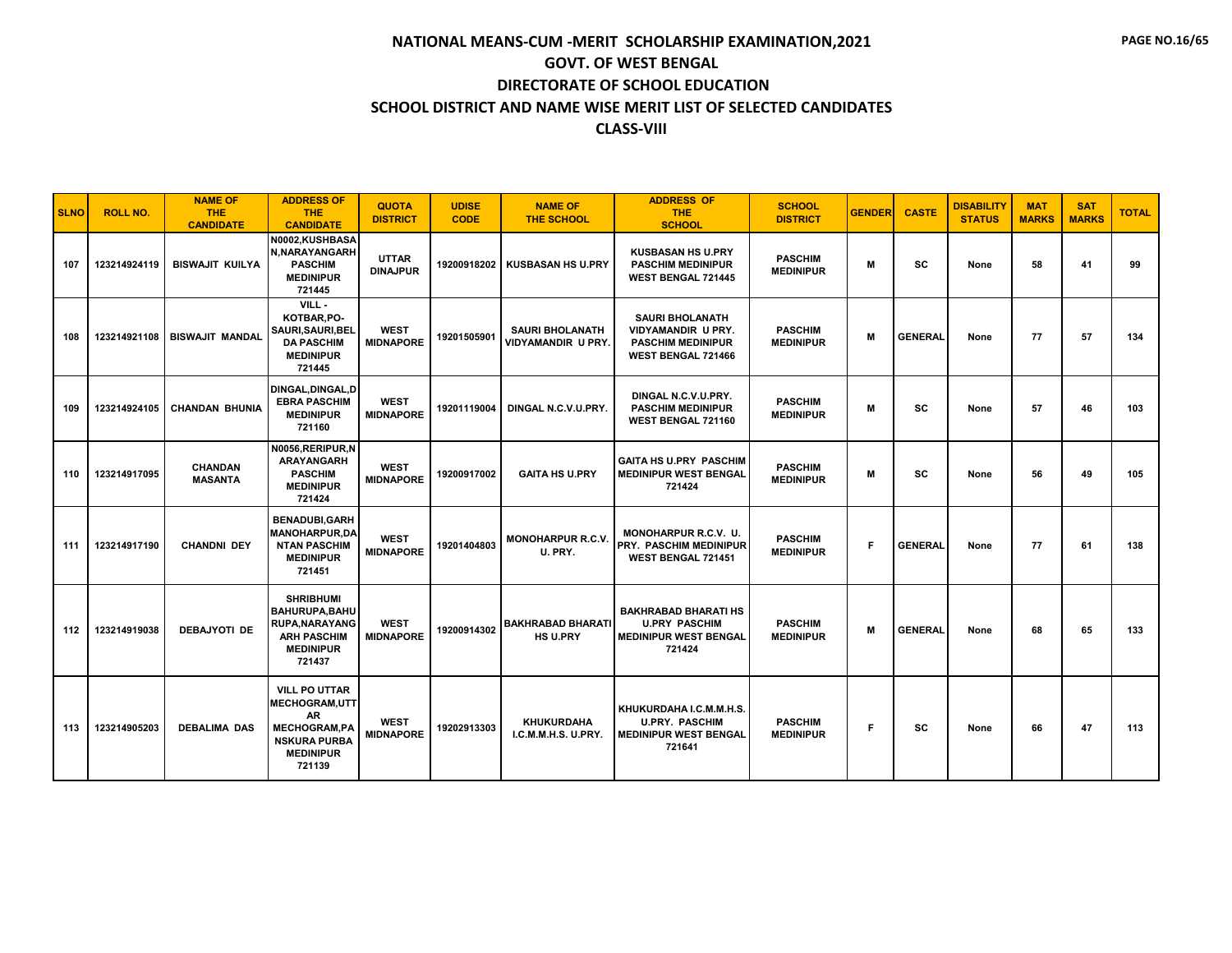| <b>SLNO</b> | <b>ROLL NO.</b> | <b>NAME OF</b><br><b>THE</b><br><b>CANDIDATE</b> | <b>ADDRESS OF</b><br><b>THE</b><br><b>CANDIDATE</b>                                                                            | <b>QUOTA</b><br><b>DISTRICT</b> | <b>UDISE</b><br><b>CODE</b> | <b>NAME OF</b><br><b>THE SCHOOL</b>                             | <b>ADDRESS OF</b><br><b>THE</b><br><b>SCHOOL</b>                                                               | <b>SCHOOL</b><br><b>DISTRICT</b>   | <b>GENDER</b> | <b>CASTE</b>   | <b>DISABILITY</b><br><b>STATUS</b> | <b>MAT</b><br><b>MARKS</b> | <b>SAT</b><br><b>MARKS</b> | <b>TOTAL</b> |
|-------------|-----------------|--------------------------------------------------|--------------------------------------------------------------------------------------------------------------------------------|---------------------------------|-----------------------------|-----------------------------------------------------------------|----------------------------------------------------------------------------------------------------------------|------------------------------------|---------------|----------------|------------------------------------|----------------------------|----------------------------|--------------|
| 114         | 123214905185    | <b>DEBALINA JANA</b>                             | <b>KONNAGAR, WOR</b><br><b>DNO</b><br>13, GHATAL, GHAT<br><b>AL PASCHIM</b><br><b>MEDINIPUR</b><br>721212                      | <b>WEST</b><br><b>MIDNAPORE</b> | 19203201606                 | GHATAL B. K.G.H.S U.<br>PRY.                                    | GHATAL B. K.G.H.S U. PRY.<br><b>PASCHIM MEDINIPUR</b><br><b>WEST BENGAL 721212</b>                             | <b>PASCHIM</b><br><b>MEDINIPUR</b> | F             | <b>GENERAL</b> | None                               | 85                         | 73                         | 158          |
| 115         | 123214908180    | <b>DEBARATI MULA</b>                             | <b>N0021,UTTAR</b><br><b>DHANKHAL.DASP</b><br><b>UR PASCHIM</b><br><b>MEDINIPUR</b><br>721211                                  | <b>WEST</b><br><b>MIDNAPORE</b> | 19202808302                 | DHANKHAL D.K.V.<br>U.PRY.                                       | DHANKHAL D.K.V. U.PRY.<br><b>PASCHIM MEDINIPUR</b><br><b>WEST BENGAL 721211</b>                                | <b>PASCHIM</b><br><b>MEDINIPUR</b> | F             | <b>GENERAL</b> | None                               | 70                         | 69                         | 139          |
| 116         | 123214931098    | <b>DEBARGHA</b><br><b>CHANDRA</b>                | CHIRIMARSAI,<br><b>NANDY PUKUR</b><br><b>PARD.MIDNAPOR</b><br><b>E.KOTWALI</b><br><b>PASCHIM</b><br><b>MEDINIPUR</b><br>721101 | <b>WEST</b><br><b>MIDNAPORE</b> | 19203000611                 | <b>MIDNAPORE</b><br><b>COLLEGIATE BOYS</b><br>HIGH SCHOOL U.PRY | <b>MIDNAPORE COLLEGIATE</b><br><b>BOYS HIGH SCHOOL U.PRY</b><br><b>PASCHIM MEDINIPUR</b><br>WEST BENGAL 721101 | <b>PASCHIM</b><br><b>MEDINIPUR</b> | M             | <b>GENERAL</b> | None                               | 79                         | 69                         | 148          |
| 117         | 123214906058    | <b>DEBAYUDH</b><br><b>SAMANTA</b>                | KUNJAPUR, KOLM<br>IJORE, KOLMIJOR<br><b>E,DASPUR</b><br><b>PASCHIM</b><br><b>MEDINIPUR</b><br>721211                           | <b>WEST</b><br><b>MIDNAPORE</b> | 19202806301                 | <b>KALARA HIGH S.</b><br>U.PRY.                                 | KALARA HIGH S. U.PRY.<br><b>PASCHIM MEDINIPUR</b><br><b>WEST BENGAL 721146</b>                                 | <b>PASCHIM</b><br><b>MEDINIPUR</b> | м             | <b>GENERAL</b> | None                               | 74                         | 56                         | 130          |
| 118         | 123214923139    | <b>DEBMINA MURMU</b>                             | <b>BOULASINI,BOUL</b><br><b>ASINI.DEBRA</b><br><b>PASCHIM</b><br><b>MEDINIPUR</b><br>721156                                    | <b>WEST</b><br><b>MIDNAPORE</b> | 19201103102                 | <b>ALOKEKENDRA HIGH</b><br><b>SCHOOL U. PRY</b>                 | ALOKEKENDRA HIGH<br><b>SCHOOL U. PRY PASCHIM</b><br><b>MEDINIPUR WEST BENGAL</b><br>721156                     | <b>PASCHIM</b><br><b>MEDINIPUR</b> | F             | <b>ST</b>      | None                               | 57                         | 44                         | 101          |
| 119         | 123214907059    | <b>DEBOJIT ROY</b>                               | N0176.RATHIPUR.<br><b>GHATAL PASCHIM</b><br><b>MEDINIPUR</b><br>721212                                                         | <b>WEST</b><br><b>MIDNAPORE</b> | 19202511302                 | <b>RATHIPUR</b>                                                 | RATHIPUR B.BHABAN(H.S)<br><b>U.PRY PASCHIM</b><br><b>B.BHABAN(H.S) U.PRY MEDINIPUR WEST BENGAL</b><br>721212   | <b>PASCHIM</b><br><b>MEDINIPUR</b> | M             | <b>GENERAL</b> | None                               | 75                         | 71                         | 146          |
| 120         |                 | 123214905065   DEBOTOSH GHOSH                    | <b>REJNA.MOULA</b><br><b>PARAMANANDAP</b><br><b>UR.CHANDRAKON</b><br><b>A PASCHIM</b><br><b>MEDINIPUR</b><br>721242            | <b>UTTAR</b><br><b>DINAJPUR</b> | 19201801103                 | <b>MOULA HIGH SCHOOL</b><br>U.PRY.                              | <b>MOULA HIGH SCHOOL</b><br><b>U.PRY. PASCHIM</b><br><b>MEDINIPUR WEST BENGAL</b><br>721242                    | <b>PASCHIM</b><br><b>MEDINIPUR</b> | M             | <b>GENERAL</b> | None                               | 67                         | 62                         | 129          |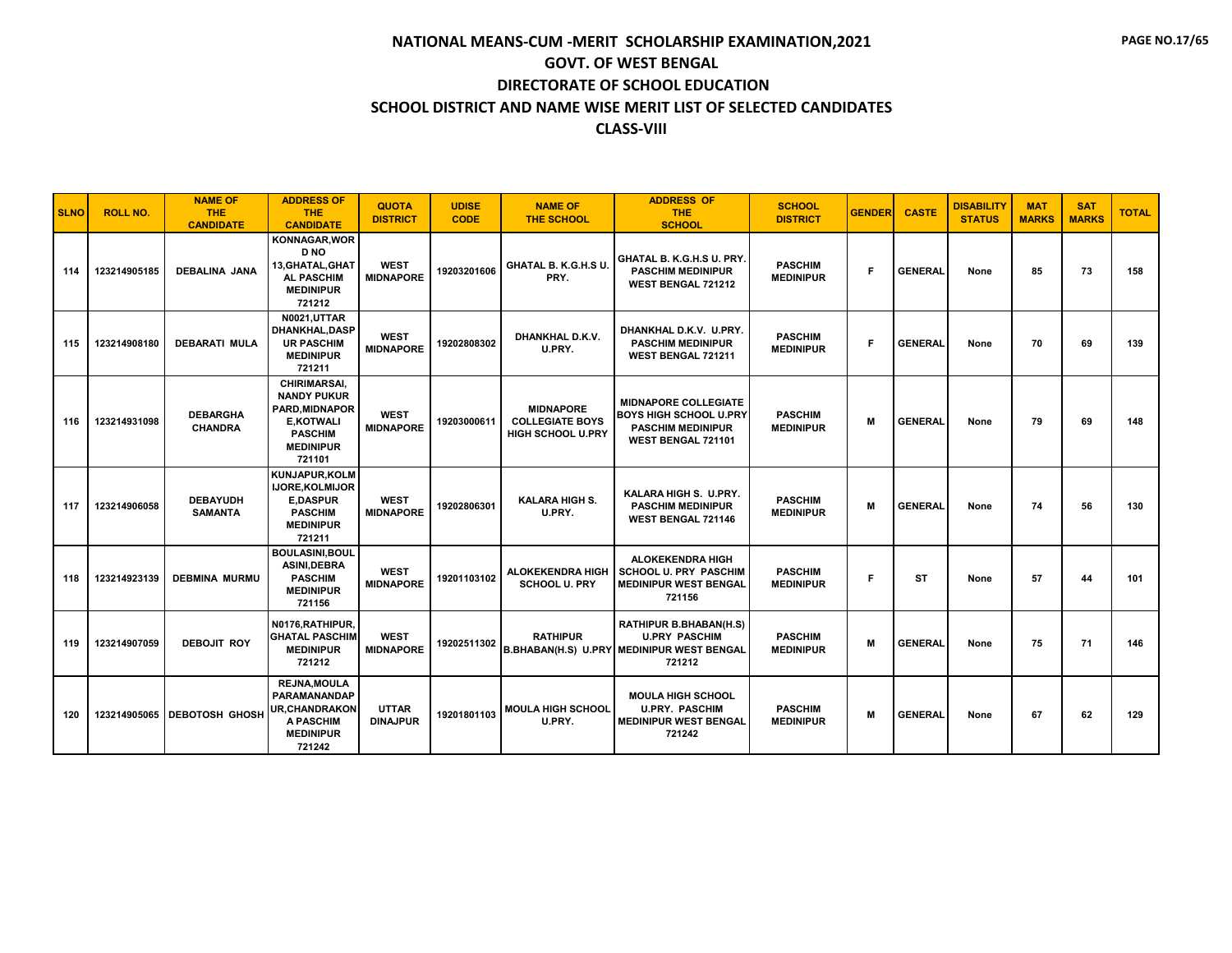| <b>SLNO</b> | <b>ROLL NO.</b> | <b>NAME OF</b><br><b>THE</b><br><b>CANDIDATE</b> | <b>ADDRESS OF</b><br><b>THE</b><br><b>CANDIDATE</b>                                                               | <b>QUOTA</b><br><b>DISTRICT</b> | <b>UDISE</b><br><b>CODE</b> | <b>NAME OF</b><br><b>THE SCHOOL</b>                             | <b>ADDRESS OF</b><br>THE.<br><b>SCHOOL</b>                                                              | <b>SCHOOL</b><br><b>DISTRICT</b>   | <b>GENDER</b> | <b>CASTE</b>   | <b>DISABILITY</b><br><b>STATUS</b> | <b>MAT</b><br><b>MARKS</b> | <b>SAT</b><br><b>MARKS</b> | <b>TOTAL</b> |
|-------------|-----------------|--------------------------------------------------|-------------------------------------------------------------------------------------------------------------------|---------------------------------|-----------------------------|-----------------------------------------------------------------|---------------------------------------------------------------------------------------------------------|------------------------------------|---------------|----------------|------------------------------------|----------------------------|----------------------------|--------------|
| 121         | 123214905449    | <b>DESHA MONDAL</b>                              | VILL-<br>RANIRBAZAR, RAN<br>SIMULIA, GHATAL<br><b>PASCHIM</b><br><b>MEDINIPUR</b><br>721212                       | <b>WEST</b><br><b>MIDNAPORE</b> | 19202504603                 | <b>JALSARA R. K. HIGH</b><br>SCHOOL U.PRY                       | <b>JALSARA R. K. HIGH</b><br><b>SCHOOL U.PRY PASCHIM</b><br><b>MEDINIPUR WEST BENGAL</b><br>721212      | <b>PASCHIM</b><br><b>MEDINIPUR</b> | F             | <b>SC</b>      | None                               | 72                         | 69                         | 141          |
| 122         | 123214920090    | <b>DIBYENDU JANA</b>                             | <b>BAMANDA, BAMA</b><br><b>NDA.DANTAN</b><br><b>PASCHIM</b><br><b>MEDINIPUR</b><br>721426                         | <b>UTTAR</b><br><b>DINAJPUR</b> | 19201410501                 | SORRONG M.S. B. U.<br>PRY.                                      | SORRONG M.S. B. U. PRY.<br><b>PASCHIM MEDINIPUR</b><br><b>WEST BENGAL 721426</b>                        | <b>PASCHIM</b><br><b>MEDINIPUR</b> | М             | <b>GENERAL</b> | None                               | 64                         | 64                         | 128          |
| 123         | 123214906269    | <b>DIGANTA DOLAI</b>                             | <b>CHAKBOALIA.SAH</b><br>APUR, DASPUR<br><b>PASCHIM</b><br><b>MEDINIPUR</b><br>721641                             | <b>WEST</b><br><b>MIDNAPORE</b> | 19202913303                 | <b>KHUKURDAHA</b><br>I.C.M.M.H.S. U.PRY.                        | KHUKURDAHA I.C.M.M.H.S.<br><b>U.PRY. PASCHIM</b><br><b>MEDINIPUR WEST BENGAL</b><br>721641              | <b>PASCHIM</b><br><b>MEDINIPUR</b> | м             | sc             | None                               | 70                         | 48                         | 118          |
| 124         | 123214916156    | <b>DIPAK MANDAL</b>                              | <b>BELDA, PURUNDA</b><br><b>BELDA PASCHIM</b><br><b>MEDINIPUR</b><br>721445                                       | <b>WEST</b><br><b>MIDNAPORE</b> | 19201507402                 | <b>POROLDA</b><br><b>ANNAPURNA BANI</b><br><b>MANDIR U PRY.</b> | POROLDA ANNAPURNA<br><b>BANI MANDIR U PRY.</b><br><b>PASCHIM MEDINIPUR</b><br><b>WEST BENGAL 721445</b> | <b>PASCHIM</b><br><b>MEDINIPUR</b> | М             | <b>GENERAL</b> | None                               | 80                         | 64                         | 144          |
| 125         | 123214929163    | <b>DIPESH SAHA</b>                               | JALHARI, MOUPAL<br>.SALBONI<br><b>PASCHIM</b><br><b>MEDINIPUR</b><br>721516                                       | <b>WEST</b><br><b>MIDNAPORE</b> | 19200609002                 | <b>MOUPAL DESHPRAN</b><br><b>VIDYAPITH UP</b>                   | <b>MOUPAL DESHPRAN</b><br><b>VIDYAPITH UP PASCHIM</b><br><b>MEDINIPUR WEST BENGAL</b><br>721516         | <b>PASCHIM</b><br><b>MEDINIPUR</b> | M             | <b>SC</b>      | None                               | 68                         | 46                         | 114          |
| 126         | 123214906069    | <b>DIPIKA MUDI</b>                               | <b>PAINTA II</b><br><b>GP.MOIGRAM.AR</b><br><b>AMBAG HUGLI</b><br>712602                                          | <b>WEST</b><br><b>MIDNAPORE</b> | 19202509004                 | <b>RAGHUNATHPUR S</b><br>VDP. U.PRY                             | <b>RAGHUNATHPUR S VDP.</b><br><b>U.PRY PASCHIM</b><br><b>MEDINIPUR WEST BENGAL</b><br>721232            | <b>PASCHIM</b><br><b>MEDINIPUR</b> | F             | <b>ST</b>      | None                               | 53                         | 39                         | 92           |
| 127         | 123214917027    | <b>DIYA DEY</b>                                  | <b>RABINDRAPALLY.</b><br><b>HIJLI, KHARAGPU</b><br><b>R LOCAL</b><br><b>PASCHIM</b><br><b>MEDINIPUR</b><br>721306 | <b>WEST</b><br><b>MIDNAPORE</b> | 19203103004                 | <b>HIJLI HIGH SCHOOL</b>                                        | <b>HIJLI HIGH SCHOOL</b><br><b>PASCHIM MEDINIPUR</b><br>WEST BENGAL 721302                              | <b>PASCHIM</b><br><b>MEDINIPUR</b> | F.            | <b>GENERAL</b> | Person with<br>low vision          | 52                         | 36                         | 88           |
| 128         | 123214919077    | <b>DOLI GIRI</b>                                 | SABRA, SABRA, BE<br><b>LDA PASCHIM</b><br><b>MEDINIPUR</b><br>721445                                              | <b>WEST</b><br><b>MIDNAPORE</b> | 19201505101                 | SHABRA R.K.<br><b>BIDYABHAWAN U PRY</b>                         | SHABRA R.K.<br><b>BIDYABHAWAN U PRY</b><br><b>PASCHIM MEDINIPUR</b><br><b>WEST BENGAL 721445</b>        | <b>PASCHIM</b><br><b>MEDINIPUR</b> | F.            | <b>GENERAL</b> | None                               | 73                         | 61                         | 134          |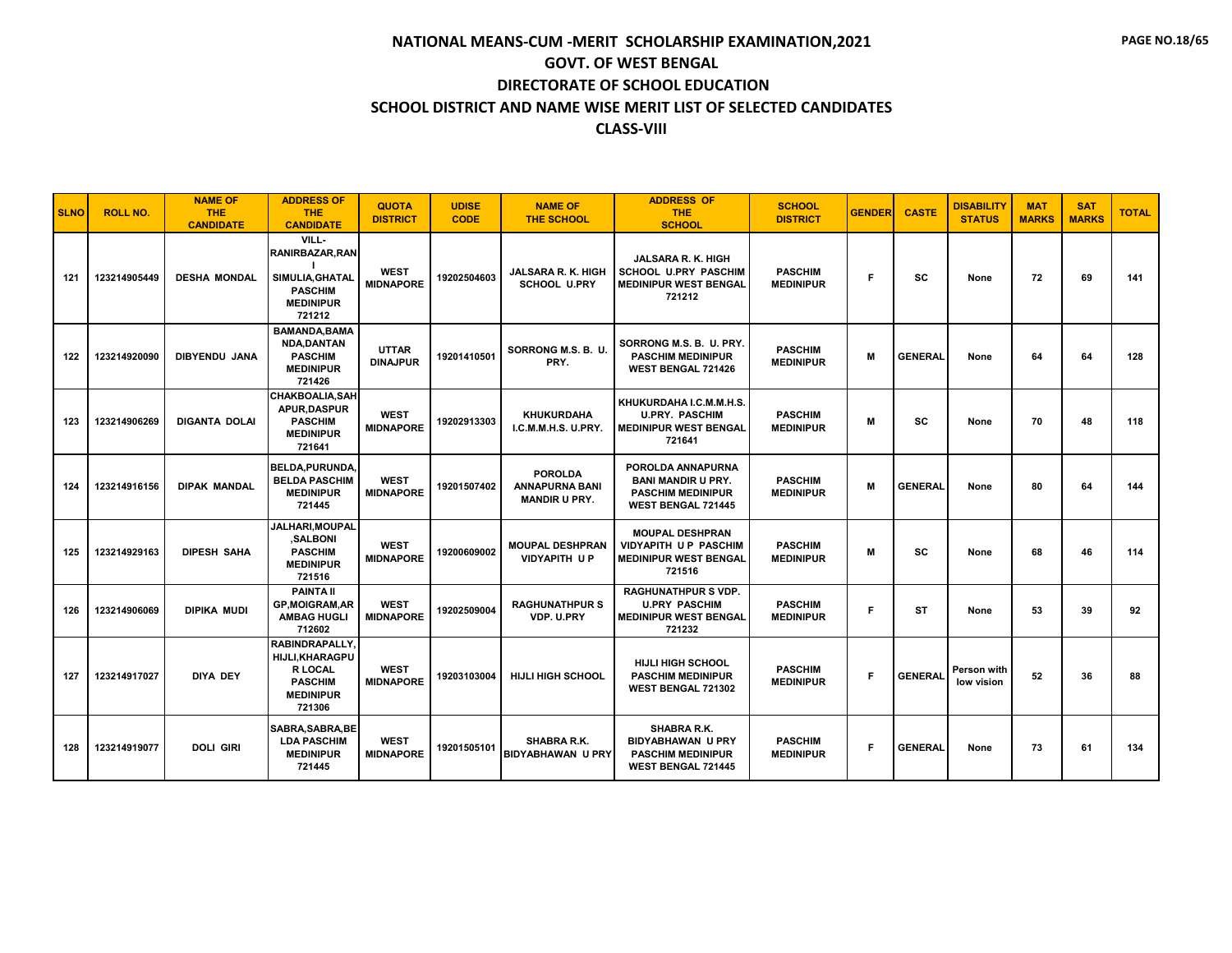| <b>SLNO</b> | <b>ROLL NO.</b> | <b>NAME OF</b><br><b>THE</b><br><b>CANDIDATE</b> | <b>ADDRESS OF</b><br><b>THE</b><br><b>CANDIDATE</b>                                          | <b>QUOTA</b><br><b>DISTRICT</b> | <b>UDISE</b><br><b>CODE</b> | <b>NAME OF</b><br><b>THE SCHOOL</b>             | <b>ADDRESS OF</b><br><b>THE</b><br><b>SCHOOL</b>                                                         | <b>SCHOOL</b><br><b>DISTRICT</b>   | <b>GENDER</b> | <b>CASTE</b>   | <b>DISABILITY</b><br><b>STATUS</b> | <b>MAT</b><br><b>MARKS</b> | <b>SAT</b><br><b>MARKS</b> | <b>TOTAL</b> |
|-------------|-----------------|--------------------------------------------------|----------------------------------------------------------------------------------------------|---------------------------------|-----------------------------|-------------------------------------------------|----------------------------------------------------------------------------------------------------------|------------------------------------|---------------|----------------|------------------------------------|----------------------------|----------------------------|--------------|
| 129         | 123214920094    | <b>DWIP DAS</b>                                  | BHATDA.BHATDA.<br><b>EGRA PURBA</b><br><b>MEDINIPUR</b><br>721422                            | <b>WEST</b><br><b>MIDNAPORE</b> | 19201304402                 | <b>BAITA M.N HS U PRY.</b>                      | <b>BAITA M.N HS U PRY.</b><br><b>PASCHIM MEDINIPUR</b><br><b>WEST BENGAL 721420</b>                      | <b>PASCHIM</b><br><b>MEDINIPUR</b> | M             | <b>GENERAL</b> | None                               | 76                         | 61                         | 137          |
| 130         | 123214922002    | <b>GOUR GHORAI</b>                               | SOHAGPUR.BABL<br>A.BELDA<br><b>PASCHIM</b><br><b>MEDINIPUR</b><br>721445                     | <b>WEST</b><br><b>MIDNAPORE</b> | 19201505701                 | <b>BABLA-SOHAGPUR</b><br><b>UPENDRA HS U PR</b> | <b>BABLA-SOHAGPUR</b><br><b>UPENDRA HS U PR</b><br><b>PASCHIM MEDINIPUR</b><br><b>WEST BENGAL 721445</b> | <b>PASCHIM</b><br><b>MEDINIPUR</b> | M             | SC             | None                               | 64                         | 43                         | 107          |
| 131         | 123214917213    | <b>GOURANGA MAITY</b>                            | PALASHI.JAHALD<br>A.BELDA<br><b>PASCHIM</b><br><b>MEDINIPUR</b><br>721443                    | <b>WEST</b><br><b>MIDNAPORE</b> | 19201508001                 | <b>JAHALDA HS U PRY.</b>                        | JAHALDA HS U PRY.<br><b>PASCHIM MEDINIPUR</b><br>WEST BENGAL 721443                                      | <b>PASCHIM</b><br><b>MEDINIPUR</b> | M             | <b>GENERAL</b> | None                               | 72                         | 60                         | 132          |
| 132         | 123214920037    | <b>HIMAN SING</b>                                | SANCHAHARA.BA<br><b>RCHAHARA.SABA</b><br><b>NG PASCHIM</b><br><b>MEDINIPUR</b><br>721467     | <b>WEST</b><br><b>MIDNAPORE</b> | 19201002802                 | <b>CHANDKURI UNION HS</b><br>U PRY.             | <b>CHANDKURI UNION HS U</b><br><b>PRY. PASCHIM MEDINIPUR</b><br>WEST BENGAL 721467                       | <b>PASCHIM</b><br><b>MEDINIPUR</b> | M             | <b>ST</b>      | None                               | 53                         | 47                         | 100          |
| 133         | 123214931155    | <b>IPSITA GHATAK</b>                             | <b>GARHBETA.GARH</b><br><b>BETA.GARHBETA</b><br><b>PASCHIM</b><br><b>MEDINIPUR</b><br>721127 | <b>UTTAR</b><br><b>DINAJPUR</b> | 19200306501                 | <b>GARHBETA UMADEVI</b><br>G.H.S. U. PRY        | <b>GARHBETA UMADEVI</b><br>G.H.S. U. PRY PASCHIM<br><b>MEDINIPUR WEST BENGAL</b><br>721127               | <b>PASCHIM</b><br><b>MEDINIPUR</b> | F             | <b>GENERAL</b> | None                               | 75                         | 53                         | 128          |
| 134         | 123214916146    | ITISHA JANA                                      | <b>SHABRA.SHABRA</b><br><b>BELDA PASCHIM</b><br><b>MEDINIPUR</b><br>721445                   | <b>WEST</b><br><b>MIDNAPORE</b> | 19201505101                 | SHABRA R.K.<br><b>BIDYABHAWAN U PRY</b>         | <b>SHABRA R.K.</b><br><b>BIDYABHAWAN U PRY</b><br><b>PASCHIM MEDINIPUR</b><br><b>WEST BENGAL 721445</b>  | <b>PASCHIM</b><br><b>MEDINIPUR</b> | F             | SC             | None                               | 53                         | 53                         | 106          |
| 135         | 123214918180    | <b>JAYANTA RANA</b>                              | JAGATPUR.UPAR<br><b>JAGATPUR.BELD</b><br><b>A PASCHIM</b><br><b>MEDINIPUR</b><br>721424      | <b>WEST</b><br><b>MIDNAPORE</b> | 19200915006                 | <b>JAGATPUR JR. HIGH U</b><br>PRY.              | <b>JAGATPUR JR. HIGH U</b><br>PRY. PASCHIM MEDINIPUR<br><b>WEST BENGAL 721424</b>                        | <b>PASCHIM</b><br><b>MEDINIPUR</b> | M             | SC             | None                               | 63                         | 50                         | 113          |
| 136         | 123214917176    | <b>JOYDIP MAJI</b>                               | <b>BARAMATKATPU</b><br>R.LALNAGAR.BEL<br><b>DA PASCHIM</b><br><b>MEDINIPUR</b><br>721424     | <b>WEST</b><br><b>MIDNAPORE</b> | 19200910201                 | <b>BELDA GANGADHAR</b><br><b>ACADEMY U.PRY</b>  | <b>BELDA GANGADHAR</b><br><b>ACADEMY U.PRY PASCHIM</b><br><b>MEDINIPUR WEST BENGAL</b><br>721424         | <b>PASCHIM</b><br><b>MEDINIPUR</b> | M             | SC             | None                               | 76                         | 61                         | 137          |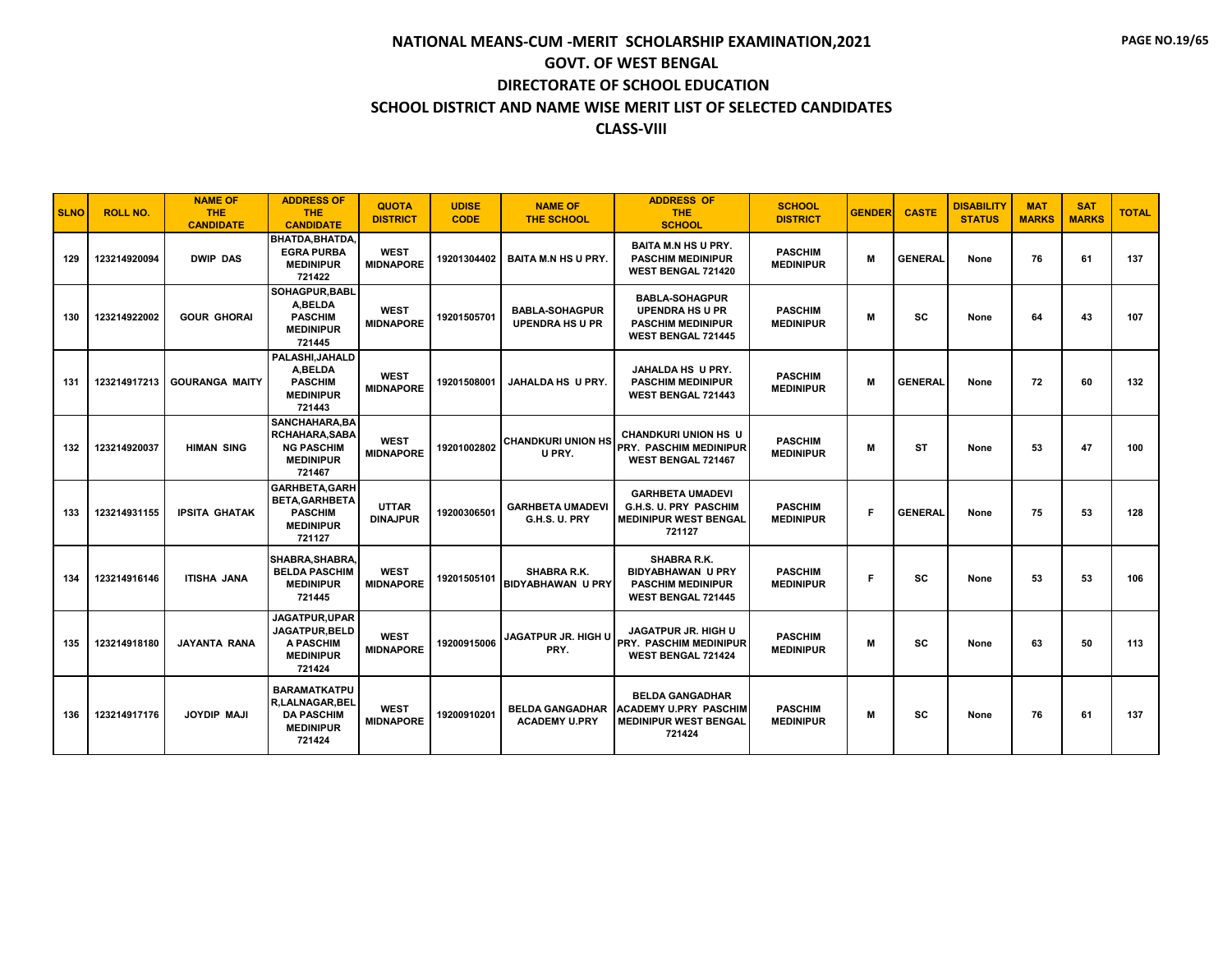| <b>SLNO</b> | <b>ROLL NO.</b> | <b>NAME OF</b><br><b>THE</b><br><b>CANDIDATE</b> | <b>ADDRESS OF</b><br><b>THE</b><br><b>CANDIDATE</b>                                             | <b>QUOTA</b><br><b>DISTRICT</b> | <b>UDISE</b><br><b>CODE</b> | <b>NAME OF</b><br><b>THE SCHOOL</b>                 | <b>ADDRESS OF</b><br><b>THE</b><br><b>SCHOOL</b>                                                      | <b>SCHOOL</b><br><b>DISTRICT</b>   | <b>GENDER</b> | <b>CASTE</b>   | <b>DISABILITY</b><br><b>STATUS</b> | <b>MAT</b><br><b>MARKS</b> | <b>SAT</b><br><b>MARKS</b> | <b>TOTAL</b> |
|-------------|-----------------|--------------------------------------------------|-------------------------------------------------------------------------------------------------|---------------------------------|-----------------------------|-----------------------------------------------------|-------------------------------------------------------------------------------------------------------|------------------------------------|---------------|----------------|------------------------------------|----------------------------|----------------------------|--------------|
| 137         | 123214931020    | <b>JYOTIRMAY</b><br><b>MAHATA</b>                | <b>LAKSHMANPUR,PI</b><br><b>RAKATA, SALBONI</b><br><b>PASCHIM</b><br><b>MEDINIPUR</b><br>721516 | <b>WEST</b><br><b>MIDNAPORE</b> | 19200607702                 | PIRAKATA HS U PRY                                   | PIRAKATA HS U PRY<br><b>PASCHIM MEDINIPUR</b><br><b>WEST BENGAL 721516</b>                            | <b>PASCHIM</b><br><b>MEDINIPUR</b> | M             | <b>GENERAL</b> | None                               | 74                         | 60                         | 134          |
| 138         |                 | 123214918076 JYOTIRMAY PANDIT                    | JAGATPUR, UPAR<br>JAGATPUR, BELD<br><b>A PASCHIM</b><br><b>MEDINIPUR</b><br>721424              | <b>WEST</b><br><b>MIDNAPORE</b> | 19200914302                 | <b>BAKHRABAD BHARATI</b><br><b>HS U.PRY</b>         | <b>BAKHRABAD BHARATI HS</b><br><b>U.PRY PASCHIM</b><br><b>MEDINIPUR WEST BENGAL</b><br>721424         | <b>PASCHIM</b><br><b>MEDINIPUR</b> | M             | SC             | None                               | 64                         | 52                         | 116          |
| 139         | 123214918074    | <b>KABITA SAU</b>                                | VILL -<br>LALPUR, SAURI, B<br><b>ELDA PASCHIM</b><br><b>MEDINIPUR</b><br>721445                 | <b>WEST</b><br><b>MIDNAPORE</b> | 19201505901                 | <b>SAURI BHOLANATH</b><br><b>VIDYAMANDIR U PRY.</b> | <b>SAURI BHOLANATH</b><br>VIDYAMANDIR U PRY.<br><b>PASCHIM MEDINIPUR</b><br><b>WEST BENGAL 721466</b> | <b>PASCHIM</b><br><b>MEDINIPUR</b> | F             | <b>GENERAL</b> | None                               | 74                         | 56                         | 130          |
| 140         | 123214929336    | <b>KAKALI MURMU</b>                              | 00, SALBONI, SALB<br><b>ONI PASCHIM</b><br><b>MEDINIPUR</b><br>721147                           | <b>WEST</b><br><b>MIDNAPORE</b> | 19200602901                 | <b>SALBONI NICHU</b><br><b>M.G.H.S. U. PRY.</b>     | SALBONI NICHU M.G.H.S. U.<br><b>PRY. PASCHIM MEDINIPUR</b><br><b>WEST BENGAL 721147</b>               | <b>PASCHIM</b><br><b>MEDINIPUR</b> | F             | <b>ST</b>      | None                               | 75                         | 41                         | 116          |
| 141         | 123214929275    | <b>KARTICK MAHATA</b>                            | SINGLA, BULANPU<br><b>R.GOALTORE</b><br><b>PASCHIM</b><br><b>MEDINIPUR</b><br>721128            | <b>WEST</b><br><b>MIDNAPORE</b> | 19200400703                 | <b>PINGBONI HIGH</b><br><b>SCHOOL U. PRY.</b>       | PINGBONI HIGH SCHOOL U.<br><b>PRY. PASCHIM MEDINIPUR</b><br>WEST BENGAL 721128                        | <b>PASCHIM</b><br><b>MEDINIPUR</b> | M             | <b>GENERAL</b> | None                               | 72                         | 58                         | 130          |
| 142         | 123214905325    | <b>KARTIK MAITI</b>                              | GOCHHATI.GOCH<br><b>HATI,DASPUR</b><br><b>PASCHIM</b><br><b>MEDINIPUR</b><br>721148             | <b>WEST</b><br><b>MIDNAPORE</b> | 19202806902                 | PANCHBERIA R.S.S.M.<br>U.PRY.                       | PANCHBERIA R.S.S.M.<br><b>U.PRY. PASCHIM</b><br><b>MEDINIPUR WEST BENGAL</b><br>721146                | <b>PASCHIM</b><br><b>MEDINIPUR</b> | M             | <b>GENERAL</b> | None                               | 79                         | 57                         | 136          |
| 143         | 123214918173    | <b>KEYA SHIT</b>                                 | ADASIMLA, ADASI<br><b>MLA,SABANG</b><br><b>PASCHIM</b><br><b>MEDINIPUR</b><br>721467            | <b>WEST</b><br><b>MIDNAPORE</b> | 19201005402                 | <b>ADASIMIA</b><br><b>DESHAPRAN HS U</b><br>PRY.    | <b>ADASIMIA DESHAPRAN HS</b><br><b>U PRY. PASCHIM</b><br><b>MEDINIPUR WEST BENGAL</b><br>721467       | <b>PASCHIM</b><br><b>MEDINIPUR</b> | Е             | SC             | None                               | 69                         | 39                         | 108          |
| 144         | 123214905494    | <b>KHADIJA KHATUN</b>                            | <b>UDAYCHAK.BHUT</b><br><b>A.DASPUR</b><br><b>PASCHIM</b><br><b>MEDINIPUR</b><br>721211         | <b>WEST</b><br><b>MIDNAPORE</b> | 19202903402                 | <b>BORUNASATSANGA</b><br>HIGH SCHOOL U PRY.         | <b>BORUNASATSANGA HIGH</b><br><b>SCHOOL U PRY. PASCHIM</b><br><b>MEDINIPUR WEST BENGAL</b><br>721148  | <b>PASCHIM</b><br><b>MEDINIPUR</b> | F             | <b>GENERAL</b> | None                               | 76                         | 63                         | 139          |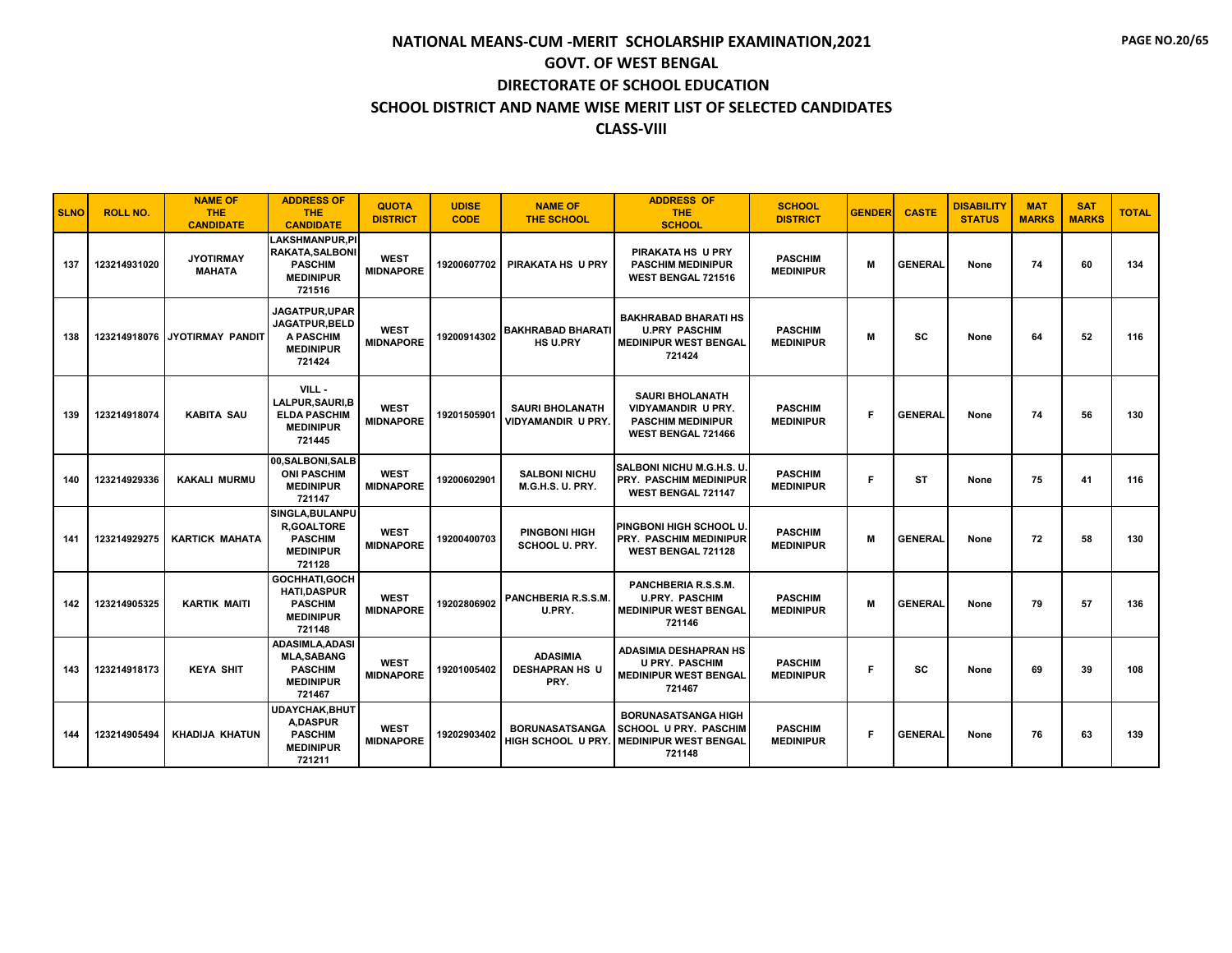| <b>SLNO</b> | <b>ROLL NO.</b> | <b>NAME OF</b><br><b>THE</b><br><b>CANDIDATE</b> | <b>ADDRESS OF</b><br><b>THE</b><br><b>CANDIDATE</b>                                                | <b>QUOTA</b><br><b>DISTRICT</b> | <b>UDISE</b><br><b>CODE</b> | <b>NAME OF</b><br><b>THE SCHOOL</b>                           | <b>ADDRESS OF</b><br><b>THE</b><br><b>SCHOOL</b>                                                             | <b>SCHOOL</b><br><b>DISTRICT</b>   | <b>GENDER</b> | <b>CASTE</b>   | <b>DISABILITY</b><br><b>STATUS</b> | <b>MAT</b><br><b>MARKS</b> | <b>SAT</b><br><b>MARKS</b> | <b>TOTAL</b> |
|-------------|-----------------|--------------------------------------------------|----------------------------------------------------------------------------------------------------|---------------------------------|-----------------------------|---------------------------------------------------------------|--------------------------------------------------------------------------------------------------------------|------------------------------------|---------------|----------------|------------------------------------|----------------------------|----------------------------|--------------|
| 145         | 123214905438    | <b>KISANU PAL</b>                                | <b>BHANGADAHA.PA</b><br><b>NNA, GHATAL</b><br><b>PASCHIM</b><br><b>MEDINIPUR</b><br>721212         | <b>UTTAR</b><br><b>DINAJPUR</b> | 19202800101                 | SURATPUR S. A. S.B.V.<br>U.PRY.                               | SURATPUR S. A. S.B.V.<br><b>U.PRY. PASCHIM</b><br><b>MEDINIPUR WEST BENGAL</b><br>721211                     | <b>PASCHIM</b><br><b>MEDINIPUR</b> | M             | <b>GENERAL</b> | None                               | 71                         | 57                         | 128          |
| 146         | 123214921233    | <b>KOYEL MONDAL</b>                              | <b>MARHTALA, MARH</b><br><b>TALA,DEBRA</b><br><b>PASCHIM</b><br><b>MEDINIPUR</b><br>721156         | <b>WEST</b><br><b>MIDNAPORE</b> | 19201103102                 | <b>ALOKEKENDRA HIGH</b><br><b>SCHOOL U. PRY</b>               | <b>ALOKEKENDRA HIGH</b><br><b>SCHOOL U. PRY PASCHIM</b><br><b>MEDINIPUR WEST BENGAL</b><br>721156            | <b>PASCHIM</b><br><b>MEDINIPUR</b> | F             | SC             | None                               | 63                         | 47                         | 110          |
| 147         | 123214906235    | <b>KOYEL SASMAL</b>                              | <b>PANCHGECHIA,P</b><br><b>ANCHGECHIA.DA</b><br><b>SPUR PASCHIM</b><br><b>MEDINIPUR</b><br>721148  | <b>WEST</b><br><b>MIDNAPORE</b> | 19202908203                 | <b>PANCHGECHIA</b><br>J.G.B.VIDYAPITH                         | <b>PANCHGECHIA</b><br><b>J.G.B.VIDYAPITH PASCHIM</b><br><b>MEDINIPUR WEST BENGAL</b><br>721148               | <b>PASCHIM</b><br><b>MEDINIPUR</b> | F             | <b>GENERAL</b> | None                               | 77                         | 52                         | 129          |
| 148         | 123214924036    | <b>KRISHNA JANA</b>                              | $\overline{1}$<br>NO.MOHANPUR.M<br><b>OHANPUR</b><br><b>PASCHIM</b><br><b>MEDINIPUR</b><br>721436  | <b>WEST</b><br><b>MIDNAPORE</b> | 19201304102                 | <b>MOHONPUR USHA</b><br><b>SASHI HS U PRY.</b>                | <b>MOHONPUR USHA SASHI</b><br><b>HS U PRY. PASCHIM</b><br><b>MEDINIPUR WEST BENGAL</b><br>721436             | <b>PASCHIM</b><br><b>MEDINIPUR</b> | F             | <b>SC</b>      | None                               | 65                         | 38                         | 103          |
| 149         | 123214924098    | <b>KRISHNA PAL</b>                               | 12, RADHAMOHAN<br><b>PUR.DEBRA</b><br><b>PASCHIM</b><br><b>MEDINIPUR</b><br>721160                 | <b>UTTAR</b><br><b>DINAJPUR</b> | 19201119003                 | <b>RADHAMOHANPUR</b><br>V.H.S.U.PRY.                          | <b>RADHAMOHANPUR</b><br>V.H.S.U.PRY. PASCHIM<br><b>MEDINIPUR WEST BENGAL</b><br>721160                       | <b>PASCHIM</b><br><b>MEDINIPUR</b> | M             | <b>GENERAL</b> | None                               | 81                         | 47                         | 128          |
| 150         | 123214905512    | <b>KRISHNA SING</b>                              | <b>BALIPOTA, NARAJ</b><br><b>OLE.DASPUR</b><br><b>PASCHIM</b><br><b>MEDINIPUR</b><br>721211        | <b>WEST</b><br><b>MIDNAPORE</b> | 19202812502                 | <b>NARAJOLE A.L.KHAN</b><br><b>BALIKA VIDYALAYA</b><br>U.PRY. | <b>NARAJOLE A.L.KHAN</b><br><b>BALIKA VIDYALAYA U.PRY.</b><br><b>PASCHIM MEDINIPUR</b><br>WEST BENGAL 721211 | <b>PASCHIM</b><br><b>MEDINIPUR</b> | F             | ST             | None                               | 59                         | 34                         | 93           |
| 151         | 123214923016    | <b>KRISHNA GOPAL</b><br><b>DAS</b>               | <b>DANTAN II.TALDA</b><br><b>RATANCHAK.DAN</b><br><b>TAN PASCHIM</b><br><b>MEDINIPUR</b><br>721435 | <b>WEST</b><br><b>MIDNAPORE</b> | 19201500201                 | <b>KESHRAMNHA</b><br><b>VIDYASAGARHS U</b><br>PRY.            | <b>KESHRAMNHA</b><br><b>VIDYASAGARHS U PRY.</b><br><b>PASCHIM MEDINIPUR</b><br><b>WEST BENGAL 721451</b>     | <b>PASCHIM</b><br><b>MEDINIPUR</b> | M             | <b>GENERAL</b> | None                               | 76                         | 58                         | 134          |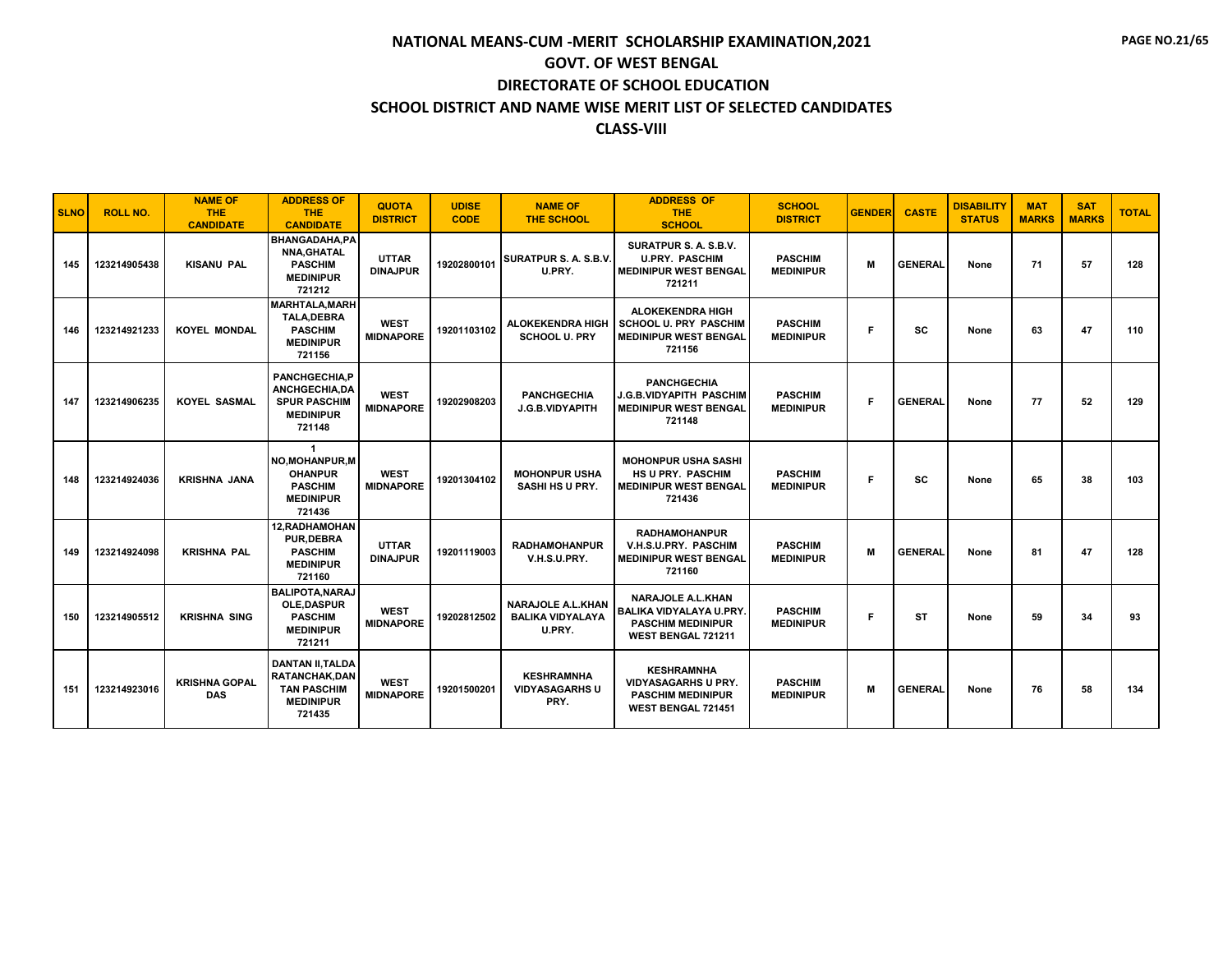| <b>SLNO</b> | <b>ROLL NO.</b> | <b>NAME OF</b><br><b>THE</b><br><b>CANDIDATE</b> | <b>ADDRESS OF</b><br><b>THE</b><br><b>CANDIDATE</b>                                                            | <b>QUOTA</b><br><b>DISTRICT</b> | <b>UDISE</b><br><b>CODE</b> | <b>NAME OF</b><br><b>THE SCHOOL</b>                   | <b>ADDRESS OF</b><br><b>THE</b><br><b>SCHOOL</b>                                                     | <b>SCHOOL</b><br><b>DISTRICT</b>   | <b>GENDER</b> | <b>CASTE</b>   | <b>DISABILITY</b><br><b>STATUS</b> | <b>MAT</b><br><b>MARKS</b> | <b>SAT</b><br><b>MARKS</b> | <b>TOTAL</b> |
|-------------|-----------------|--------------------------------------------------|----------------------------------------------------------------------------------------------------------------|---------------------------------|-----------------------------|-------------------------------------------------------|------------------------------------------------------------------------------------------------------|------------------------------------|---------------|----------------|------------------------------------|----------------------------|----------------------------|--------------|
| 152         | 123214906230    | <b>KUMAR SAMANTA</b>                             | <b>RANICHAK.RANIC</b><br><b>HAK,DASPUR</b><br><b>PASCHIM</b><br><b>MEDINIPUR</b><br>721212                     | <b>WEST</b><br><b>MIDNAPORE</b> | 19203200203                 | GHATAL Y.S.S.V. U.<br>PRY.                            | GHATAL Y.S.S.V. U. PRY.<br><b>PASCHIM MEDINIPUR</b><br><b>WEST BENGAL 721212</b>                     | <b>PASCHIM</b><br><b>MEDINIPUR</b> | M             | <b>GENERAL</b> | None                               | 85                         | 68                         | 153          |
| 153         | 123214905132    | <b>KUMARESH DAS</b>                              | <b>C/O-SALIL</b><br><b>KUMAR</b><br><b>DAS.SATPOTA.DA</b><br><b>SPUR PASCHIM</b><br><b>MEDINIPUR</b><br>721153 | <b>WEST</b><br><b>MIDNAPORE</b> | 19202914703                 | <b>JOTEGHANASHYAM</b><br>NILMONI H.S. U.PRY.          | <b>JOTEGHANASHYAM</b><br>NILMONI H.S. U.PRY.<br><b>PASCHIM MEDINIPUR</b><br>WEST BENGAL 721153       | <b>PASCHIM</b><br><b>MEDINIPUR</b> | M             | <b>GENERAL</b> | None                               | 75                         | 63                         | 138          |
| 154         | 123214930238    | <b>KUNAL CHALAK</b>                              | <b>MANIDAHA, MANID</b><br><b>AHA.GURGURIPA</b><br><b>L PASCHIM</b><br><b>MEDINIPUR</b><br>721102               | <b>WEST</b><br><b>MIDNAPORE</b> |                             | 19200102702 MANIDAHA HS U PRY.                        | <b>MANIDAHA HS U PRY.</b><br><b>PASCHIM MEDINIPUR</b><br>WEST BENGAL 721102                          | <b>PASCHIM</b><br><b>MEDINIPUR</b> | M             | <b>SC</b>      | None                               | 65                         | 39                         | 104          |
| 155         | 123214907240    | <b>LAXMI HANSDA</b>                              | <b>KENCHKAPUR,JH</b><br>AKRA.CHANDRAK<br><b>ONA PASCHIM</b><br><b>MEDINIPUR</b><br>721201                      | <b>BANKURA</b>                  | 19201905302                 | JHAKRA H.S. U. PRY.                                   | JHAKRA H.S. U. PRY.<br><b>PASCHIM MEDINIPUR</b><br>WEST BENGAL 721201                                | <b>PASCHIM</b><br><b>MEDINIPUR</b> | F             | <b>ST</b>      | None                               | 52                         | 33                         | 85           |
| 156         |                 | 123214924069 LAXMIPRIYA MANDI                    | <b>GOKULPUR.BARG</b><br>OKULPUR, KHARA<br><b>GPUR LOCAL</b><br><b>PASCHIM</b><br><b>MEDINIPUR</b><br>721301    | <b>WEST</b><br><b>MIDNAPORE</b> | 19200801103                 | <b>KHUTIA GOKULPUR</b><br>V.V. HIGH SCHOOL U.<br>PRY. | KHUTIA GOKULPUR V.V.<br>HIGH SCHOOL U. PRY.<br><b>PASCHIM MEDINIPUR</b><br>WEST BENGAL 721301        | <b>PASCHIM</b><br><b>MEDINIPUR</b> | F.            | <b>ST</b>      | None                               | 74                         | 55                         | 129          |
| 157         | 123214905342    | <b>LIPIKA MAITY</b>                              | N0052.DUDHKOM<br><b>RA HAT, DASPUR</b><br><b>PASCHIM</b><br><b>MEDINIPUR</b><br>721130                         | <b>WEST</b><br><b>MIDNAPORE</b> | 19202916401                 | <b>DUDCOMRA</b><br><b>VIDYASAGAR VIDYA.</b><br>U.PRY. | <b>DUDCOMRA VIDYASAGAR</b><br>VIDYA. U.PRY. PASCHIM<br><b>MEDINIPUR WEST BENGAL</b><br>721130        | <b>PASCHIM</b><br><b>MEDINIPUR</b> | F             | <b>GENERAL</b> | None                               | 71                         | 75                         | 146          |
| 158         |                 | 123214924072 MADHUSHREE SHIT                     | SABANG, KAPASD<br>A.SABANG<br><b>PASCHIM</b><br><b>MEDINIPUR</b><br>721144                                     | <b>WEST</b><br><b>MIDNAPORE</b> | 19201007607                 | <b>RAMBARH</b>                                        | RAMBARH K.VIDYALAYA<br><b>U. PRY PASCHIM</b><br>K.VIDYALAYA U. PRY   MEDINIPUR WEST BENGAL<br>721144 | <b>PASCHIM</b><br><b>MEDINIPUR</b> | F.            | <b>SC</b>      | None                               | 63                         | 47                         | 110          |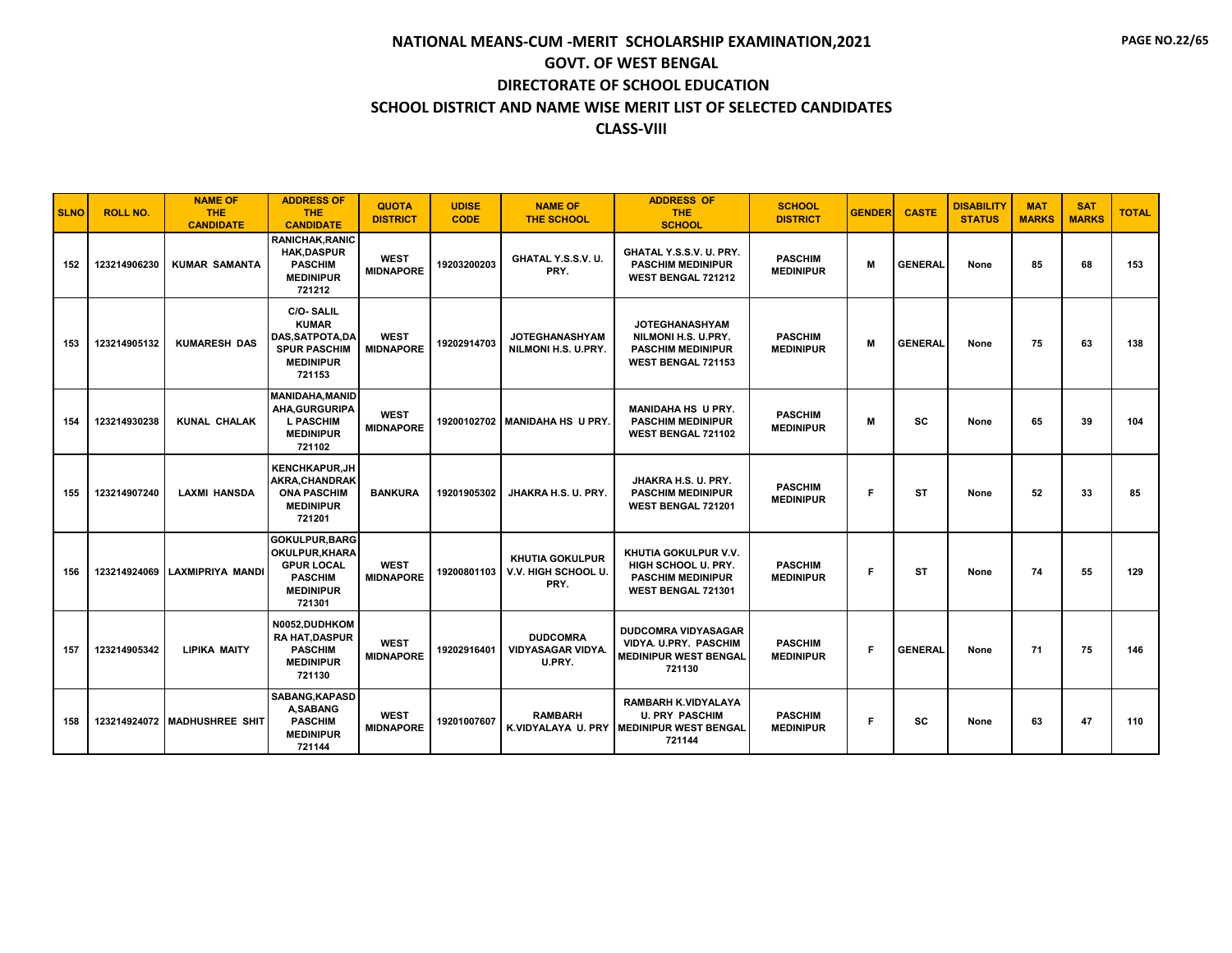| <b>SLNO</b> | <b>ROLL NO.</b> | <b>NAME OF</b><br><b>THE</b><br><b>CANDIDATE</b> | <b>ADDRESS OF</b><br><b>THE</b><br><b>CANDIDATE</b>                                                                  | <b>QUOTA</b><br><b>DISTRICT</b> | <b>UDISE</b><br><b>CODE</b> | <b>NAME OF</b><br><b>THE SCHOOL</b>           | <b>ADDRESS OF</b><br><b>THE</b><br><b>SCHOOL</b>                                                | <b>SCHOOL</b><br><b>DISTRICT</b>   | <b>GENDER</b> | <b>CASTE</b>   | <b>DISABILITY</b><br><b>STATUS</b> | <b>MAT</b><br><b>MARKS</b> | <b>SAT</b><br><b>MARKS</b> | <b>TOTAL</b> |
|-------------|-----------------|--------------------------------------------------|----------------------------------------------------------------------------------------------------------------------|---------------------------------|-----------------------------|-----------------------------------------------|-------------------------------------------------------------------------------------------------|------------------------------------|---------------|----------------|------------------------------------|----------------------------|----------------------------|--------------|
| 159         | 123214919144    | <b>MAITRAE</b><br><b>MAHARANA</b>                | <b>KAKRAJIT, KAKRA</b><br><b>JIT, DANTAN</b><br><b>PASCHIM</b><br><b>MEDINIPUR</b><br>721426                         | <b>WEST</b><br><b>MIDNAPORE</b> | 19201404803                 | <b>MONOHARPUR R.C.V.</b><br>U. PRY.           | MONOHARPUR R.C.V. U.<br><b>PRY. PASCHIM MEDINIPUR</b><br><b>WEST BENGAL 721451</b>              | <b>PASCHIM</b><br><b>MEDINIPUR</b> | F             | <b>GENERAL</b> | None                               | 76                         | 62                         | 138          |
| 160         | 123214917011    | <b>MAMATA GHORAI</b>                             | N0164.ARGORA.N<br><b>ARAYANGARH</b><br><b>PASCHIM</b><br><b>MEDINIPUR</b><br>721439                                  | <b>WEST</b><br><b>MIDNAPORE</b> | 19200918202                 | <b>KUSBASAN HS U.PRY</b>                      | <b>KUSBASAN HS U.PRY</b><br><b>PASCHIM MEDINIPUR</b><br><b>WEST BENGAL 721445</b>               | <b>PASCHIM</b><br><b>MEDINIPUR</b> | F             | <b>GENERAL</b> | None                               | 78                         | 60                         | 138          |
| 161         | 123214908175    | <b>MANAB SHOW</b>                                | <b>KELEGODA</b><br><b>GRAMIN</b><br>ROAD, GOCHHATI,<br><b>DASPUR</b><br><b>PASCHIM</b><br><b>MEDINIPUR</b><br>721148 | <b>WEST</b><br><b>MIDNAPORE</b> | 19202904003                 | <b>SONAKHALI HIGH</b><br><b>SCHOOL U PRY.</b> | <b>SONAKHALI HIGH SCHOOL</b><br><b>U PRY. PASCHIM</b><br><b>MEDINIPUR WEST BENGAL</b><br>721170 | <b>PASCHIM</b><br><b>MEDINIPUR</b> | М             | <b>GENERAL</b> | None                               | 75                         | 64                         | 139          |
| 162         | 123214907128    | <b>MANAMI SAMANTA</b>                            | KHUKURDAHA, KH<br>UKURDAHA.DASP<br><b>UR PASCHIM</b><br><b>MEDINIPUR</b><br>721641                                   | <b>WEST</b><br><b>MIDNAPORE</b> | 19202913303                 | <b>KHUKURDAHA</b><br>I.C.M.M.H.S. U.PRY.      | KHUKURDAHA I.C.M.M.H.S.<br><b>U.PRY. PASCHIM</b><br><b>MEDINIPUR WEST BENGAL</b><br>721641      | <b>PASCHIM</b><br><b>MEDINIPUR</b> | F             | <b>GENERAL</b> | None                               | 85                         | 76                         | 161          |
| 163         | 123214905284    | <b>MANAS DOLAI</b>                               | PINGLASH, KHALA<br><b>KPUR.CHANDRAK</b><br><b>ONA PASCHIM</b><br><b>MEDINIPUR</b><br>721260                          | <b>WEST</b><br><b>MIDNAPORE</b> | 19201905203                 | <b>PINGLASH HIGH</b><br>SCHOOL U. PRY.        | PINGLASH HIGH SCHOOL<br><b>U. PRY. PASCHIM</b><br><b>MEDINIPUR WEST BENGAL</b><br>721254        | <b>PASCHIM</b><br><b>MEDINIPUR</b> | М             | SC             | None                               | 63                         | 40                         | 103          |
| 164         | 123214916162    | <b>MANIDIPA MANNA</b>                            | <b>MANINATHPUR.C</b><br><b>HANDPUR, PATAS</b><br><b>HPUR PURBA</b><br><b>MEDINIPUR</b><br>721439                     | <b>WEST</b><br><b>MIDNAPORE</b> | 19201508001                 | JAHALDA HS U PRY.                             | JAHALDA HS U PRY.<br><b>PASCHIM MEDINIPUR</b><br><b>WEST BENGAL 721443</b>                      | <b>PASCHIM</b><br><b>MEDINIPUR</b> | F             | <b>GENERAL</b> | None                               | 70                         | 64                         | 134          |
| 165         | 123214918108    | <b>MANIK GUCHHAIT</b>                            | <b>CHAKLAHARI, KHE</b><br>LNA, NARAYANGA<br><b>RH PASCHIM</b><br><b>MEDINIPUR</b><br>721166                          | <b>WEST</b><br><b>MIDNAPORE</b> | 19201002802                 | <b>CHANDKURI UNION HS</b><br>U PRY.           | <b>CHANDKURI UNION HS U</b><br><b>PRY. PASCHIM MEDINIPUR</b><br><b>WEST BENGAL 721467</b>       | <b>PASCHIM</b><br><b>MEDINIPUR</b> | М             | <b>GENERAL</b> | None                               | 76                         | 64                         | 140          |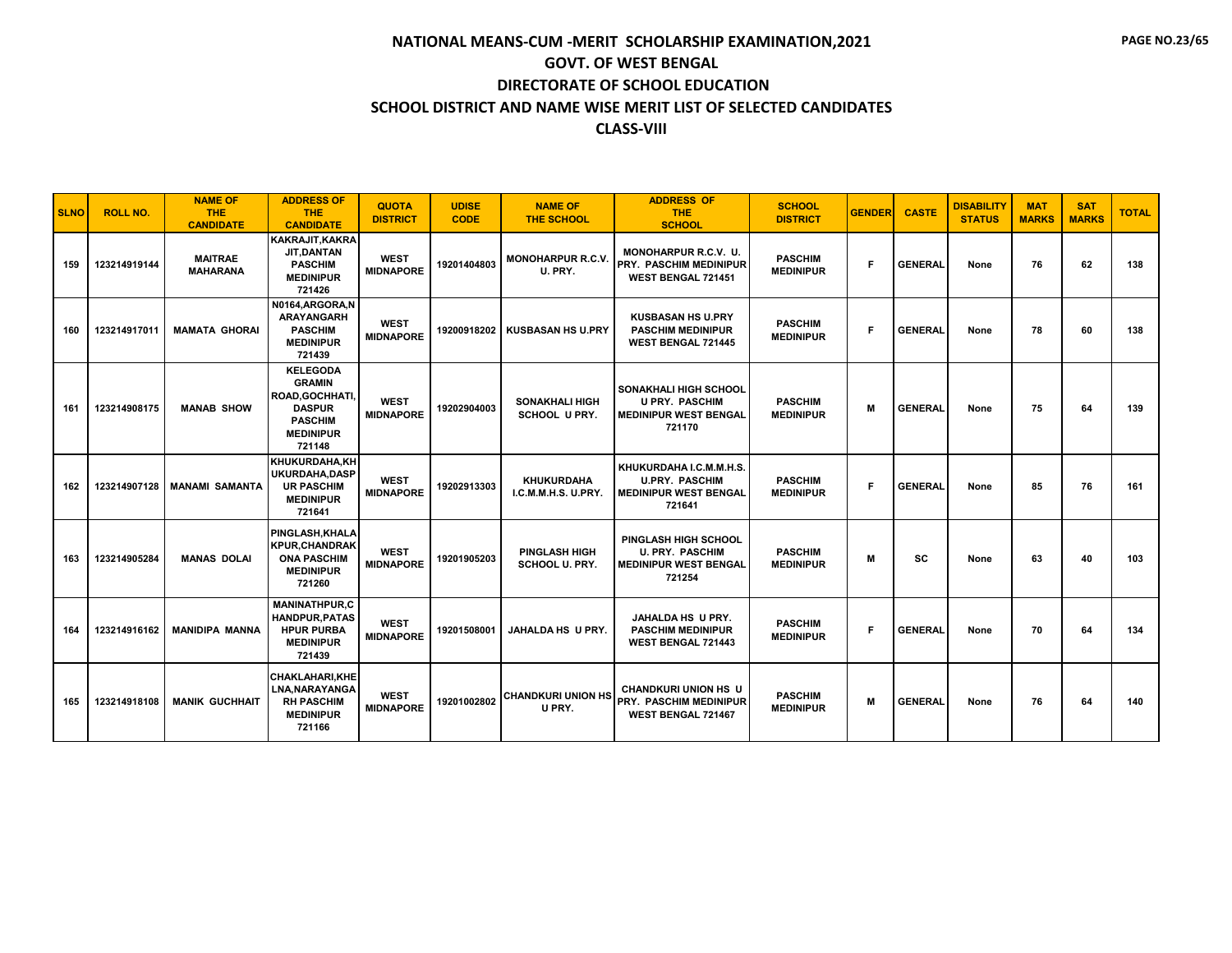| <b>SLNO</b> | <b>ROLL NO.</b> | <b>NAME OF</b><br><b>THE</b>                          | <b>ADDRESS OF</b><br><b>THE</b>                                                                               | <b>QUOTA</b><br><b>DISTRICT</b>  | <b>UDISE</b><br><b>CODE</b> | <b>NAME OF</b><br><b>THE SCHOOL</b>                             | <b>ADDRESS OF</b><br><b>THE</b>                                                                                 | <b>SCHOOL</b><br><b>DISTRICT</b>   | <b>GENDER</b> | <b>CASTE</b>   | <b>DISABILITY</b><br><b>STATUS</b> | <b>MAT</b><br><b>MARKS</b> | <b>SAT</b><br><b>MARKS</b> | <b>TOTAL</b> |
|-------------|-----------------|-------------------------------------------------------|---------------------------------------------------------------------------------------------------------------|----------------------------------|-----------------------------|-----------------------------------------------------------------|-----------------------------------------------------------------------------------------------------------------|------------------------------------|---------------|----------------|------------------------------------|----------------------------|----------------------------|--------------|
| 166         | 123214905240    | <b>CANDIDATE</b><br><b>MANISHA</b><br><b>DANDAPAT</b> | <b>CANDIDATE</b><br><b>GUMAI, PRATAPP</b><br><b>UR.PANSKURA</b><br><b>PURBA</b><br><b>MEDINIPUR</b><br>721152 | <b>WEST</b><br><b>MIDNAPORE</b>  | 19202914703                 | <b>JOTEGHANASHYAM</b><br>NILMONI H.S. U.PRY.                    | <b>SCHOOL</b><br><b>JOTEGHANASHYAM</b><br>NILMONI H.S. U.PRY.<br><b>PASCHIM MEDINIPUR</b><br>WEST BENGAL 721153 | <b>PASCHIM</b><br><b>MEDINIPUR</b> | F             | <b>SC</b>      | None                               | 65                         | 47                         | 112          |
| 167         | 123214930137    | <b>MARSHAL MURMU</b>                                  | <b>KONARPUR.PATH</b><br>ARPARA.GOALTO<br><b>RE PASCHIM</b><br><b>MEDINIPUR</b><br>721121                      | <b>PASCHIM</b><br><b>BURDWAN</b> | 19200405602                 | <b>HARIMARAK.HIGH</b><br><b>SCHOOL U.PRY.</b>                   | <b>HARIMARAK.HIGH SCHOOL</b><br><b>U.PRY. PASCHIM</b><br><b>MEDINIPUR WEST BENGAL</b><br>721121                 | <b>PASCHIM</b><br><b>MEDINIPUR</b> | M             | <b>ST</b>      | None                               | 49                         | 31                         | 80           |
| 168         | 123214917203    | <b>MEGHA SINGH</b>                                    | <b>СННОТОМАТКАТ</b><br>PUR, BELDA, BELD<br><b>A PASCHIM</b><br><b>MEDINIPUR</b><br>721424                     | <b>UTTAR</b><br><b>DINAJPUR</b>  | 19200910502                 | <b>BELDA PRAVATI</b><br><b>BALIKA VIDYAPITH</b><br><b>U.PRY</b> | <b>BELDA PRAVATI BALIKA</b><br><b>VIDYAPITH U.PRY</b><br><b>PASCHIM MEDINIPUR</b><br><b>WEST BENGAL 721424</b>  | <b>PASCHIM</b><br><b>MEDINIPUR</b> | F             | <b>GENERAL</b> | None                               | 75                         | 52                         | 127          |
| 169         |                 | 123214916215 MEGHAMAY PANDIT                          | <b>DHALHARA.NEKU</b><br><b>RSENI.DANTAN</b><br><b>PASCHIM</b><br><b>MEDINIPUR</b><br>721451                   | <b>WEST</b><br><b>MIDNAPORE</b>  | 19201405503                 | <b>DOASTI JR. HIGH U</b><br>PRY.                                | DOASTI JR. HIGH U PRY.<br><b>PASCHIM MEDINIPUR</b><br><b>WEST BENGAL 721451</b>                                 | <b>PASCHIM</b><br><b>MEDINIPUR</b> | M             | <b>GENERAL</b> | None                               | 77                         | 52                         | 129          |
| 170         | 123214920013    | <b>MILI DAS</b>                                       | BELDA.POROLDA<br><b>BELDA PASCHIM</b><br><b>MEDINIPUR</b><br>721445                                           | <b>WEST</b><br><b>MIDNAPORE</b>  | 19201507402                 | <b>POROLDA</b><br><b>ANNAPURNA BANI</b><br><b>MANDIR U PRY.</b> | POROLDA ANNAPURNA<br><b>BANI MANDIR U PRY.</b><br><b>PASCHIM MEDINIPUR</b><br><b>WEST BENGAL 721445</b>         | <b>PASCHIM</b><br><b>MEDINIPUR</b> | F             | <b>GENERAL</b> | None                               | 64                         | 66                         | 130          |
| 171         | 123214908044    | <b>MODHUMANTI</b><br><b>MONDAL</b>                    | PANCHGECHIA,P<br>ANCHGECHIA, DA<br><b>SPUR PASCHIM</b><br><b>MEDINIPUR</b><br>721148                          | <b>UTTAR</b><br><b>DINAJPUR</b>  | 19202908203                 | <b>PANCHGECHIA</b><br>J.G.B.VIDYAPITH                           | <b>PANCHGECHIA</b><br><b>J.G.B.VIDYAPITH PASCHIM</b><br><b>MEDINIPUR WEST BENGAL</b><br>721148                  | <b>PASCHIM</b><br><b>MEDINIPUR</b> | F             | <b>GENERAL</b> | None                               | 56                         | 72                         | 128          |
| 172         | 123214908085    | <b>MONIKA PATRA</b>                                   | <b>SURATPUR, HARIR</b><br><b>AMPUR.DASPUR</b><br><b>PASCHIM</b><br><b>MEDINIPUR</b><br>721211                 | <b>WEST</b><br><b>MIDNAPORE</b>  | 19202800101                 | SURATPUR S. A. S.B.V.<br>U.PRY.                                 | SURATPUR S. A. S.B.V.<br><b>U.PRY. PASCHIM</b><br><b>MEDINIPUR WEST BENGAL</b><br>721211                        | <b>PASCHIM</b><br><b>MEDINIPUR</b> | F.            | <b>GENERAL</b> | None                               | 77                         | 59                         | 136          |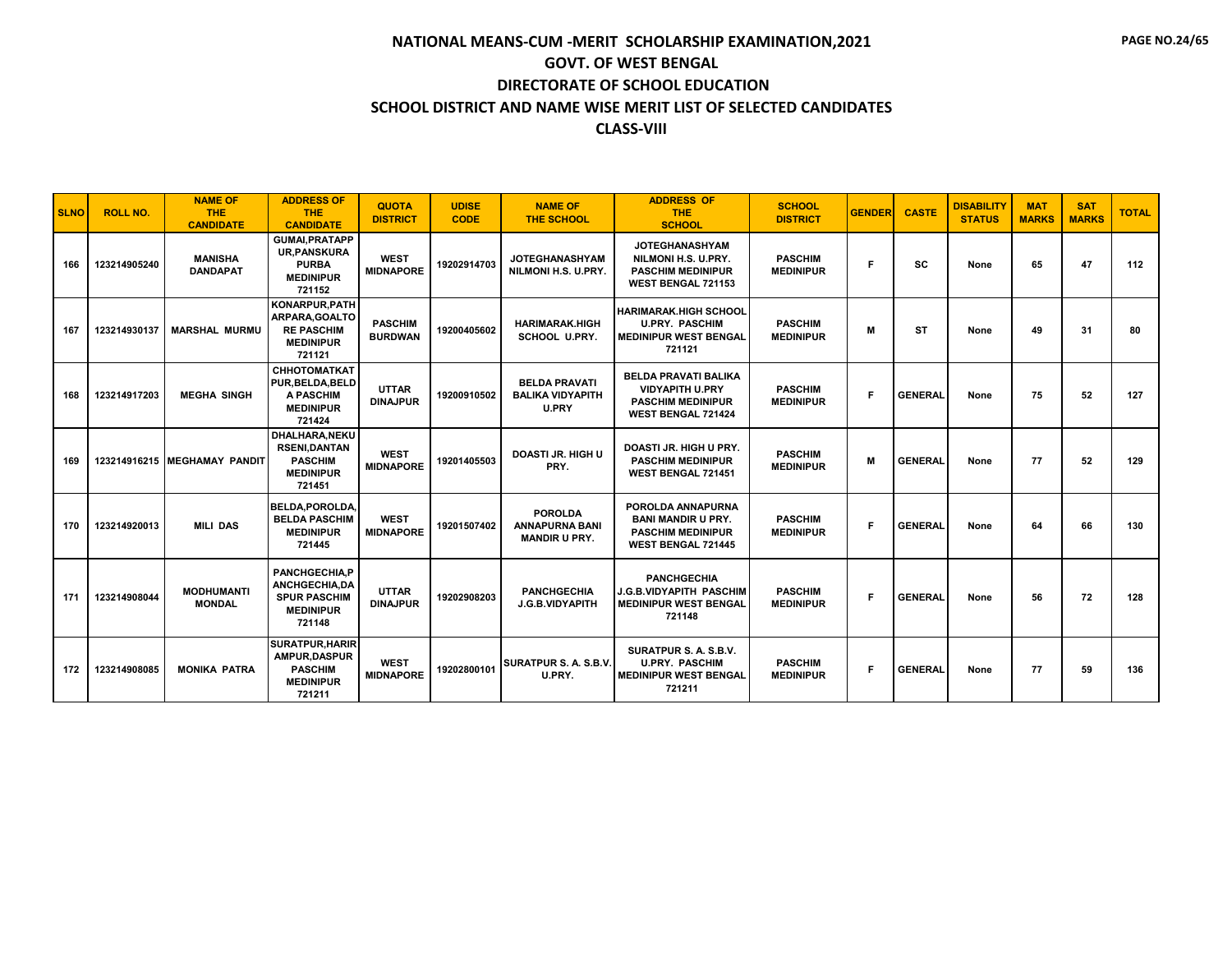| <b>SLNO</b> | <b>ROLL NO.</b> | <b>NAME OF</b><br><b>THE</b><br><b>CANDIDATE</b> | <b>ADDRESS OF</b><br><b>THE</b><br><b>CANDIDATE</b>                                                          | <b>QUOTA</b><br><b>DISTRICT</b> | <b>UDISE</b><br><b>CODE</b> | <b>NAME OF</b><br>THE SCHOOL                                    | <b>ADDRESS OF</b><br><b>THE</b><br><b>SCHOOL</b>                                                        | <b>SCHOOL</b><br><b>DISTRICT</b>   | <b>GENDER</b> | <b>CASTE</b>   | <b>DISABILITY</b><br><b>STATUS</b> | <b>MAT</b><br><b>MARKS</b> | <b>SAT</b><br><b>MARKS</b> | <b>TOTAL</b> |
|-------------|-----------------|--------------------------------------------------|--------------------------------------------------------------------------------------------------------------|---------------------------------|-----------------------------|-----------------------------------------------------------------|---------------------------------------------------------------------------------------------------------|------------------------------------|---------------|----------------|------------------------------------|----------------------------|----------------------------|--------------|
| 173         | 123214929015    | <b>MONISHA BAIRAGI</b>                           | <b>2 NO TULSICHATI</b><br><b>COLONY.KIABONI</b><br>,GARHBETA<br><b>PASCHIM</b><br><b>MEDINIPUR</b><br>721253 | <b>WEST</b><br><b>MIDNAPORE</b> | 19200314002                 | <b>KESHIA S.K. HIGH</b><br><b>SCHOOL U.PRY</b>                  | <b>KESHIA S.K. HIGH SCHOOL</b><br><b>U.PRY PASCHIM</b><br><b>MEDINIPUR WEST BENGAL</b><br>721253        | <b>PASCHIM</b><br><b>MEDINIPUR</b> | F             | sc             | None                               | 76                         | 58                         | 134          |
| 174         | 123214918052    | <b>MONISHA SINGH</b>                             | <b>BULBULCHATI.KH</b><br><b>ARAGPUR.KHARA</b><br><b>GPUR PASCHIM</b><br><b>MEDINIPUR</b><br>721301           | <b>BIRBHUM</b>                  | 19203103119                 | <b>KHARGAPUR SOUTH</b><br>SIDE GIRLS H.S U. PRY                 | <b>KHARGAPUR SOUTH SIDE</b><br>GIRLS H.S U. PRY<br><b>PASCHIM MEDINIPUR</b><br>WEST BENGAL 721301       | <b>PASCHIM</b><br><b>MEDINIPUR</b> | Е             | ST             | None                               | 48                         | 36                         | 84           |
| 175         | 123214921166    | <b>MONISKA DAS</b>                               | <b>BELDA.POROLDA.</b><br><b>BELDA PASCHIM</b><br><b>MEDINIPUR</b><br>721445                                  | <b>WEST</b><br><b>MIDNAPORE</b> | 19201507402                 | <b>POROLDA</b><br><b>ANNAPURNA BANI</b><br><b>MANDIR U PRY.</b> | POROLDA ANNAPURNA<br><b>BANI MANDIR U PRY.</b><br><b>PASCHIM MEDINIPUR</b><br><b>WEST BENGAL 721445</b> | <b>PASCHIM</b><br><b>MEDINIPUR</b> | F             | <b>GENERAL</b> | None                               | 71                         | 60                         | 131          |
| 176         | 123214917087    | <b>MOUMITA BERA</b>                              | KIYARI.EKARUKHI<br><b>BELDA PASCHIM.</b><br><b>MEDINIPUR</b><br>721445                                       | <b>WEST</b><br><b>MIDNAPORE</b> | 19201505101                 | SHABRA R.K.<br><b>BIDYABHAWAN U PRY</b>                         | SHABRA R.K.<br><b>BIDYABHAWAN U PRY</b><br><b>PASCHIM MEDINIPUR</b><br>WEST BENGAL 721445               | <b>PASCHIM</b><br><b>MEDINIPUR</b> | F             | <b>GENERAL</b> | None                               | 74                         | 58                         | 132          |
| 177         | 123214930097    | <b>MOUMITA MAHATA</b>                            | <b>DAKSHINSOLE,M</b><br><b>OUPAL.SALBONI</b><br><b>PASCHIM</b><br><b>MEDINIPUR</b><br>721516                 | <b>WEST</b><br><b>MIDNAPORE</b> | 19200608202                 | <b>GOUTAM SMRITI</b><br><b>SATPATI U PRY</b>                    | <b>GOUTAM SMRITI SATPATI</b><br><b>U PRY PASCHIM</b><br><b>MEDINIPUR WEST BENGAL</b><br>721516          | <b>PASCHIM</b><br><b>MEDINIPUR</b> | F.            | <b>GENERAL</b> | None                               | 71                         | 60                         | 131          |
| 178         | 123214924083    | <b>MOUMITA RANA</b>                              | JAGATPUR, UPAR<br><b>JAGATPUR.BELD</b><br>A PASCHIM<br><b>MEDINIPUR</b><br>721424                            | <b>WEST</b><br><b>MIDNAPORE</b> | 19200915006                 | <b>JAGATPUR JR. HIGH U</b><br>PRY.                              | <b>JAGATPUR JR. HIGH U</b><br><b>PRY. PASCHIM MEDINIPUR</b><br>WEST BENGAL 721424                       | <b>PASCHIM</b><br><b>MEDINIPUR</b> | Е             | sc             | None                               | 69                         | 49                         | 118          |
| 179         | 123214916023    | <b>MOUSUMI HEMRAM</b>                            | KUSHIA, CHAKNA<br><b>RASINGHA.DEBR</b><br>A PASCHIM<br><b>MEDINIPUR</b><br>721126                            | <b>WEST</b><br><b>MIDNAPORE</b> | 19201106502                 | DHANTORE B.B.V. U.<br>PRY.                                      | DHANTORE B.B.V. U. PRY.<br><b>PASCHIM MEDINIPUR</b><br><b>WEST BENGAL 721126</b>                        | <b>PASCHIM</b><br><b>MEDINIPUR</b> | F             | <b>ST</b>      | None                               | 53                         | 37                         | 90           |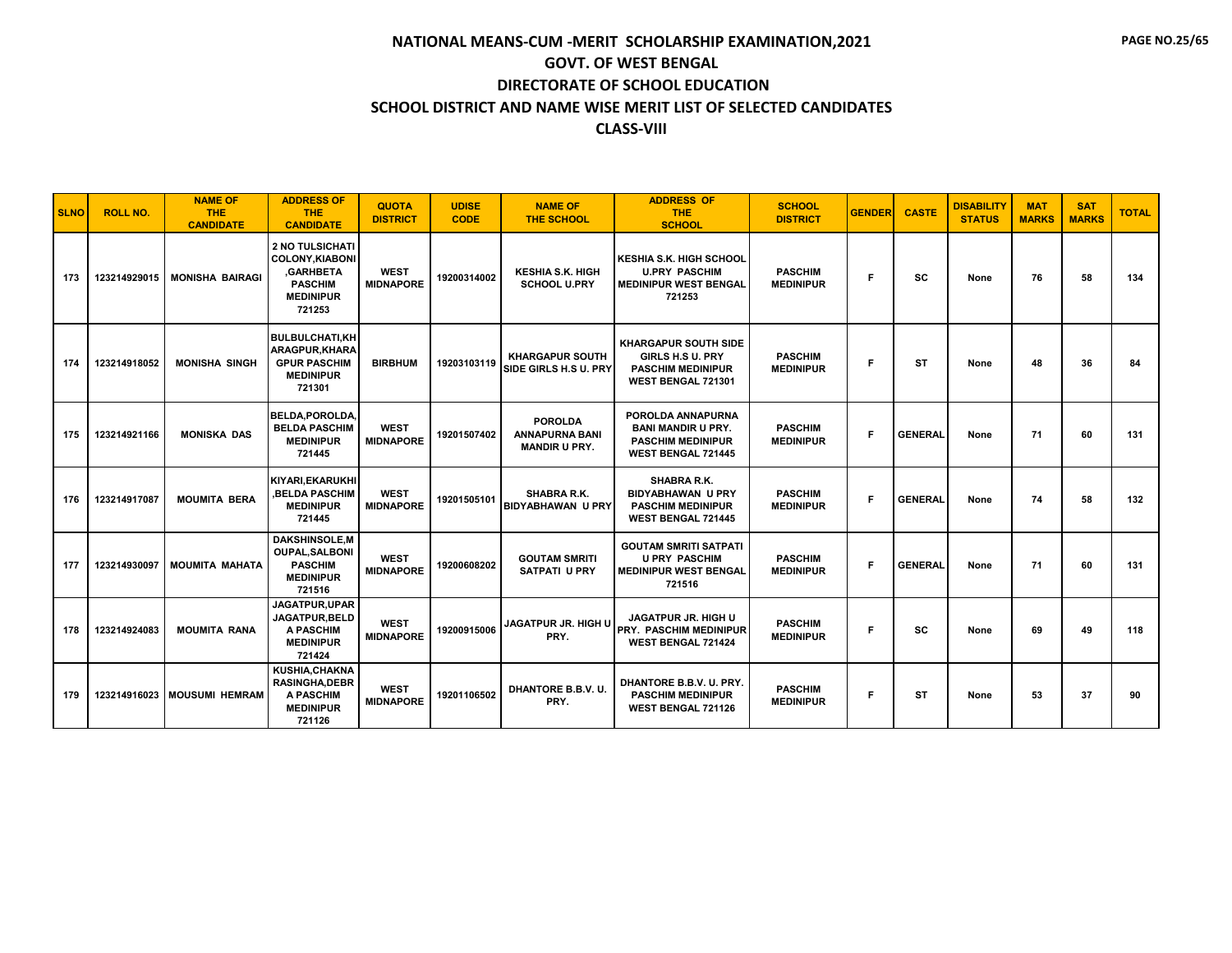| <b>SLNO</b> | <b>ROLL NO.</b> | <b>NAME OF</b><br><b>THE</b><br><b>CANDIDATE</b> | <b>ADDRESS OF</b><br><b>THE</b><br><b>CANDIDATE</b>                                                      | <b>QUOTA</b><br><b>DISTRICT</b> | <b>UDISE</b><br><b>CODE</b> | <b>NAME OF</b><br><b>THE SCHOOL</b>                  | <b>ADDRESS OF</b><br><b>THE</b><br><b>SCHOOL</b>                                                             | <b>SCHOOL</b><br><b>DISTRICT</b>   | <b>GENDER</b> | <b>CASTE</b>   | <b>DISABILITY</b><br><b>STATUS</b> | <b>MAT</b><br><b>MARKS</b> | <b>SAT</b><br><b>MARKS</b> | <b>TOTAL</b> |
|-------------|-----------------|--------------------------------------------------|----------------------------------------------------------------------------------------------------------|---------------------------------|-----------------------------|------------------------------------------------------|--------------------------------------------------------------------------------------------------------------|------------------------------------|---------------|----------------|------------------------------------|----------------------------|----------------------------|--------------|
| 180         | 123214923163    | <b>MRINAL JANA</b>                               | <b>BARKULYA,KERU</b><br><b>R.SABONG</b><br><b>PASCHIM</b><br><b>MEDINIPUR</b><br>721155                  | <b>WEST</b><br><b>MIDNAPORE</b> | 19201014003                 | <b>KERUR HIGH SCHOOL</b><br>U.PRY                    | <b>KERUR HIGH SCHOOL</b><br><b>U.PRY PASCHIM</b><br><b>MEDINIPUR WEST BENGAL</b><br>721155                   | <b>PASCHIM</b><br><b>MEDINIPUR</b> | M             | <b>GENERAL</b> | None                               | 78                         | 75                         | 153          |
| 181         | 123214923017    | <b>MRINMOY MANDAL</b>                            | KHAUKANDA.KOL<br>ANDA.SABANG<br><b>PASCHIM</b><br><b>MEDINIPUR</b><br>721467                             | <b>WEST</b><br><b>MIDNAPORE</b> | 19201203604                 | <b>DHANESWARPUR</b><br>G.CH.S.S. U.PRY.              | <b><i>DHANESWARPUR</i></b><br>G.CH.S.S. U.PRY. PASCHIM<br><b>MEDINIPUR WEST BENGAL</b><br>721166             | <b>PASCHIM</b><br><b>MEDINIPUR</b> | M             | <b>SC</b>      | None                               | 68                         | 50                         | 118          |
| 182         | 123214905330    | <b>NABANITA ROY</b>                              | N0176, RATHIPUR,<br><b>GHATAL PASCHIM</b><br><b>MEDINIPUR</b><br>721212                                  | <b>WEST</b><br><b>MIDNAPORE</b> | 19202511302                 | <b>RATHIPUR</b>                                      | RATHIPUR B.BHABAN(H.S)<br><b>U.PRY PASCHIM</b><br><b>B.BHABAN(H.S) U.PRY MEDINIPUR WEST BENGAL</b><br>721212 | <b>PASCHIM</b><br><b>MEDINIPUR</b> | F             | <b>GENERAL</b> | None                               | 72                         | 60                         | 132          |
| 183         | 123214907074    | <b>NAMRATA BERA</b>                              | <b>DALAPATIPUR</b><br><b>WARD NO</b><br>8.KHARAR.GHATA<br><b>L PASCHIM</b><br><b>MEDINIPUR</b><br>721222 | <b>WEST</b><br><b>MIDNAPORE</b> | 19203400102                 | KHARAR S.K.H.H.<br><b>BALIKA VIDYALAYA</b><br>U.PRY. | KHARAR S.K.H.H. BALIKA<br>VIDYALAYA U.PRY.<br><b>PASCHIM MEDINIPUR</b><br><b>WEST BENGAL 721222</b>          | <b>PASCHIM</b><br><b>MEDINIPUR</b> | F             | <b>GENERAL</b> | None                               | 75                         | 59                         | 134          |
| 184         | 123214919042    | <b>NANDITA DAS</b>                               | <b>DIGLAR.UPAR</b><br><b>JAGATPUR.BELD</b><br>A PASCHIM<br><b>MEDINIPUR</b><br>721424                    | <b>WEST</b><br><b>MIDNAPORE</b> | 19200915006                 | <b>JAGATPUR JR. HIGH U</b><br>PRY.                   | <b>JAGATPUR JR. HIGH U</b><br><b>PRY. PASCHIM MEDINIPUR</b><br><b>WEST BENGAL 721424</b>                     | <b>PASCHIM</b><br><b>MEDINIPUR</b> | F             | sc             | None                               | 61                         | 45                         | 106          |
| 185         | 123214916281    | <b>NAVENDU ROY</b>                               | <b>NO.BANDHUCHAK</b><br><b>BELDA PASCHIM</b><br><b>MEDINIPUR</b><br>721443                               | <b>WEST</b><br><b>MIDNAPORE</b> | 19201503902                 | <b>PURUNDA</b><br><b>RAMKRISHNA SS U</b><br>PRY.     | <b>PURUNDA RAMKRISHNA</b><br><b>SS U PRY. PASCHIM</b><br><b>MEDINIPUR WEST BENGAL</b><br>721445              | <b>PASCHIM</b><br><b>MEDINIPUR</b> | M             | <b>GENERAL</b> | None                               | 81                         | 64                         | 145          |
| 186         | 123214905201    | <b>NILADRI MONDAL</b>                            | <b>BARKASHIMPUR,</b><br><b>HAT</b><br>SARBERIA, DASPU<br><b>R PASCHIM</b><br><b>MEDINIPUR</b><br>721146  | <b>WEST</b><br><b>MIDNAPORE</b> | 19202808702                 | <b>HATSARBERIA</b><br>DR.B.C.R.S. U.PRY.             | <b>HATSARBERIA DR.B.C.R.S.</b><br><b>U.PRY. PASCHIM</b><br><b>MEDINIPUR WEST BENGAL</b><br>721146            | <b>PASCHIM</b><br><b>MEDINIPUR</b> | М             | <b>GENERAL</b> | None                               | 73                         | 60                         | 133          |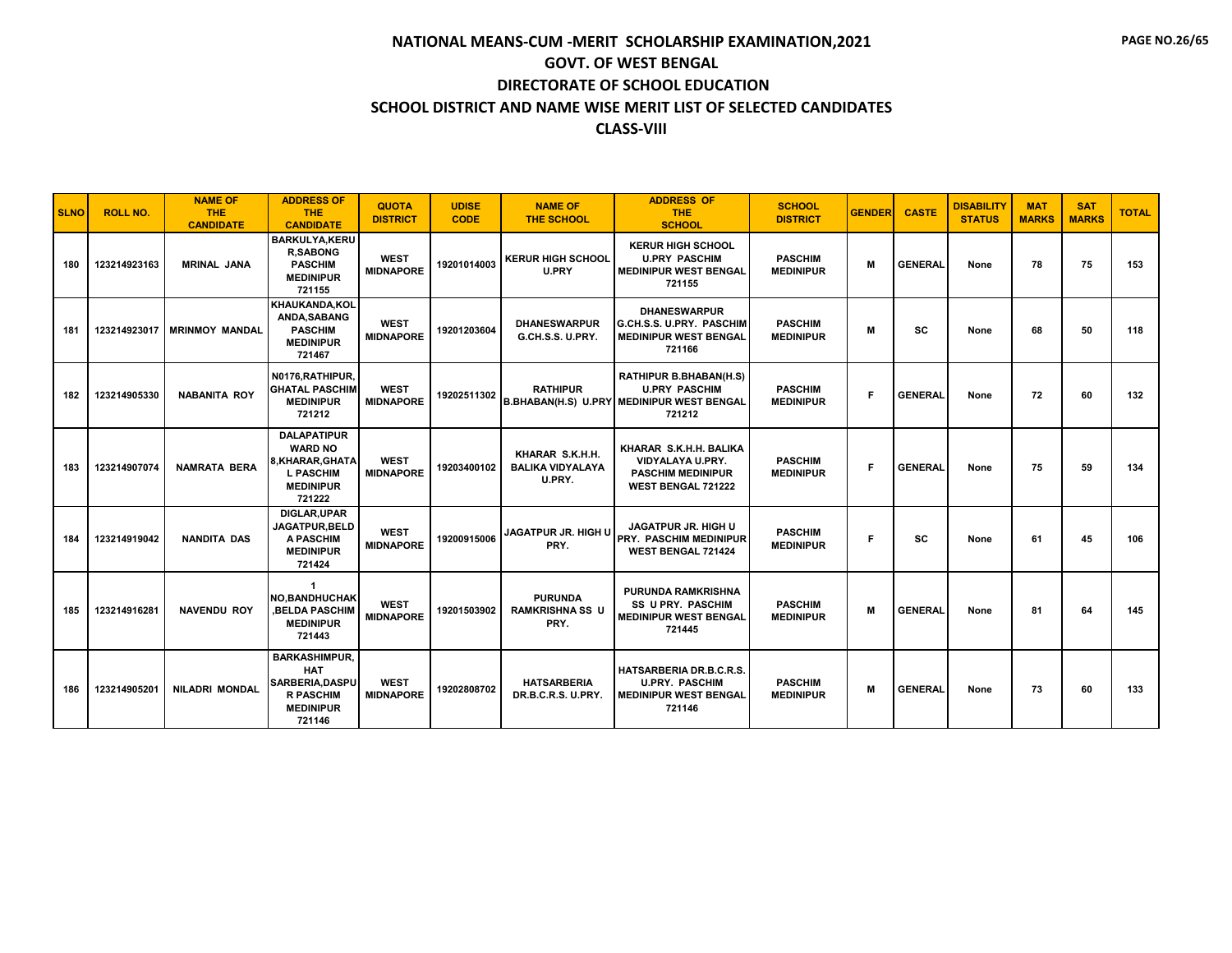| <b>SLNO</b> | <b>ROLL NO.</b> | <b>NAME OF</b><br><b>THE</b><br><b>CANDIDATE</b> | <b>ADDRESS OF</b><br><b>THE</b><br><b>CANDIDATE</b>                                                                                      | <b>QUOTA</b><br><b>DISTRICT</b> | <b>UDISE</b><br><b>CODE</b> | <b>NAME OF</b><br><b>THE SCHOOL</b>             | <b>ADDRESS OF</b><br><b>THE</b><br><b>SCHOOL</b>                                                 | <b>SCHOOL</b><br><b>DISTRICT</b>   | <b>GENDER</b> | <b>CASTE</b>   | <b>DISABILITY</b><br><b>STATUS</b> | <b>MAT</b><br><b>MARKS</b> | <b>SAT</b><br><b>MARKS</b> | <b>TOTAL</b> |
|-------------|-----------------|--------------------------------------------------|------------------------------------------------------------------------------------------------------------------------------------------|---------------------------------|-----------------------------|-------------------------------------------------|--------------------------------------------------------------------------------------------------|------------------------------------|---------------|----------------|------------------------------------|----------------------------|----------------------------|--------------|
| 187         | 123214923107    | <b>NILANJAN PAL</b>                              | DURIA, DURIA, NAR<br><b>AYANGARH</b><br><b>PASCHIM</b><br><b>MEDINIPUR</b><br>721467                                                     | <b>WEST</b><br><b>MIDNAPORE</b> | 19201004104                 | DASAGRAM S.C.S.S.<br><b>SIKSHADAN U PRY</b>     | DASAGRAM S.C.S.S.<br><b>SIKSHADAN U PRY</b><br><b>PASCHIM MEDINIPUR</b><br>WEST BENGAL 721467    | <b>PASCHIM</b><br><b>MEDINIPUR</b> | M             | <b>GENERAL</b> | None                               | 75                         | 62                         | 137          |
| 188         | 123214906226    | <b>NIRMALYA PATRA</b>                            | <b>S/O-RATAN</b><br>PATRA.BARGOBI<br><b>NDA, GHATAL</b><br><b>PASCHIM</b><br><b>MEDINIPUR</b><br>721211                                  | <b>WEST</b><br><b>MIDNAPORE</b> | 19202800902                 | <b>RAJNAGAR UNION H.S.</b><br>U.PRY.            | <b>RAJNAGAR UNION H.S.</b><br><b>U.PRY. PASCHIM</b><br><b>MEDINIPUR WEST BENGAL</b><br>721211    | <b>PASCHIM</b><br><b>MEDINIPUR</b> | M             | <b>GENERAL</b> | None                               | 68                         | 70                         | 138          |
| 189         | 123214916257    | <b>NISHA DOLAI</b>                               | <b>INDA</b><br><b>BAMUNPARA</b><br><b>WARD NO</b><br>23, INDA, KHARAG<br><b>PUR TOWN</b><br><b>PASCHIM</b><br><b>MEDINIPUR</b><br>721305 | <b>KOLKATA</b>                  | 19203100206                 | <b>INDA BALIKA V.U.</b><br>PRY.                 | <b>INDA BALIKA V. U. PRY.</b><br><b>PASCHIM MEDINIPUR</b><br>WEST BENGAL 721305                  | <b>PASCHIM</b><br><b>MEDINIPUR</b> | F             | SC             | None                               | 52                         | 48                         | 100          |
| 190         | 123214919088    | NISHANTIKA MAITY                                 | THAKURCHAK.TH<br>AKURCHAK, BELD<br><b>A PASCHIM</b><br><b>MEDINIPUR</b><br>721424                                                        | <b>UTTAR</b><br><b>DINAJPUR</b> | 19200913802                 | <b>TUTRANGA ANCHAL</b><br><b>SIKSHA NIK.U.P</b> | <b>TUTRANGA ANCHAL</b><br>SIKSHA NIK.U.P PASCHIM<br><b>MEDINIPUR WEST BENGAL</b><br>721424       | <b>PASCHIM</b><br><b>MEDINIPUR</b> | F             | <b>GENERAL</b> | None                               | 76                         | 52                         | 128          |
| 191         | 123214931171    | NITAI KISKU                                      | <b>KARTIK</b><br><b>KISKU.KHARIGERI</b><br>A,GARHBETA<br><b>PASCHIM</b><br><b>MEDINIPUR</b><br>721260                                    | <b>COOCHBEHA</b><br>R           | 19200503502                 | <b>MANIK BANDH HIGH</b><br><b>SCHOOL U.PRY</b>  | <b>MANIK BANDH HIGH</b><br><b>SCHOOL U.PRY PASCHIM</b><br><b>MEDINIPUR WEST BENGAL</b><br>721260 | <b>PASCHIM</b><br><b>MEDINIPUR</b> | M             | <b>ST</b>      | None                               | 43                         | 33                         | 76           |
| 192         | 123214929007    | <b>OINDRILA</b><br><b>GHOSHAL</b>                | <b>RASKUNDU,RASK</b><br>UNDU.GARHBETA<br><b>PASCHIM</b><br><b>MEDINIPUR</b><br>721127                                                    | <b>WEST</b><br><b>MIDNAPORE</b> | 19200507203                 | <b>RASKUNDU HIGH</b><br><b>SCHOOL U.PRY</b>     | <b>RASKUNDU HIGH SCHOOL</b><br><b>U.PRY PASCHIM</b><br><b>MEDINIPUR WEST BENGAL</b><br>721127    | <b>PASCHIM</b><br><b>MEDINIPUR</b> | F             | <b>GENERAL</b> | None                               | 78                         | 58                         | 136          |
| 193         | 123214929177    | PABITRA JANA                                     | <b>BAROBETIA,CHA</b><br><b>NGUAL, KHARAGP</b><br><b>UR TOWN</b><br><b>PASCHIM</b><br><b>MEDINIPUR</b><br>721301                          | <b>WEST</b><br><b>MIDNAPORE</b> | 19203001507                 | R.K.MISSION VDY.<br>U.PRY                       | R.K.MISSION VDY. U.PRY<br><b>PASCHIM MEDINIPUR</b><br>WEST BENGAL 721101                         | <b>PASCHIM</b><br><b>MEDINIPUR</b> | M             | <b>GENERAL</b> | None                               | 70                         | 60                         | 130          |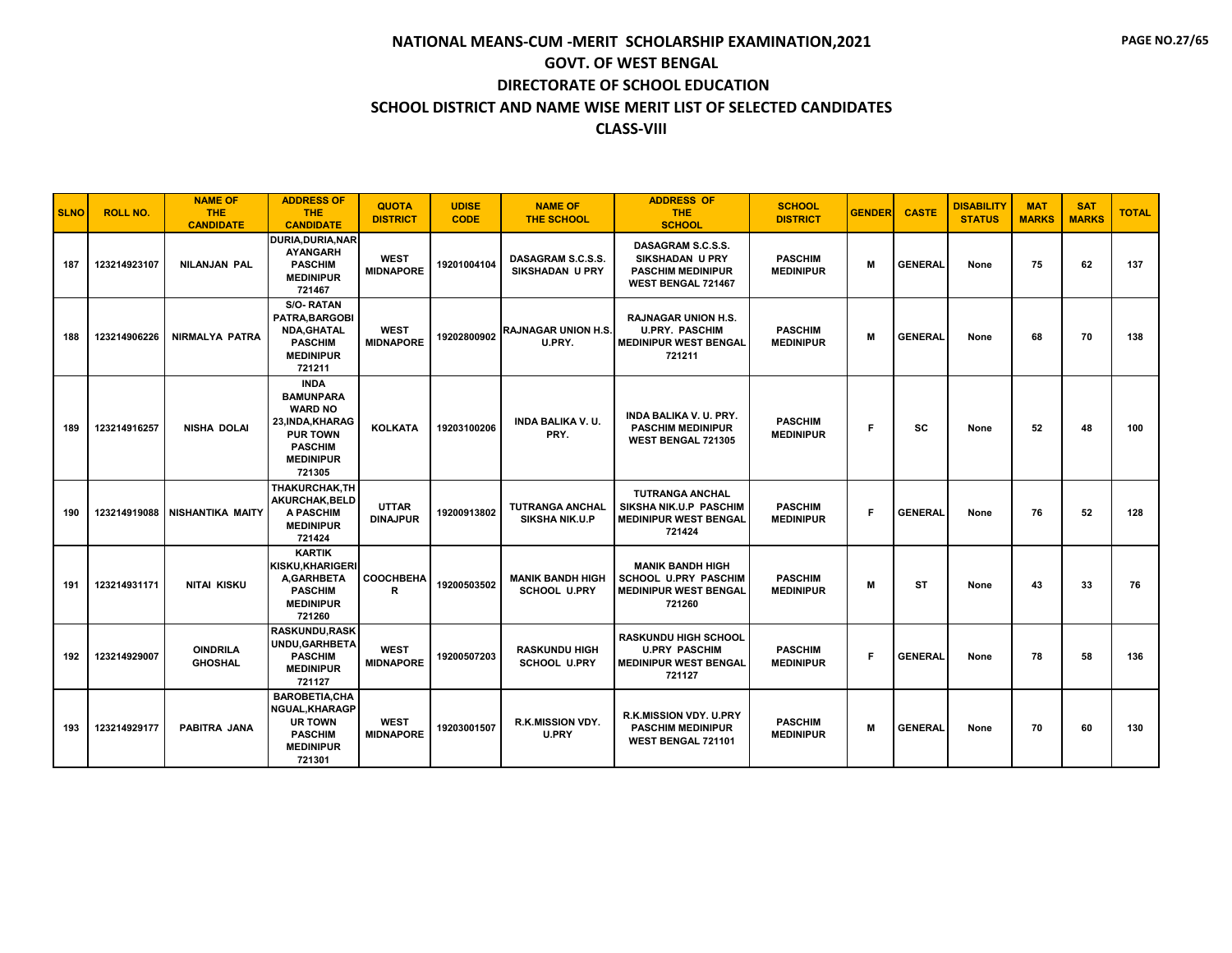| <b>SLNO</b> | <b>ROLL NO.</b> | <b>NAME OF</b><br><b>THE</b><br><b>CANDIDATE</b> | <b>ADDRESS OF</b><br><b>THE</b><br><b>CANDIDATE</b>                                                                                | <b>QUOTA</b><br><b>DISTRICT</b> | <b>UDISE</b><br><b>CODE</b> | <b>NAME OF</b><br><b>THE SCHOOL</b>           | <b>ADDRESS OF</b><br><b>THE</b><br><b>SCHOOL</b>                                                  | <b>SCHOOL</b><br><b>DISTRICT</b>   | <b>GENDER</b> | <b>CASTE</b>   | <b>DISABILITY</b><br><b>STATUS</b> | <b>MAT</b><br><b>MARKS</b> | <b>SAT</b><br><b>MARKS</b> | <b>TOTAL</b> |
|-------------|-----------------|--------------------------------------------------|------------------------------------------------------------------------------------------------------------------------------------|---------------------------------|-----------------------------|-----------------------------------------------|---------------------------------------------------------------------------------------------------|------------------------------------|---------------|----------------|------------------------------------|----------------------------|----------------------------|--------------|
| 194         | 123214921078    | <b>PALASH JANA</b>                               | <b>DAKSHIN TANUA</b><br><b>PRIMARY</b><br><b>SCHOOL, TANUA,</b><br><b>MOHANPUR</b><br><b>PASCHIM</b><br><b>MEDINIPUR</b><br>721436 | <b>WEST</b><br><b>MIDNAPORE</b> | 19201307402                 | <b>TANUA S.V</b><br><b>VIDYAMANDIR U PRY.</b> | <b>TANUA S.V VIDYAMANDIR</b><br><b>U PRY. PASCHIM</b><br><b>I MEDINIPUR WEST BENGAL</b><br>721436 | <b>PASCHIM</b><br><b>MEDINIPUR</b> | M             | <b>GENERAL</b> | None                               | 73                         | 66                         | 139          |
| 195         | 123214920003    | <b>PALLAB DAS</b>                                | DANTN-<br><b>II.MIRZAPUR</b><br><b>BELDA.DANTAN</b><br><b>PASCHIM</b><br><b>MEDINIPUR</b><br>721445                                | <b>WEST</b><br><b>MIDNAPORE</b> | 19201503602                 | <b>BELDA-MIRJAPUR JR.</b><br>HIGH U PRY.      | <b>BELDA-MIRJAPUR JR.</b><br><b>HIGH U PRY. PASCHIM</b><br><b>MEDINIPUR WEST BENGAL</b><br>721445 | <b>PASCHIM</b><br><b>MEDINIPUR</b> | M             | <b>SC</b>      | None                               | 68                         | 50                         | 118          |
| 196         | 123214918042    | <b>PALLABI DEY</b>                               | <b>NA.BADALPUR.SA</b><br><b>BANG PASCHIM</b><br><b>MEDINIPUR</b><br>721166                                                         | <b>WEST</b><br><b>MIDNAPORE</b> | 19201002702                 | <b>BADALPUR HIGH</b><br><b>SCHOOL U PRY.</b>  | <b>BADALPUR HIGH SCHOOL</b><br><b>U PRY. PASCHIM</b><br><b>MEDINIPUR WEST BENGAL</b><br>721166    | <b>PASCHIM</b><br><b>MEDINIPUR</b> | F             | <b>GENERAL</b> | None                               | 75                         | 63                         | 138          |
| 197         | 123214920105    | <b>PANTHAMITA</b><br><b>HAZRA</b>                | VILL-<br>KHAUKHANDA, KO<br><b>LANDA, SABANG</b><br><b>PASCHIM</b><br><b>MEDINIPUR</b><br>721467                                    | <b>KOLKATA</b>                  | 19201004802                 | <b>BILKUA SAPTAGRAM</b><br>HS U PRY.          | <b>BILKUA SAPTAGRAM HS U</b><br><b>PRY. PASCHIM MEDINIPUR</b><br>WEST BENGAL 721467               | <b>PASCHIM</b><br><b>MEDINIPUR</b> | F             | <b>SC</b>      | None                               | 55                         | 45                         | 100          |
| 198         | 123214907039    | <b>PARAMITA DOLAI</b>                            | <b>KALYANPUR, NAR</b><br>AJOLE, DASPUR<br><b>PASCHIM</b><br><b>MEDINIPUR</b><br>721211                                             | <b>KOLKATA</b>                  | 19202812902                 | <b>KALYANPUR JR. HIGH</b><br>U PRY.           | <b>KALYANPUR JR. HIGH U</b><br><b>PRY. PASCHIM MEDINIPUR</b><br>WEST BENGAL 721211                | <b>PASCHIM</b><br><b>MEDINIPUR</b> | F             | <b>SC</b>      | None                               | 69                         | 32                         | 101          |
| 199         | 123214916187    | <b>PARTHA PRATIM</b><br><b>MANNA</b>             | PUNJA.JHANJIAN<br>ANKAR, NARAYAN<br><b>GARH PASCHIM</b><br><b>MEDINIPUR</b><br>721437                                              | <b>WEST</b><br><b>MIDNAPORE</b> | 19200905903                 | K.D.P.L.B.S.VIDYAPITH<br>U.PRY                | K.D.P.L.B.S.VIDYAPITH<br><b>U.PRY PASCHIM</b><br><b>MEDINIPUR WEST BENGAL</b><br>721437           | <b>PASCHIM</b><br><b>MEDINIPUR</b> | M             | <b>GENERAL</b> | None                               | 75                         | 56                         | 131          |
| 200         | 123214929370    | <b>PAYEL DAS</b>                                 | KADRA, KADRA, G<br><b>ARHBETA</b><br><b>PASCHIM</b><br><b>MEDINIPUR</b><br>721253                                                  | <b>WEST</b><br><b>MIDNAPORE</b> | 19200506302                 | <b>KADRA HIGH SCHOOL</b><br><b>U.PRY</b>      | <b>KADRA HIGH SCHOOL</b><br><b>U.PRY PASCHIM</b><br><b>MEDINIPUR WEST BENGAL</b><br>721253        | <b>PASCHIM</b><br><b>MEDINIPUR</b> | F             | <b>SC</b>      | None                               | 57                         | 44                         | 101          |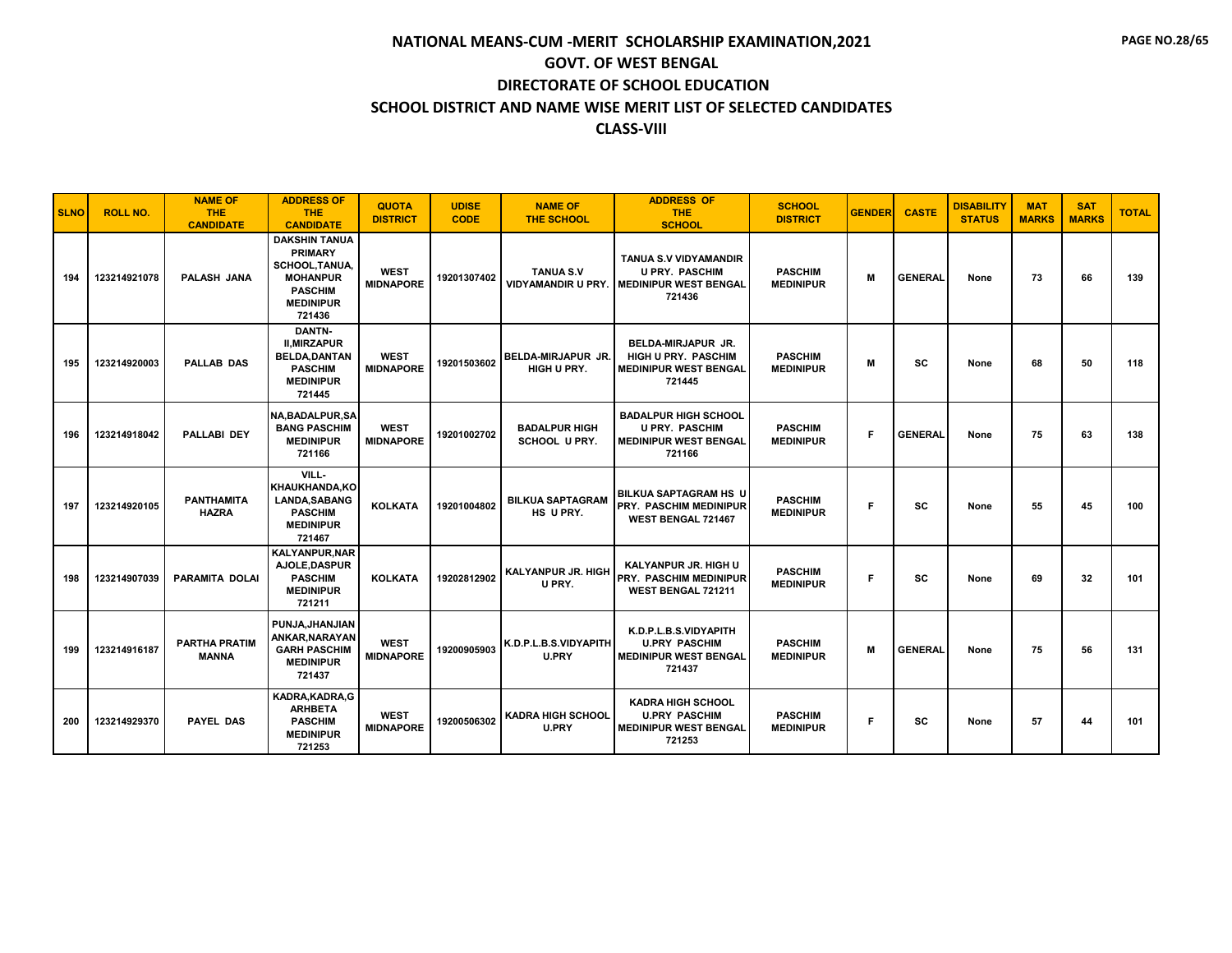| <b>SLNO</b> | <b>ROLL NO.</b> | <b>NAME OF</b><br><b>THE</b><br><b>CANDIDATE</b> | <b>ADDRESS OF</b><br><b>THE</b><br><b>CANDIDATE</b>                                                                                        | <b>QUOTA</b><br><b>DISTRICT</b> | <b>UDISE</b><br><b>CODE</b> | <b>NAME OF</b><br><b>THE SCHOOL</b>          | <b>ADDRESS OF</b><br>THE.<br><b>SCHOOL</b>                                                            | <b>SCHOOL</b><br><b>DISTRICT</b>   | <b>GENDER</b> | <b>CASTE</b>   | <b>DISABILITY</b><br><b>STATUS</b> | <b>MAT</b><br><b>MARKS</b> | <b>SAT</b><br><b>MARKS</b> | <b>TOTAL</b> |
|-------------|-----------------|--------------------------------------------------|--------------------------------------------------------------------------------------------------------------------------------------------|---------------------------------|-----------------------------|----------------------------------------------|-------------------------------------------------------------------------------------------------------|------------------------------------|---------------|----------------|------------------------------------|----------------------------|----------------------------|--------------|
| 201         | 123214907072    | PIU DAS                                          | <b>KASHIARA,DUDK</b><br><b>OMRA</b><br><b>HAT,DASPUR</b><br><b>PASCHIM</b><br><b>MEDINIPUR</b><br>721130                                   | <b>WEST</b><br><b>MIDNAPORE</b> | 19202916503                 | <b>SREEBORA GIRLS</b><br>H.SCHOOL U PRY.     | <b>SREEBORA GIRLS</b><br>H.SCHOOL U PRY.<br><b>PASCHIM MEDINIPUR</b><br>WEST BENGAL 721130            | <b>PASCHIM</b><br><b>MEDINIPUR</b> | F.            | <b>GENERAL</b> | None                               | 81                         | 55                         | 136          |
| 202         |                 | 123214908158 PIYUSH KANTI JANA                   | SATPOTA, SATPO<br><b>TA,DASPUR</b><br><b>PASCHIM</b><br><b>MEDINIPUR</b><br>721153                                                         | <b>WEST</b><br><b>MIDNAPORE</b> | 19202914703                 | <b>JOTEGHANASHYAM</b><br>NILMONI H.S. U.PRY. | <b>JOTEGHANASHYAM</b><br>NILMONI H.S. U.PRY.<br><b>PASCHIM MEDINIPUR</b><br>WEST BENGAL 721153        | <b>PASCHIM</b><br><b>MEDINIPUR</b> | M             | <b>GENERAL</b> | None                               | 81                         | 70                         | 151          |
| 203         | 123214917196    | <b>POULAMI DEY</b>                               | <b>BENADUBI,GARH</b><br><b>MANOHARPUR,DA</b><br><b>NTAN PASCHIM</b><br><b>MEDINIPUR</b><br>721451                                          | <b>WEST</b><br><b>MIDNAPORE</b> | 19201404803                 | <b>MONOHARPUR R.C.V.</b><br>U. PRY.          | <b>MONOHARPUR R.C.V. U.</b><br><b>PRY. PASCHIM MEDINIPUR</b><br>WEST BENGAL 721451                    | <b>PASCHIM</b><br><b>MEDINIPUR</b> | F.            | <b>GENERAL</b> | None                               | 75                         | 60                         | 135          |
| 204         | 123214929369    | <b>PRAMILA MURMU</b>                             | UKHLA, AKCHARA,<br><b>GOALTORE</b><br><b>PASCHIM</b><br><b>MEDINIPUR</b><br>721253                                                         | <b>WEST</b><br><b>MIDNAPORE</b> | 19200602901                 | <b>SALBONI NICHU</b><br>M.G.H.S. U. PRY.     | SALBONI NICHU M.G.H.S. U.<br><b>PRY. PASCHIM MEDINIPUR</b><br><b>WEST BENGAL 721147</b>               | <b>PASCHIM</b><br><b>MEDINIPUR</b> | F             | <b>ST</b>      | None                               | 61                         | 44                         | 105          |
| 205         | 123214917036    | <b>PRANATI SAHOO</b>                             | VILL - LALPUR.PO.<br>SAURI, SAURI, BEL<br><b>DA PASCHIM</b><br><b>MEDINIPUR</b><br>721445                                                  | <b>UTTAR</b><br><b>DINAJPUR</b> | 19201505901                 | <b>SAURI BHOLANATH</b><br>VIDYAMANDIR U PRY. | <b>SAURI BHOLANATH</b><br>VIDYAMANDIR U PRY.<br><b>PASCHIM MEDINIPUR</b><br><b>WEST BENGAL 721466</b> | <b>PASCHIM</b><br><b>MEDINIPUR</b> | F.            | <b>GENERAL</b> | None                               | 70                         | 57                         | 127          |
| 206         | 123214906185    | <b>PRANAY MAJI</b>                               | <b>VILL</b><br>LAKSHYAKUNDU,<br>PO.<br><b>KASHINATHPUR,K</b><br><b>ASHINATHPUR.DA</b><br><b>SPUR PASCHIM</b><br><b>MEDINIPUR</b><br>721641 | <b>WEST</b><br><b>MIDNAPORE</b> | 19202912901                 | LAKSHMIKUNDU R.N<br>ROUTH U.PRY.             | <b>LAKSHMIKUNDU R.N.</b><br>ROUTH U.PRY. PASCHIM<br><b>MEDINIPUR WEST BENGAL</b><br>721641            | <b>PASCHIM</b><br><b>MEDINIPUR</b> | M             | <b>GENERAL</b> | None                               | 74                         | 61                         | 135          |
| 207         | 123214918160    | <b>PRATIMA MANDI</b>                             | <b>DIGLAR, UPARJAG</b><br>ATPUR, BELDA<br><b>PASCHIM</b><br><b>MEDINIPUR</b><br>721424                                                     | <b>BIRBHUM</b>                  | 19200915006                 | <b>JAGATPUR JR. HIGH U</b><br>PRY.           | <b>JAGATPUR JR. HIGH U</b><br>PRY. PASCHIM MEDINIPUR<br><b>WEST BENGAL 721424</b>                     | <b>PASCHIM</b><br><b>MEDINIPUR</b> | F.            | <b>ST</b>      | None                               | 52                         | 29                         | 81           |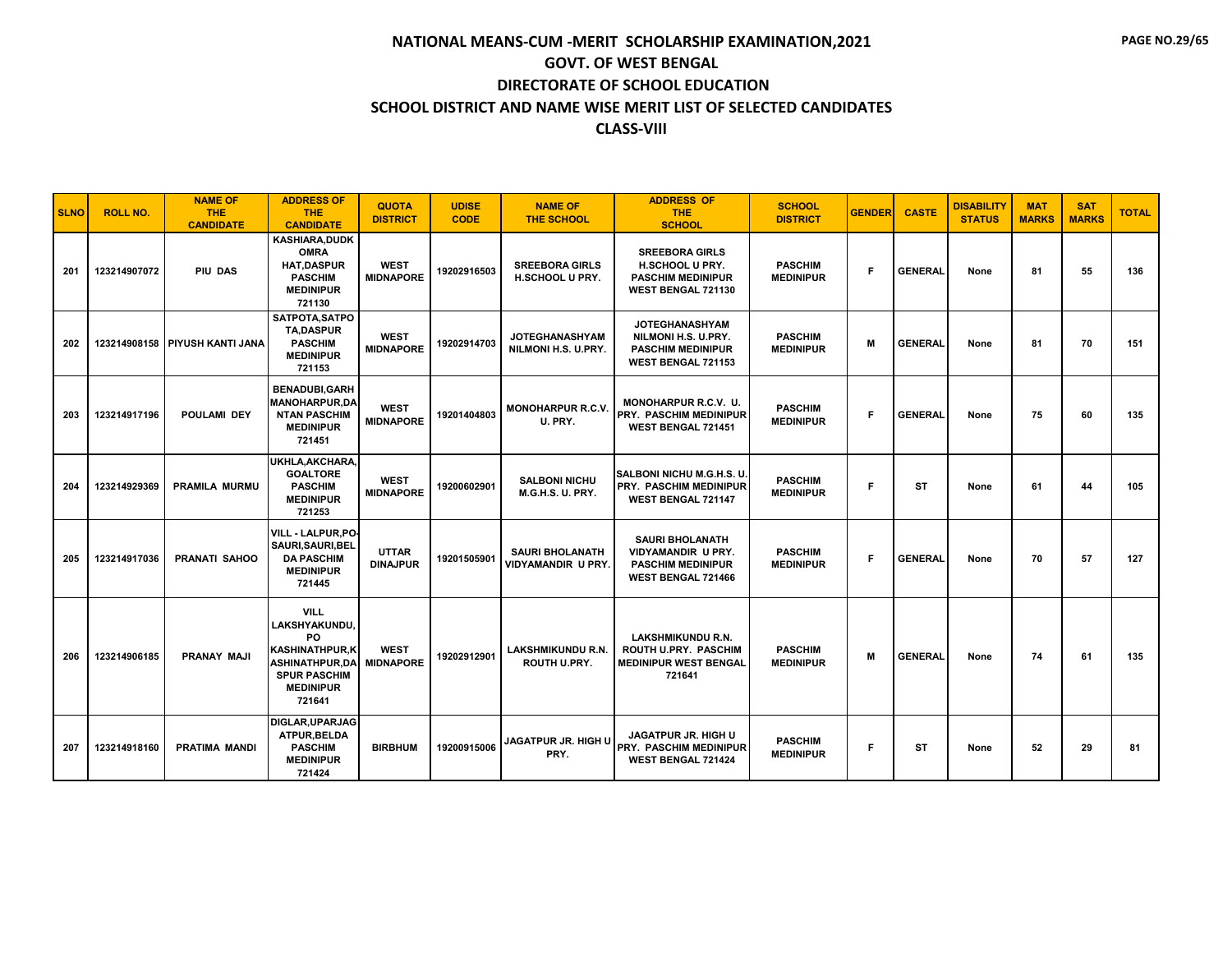| <b>SLNO</b> | <b>ROLL NO.</b> | <b>NAME OF</b><br><b>THE</b><br><b>CANDIDATE</b> | <b>ADDRESS OF</b><br><b>THE</b><br><b>CANDIDATE</b>                                                                      | <b>QUOTA</b><br><b>DISTRICT</b> | <b>UDISE</b><br><b>CODE</b> | <b>NAME OF</b><br><b>THE SCHOOL</b>                             | <b>ADDRESS OF</b><br><b>THE</b><br><b>SCHOOL</b>                                                        | <b>SCHOOL</b><br><b>DISTRICT</b>   | <b>GENDER</b> | <b>CASTE</b>   | <b>DISABILITY</b><br><b>STATUS</b> | <b>MAT</b><br><b>MARKS</b> | <b>SAT</b><br><b>MARKS</b> | <b>TOTAL</b> |
|-------------|-----------------|--------------------------------------------------|--------------------------------------------------------------------------------------------------------------------------|---------------------------------|-----------------------------|-----------------------------------------------------------------|---------------------------------------------------------------------------------------------------------|------------------------------------|---------------|----------------|------------------------------------|----------------------------|----------------------------|--------------|
| 208         | 123214917211    | <b>PRATITI</b><br><b>MAHAPATRA</b>               | N0081, RERIPUR, N<br><b>ARAYANGARH</b><br><b>PASCHIM</b><br><b>MEDINIPUR</b><br>721424                                   | <b>WEST</b><br><b>MIDNAPORE</b> | 19200917002                 | <b>GAITA HS U.PRY</b>                                           | <b>GAITA HS U.PRY PASCHIM</b><br><b>MEDINIPUR WEST BENGAL</b><br>721424                                 | <b>PASCHIM</b><br><b>MEDINIPUR</b> | F             | <b>GENERAL</b> | None                               | 67                         | 63                         | 130          |
| 209         | 123214930248    | <b>PREMJIT RAJAK</b>                             | <b>AMLASULI</b><br><b>HOOMGARH</b><br>ROAD, PUICHARA,<br><b>GOALTORE</b><br><b>PASCHIM</b><br><b>MEDINIPUR</b><br>721157 | <b>WEST</b><br><b>MIDNAPORE</b> | 19200406102                 | <b>AMLASULI I.N.HIGH</b><br>U.PRY.                              | AMLASULI I.N.HIGH U.PRY.<br><b>PASCHIM MEDINIPUR</b><br><b>WEST BENGAL 721157</b>                       | <b>PASCHIM</b><br><b>MEDINIPUR</b> | М             | SC             | None                               | 69                         | 33                         | 102          |
| 210         |                 | 123214908161 PREMJIT SAMANTA                     | <b>SAMANTA</b><br>PARA.GOPMAHAL<br>,GHATAL<br><b>PASCHIM</b><br><b>MEDINIPUR</b><br>721212                               | <b>WEST</b><br><b>MIDNAPORE</b> | 19202505901                 | <b>MARXMRITYU</b><br>S.B.VIDYALAYA U.PR                         | <b>MARXMRITYU</b><br><b>S.B.VIDYALAYA U.PR</b><br><b>PASCHIM MEDINIPUR</b><br><b>WEST BENGAL 721212</b> | <b>PASCHIM</b><br><b>MEDINIPUR</b> | M             | <b>GENERAL</b> | None                               | 66                         | 72                         | 138          |
| 211         | 123214919191    | <b>PRITESH</b><br><b>DANDAPAT</b>                | <b>BELDA.POROLDA.</b><br><b>BELDA PASCHIM</b><br><b>MEDINIPUR</b><br>721445                                              | <b>WEST</b><br><b>MIDNAPORE</b> | 19201507402                 | <b>POROLDA</b><br><b>ANNAPURNA BANI</b><br><b>MANDIR U PRY.</b> | POROLDA ANNAPURNA<br><b>BANI MANDIR U PRY.</b><br><b>PASCHIM MEDINIPUR</b><br><b>WEST BENGAL 721445</b> | <b>PASCHIM</b><br><b>MEDINIPUR</b> | M             | <b>GENERAL</b> | None                               | 82                         | 55                         | 137          |
| 212         | 123214906191    | <b>PRITHA DAS</b>                                | <b>JAYANTIPUR.JAY</b><br><b>ANTIPUR.CHANDR</b><br><b>AKONA PASCHIM</b><br><b>MEDINIPUR</b><br>721201                     | <b>WEST</b><br><b>MIDNAPORE</b> | 19203600104                 | KALYANSHREEJ.D.G.H<br>.S. U.PRY.                                | KALYANSHREEJ.D.G.H.S.<br><b>U.PRY. PASCHIM</b><br><b>MEDINIPUR WEST BENGAL</b><br>721201                | <b>PASCHIM</b><br><b>MEDINIPUR</b> | F             | SC             | None                               | 63                         | 49                         | 112          |
| 213         | 123214924121    | PRITI GHANTA                                     | <b>KANCHANGERIA.</b><br><b>BIKRAMPUR, DEB</b><br><b>RA PASCHIM</b><br><b>MEDINIPUR</b><br>721136                         | <b>UTTAR</b><br><b>DINAJPUR</b> | 19201111003                 | <b>BIKRAMPUR HIGH</b><br><b>SCHOOL U.PRY.</b>                   | <b>BIKRAMPUR HIGH SCHOOL</b><br><b>U.PRY. PASCHIM</b><br><b>MEDINIPUR WEST BENGAL</b><br>721136         | <b>PASCHIM</b><br><b>MEDINIPUR</b> | F             | <b>GENERAL</b> | None                               | 69                         | 59                         | 128          |
| 214         | 123214917225    | <b>PRITI MAITY</b>                               | <b>KASHI</b><br>DANGA, NARDA, S<br><b>ANKRAIL</b><br><b>JHARGRAM</b><br>721143                                           | <b>WEST</b><br><b>MIDNAPORE</b> | 19201508001                 | <b>JAHALDA HS U PRY.</b>                                        | JAHALDA HS U PRY.<br><b>PASCHIM MEDINIPUR</b><br><b>WEST BENGAL 721443</b>                              | <b>PASCHIM</b><br><b>MEDINIPUR</b> | F             | <b>GENERAL</b> | None                               | 78                         | 69                         | 147          |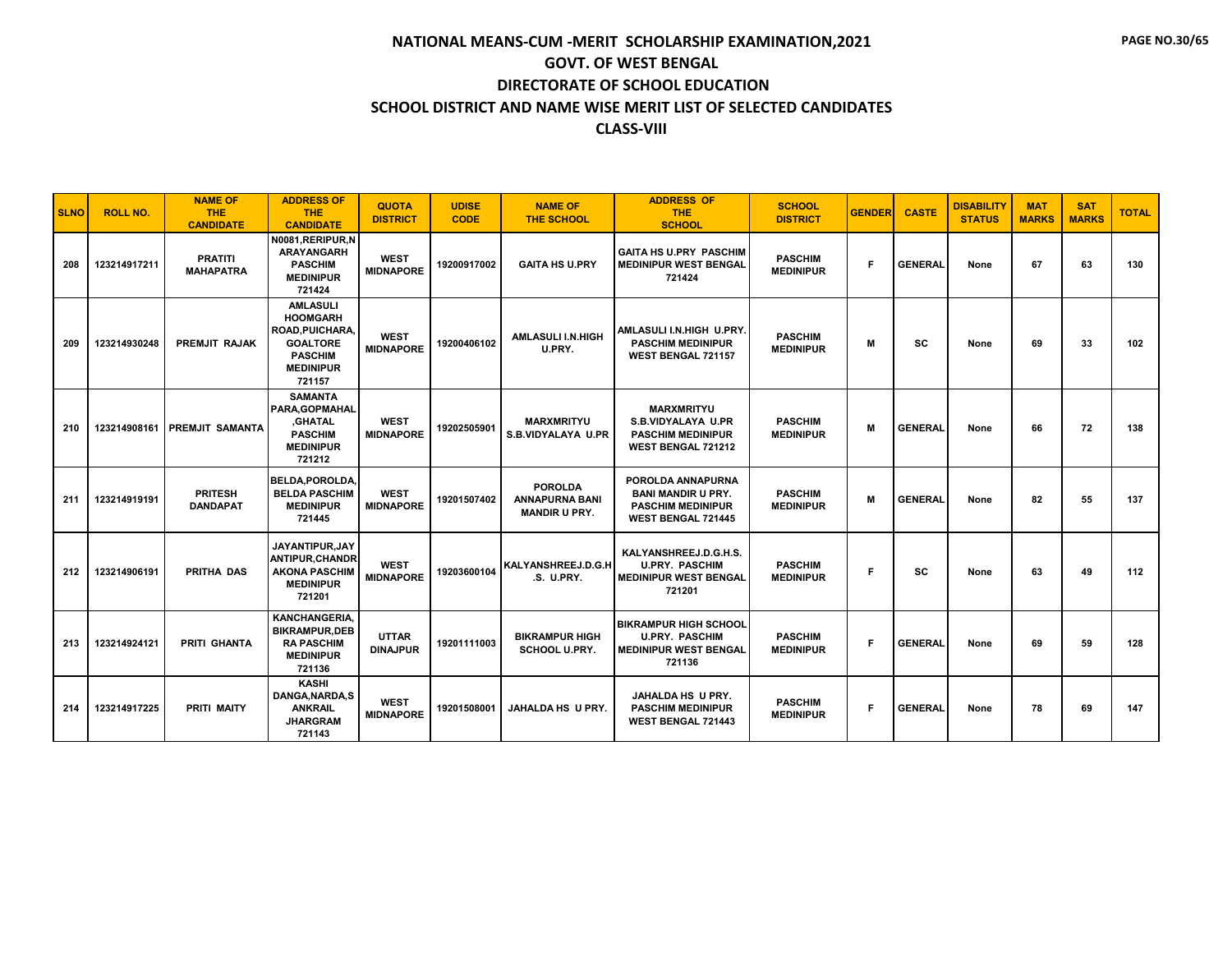| <b>SLNO</b> | <b>ROLL NO.</b> | <b>NAME OF</b><br><b>THE</b><br><b>CANDIDATE</b> | <b>ADDRESS OF</b><br><b>THE</b><br><b>CANDIDATE</b>                                            | QUOTA<br><b>DISTRICT</b>         | <b>UDISE</b><br><b>CODE</b> | <b>NAME OF</b><br><b>THE SCHOOL</b>                   | <b>ADDRESS OF</b><br><b>THE</b><br><b>SCHOOL</b>                                                    | <b>SCHOOL</b><br><b>DISTRICT</b>   | <b>GENDER</b> | <b>CASTE</b>   | <b>DISABILITY</b><br><b>STATUS</b> | <b>MAT</b><br><b>MARKS</b> | <b>SAT</b><br><b>MARKS</b> | <b>TOTAL</b> |
|-------------|-----------------|--------------------------------------------------|------------------------------------------------------------------------------------------------|----------------------------------|-----------------------------|-------------------------------------------------------|-----------------------------------------------------------------------------------------------------|------------------------------------|---------------|----------------|------------------------------------|----------------------------|----------------------------|--------------|
| 215         | 123214917144    | PRITI SING                                       | <b>DHANESWARPUR.</b><br><b>KHAKURDA.BELD</b><br><b>A PASCHIM</b><br><b>MEDINIPUR</b><br>721445 | <b>PASCHIM</b><br><b>BURDWAN</b> | 19200919402                 | <b>BARMOHONPUR</b><br>SITANSHU BALIKA U.              | <b>BARMOHONPUR SITANSHU</b><br><b>BALIKA U. PASCHIM</b><br><b>NEDINIPUR WEST BENGAL</b><br>721445   | <b>PASCHIM</b><br><b>MEDINIPUR</b> | F             | <b>ST</b>      | None                               | 45                         | 34                         | 79           |
| 216         | 123214917080    | PRITIKANA MAHAL                                  | JAGATPUR.UPAR<br><b>JAGATPUR.BELD</b><br><b>A PASCHIM</b><br><b>MEDINIPUR</b><br>721424        | <b>WEST</b><br><b>MIDNAPORE</b>  | 19200915006                 | JAGATPUR JR. HIGH U<br>PRY.                           | <b>JAGATPUR JR. HIGH U</b><br><b>PRY. PASCHIM MEDINIPUR</b><br><b>WEST BENGAL 721424</b>            | <b>PASCHIM</b><br><b>MEDINIPUR</b> | F             | <b>SC</b>      | None                               | 56                         | 53                         | 109          |
| 217         | 123214906194    | PRITIRAJ MANDAL                                  | KONARPUR, KUTH<br><b>IKONARPUR, GHA</b><br><b>TAL PASCHIM</b><br><b>MEDINIPUR</b><br>721232    | <b>WEST</b><br><b>MIDNAPORE</b>  | 19202507804                 | <b>KONARPUR ST.HIGH</b><br><b>SCHOOL U.PRY</b>        | <b>KONARPUR ST.HIGH</b><br><b>SCHOOL U.PRY PASCHIM</b><br><b>MEDINIPUR WEST BENGAL</b><br>721232    | <b>PASCHIM</b><br><b>MEDINIPUR</b> | M             | <b>GENERAL</b> | None                               | 72                         | 61                         | 133          |
| 218         | 123214905136    | <b>PRIYAMOY DAS</b>                              | <b>KHARAR WARD-</b><br>7, KHARAR, GHATA<br><b>L PASCHIM</b><br><b>MEDINIPUR</b><br>721212      | <b>WEST</b><br><b>MIDNAPORE</b>  | 19203400203                 | <b>KHARAR</b><br><b>S.A.VIDYAMANDIR</b><br>U.PRY.     | <b>KHARAR S.A.VIDYAMANDIR</b><br><b>U.PRY. PASCHIM</b><br><b>MEDINIPUR WEST BENGAL</b><br>721222    | <b>PASCHIM</b><br><b>MEDINIPUR</b> | M             | <b>GENERAL</b> | None                               | 76                         | 59                         | 135          |
| 219         | 123214907086    | PRIYANKA PAL                                     | <b>RASIKGANJA.NIM</b><br><b>TALA.DASPUR</b><br><b>PASCHIM</b><br><b>MEDINIPUR</b><br>721212    | <b>WEST</b><br><b>MIDNAPORE</b>  | 19202803002                 | <b>RASIKGANJA</b><br><b>VIDYASAGAR H.S.</b><br>U.PRY. | <b>RASIKGANJA VIDYASAGAR</b><br>H.S. U.PRY. PASCHIM<br><b>MEDINIPUR WEST BENGAL</b><br>721212       | <b>PASCHIM</b><br><b>MEDINIPUR</b> | F             | <b>GENERAL</b> | None                               | 76                         | 56                         | 132          |
| 220         | 123214921018    | <b>PROLOY PANDA</b>                              | GAZIPUR, GAZIPU<br><b>R.DANTAN</b><br><b>PASCHIM</b><br><b>MEDINIPUR</b><br>721426             | <b>WEST</b><br><b>MIDNAPORE</b>  | 19200811601                 | <b>BALARAMPUR A.A.N.V.</b><br>HIGH SCHOOL U. PRY.     | <b>BALARAMPUR A.A.N.V.</b><br>HIGH SCHOOL U. PRY.<br><b>PASCHIM MEDINIPUR</b><br>WEST BENGAL 721301 | <b>PASCHIM</b><br><b>MEDINIPUR</b> | М             | <b>GENERAL</b> | None                               | 78                         | 57                         | 135          |
| 221         | 123214905550    | <b>PUBALI</b><br><b>BHATTACHARYA</b>             | <b>KOLMIJORE,KOL</b><br><b>MIJORE.DASPUR</b><br><b>PASCHIM</b><br><b>MEDINIPUR</b><br>721211   | <b>WEST</b><br><b>MIDNAPORE</b>  | 19202805801                 | <b>BASUDEVPUR V.B.</b><br>U.PRY.                      | <b>BASUDEVPUR V.B. U.PRY.</b><br><b>PASCHIM MEDINIPUR</b><br><b>WEST BENGAL 721211</b>              | <b>PASCHIM</b><br><b>MEDINIPUR</b> | F             | <b>GENERAL</b> | None                               | 72                         | 58                         | 130          |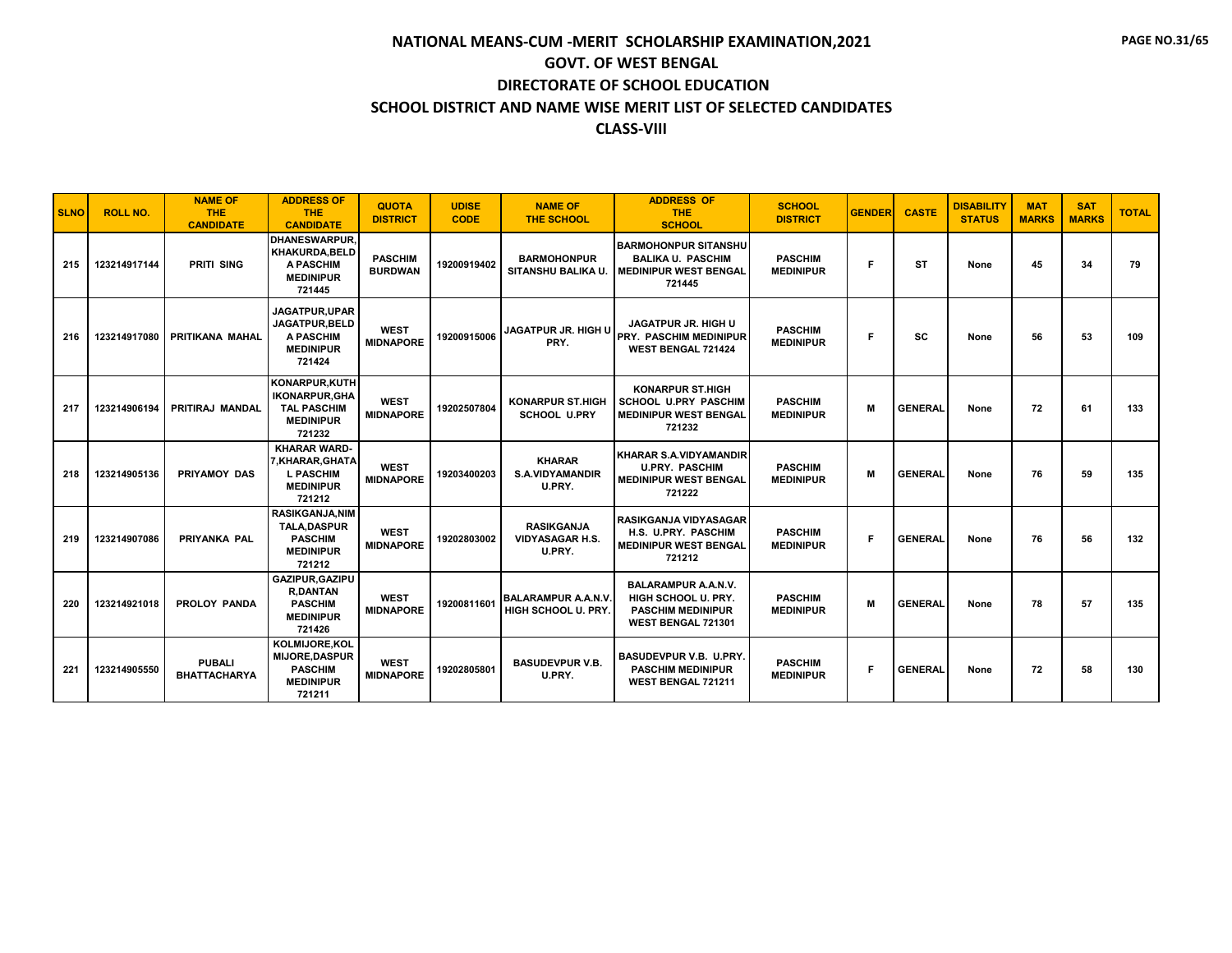| <b>SLNO</b> | <b>ROLL NO.</b> | <b>NAME OF</b><br><b>THE</b><br><b>CANDIDATE</b> | <b>ADDRESS OF</b><br><b>THE</b><br><b>CANDIDATE</b>                                                                             | <b>QUOTA</b><br><b>DISTRICT</b> | <b>UDISE</b><br><b>CODE</b> | <b>NAME OF</b><br>THE SCHOOL                  | <b>ADDRESS OF</b><br><b>THE</b><br><b>SCHOOL</b>                                                     | <b>SCHOOL</b><br><b>DISTRICT</b>   | <b>GENDER</b> | <b>CASTE</b>   | <b>DISABILITY</b><br><b>STATUS</b> | <b>MAT</b><br><b>MARKS</b> | <b>SAT</b><br><b>MARKS</b> | <b>TOTAL</b> |
|-------------|-----------------|--------------------------------------------------|---------------------------------------------------------------------------------------------------------------------------------|---------------------------------|-----------------------------|-----------------------------------------------|------------------------------------------------------------------------------------------------------|------------------------------------|---------------|----------------|------------------------------------|----------------------------|----------------------------|--------------|
| 222         | 123214920098    | <b>PUJA MANDI</b>                                | $C/O-$<br><b>CHANDANESWAR</b><br><b>MANDI, SINGAIJA</b><br><b>MUNA,KESHIARY</b><br><b>PASCHIM</b><br><b>MEDINIPUR</b><br>721133 | <b>HOOGHLY</b>                  | 19201603803                 | <b>DUDHE BUDHE GRAN</b><br><b>SAVA TRIBAL</b> | <b>DUDHE BUDHE GRAN SAVA</b><br>TRIBAL PASCHIM<br><b>MEDINIPUR WEST BENGAL</b><br>721133             | <b>PASCHIM</b><br><b>MEDINIPUR</b> | F             | <b>ST</b>      | None                               | 37                         | 33                         | 70           |
| 223         | 123214922013    | <b>PUJA ROY</b>                                  | <b>BANCHATUL.DHA</b><br><b>LBELUN.KESHIAR</b><br>Y PASCHIM<br><b>MEDINIPUR</b><br>721424                                        | <b>WEST</b><br><b>MIDNAPORE</b> | 19201608601                 | <b>SUNDARAR HS U PRY</b>                      | <b>SUNDARAR HS U PRY</b><br><b>PASCHIM MEDINIPUR</b><br><b>WEST BENGAL 721424</b>                    | <b>PASCHIM</b><br><b>MEDINIPUR</b> | F             | SC             | None                               | 64                         | 60                         | 124          |
| 224         | 123214918166    | <b>PURBASHA</b><br><b>MONDAL</b>                 | KALIDAHACHARA,<br><b>BISHNUPUR</b><br><b>BAZAR, SABANG</b><br><b>PASCHIM</b><br><b>MEDINIPUR</b><br>721144                      | <b>WEST</b><br><b>MIDNAPORE</b> | 19201013301                 | AMRAKHALI D. P. HIGH<br><b>SCHOOL U.PRY</b>   | <b>AMRAKHALI D. P. HIGH</b><br><b>SCHOOL U.PRY PASCHIM</b><br><b>MEDINIPUR WEST BENGAL</b><br>721161 | <b>PASCHIM</b><br><b>MEDINIPUR</b> | F.            | <b>GENERAL</b> | None                               | 76                         | 59                         | 135          |
| 225         | 123214930061    | <b>RAJA MAJUMDAR</b>                             | <b>TULSICHATI,KIAB</b><br><b>ONI, GARHBETA</b><br><b>PASCHIM</b><br><b>MEDINIPUR</b><br>721253                                  | <b>WEST</b><br><b>MIDNAPORE</b> | 19200507403                 | <b>KIABANI HIGH</b><br><b>SCHOOL U.PRY</b>    | <b>KIABANI HIGH SCHOOL</b><br><b>U.PRY PASCHIM</b><br><b>MEDINIPUR WEST BENGAL</b><br>721253         | <b>PASCHIM</b><br><b>MEDINIPUR</b> | M             | SC             | None                               | 66                         | 44                         | 110          |
| 226         | 123214920116    | <b>RAJDIP PARIA</b>                              | <b>ADASIMLA.ADASI</b><br><b>MLA.SABANG</b><br><b>PASCHIM</b><br><b>MEDINIPUR</b><br>721467                                      | <b>WEST</b><br><b>MIDNAPORE</b> | 19201004104                 | DASAGRAM S.C.S.S.<br><b>SIKSHADAN U PRY</b>   | DASAGRAM S.C.S.S.<br><b>SIKSHADAN U PRY</b><br><b>PASCHIM MEDINIPUR</b><br><b>WEST BENGAL 721467</b> | <b>PASCHIM</b><br><b>MEDINIPUR</b> | M             | <b>GENERAL</b> | None                               | 82                         | 55                         | 137          |
| 227         | 123214905554    | <b>RAJESH BERA</b>                               | <b>DHARAMPUR.DHA</b><br><b>RAMPUR.DASPUR</b><br><b>PASCHIM</b><br><b>MEDINIPUR</b><br>721211                                    | <b>WEST</b><br><b>MIDNAPORE</b> | 19202801902                 | <b>RAGHUNATHPUR</b><br>S.M.S.VIDYALAYA        | <b>RAGHUNATHPUR</b><br>S.M.S.VIDYALAYA<br><b>PASCHIM MEDINIPUR</b><br>WEST BENGAL 721211             | <b>PASCHIM</b><br><b>MEDINIPUR</b> | M             | <b>GENERAL</b> | None                               | 72                         | 60                         | 132          |
| 228         | 123214905066    | <b>RAJESH MALAKAR</b>                            | <b>SULTANPUR, SUL</b><br><b>TANPUR.GHATAL</b><br><b>PASCHIM</b><br><b>MEDINIPUR</b><br>721222                                   | <b>UTTAR</b><br><b>DINAJPUR</b> | 19202500103                 | <b>SULTANPUR HIGH</b><br><b>SCHOOL U.PRY</b>  | <b>SULTANPUR HIGH SCHOOL</b><br><b>U.PRY PASCHIM</b><br><b>MEDINIPUR WEST BENGAL</b><br>721222       | <b>PASCHIM</b><br><b>MEDINIPUR</b> | M             | <b>GENERAL</b> | None                               | 70                         | 57                         | 127          |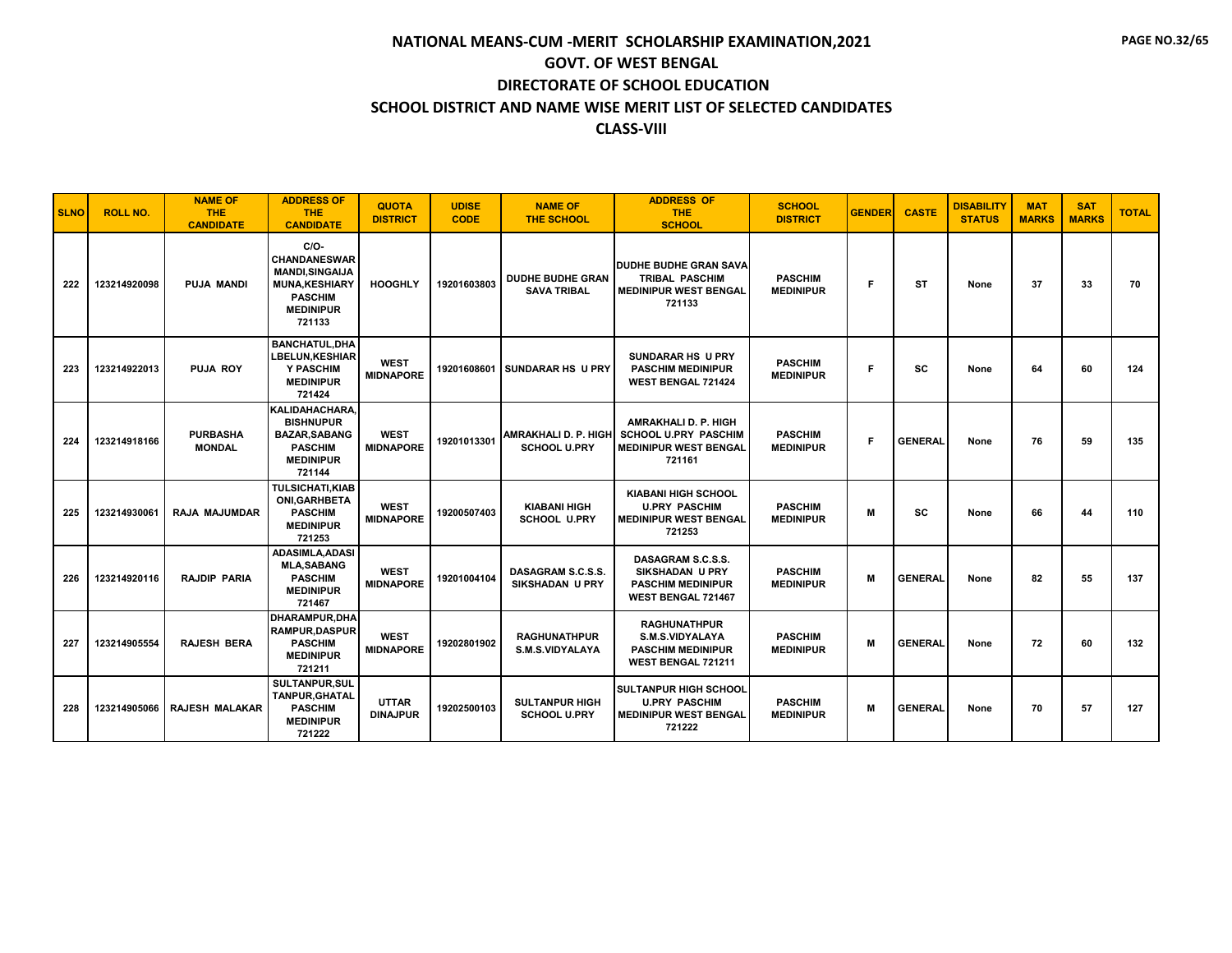| <b>SLNO</b> | <b>ROLL NO.</b> | <b>NAME OF</b><br><b>THE</b><br><b>CANDIDATE</b> | <b>ADDRESS OF</b><br><b>THE</b><br><b>CANDIDATE</b>                                                                                           | <b>QUOTA</b><br><b>DISTRICT</b> | <b>UDISE</b><br><b>CODE</b> | <b>NAME OF</b><br><b>THE SCHOOL</b>                   | <b>ADDRESS OF</b><br><b>THE</b><br><b>SCHOOL</b>                                                             | <b>SCHOOL</b><br><b>DISTRICT</b>   | <b>GENDER</b> | <b>CASTE</b>   | <b>DISABILITY</b><br><b>STATUS</b> | <b>MAT</b><br><b>MARKS</b> | <b>SAT</b><br><b>MARKS</b> | <b>TOTAL</b> |
|-------------|-----------------|--------------------------------------------------|-----------------------------------------------------------------------------------------------------------------------------------------------|---------------------------------|-----------------------------|-------------------------------------------------------|--------------------------------------------------------------------------------------------------------------|------------------------------------|---------------|----------------|------------------------------------|----------------------------|----------------------------|--------------|
| 229         | 123214924092    | <b>RAJIB SHIT</b>                                | <b>MOHANPUR, PARO</b><br><b>I.MOHANPUR</b><br><b>PASCHIM</b><br><b>MEDINIPUR</b><br>721436                                                    | <b>WEST</b><br><b>MIDNAPORE</b> | 19201304402                 | <b>BAITA M.N HS U PRY.</b>                            | <b>BAITA M.N HS U PRY.</b><br><b>PASCHIM MEDINIPUR</b><br>WEST BENGAL 721420                                 | <b>PASCHIM</b><br><b>MEDINIPUR</b> | M             | sc             | None                               | 62                         | 41                         | 103          |
| 230         | 123214919053    | RAJKUMAR JANA                                    | VILL - PADIMA, PO-<br><b>ALAMCHAK</b><br><b>BELDA, ALAMCHA</b><br>Κ<br><b>BELDA, PATASHP</b><br><b>UR PURBA</b><br><b>MEDINIPUR</b><br>721439 | <b>WEST</b><br><b>MIDNAPORE</b> | 19201505901                 | <b>SAURI BHOLANATH</b><br><b>VIDYAMANDIR U PRY.</b>   | <b>SAURI BHOLANATH</b><br><b>VIDYAMANDIR U PRY.</b><br><b>PASCHIM MEDINIPUR</b><br><b>WEST BENGAL 721466</b> | <b>PASCHIM</b><br><b>MEDINIPUR</b> | M             | <b>GENERAL</b> | None                               | 79                         | 56                         | 135          |
| 231         | 123214923189    | <b>RAJU MAHATA</b>                               | <b>KHAS</b><br>JANGAL, KALMAP<br><b>UKURIA, NAYAGR</b><br><b>AM JHARGRAM</b><br>721159                                                        | <b>WEST</b><br><b>MIDNAPORE</b> | 19200914302                 | <b>BAKHRABAD BHARATI</b><br><b>HS U.PRY</b>           | <b>BAKHRABAD BHARATI HS</b><br><b>U.PRY PASCHIM</b><br><b>MEDINIPUR WEST BENGAL</b><br>721424                | <b>PASCHIM</b><br><b>MEDINIPUR</b> | M             | <b>GENERAL</b> | None                               | 72                         | 68                         | 140          |
| 232         | 123214921146    | <b>RAKESH PAYRA</b>                              | $\mathbf{1}$<br><b>NO.BANDHUCHAK</b><br><b>BELDA PASCHIM</b><br><b>MEDINIPUR</b><br>721443                                                    | <b>WEST</b><br><b>MIDNAPORE</b> | 19201503902                 | <b>PURUNDA</b><br><b>RAMKRISHNA SS U</b><br>PRY.      | <b>PURUNDA RAMKRISHNA</b><br><b>SS U PRY. PASCHIM</b><br><b>MEDINIPUR WEST BENGAL</b><br>721445              | <b>PASCHIM</b><br><b>MEDINIPUR</b> | M             | <b>GENERAL</b> | None                               | 79                         | 64                         | 143          |
| 233         | 123214905568    | <b>RAMEN PAL</b>                                 | <b>GOBINDAPUR.GH</b><br>ATAL, GHATAL<br><b>PASCHIM</b><br><b>MEDINIPUR</b><br>721212                                                          | <b>UTTAR</b><br><b>DINAJPUR</b> | 19202803002                 | <b>RASIKGANJA</b><br><b>VIDYASAGAR H.S.</b><br>U.PRY. | <b>RASIKGANJA VIDYASAGAR</b><br>H.S. U.PRY. PASCHIM<br><b>MEDINIPUR WEST BENGAL</b><br>721212                | <b>PASCHIM</b><br><b>MEDINIPUR</b> | M             | <b>GENERAL</b> | None                               | 74                         | 54                         | 128          |
| 234         | 123214917065    | <b>RAMITA MURMU</b>                              | <b>C/O-BADAL</b><br><b>CHANDRA</b><br>MURMU, BENADIH<br><b>A,KESHIARY</b><br><b>PASCHIM</b><br><b>MEDINIPUR</b><br>721133                     | <b>WEST</b><br><b>MIDNAPORE</b> | 19201606803                 | <b>KESHARY KANYA</b><br><b>BIDYA PITH U PR</b>        | <b>KESHARY KANYA BIDYA</b><br>PITH U PR PASCHIM<br><b>MEDINIPUR WEST BENGAL</b><br>721133                    | <b>PASCHIM</b><br><b>MEDINIPUR</b> | F             | ST             | None                               | 45                         | 51                         | 96           |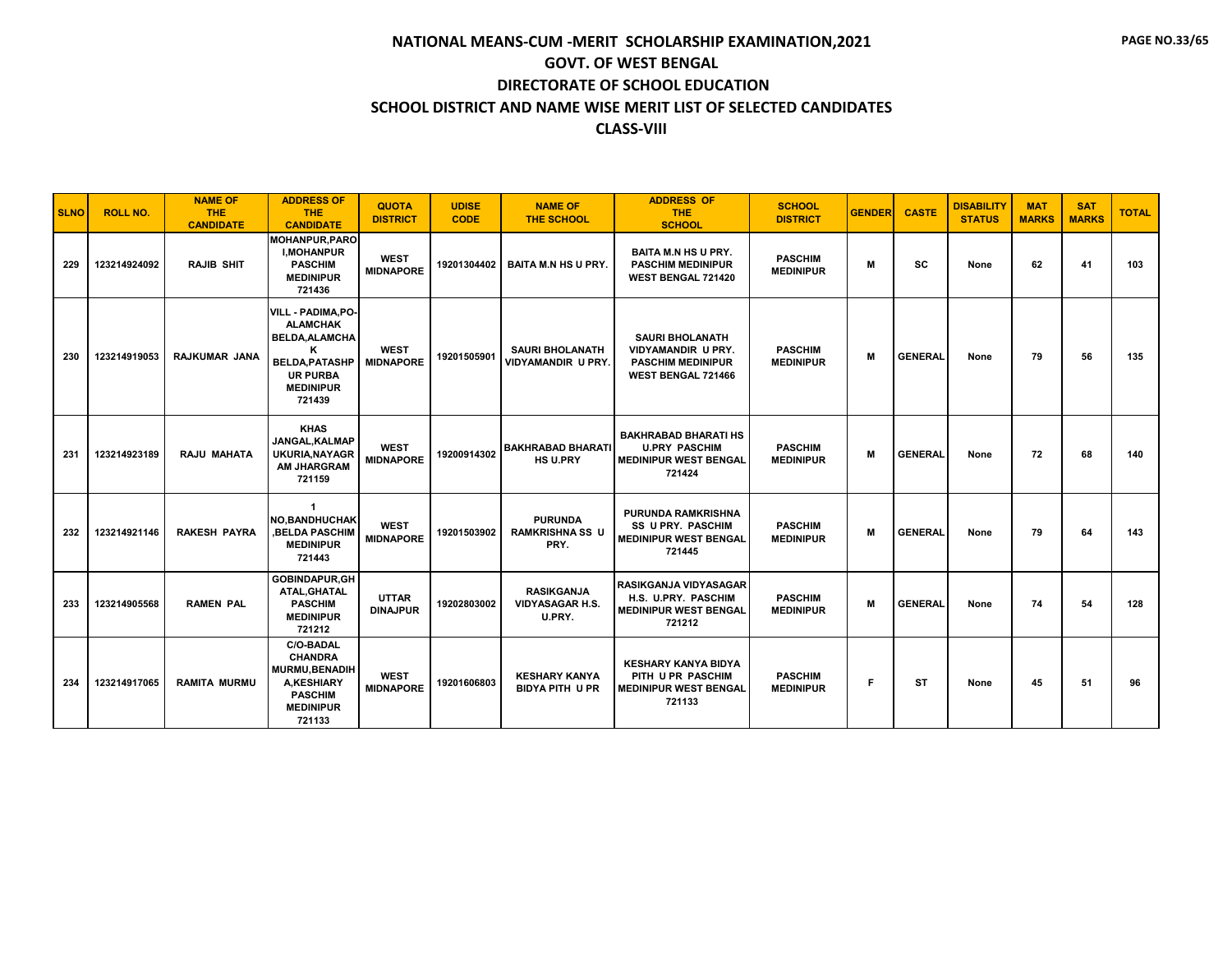| <b>SLNO</b> | <b>ROLL NO.</b> | <b>NAME OF</b><br><b>THE</b><br><b>CANDIDATE</b> | <b>ADDRESS OF</b><br><b>THE</b><br><b>CANDIDATE</b>                                                                               | <b>QUOTA</b><br><b>DISTRICT</b> | <b>UDISE</b><br><b>CODE</b> | <b>NAME OF</b><br><b>THE SCHOOL</b>              | <b>ADDRESS OF</b><br>THE.<br><b>SCHOOL</b>                                                                   | <b>SCHOOL</b><br><b>DISTRICT</b>   | <b>GENDER</b> | <b>CASTE</b>   | <b>DISABILITY</b><br><b>STATUS</b> | <b>MAT</b><br><b>MARKS</b> | <b>SAT</b><br><b>MARKS</b> | <b>TOTAL</b> |
|-------------|-----------------|--------------------------------------------------|-----------------------------------------------------------------------------------------------------------------------------------|---------------------------------|-----------------------------|--------------------------------------------------|--------------------------------------------------------------------------------------------------------------|------------------------------------|---------------|----------------|------------------------------------|----------------------------|----------------------------|--------------|
| 235         | 123214929236    | <b>RAMKRISHNA</b><br><b>DUTTA</b>                | <b>HOOMGARH</b><br><b>GOALTORE</b><br><b>ROAD, HOOMGAR</b><br><b>H.GOALTORE</b><br><b>PASCHIM</b><br><b>MEDINIPUR</b><br>721157   | <b>WEST</b><br><b>MIDNAPORE</b> | 19200408202                 | <b>HOOMGARH C.HIGH</b><br><b>SCHOOL U.PRY.</b>   | <b>HOOMGARH C.HIGH</b><br><b>SCHOOL U.PRY. PASCHIM</b><br><b>MEDINIPUR WEST BENGAL</b><br>721157             | <b>PASCHIM</b><br><b>MEDINIPUR</b> | M             | <b>GENERAL</b> | None                               | 72                         | 58                         | 130          |
| 236         | 123214931065    | <b>RANIT DANDAPAT</b>                            | <b>KALKALI.SARISH</b><br>AKHOLA, KESHPU<br><b>R PASCHIM</b><br><b>MEDINIPUR</b><br>721150                                         | <b>KOLKATA</b>                  | 19200213501                 | <b>KANCHAN TALA S.N.</b><br>HS U PRY.            | KANCHAN TALA S.N. HS U<br>PRY. PASCHIM MEDINIPUR<br><b>WEST BENGAL 721156</b>                                | <b>PASCHIM</b><br><b>MEDINIPUR</b> | M             | <b>SC</b>      | None                               | 61                         | 39                         | 100          |
| 237         | 123214919041    | <b>RANIT PARIA</b>                               | <b>GOPINATHPUR,SA</b><br><b>MSAD</b><br><b>GOPINATHPUR,N</b><br><b>ARAYANGARH</b><br><b>PASCHIM</b><br><b>MEDINIPUR</b><br>721437 | <b>WEST</b><br><b>MIDNAPORE</b> | 19200916902                 | <b>GOPINATHPUR HIGH</b><br><b>SCHOOL U.PRY</b>   | <b>GOPINATHPUR HIGH</b><br><b>SCHOOL U.PRY PASCHIM</b><br><b>MEDINIPUR WEST BENGAL</b><br>721437             | <b>PASCHIM</b><br><b>MEDINIPUR</b> | M             | <b>GENERAL</b> | None                               | 77                         | 74                         | 151          |
| 238         | 123214906147    | <b>REETAM KUMAR</b><br><b>GHOSH</b>              | <b>CHANDRAKONA.B</b><br>ANDIPUR, CHAND<br><b>RAKONA</b><br><b>PASCHIM</b><br><b>MEDINIPUR</b><br>721260                           | <b>WEST</b><br><b>MIDNAPORE</b> | 19201906704                 | <b>GHANARAMPUR S.V.</b><br>U. PRY.               | <b>GHANARAMPUR S.V. U.</b><br><b>PRY. PASCHIM MEDINIPUR</b><br>WEST BENGAL 721260                            | <b>PASCHIM</b><br><b>MEDINIPUR</b> | M             | <b>GENERAL</b> | None                               | 74                         | 68                         | 142          |
| 239         | 123214906135    | <b>RIJU SAMANTA</b>                              | <b>DAKSHINBARH,K</b><br><b>HEPUT.DASPUR</b><br><b>PASCHIM</b><br><b>MEDINIPUR</b><br>721148                                       | <b>WEST</b><br><b>MIDNAPORE</b> | 19202907001                 | KHEPUT HIGH S.<br>U.PRY.                         | KHEPUT HIGH S. U.PRY.<br><b>PASCHIM MEDINIPUR</b><br><b>WEST BENGAL 721148</b>                               | <b>PASCHIM</b><br><b>MEDINIPUR</b> | M             | <b>GENERAL</b> | None                               | 73                         | 61                         | 134          |
| 240         | 123214921132    | <b>RIJUPALIKA GIRI</b>                           | $\mathbf{1}$<br>NO, PURUNDA, BE<br><b>LDA PASCHIM</b><br><b>MEDINIPUR</b><br>721445                                               | <b>WEST</b><br><b>MIDNAPORE</b> | 19201503902                 | <b>PURUNDA</b><br><b>RAMKRISHNA SS U</b><br>PRY. | <b>PURUNDA RAMKRISHNA</b><br><b>SS U PRY. PASCHIM</b><br><b>MEDINIPUR WEST BENGAL</b><br>721445              | <b>PASCHIM</b><br><b>MEDINIPUR</b> | F             | <b>GENERAL</b> | None                               | 74                         | 57                         | 131          |
| 241         | 123214916226    | <b>RIKTA BHAKTA</b>                              | <b>SAURI BABLA</b><br>ROAD, SAURI, BEL<br><b>DA PASCHIM</b><br><b>MEDINIPUR</b><br>721466                                         | <b>WEST</b><br><b>MIDNAPORE</b> | 19201505901                 | <b>SAURI BHOLANATH</b><br>VIDYAMANDIR U PRY.     | <b>SAURI BHOLANATH</b><br><b>VIDYAMANDIR U PRY.</b><br><b>PASCHIM MEDINIPUR</b><br><b>WEST BENGAL 721466</b> | <b>PASCHIM</b><br><b>MEDINIPUR</b> | F             | <b>SC</b>      | None                               | 70                         | 54                         | 124          |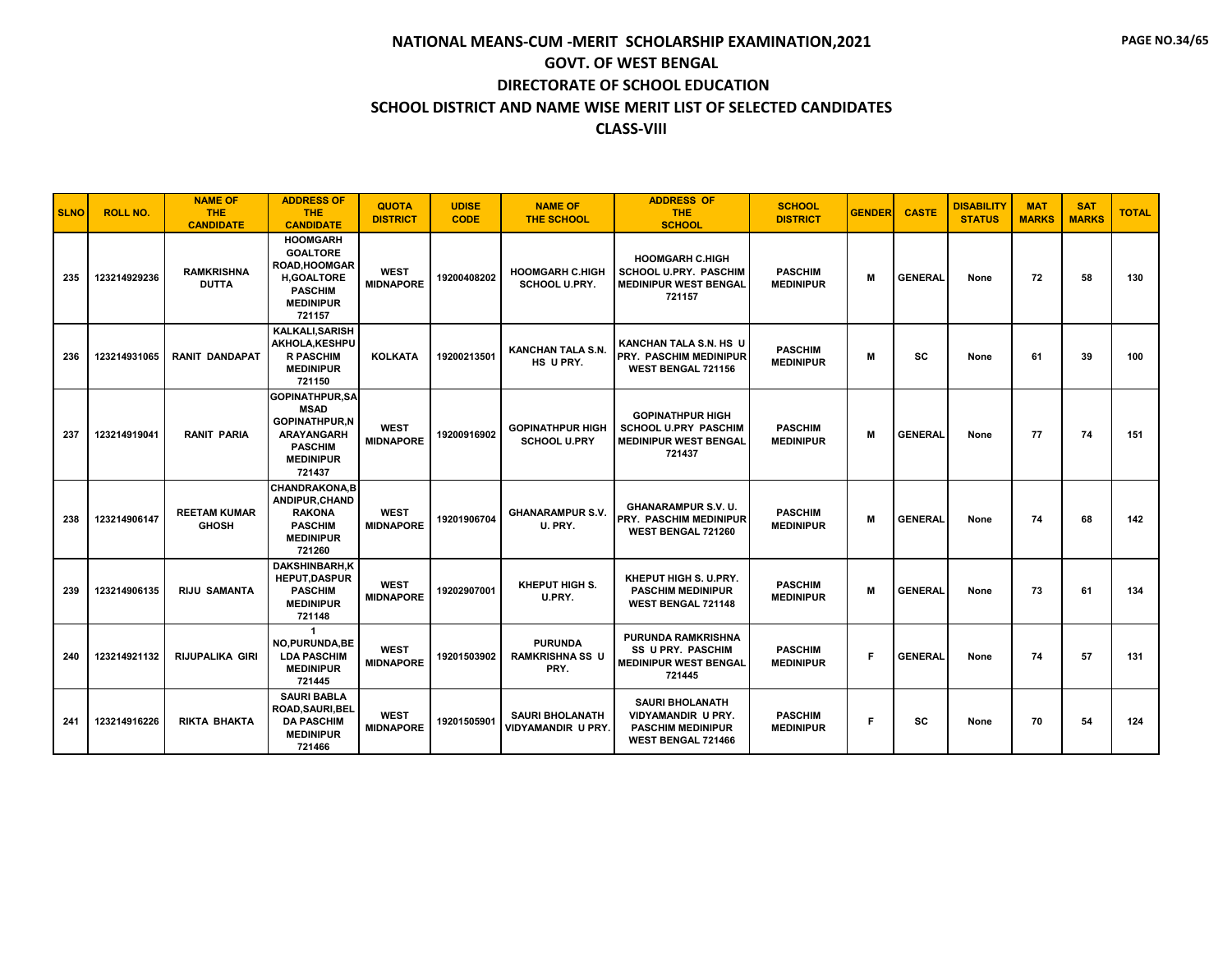| <b>SLNO</b> | <b>ROLL NO.</b> | <b>NAME OF</b><br><b>THE</b><br><b>CANDIDATE</b> | <b>ADDRESS OF</b><br><b>THE</b><br><b>CANDIDATE</b>                                                                       | <b>QUOTA</b><br><b>DISTRICT</b> | <b>UDISE</b><br><b>CODE</b> | <b>NAME OF</b><br><b>THE SCHOOL</b>              | <b>ADDRESS OF</b><br><b>THE</b><br><b>SCHOOL</b>                                                      | <b>SCHOOL</b><br><b>DISTRICT</b>   | <b>GENDER</b> | <b>CASTE</b>   | <b>DISABILITY</b><br><b>STATUS</b> | <b>MAT</b><br><b>MARKS</b> | <b>SAT</b><br><b>MARKS</b> | <b>TOTAL</b> |
|-------------|-----------------|--------------------------------------------------|---------------------------------------------------------------------------------------------------------------------------|---------------------------------|-----------------------------|--------------------------------------------------|-------------------------------------------------------------------------------------------------------|------------------------------------|---------------|----------------|------------------------------------|----------------------------|----------------------------|--------------|
| 242         | 123214905177    | <b>RIKTA KUILA</b>                               | <b>JOTEGHANASHYA</b><br><b>M.JOTEGHANASH</b><br>YAM.DASPUR<br><b>PASCHIM</b><br><b>MEDINIPUR</b><br>721153                | <b>WEST</b><br><b>MIDNAPORE</b> | 19202914703                 | <b>JOTEGHANASHYAM</b><br>NILMONI H.S. U.PRY.     | <b>JOTEGHANASHYAM</b><br>NILMONI H.S. U.PRY.<br><b>PASCHIM MEDINIPUR</b><br><b>WEST BENGAL 721153</b> | <b>PASCHIM</b><br><b>MEDINIPUR</b> | F             | <b>GENERAL</b> | None                               | 76                         | 58                         | 134          |
| 243         | 123214930196    | <b>RIMJIM KUNDU</b>                              | <b>43, SHYAMCHAND</b><br><b>PUR, ANANDAPUR</b><br><b>PASCHIM</b><br><b>MEDINIPUR</b><br>721147                            | <b>WEST</b><br><b>MIDNAPORE</b> | 19200220001                 | <b>SHYAMCHANDPUR</b><br>SITARAM JEW V.U.<br>PRY. | <b>SHYAMCHANDPUR</b><br>SITARAM JEW V.U. PRY.<br><b>PASCHIM MEDINIPUR</b><br>WEST BENGAL 721147       | <b>PASCHIM</b><br><b>MEDINIPUR</b> | F             | <b>SC</b>      | None                               | 60                         | 49                         | 109          |
| 244         | 123214908004    | <b>RINA CHOWDHURY</b>                            | <b>GHOLSAI, CHOWK</b><br>A.GHATAL<br><b>PASCHIM</b><br><b>MEDINIPUR</b><br>721232                                         | <b>KOLKATA</b>                  | 19202509005                 | <b>CHOWKA N.B.MANDIR</b><br><b>U.PRY</b>         | <b>CHOWKA N.B.MANDIR</b><br><b>U.PRY PASCHIM</b><br><b>MEDINIPUR WEST BENGAL</b><br>721232            | <b>PASCHIM</b><br><b>MEDINIPUR</b> | F.            | sc             | None                               | 59                         | 42                         | 101          |
| 245         | 123214920125    | <b>RINKI MAL</b>                                 | <b>SHYAMSUNDARP</b><br>UR, KHAKURDA, B<br><b>ELDA PASCHIM</b><br><b>MEDINIPUR</b><br>721445                               | <b>WEST</b><br><b>MIDNAPORE</b> | 19200919402                 | <b>BARMOHONPUR</b><br>SITANSHU BALIKA U          | <b>BARMOHONPUR SITANSHU</b><br><b>BALIKA U. PASCHIM</b><br><b>MEDINIPUR WEST BENGAL</b><br>721445     | <b>PASCHIM</b><br><b>MEDINIPUR</b> | F             | <b>GENERAL</b> | None                               | 77                         | 69                         | 146          |
| 246         | 123214929188    | <b>RITAM MANDAL</b>                              | JHARBONI, AMLA<br><b>GORA, GARHBETA</b><br><b>PASCHIM</b><br><b>MEDINIPUR</b><br>721121                                   | <b>WEST</b><br><b>MIDNAPORE</b> | 19200311102                 | <b>MAYTA HIGH SCHOOL</b><br><b>U.PRY</b>         | <b>MAYTA HIGH SCHOOL</b><br><b>U.PRY PASCHIM</b><br><b>MEDINIPUR WEST BENGAL</b><br>721121            | <b>PASCHIM</b><br><b>MEDINIPUR</b> | м             | <b>GENERAL</b> | None                               | 71                         | 69                         | 140          |
| 247         | 123214905190    | <b>RITESH MANNA</b>                              | <b>KHORDA</b><br><b>BISHNUPUR, CHET</b><br><b>UA</b><br>RAJNAGAR, DASP<br><b>UR PASCHIM</b><br><b>MEDINIPUR</b><br>721211 | <b>WEST</b><br><b>MIDNAPORE</b> | 19202800101                 | <b>SURATPUR S. A. S.B.V.</b><br>U.PRY.           | SURATPUR S. A. S.B.V.<br><b>U.PRY. PASCHIM</b><br><b>MEDINIPUR WEST BENGAL</b><br>721211              | <b>PASCHIM</b><br><b>MEDINIPUR</b> | М             | <b>GENERAL</b> | None                               | 78                         | 68                         | 146          |
| 248         | 123214930232    | <b>RITU GAYEN</b>                                | <b>GARHBETA</b><br><b>CHARAKDANGA,G</b><br><b>ARHBETA, GARHB</b><br><b>ETA PASCHIM</b><br><b>MEDINIPUR</b><br>721127      | <b>WEST</b><br><b>MIDNAPORE</b> | 19200306501                 | <b>GARHBETA UMADEVI</b><br>G.H.S. U. PRY         | <b>GARHBETA UMADEVI</b><br>G.H.S. U. PRY PASCHIM<br><b>MEDINIPUR WEST BENGAL</b><br>721127            | <b>PASCHIM</b><br><b>MEDINIPUR</b> | F.            | sc             | None                               | 70                         | 47                         | 117          |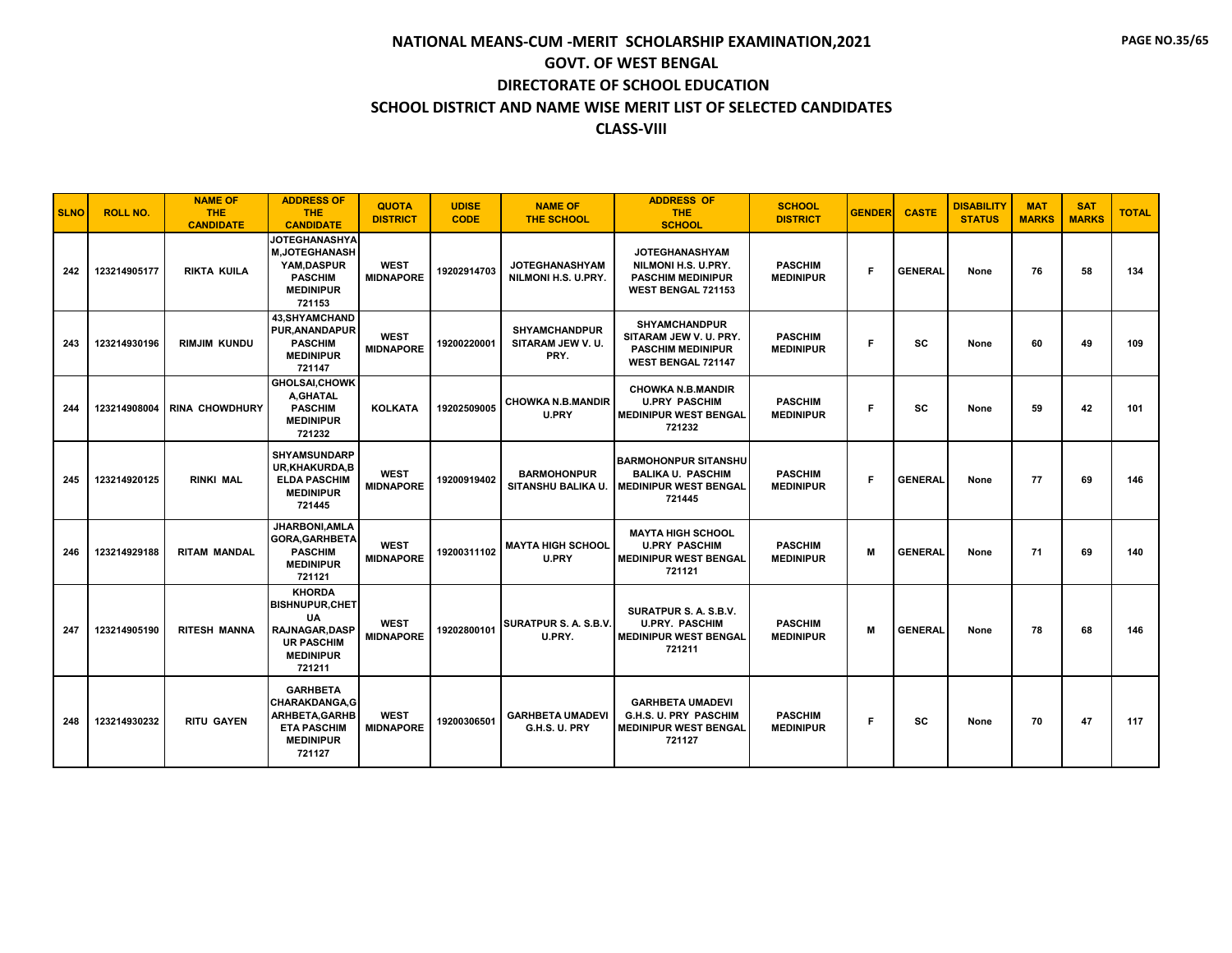| <b>SLNO</b> | <b>ROLL NO.</b> | <b>NAME OF</b><br><b>THE</b><br><b>CANDIDATE</b> | <b>ADDRESS OF</b><br><b>THE</b><br><b>CANDIDATE</b>                                                         | <b>QUOTA</b><br><b>DISTRICT</b> | <b>UDISE</b><br><b>CODE</b> | <b>NAME OF</b><br><b>THE SCHOOL</b>           | <b>ADDRESS OF</b><br><b>THE</b><br><b>SCHOOL</b>                                                                    | <b>SCHOOL</b><br><b>DISTRICT</b>   | <b>GENDER</b> | <b>CASTE</b>   | <b>DISABILITY</b><br><b>STATUS</b> | <b>MAT</b><br><b>MARKS</b> | <b>SAT</b><br><b>MARKS</b> | <b>TOTAL</b> |
|-------------|-----------------|--------------------------------------------------|-------------------------------------------------------------------------------------------------------------|---------------------------------|-----------------------------|-----------------------------------------------|---------------------------------------------------------------------------------------------------------------------|------------------------------------|---------------|----------------|------------------------------------|----------------------------|----------------------------|--------------|
| 249         | 123214917055    | <b>RIYA SAU</b>                                  | <b>GANUA, RERIPUR,</b><br><b>NARAYANGARH</b><br><b>PASCHIM</b><br><b>MEDINIPUR</b><br>721424                | <b>WEST</b><br><b>MIDNAPORE</b> | 19200917002                 | <b>GAITA HS U.PRY</b>                         | <b>GAITA HS U.PRY PASCHIM</b><br><b>MEDINIPUR WEST BENGAL</b><br>721424                                             | <b>PASCHIM</b><br><b>MEDINIPUR</b> | F             | SC             | None                               | 58                         | 59                         | 117          |
| 250         | 123214906141    | <b>ROHIT</b><br><b>PATTANAYAK</b>                | UTTARBARH, KHE<br><b>PUT.DASPUR</b><br><b>PASCHIM</b><br><b>MEDINIPUR</b><br>721148                         | <b>WEST</b><br><b>MIDNAPORE</b> | 19202907001                 | KHEPUT HIGH S.<br>U.PRY.                      | KHEPUT HIGH S. U.PRY.<br><b>PASCHIM MEDINIPUR</b><br>WEST BENGAL 721148                                             | <b>PASCHIM</b><br><b>MEDINIPUR</b> | M             | <b>GENERAL</b> | None                               | 78                         | 66                         | 144          |
| 251         | 123214905543    | <b>ROHIT KUMAR</b><br><b>MONDAL</b>              | <b>MONDAL</b><br><b>BHABAN, DANDIP</b><br><b>UR, GHATAL</b><br><b>PASCHIM</b><br><b>MEDINIPUR</b><br>721222 | <b>WEST</b><br><b>MIDNAPORE</b> | 19202511302                 | <b>RATHIPUR</b>                               | <b>RATHIPUR B.BHABAN(H.S)</b><br><b>U.PRY PASCHIM</b><br><b>B.BHABAN(H.S) U.PRY MEDINIPUR WEST BENGAL</b><br>721212 | <b>PASCHIM</b><br><b>MEDINIPUR</b> | M             | <b>GENERAL</b> | None                               | 67                         | 66                         | 133          |
| 252         | 123214908055    | <b>RUBEN SAMANTA</b>                             | C/O-ANIL<br>SAMANTA, JOTEG<br><b>HANASHYAM,DAS</b><br><b>PUR PASCHIM</b><br><b>MEDINIPUR</b><br>721153      | <b>WEST</b><br><b>MIDNAPORE</b> | 19202914703                 | <b>JOTEGHANASHYAM</b><br>NILMONI H.S. U.PRY.  | <b>JOTEGHANASHYAM</b><br>NILMONI H.S. U.PRY.<br><b>PASCHIM MEDINIPUR</b><br><b>WEST BENGAL 721153</b>               | <b>PASCHIM</b><br><b>MEDINIPUR</b> | M             | <b>GENERAL</b> | None                               | 76                         | 60                         | 136          |
| 253         | 123214931094    | <b>RUDRANIL</b><br><b>PRAMANIK</b>               | <b>KANKUARA.KANT</b><br>ORE, GOALTORE<br><b>PASCHIM</b><br><b>MEDINIPUR</b><br>721157                       | <b>WEST</b><br><b>MIDNAPORE</b> | 19200406703                 | <b>KANTORE MAHADEV</b><br><b>H.S. U. PRY.</b> | <b>KANTORE MAHADEV H.S.</b><br><b>U. PRY. PASCHIM</b><br><b>MEDINIPUR WEST BENGAL</b><br>721157                     | <b>PASCHIM</b><br><b>MEDINIPUR</b> | M             | <b>GENERAL</b> | None                               | 74                         | 58                         | 132          |
| 254         | 123214919043    | <b>RUMPI MANNA</b>                               | <b>DANTAN II, TURKA</b><br><b>KASBA, DANTAN</b><br><b>PASCHIM</b><br><b>MEDINIPUR</b><br>721445             | <b>WEST</b><br><b>MIDNAPORE</b> | 19201502801                 | <b>TURKA HIGH SCHOOL</b><br>U PRY.            | TURKA HIGH SCHOOL U<br><b>PRY. PASCHIM MEDINIPUR</b><br><b>WEST BENGAL 721445</b>                                   | <b>PASCHIM</b><br><b>MEDINIPUR</b> | F             | <b>GENERAL</b> | None                               | 77                         | 55                         | 132          |
| 255         | 123214929021    | <b>RUP MONDAL</b>                                | KIAMACHA.KIAMA<br><b>CHA.GOALTORE</b><br><b>PASCHIM</b><br><b>MEDINIPUR</b><br>721253                       | <b>KOLKATA</b>                  | 19200405003                 | <b>KEYAMACHA HIGH</b><br><b>SCHOOL U. PRY</b> | <b>KEYAMACHA HIGH</b><br>SCHOOL U. PRY PASCHIM<br><b>MEDINIPUR WEST BENGAL</b><br>721253                            | <b>PASCHIM</b><br><b>MEDINIPUR</b> | M             | <b>SC</b>      | None                               | 61                         | 39                         | 100          |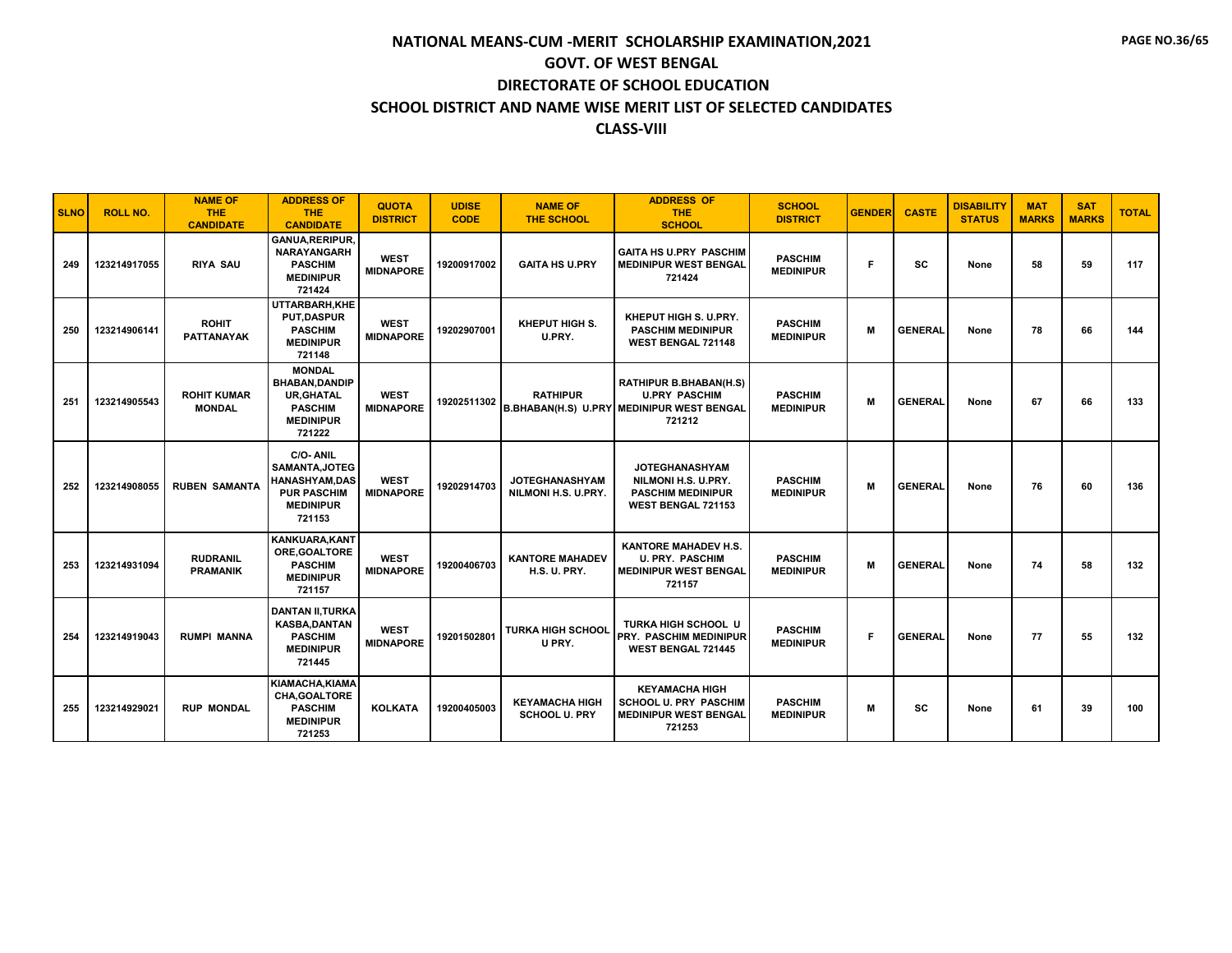| <b>SLNO</b> | <b>ROLL NO.</b> | <b>NAME OF</b><br><b>THE</b><br><b>CANDIDATE</b> | <b>ADDRESS OF</b><br><b>THE</b><br><b>CANDIDATE</b>                                                          | <b>QUOTA</b><br><b>DISTRICT</b> | <b>UDISE</b><br><b>CODE</b> | <b>NAME OF</b><br><b>THE SCHOOL</b>                 | <b>ADDRESS OF</b><br><b>THE</b><br><b>SCHOOL</b>                                                                | <b>SCHOOL</b><br><b>DISTRICT</b>   | <b>GENDER</b> | <b>CASTE</b>   | <b>DISABILITY</b><br><b>STATUS</b> | <b>MAT</b><br><b>MARKS</b> | <b>SAT</b><br><b>MARKS</b> | <b>TOTAL</b> |
|-------------|-----------------|--------------------------------------------------|--------------------------------------------------------------------------------------------------------------|---------------------------------|-----------------------------|-----------------------------------------------------|-----------------------------------------------------------------------------------------------------------------|------------------------------------|---------------|----------------|------------------------------------|----------------------------|----------------------------|--------------|
| 256         | 123214930102    | <b>RUPSA BARAL</b>                               | <b>MAHASOLE</b><br><b>COLONY, SALBON</b><br><b>I,SALBONI</b><br><b>PASCHIM</b><br><b>MEDINIPUR</b><br>721147 | <b>WEST</b><br><b>MIDNAPORE</b> | 19200602901                 | <b>SALBONI NICHU</b><br><b>M.G.H.S. U. PRY.</b>     | <b>SALBONI NICHU M.G.H.S. U.</b><br><b>PRY. PASCHIM MEDINIPUR</b><br>WEST BENGAL 721147                         | <b>PASCHIM</b><br><b>MEDINIPUR</b> | F             | SC             | None                               | 59                         | 47                         | 106          |
| 257         | 123214923087    | <b>SAGAR BERA</b>                                | NO,TURKAGARH,<br><b>DANTAN</b><br><b>PASCHIM</b><br><b>MEDINIPUR</b><br>721445                               | <b>WEST</b><br><b>MIDNAPORE</b> | 19201503902                 | <b>PURUNDA</b><br><b>RAMKRISHNA SS U</b><br>PRY.    | <b>PURUNDA RAMKRISHNA</b><br><b>SS U PRY. PASCHIM</b><br><b>MEDINIPUR WEST BENGAL</b><br>721445                 | <b>PASCHIM</b><br><b>MEDINIPUR</b> | M             | SC             | None                               | 67                         | 38                         | 105          |
| 258         | 123214929350    | <b>SAGAR HEMBRAM</b>                             | <b>BANDGHGORA.RA</b><br>UTORA, SALBONI<br><b>PASCHIM</b><br><b>MEDINIPUR</b><br>721147                       | <b>WEST</b><br><b>MIDNAPORE</b> | 19200600604                 | <b>DEBAGRAM MAHADEB</b><br><b>HIGH SCHOOL U PRY</b> | <b>DEBAGRAM MAHADEB</b><br><b>HIGH SCHOOL U PRY</b><br><b>PASCHIM MEDINIPUR</b><br><b>WEST BENGAL 721128</b>    | <b>PASCHIM</b><br><b>MEDINIPUR</b> | M             | <b>ST</b>      | None                               | 50                         | 38                         | 88           |
| 259         | 123214906171    | <b>SAGAR PAKHIRA</b>                             | <b>MONOHARPUR,G</b><br>OPMAHAL, GHATA<br><b>L PASCHIM</b><br><b>MEDINIPUR</b><br>721212                      | <b>UTTAR</b><br><b>DINAJPUR</b> | 19202505901                 | <b>MARXMRITYU</b><br>S.B.VIDYALAYA U.PR             | <b>MARXMRITYU</b><br><b>S.B.VIDYALAYA U.PR</b><br><b>PASCHIM MEDINIPUR</b><br><b>WEST BENGAL 721212</b>         | <b>PASCHIM</b><br><b>MEDINIPUR</b> | M             | SC             | None                               | 49                         | 51                         | 100          |
| 260         | 123214905339    | <b>SAGNIK MANDAL</b>                             | <b>RATNESWARBATI</b><br>.RATNESWARBAT<br><b>I.GHATAL</b><br><b>PASCHIM</b><br><b>MEDINIPUR</b><br>721212     | <b>WEST</b><br><b>MIDNAPORE</b> | 19202505803                 | SCHOOL U PRY.                                       | <b>RATNESWARBATI N.H.</b><br>RATNESWARBATI N.H. SCHOOL U PRY. PASCHIM<br><b>MEDINIPUR WEST BENGAL</b><br>721212 | <b>PASCHIM</b><br><b>MEDINIPUR</b> | M             | <b>GENERAL</b> | None                               | 82                         | 73                         | 155          |
| 261         | 123214919145    | <b>SAHELI SAMANTA</b>                            | <b>NA, BIKRAMPUR, D</b><br><b>EBRA PASCHIM</b><br><b>MEDINIPUR</b><br>721136                                 | <b>WEST</b><br><b>MIDNAPORE</b> | 19201111003                 | <b>BIKRAMPUR HIGH</b><br><b>SCHOOL U.PRY.</b>       | <b>BIKRAMPUR HIGH SCHOOL</b><br><b>U.PRY. PASCHIM</b><br><b>MEDINIPUR WEST BENGAL</b><br>721136                 | <b>PASCHIM</b><br><b>MEDINIPUR</b> | F             | <b>GENERAL</b> | None                               | 67                         | 64                         | 131          |
| 262         | 123214916028    | <b>SAJAL PANDIT</b>                              | <b>KAMARGERIA.UP</b><br><b>ARJAGATPUR.BE</b><br><b>LDA PASCHIM</b><br><b>MEDINIPUR</b><br>721424             | <b>WEST</b><br><b>MIDNAPORE</b> | 19200915006                 | <b>JAGATPUR JR. HIGH U</b><br>PRY.                  | <b>JAGATPUR JR. HIGH U</b><br><b>PRY. PASCHIM MEDINIPUR</b><br><b>WEST BENGAL 721424</b>                        | <b>PASCHIM</b><br><b>MEDINIPUR</b> | M             | SC             | None                               | 66                         | 43                         | 109          |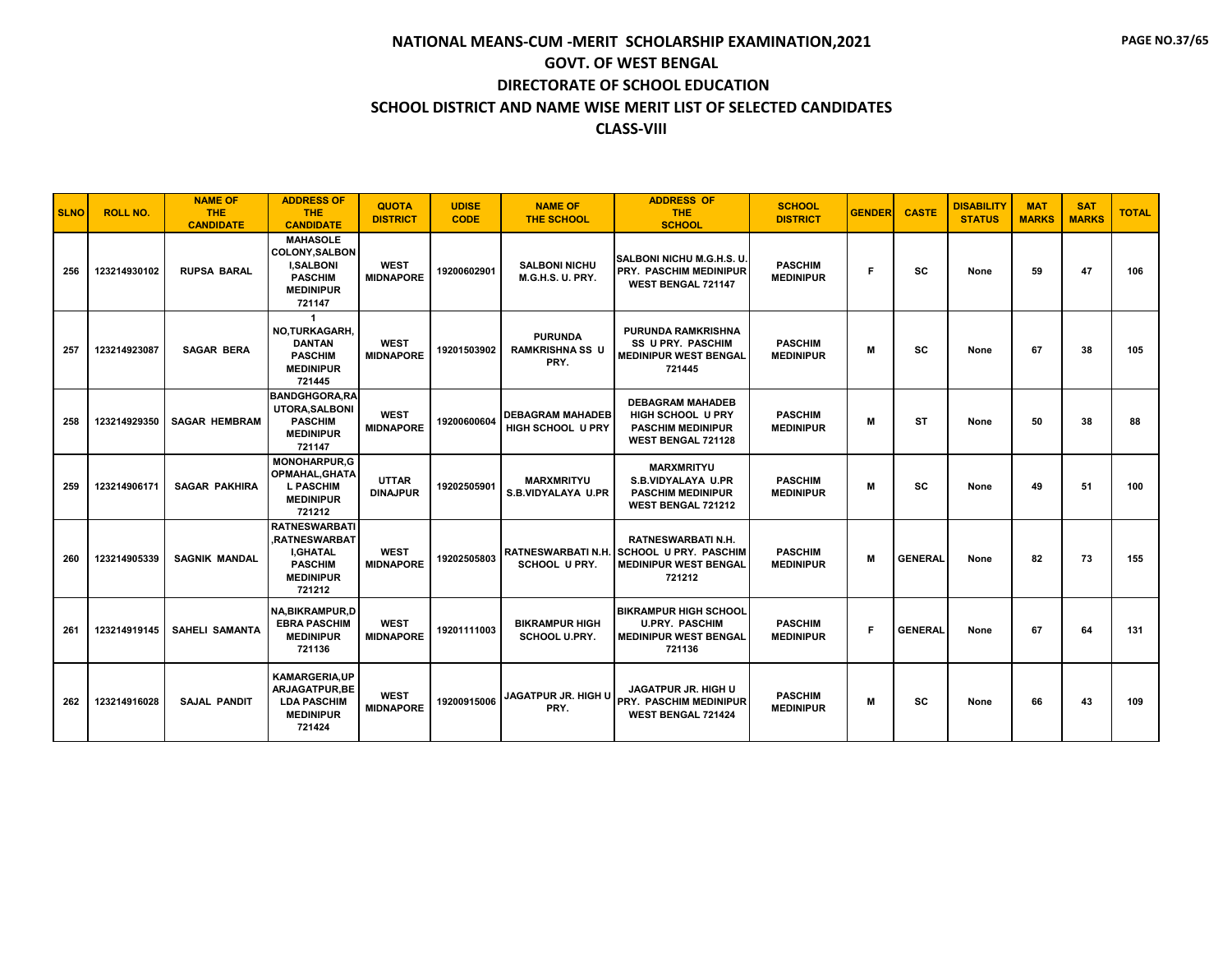| <b>SLNO</b> | <b>ROLL NO.</b> | <b>NAME OF</b><br><b>THE</b><br><b>CANDIDATE</b> | <b>ADDRESS OF</b><br><b>THE</b><br><b>CANDIDATE</b>                                                                         | <b>QUOTA</b><br><b>DISTRICT</b> | <b>UDISE</b><br><b>CODE</b> | <b>NAME OF</b><br>THE SCHOOL                     | <b>ADDRESS OF</b><br><b>THE</b><br><b>SCHOOL</b>                                                  | <b>SCHOOL</b><br><b>DISTRICT</b>   | <b>GENDER</b> | <b>CASTE</b>   | <b>DISABILITY</b><br><b>STATUS</b> | <b>MAT</b><br><b>MARKS</b> | <b>SAT</b><br><b>MARKS</b> | <b>TOTAL</b> |
|-------------|-----------------|--------------------------------------------------|-----------------------------------------------------------------------------------------------------------------------------|---------------------------------|-----------------------------|--------------------------------------------------|---------------------------------------------------------------------------------------------------|------------------------------------|---------------|----------------|------------------------------------|----------------------------|----------------------------|--------------|
| 263         | 123214917206    | <b>SAMIR MANNA</b>                               | <b>TURKA, TURKA</b><br><b>KASBA,DANTAN</b><br><b>PASCHIM</b><br><b>MEDINIPUR</b><br>721445                                  | <b>WEST</b><br><b>MIDNAPORE</b> | 19201508001                 | <b>JAHALDA HS U PRY.</b>                         | <b>JAHALDA HS U PRY.</b><br><b>PASCHIM MEDINIPUR</b><br><b>WEST BENGAL 721443</b>                 | <b>PASCHIM</b><br><b>MEDINIPUR</b> | M             | <b>GENERAL</b> | None                               | 75                         | 71                         | 146          |
| 264         | 123214919050    | <b>SAMPRIKTA JANA</b>                            | <b>DANTAN</b><br><b>II,CHHOTO</b><br><b>SRIKRISHNAPUR,</b><br><b>DANTAN</b><br><b>PASCHIM</b><br><b>MEDINIPUR</b><br>721435 | <b>WEST</b><br><b>MIDNAPORE</b> | 19201502801                 | <b>TURKA HIGH SCHOOL</b><br>U PRY.               | <b>TURKA HIGH SCHOOL U</b><br><b>PRY. PASCHIM MEDINIPUR</b><br><b>WEST BENGAL 721445</b>          | <b>PASCHIM</b><br><b>MEDINIPUR</b> | F             | <b>GENERAL</b> | None                               | 76                         | 59                         | 135          |
| 265         | 123214916117    | <b>SAMPRITI BHUNIA</b>                           | NO, PURUNDA, DA<br><b>NTAN PASCHIM</b><br><b>MEDINIPUR</b><br>721445                                                        | <b>WEST</b><br><b>MIDNAPORE</b> | 19201503902                 | <b>PURUNDA</b><br><b>RAMKRISHNA SS U</b><br>PRY. | <b>PURUNDA RAMKRISHNA</b><br><b>SS U PRY. PASCHIM</b><br><b>MEDINIPUR WEST BENGAL</b><br>721445   | <b>PASCHIM</b><br><b>MEDINIPUR</b> | F             | <b>GENERAL</b> | None                               | 78                         | 62                         | 140          |
| 266         |                 | 123214919193 SAMPRITI SHYAMAL                    | <b>DOASTI.TARARUI.</b><br><b>DANTAN PURBA</b><br><b>MEDINIPUR</b><br>721451                                                 | <b>WEST</b><br><b>MIDNAPORE</b> | 19201405503                 | <b>DOASTI JR. HIGH U</b><br>PRY.                 | DOASTI JR. HIGH U PRY.<br><b>PASCHIM MEDINIPUR</b><br><b>WEST BENGAL 721451</b>                   | <b>PASCHIM</b><br><b>MEDINIPUR</b> | F             | <b>GENERAL</b> | None                               | 79                         | 67                         | 146          |
| 267         | 123214929343    | <b>SAMRAT MANDAL</b>                             | KIAMACHA.KIAMA<br>CHA.GOALTORE<br><b>PASCHIM</b><br><b>MEDINIPUR</b><br>721253                                              | <b>WEST</b><br><b>MIDNAPORE</b> | 19200405003                 | <b>KEYAMACHA HIGH</b><br><b>SCHOOL U. PRY</b>    | <b>KEYAMACHA HIGH</b><br><b>SCHOOL U. PRY PASCHIM</b><br><b>MEDINIPUR WEST BENGAL</b><br>721253   | <b>PASCHIM</b><br><b>MEDINIPUR</b> | M             | SC             | None                               | 65                         | 45                         | 110          |
| 268         | 123214930237    | <b>SANCHARI KUNDU</b>                            | NH<br>60.KIABONI.GARH<br><b>BETA PASCHIM</b><br><b>MEDINIPUR</b><br>721253                                                  | <b>WEST</b><br><b>MIDNAPORE</b> | 19200306501                 | <b>GARHBETA UMADEVI</b><br>G.H.S. U. PRY         | <b>GARHBETA UMADEVI</b><br>G.H.S. U. PRY PASCHIM<br><b>MEDINIPUR WEST BENGAL</b><br>721127        | <b>PASCHIM</b><br><b>MEDINIPUR</b> | F.            | <b>GENERAL</b> | None                               | 76                         | 71                         | 147          |
| 269         |                 | 123214923193 SANCHITA BHAKTA                     | <b>METYAL, DIBARPA</b><br>NDA, NARAYANGA<br><b>RH PASCHIM</b><br><b>MEDINIPUR</b><br>721437                                 | COOCHBEHA<br>R                  | 19200907502                 | <b>METYAL J. N.SIKSHA</b><br><b>SADAN U.PRY</b>  | <b>METYAL J. N.SIKSHA</b><br><b>SADAN U.PRY PASCHIM</b><br><b>MEDINIPUR WEST BENGAL</b><br>721437 | <b>PASCHIM</b><br><b>MEDINIPUR</b> | F             | ST             | None                               | 37                         | 39                         | 76           |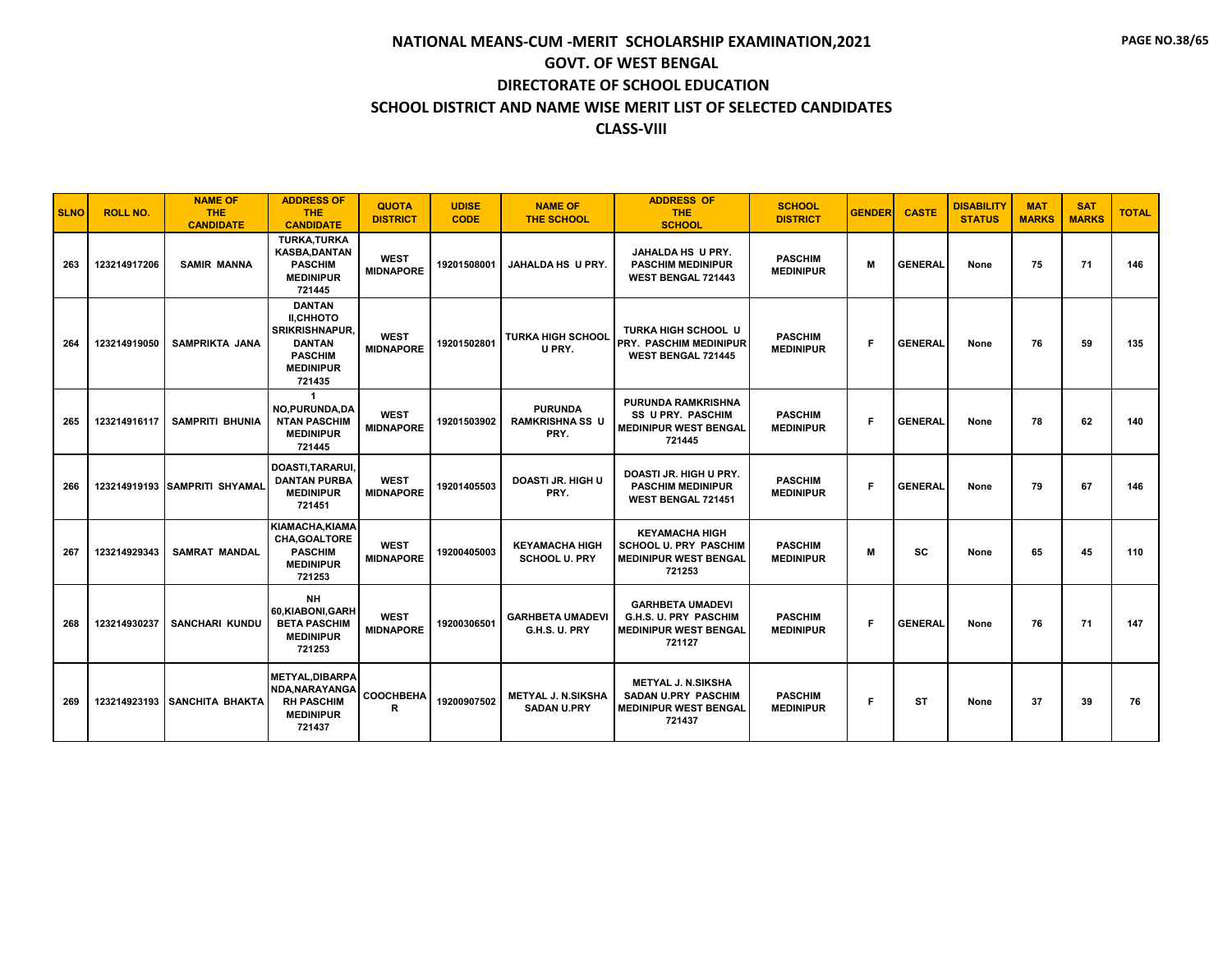| <b>SLNO</b> | <b>ROLL NO.</b> | <b>NAME OF</b><br><b>THE</b><br><b>CANDIDATE</b> | <b>ADDRESS OF</b><br><b>THE</b><br><b>CANDIDATE</b>                                                                           | <b>QUOTA</b><br><b>DISTRICT</b> | <b>UDISE</b><br><b>CODE</b> | <b>NAME OF</b><br><b>THE SCHOOL</b>         | <b>ADDRESS OF</b><br><b>THE</b><br><b>SCHOOL</b>                                                     | <b>SCHOOL</b><br><b>DISTRICT</b>   | <b>GENDER</b> | <b>CASTE</b>   | <b>DISABILITY</b><br><b>STATUS</b> | <b>MAT</b><br><b>MARKS</b> | <b>SAT</b><br><b>MARKS</b> | <b>TOTAL</b> |
|-------------|-----------------|--------------------------------------------------|-------------------------------------------------------------------------------------------------------------------------------|---------------------------------|-----------------------------|---------------------------------------------|------------------------------------------------------------------------------------------------------|------------------------------------|---------------|----------------|------------------------------------|----------------------------|----------------------------|--------------|
| 270         | 123214924128    | <b>SANCHITA PATRA</b>                            | <b>EKARUKHI, EKAR</b><br>UKHI.BELDA<br><b>PASCHIM</b><br><b>MEDINIPUR</b><br>721445                                           | <b>WEST</b><br><b>MIDNAPORE</b> | 19201506203                 | <b>EKARKAI CHANDI</b><br>HIGH SCHOOL U PRY. | <b>EKARKAI CHANDI HIGH</b><br><b>SCHOOL U PRY. PASCHIM</b><br><b>MEDINIPUR WEST BENGAL</b><br>721445 | <b>PASCHIM</b><br><b>MEDINIPUR</b> | F             | <b>GENERAL</b> | None                               | 79                         | 65                         | 144          |
| 271         | 123214906124    | <b>SANDIP GHOSH</b>                              | <b>GHANARAMPUR.B</b><br>ANDIPUR, CHAND<br><b>RAKONA</b><br><b>PASCHIM</b><br><b>MEDINIPUR</b><br>721260                       | <b>WEST</b><br><b>MIDNAPORE</b> | 19201906704                 | <b>GHANARAMPUR S.V.</b><br>U. PRY.          | <b>GHANARAMPUR S.V. U.</b><br><b>PRY. PASCHIM MEDINIPUR</b><br>WEST BENGAL 721260                    | <b>PASCHIM</b><br><b>MEDINIPUR</b> | M             | <b>GENERAL</b> | None                               | 74                         | 55                         | 129          |
| 272         | 123214916221    | <b>SANDIP MANDAL</b>                             | <b>MANDAL</b><br><b>BHABAN, DANTAN</b><br><b>DANTAN</b><br><b>PASCHIM</b><br><b>MEDINIPUR</b><br>721426                       | <b>WEST</b><br><b>MIDNAPORE</b> | 19201401201                 | <b>DANTAN</b><br>H.S.M.SCHOOL U.<br>PRY.    | DANTAN H.S.M.SCHOOL U.<br><b>PRY. PASCHIM MEDINIPUR</b><br>WEST BENGAL 721426                        | <b>PASCHIM</b><br><b>MEDINIPUR</b> | M             | SC             | None                               | 62                         | 42                         | 104          |
| 273         | 123214908035    | <b>SANDIP MONDAL</b>                             | <b>GHOSHKIRA,KES</b><br><b>HADAL.CHANDRA</b><br><b>KONA PASCHIM</b><br><b>MEDINIPUR</b><br>721201                             | <b>WEST</b><br><b>MIDNAPORE</b> | 19201901101                 | <b>BHAGBANTAPUR</b><br>J.S.H.S. U.PRY.      | <b>BHAGBANTAPUR J.S.H.S.</b><br><b>U.PRY. PASCHIM</b><br><b>MEDINIPUR WEST BENGAL</b><br>721201      | <b>PASCHIM</b><br><b>MEDINIPUR</b> | M             | <b>GENERAL</b> | None                               | 75                         | 74                         | 149          |
| 274         | 123214905565    | SANJANA ADAK                                     | GOURA, GOURA, D<br><b>ASPUR PASCHIM</b><br><b>MEDINIPUR</b><br>721146                                                         | <b>WEST</b><br><b>MIDNAPORE</b> | 19202806902                 | PANCHBERIA R.S.S.M.<br>U.PRY.               | PANCHBERIA R.S.S.M.<br><b>U.PRY. PASCHIM</b><br><b>MEDINIPUR WEST BENGAL</b><br>721146               | <b>PASCHIM</b><br><b>MEDINIPUR</b> | F             | <b>GENERAL</b> | None                               | 73                         | 56                         | 129          |
| 275         | 123214924013    | <b>SANJIB MANDI</b>                              | DHANYASOLE, DH<br>ADIKA, GARBETA<br><b>PASCHIM</b><br><b>MEDINIPUR</b><br>721127                                              | COOCHBEHA<br>R                  | 19201200502                 | KHIRINDA P.B.N.H.S.<br>U.PRY.               | KHIRINDA P.B.N.H.S.<br><b>U.PRY. PASCHIM</b><br><b>MEDINIPUR WEST BENGAL</b><br>721140               | <b>PASCHIM</b><br><b>MEDINIPUR</b> | M             | ST             | None                               | 44                         | 34                         | 78           |
| 276         | 123214906249    | <b>SANJIT DINDA</b>                              | $S/O-$<br><b>LAKSHMIKANTA</b><br><b>DINDA, JAGANNAT</b><br><b>HPUR,DASPUR</b><br><b>PASCHIM</b><br><b>MEDINIPUR</b><br>721641 | <b>WEST</b><br><b>MIDNAPORE</b> | 19202807203                 | TEARBERIA J.T.R.H.S.<br>U.PRY.              | TEARBERIA J.T.R.H.S.<br><b>U.PRY. PASCHIM</b><br><b>MEDINIPUR WEST BENGAL</b><br>721641              | <b>PASCHIM</b><br><b>MEDINIPUR</b> | M             | <b>GENERAL</b> | None                               | 69                         | 60                         | 129          |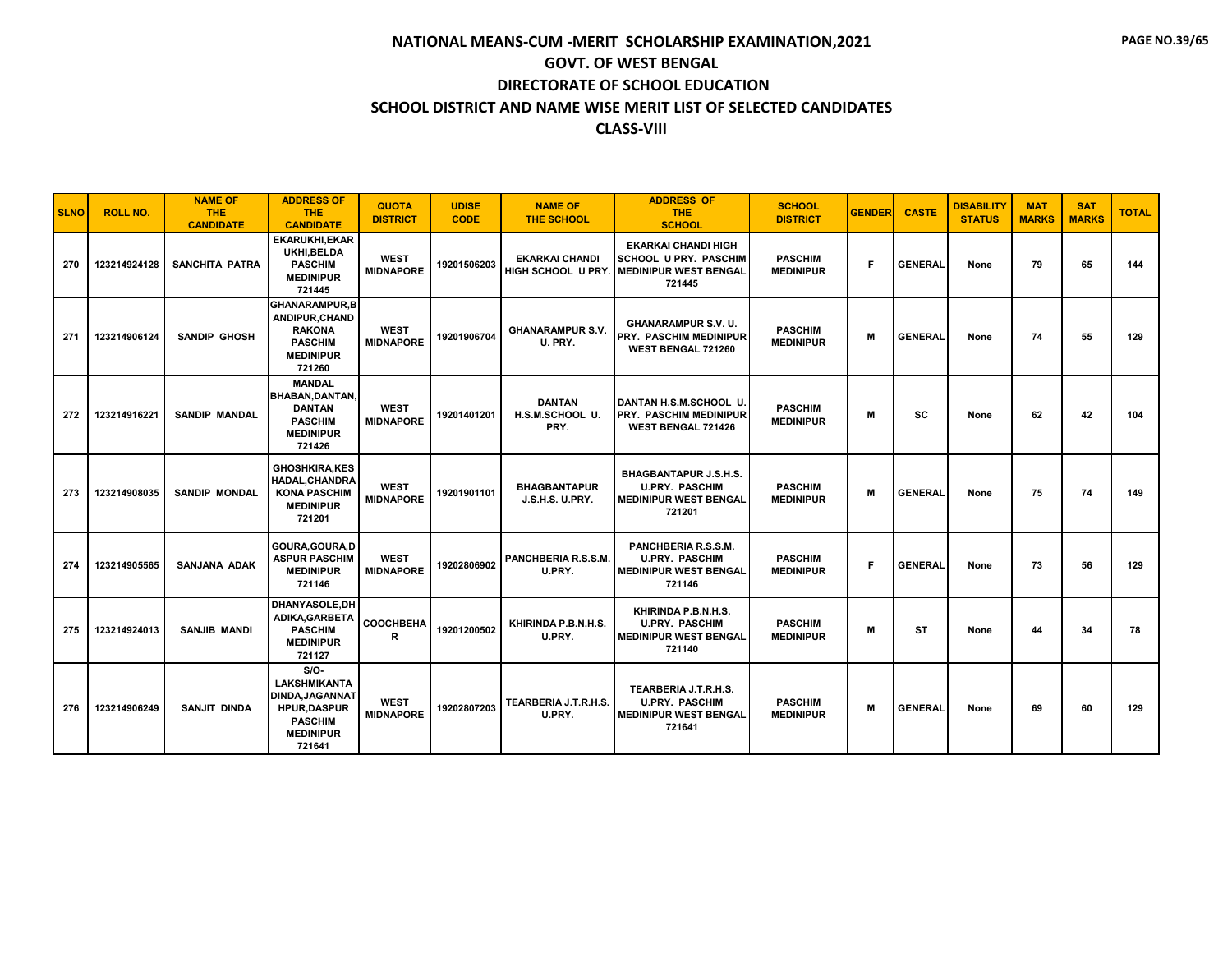| <b>SLNO</b> | <b>ROLL NO.</b> | <b>NAME OF</b><br><b>THE</b><br><b>CANDIDATE</b> | <b>ADDRESS OF</b><br><b>THE</b><br><b>CANDIDATE</b>                                            | <b>QUOTA</b><br><b>DISTRICT</b> | <b>UDISE</b><br><b>CODE</b> | <b>NAME OF</b><br><b>THE SCHOOL</b>             | <b>ADDRESS OF</b><br><b>THE</b><br><b>SCHOOL</b>                                           | <b>SCHOOL</b><br><b>DISTRICT</b>   | <b>GENDER</b> | <b>CASTE</b>   | <b>DISABILITY</b><br><b>STATUS</b> | <b>MAT</b><br><b>MARKS</b> | <b>SAT</b><br><b>MARKS</b> | <b>TOTAL</b> |
|-------------|-----------------|--------------------------------------------------|------------------------------------------------------------------------------------------------|---------------------------------|-----------------------------|-------------------------------------------------|--------------------------------------------------------------------------------------------|------------------------------------|---------------|----------------|------------------------------------|----------------------------|----------------------------|--------------|
| 277         |                 | 123214908179 SANKHADIP KOLYA                     | <b>BODRA, KUAPUR,</b><br><b>CHANDRAKONA</b><br><b>PASCHIM</b><br><b>MEDINIPUR</b><br>721201    | <b>WEST</b><br><b>MIDNAPORE</b> | 19201904702                 | <b>KUAPUR HIGH</b><br>SCHOOL U. PRY.            | KUAPUR HIGH SCHOOL U.<br>PRY. PASCHIM MEDINIPUR<br>WEST BENGAL 721201                      | <b>PASCHIM</b><br><b>MEDINIPUR</b> | M             | <b>GENERAL</b> | None                               | 68                         | 72                         | 140          |
| 278         | 123214918017    | <b>SANTANA PANDIT</b>                            | <b>KAMARGERIA,UP</b><br>ARJAGATPUR, BE<br><b>LDA PASCHIM</b><br><b>MEDINIPUR</b><br>721424     | <b>WEST</b><br><b>MIDNAPORE</b> | 19200915006                 | JAGATPUR JR. HIGH U<br>PRY.                     | <b>JAGATPUR JR. HIGH U</b><br>PRY. PASCHIM MEDINIPUR<br>WEST BENGAL 721424                 | <b>PASCHIM</b><br><b>MEDINIPUR</b> | F             | <b>SC</b>      | None                               | 65                         | 44                         | 109          |
| 279         | 123214920068    | <b>SANTANU SHIT</b>                              | <b>DANTAN II, TURKA</b><br><b>KASBA.DANTAN</b><br><b>PASCHIM</b><br><b>MEDINIPUR</b><br>721445 | <b>WEST</b><br><b>MIDNAPORE</b> | 19201502801                 | <b>TURKA HIGH SCHOOL</b><br>U PRY.              | TURKA HIGH SCHOOL U<br>PRY. PASCHIM MEDINIPUR<br><b>WEST BENGAL 721445</b>                 | <b>PASCHIM</b><br><b>MEDINIPUR</b> | M             | <b>SC</b>      | None                               | 62                         | 56                         | 118          |
| 280         | 123214916079    | <b>SAPTAK DAS</b>                                | N0108.THAKURCH<br>AK.BELDA<br><b>PASCHIM</b><br><b>MEDINIPUR</b><br>721424                     | <b>WEST</b><br><b>MIDNAPORE</b> | 19200913802                 | <b>TUTRANGA ANCHAL</b><br><b>SIKSHA NIK.U.P</b> | <b>TUTRANGA ANCHAL</b><br>SIKSHA NIK.U.P PASCHIM<br><b>MEDINIPUR WEST BENGAL</b><br>721424 | <b>PASCHIM</b><br><b>MEDINIPUR</b> | M             | <b>GENERAL</b> | None                               | 72                         | 69                         | 141          |
| 281         | 123214923030    | <b>SAPTAPARNA</b><br><b>SINGH</b>                | KOTBARH, GAITA,<br><b>NARAYANGARH</b><br><b>PASCHIM</b><br><b>MEDINIPUR</b><br>721424          | <b>WEST</b><br><b>MIDNAPORE</b> | 19200917002                 | <b>GAITA HS U.PRY</b>                           | <b>GAITA HS U.PRY PASCHIM</b><br><b>MEDINIPUR WEST BENGAL</b><br>721424                    | <b>PASCHIM</b><br><b>MEDINIPUR</b> | F             | <b>ST</b>      | None                               | 52                         | 37                         | 89           |
| 282         | 123214908062    | <b>SAPTARSHI PAL</b>                             | KONNAGAR, GHAT<br>AL, GHATAL<br><b>PASCHIM</b><br><b>MEDINIPUR</b><br>721212                   | <b>WEST</b><br><b>MIDNAPORE</b> | 19203201605                 | GHATAL V. H. S. U.<br>PRY.                      | GHATAL V. H. S. U. PRY.<br><b>PASCHIM MEDINIPUR</b><br>WEST BENGAL 721212                  | <b>PASCHIM</b><br><b>MEDINIPUR</b> | M             | <b>GENERAL</b> | None                               | 67                         | 70                         | 137          |
| 283         | 123214918096    | <b>SAPTARSHI RAUL</b>                            | JUNBALDA.JUNB<br>ALDA, KESHIARY<br><b>PASCHIM</b><br><b>MEDINIPUR</b><br>721133                | <b>WEST</b><br><b>MIDNAPORE</b> | 19201610102                 | <b>JOYKRISHNA PUR</b><br><b>NEHRU HS U PRY</b>  | JOYKRISHNA PUR NEHRU<br>HS U PRY PASCHIM<br><b>MEDINIPUR WEST BENGAL</b><br>721133         | <b>PASCHIM</b><br><b>MEDINIPUR</b> | M             | <b>SC</b>      | None                               | 66                         | 48                         | 114          |
| 284         | 123214931049    | <b>SATABDI SAMAI</b>                             | <b>KALKALI, SARISH</b><br>AKHOLA, KESHPU<br><b>R PASCHIM</b><br><b>MEDINIPUR</b><br>721150     | <b>WEST</b><br><b>MIDNAPORE</b> | 19200213501                 | <b>KANCHAN TALA S.N.</b><br>HS U PRY.           | KANCHAN TALA S.N. HS U<br>PRY. PASCHIM MEDINIPUR<br><b>WEST BENGAL 721156</b>              | <b>PASCHIM</b><br><b>MEDINIPUR</b> | F.            | <b>SC</b>      | None                               | 62                         | 47                         | 109          |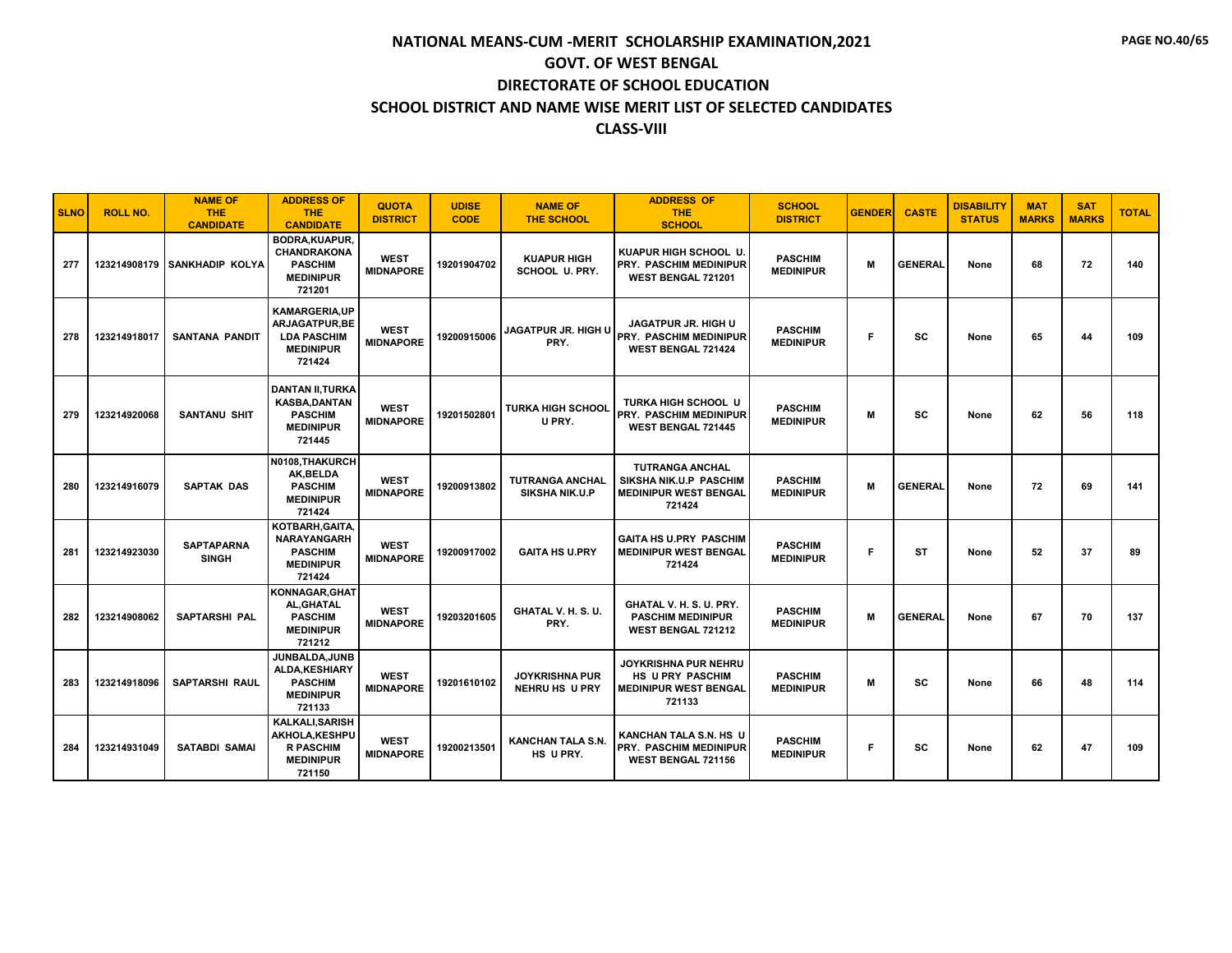| <b>SLNO</b> | <b>ROLL NO.</b> | <b>NAME OF</b><br><b>THE</b><br><b>CANDIDATE</b> | <b>ADDRESS OF</b><br><b>THE</b><br><b>CANDIDATE</b>                                                              | <b>QUOTA</b><br><b>DISTRICT</b> | <b>UDISE</b><br><b>CODE</b> | <b>NAME OF</b><br><b>THE SCHOOL</b>                          | <b>ADDRESS OF</b><br><b>THE</b><br><b>SCHOOL</b>                                                                 | <b>SCHOOL</b><br><b>DISTRICT</b>   | <b>GENDER</b> | <b>CASTE</b>   | <b>DISABILITY</b><br><b>STATUS</b> | <b>MAT</b><br><b>MARKS</b> | <b>SAT</b><br><b>MARKS</b> | <b>TOTAL</b> |
|-------------|-----------------|--------------------------------------------------|------------------------------------------------------------------------------------------------------------------|---------------------------------|-----------------------------|--------------------------------------------------------------|------------------------------------------------------------------------------------------------------------------|------------------------------------|---------------|----------------|------------------------------------|----------------------------|----------------------------|--------------|
| 285         | 123214917069    | <b>SATHI PATRA</b>                               | <b>DHOBANIA, UPAR</b><br>JAGATPUR, BELD<br><b>A PASCHIM</b><br><b>MEDINIPUR</b><br>721424                        | <b>UTTAR</b><br><b>DINAJPUR</b> | 19200915006                 | <b>JAGATPUR JR. HIGH U</b><br>PRY.                           | JAGATPUR JR. HIGH U<br><b>PRY. PASCHIM MEDINIPUR</b><br>WEST BENGAL 721424                                       | <b>PASCHIM</b><br><b>MEDINIPUR</b> | F             | SC             | None                               | 60                         | 39                         | 99           |
| 286         | 123214920055    | <b>SATYAJIT GHORAI</b>                           | <b>PURICHAK.MADA</b><br><b>NMOHANCHAK.N</b><br><b>ARAYANGARH</b><br><b>PASCHIM</b><br><b>MEDINIPUR</b><br>721166 | <b>WEST</b><br><b>MIDNAPORE</b> | 19200903602                 | <b>MADANMOHANCHAK</b><br><b>CHOWDHURY INST</b>               | <b>MADANMOHANCHAK</b><br><b>CHOWDHURY INST</b><br><b>PASCHIM MEDINIPUR</b><br><b>WEST BENGAL 721166</b>          | <b>PASCHIM</b><br><b>MEDINIPUR</b> | M             | <b>GENERAL</b> | None                               | 75                         | 61                         | 136          |
| 287         | 123214905360    | <b>SAYAN BERA</b>                                | ANANTAPUR, FAT<br><b>EHPUR.DASPUR</b><br><b>PASCHIM</b><br><b>MEDINIPUR</b><br>721146                            | <b>WEST</b><br><b>MIDNAPORE</b> | 19202808702                 | <b>HATSARBERIA</b><br>DR.B.C.R.S. U.PRY.                     | <b>HATSARBERIA DR.B.C.R.S.</b><br><b>U.PRY. PASCHIM</b><br><b>MEDINIPUR WEST BENGAL</b><br>721146                | <b>PASCHIM</b><br><b>MEDINIPUR</b> | M             | <b>GENERAL</b> | None                               | 74                         | 62                         | 136          |
| 288         | 123214917138    | <b>SAYAN BERA</b>                                | UCHITPUR.KERUR<br>.SABANG<br><b>PASCHIM</b><br><b>MEDINIPUR</b><br>721155                                        | <b>WEST</b><br><b>MIDNAPORE</b> | 19201013903                 | <b>UCHITPUR P. P. HIGH</b><br><b>SCHOOL U.PRY</b>            | <b>UCHITPUR P. P. HIGH</b><br><b>SCHOOL U.PRY PASCHIM</b><br><b>MEDINIPUR WEST BENGAL</b><br>721155              | <b>PASCHIM</b><br><b>MEDINIPUR</b> | M             | <b>GENERAL</b> | None                               | 71                         | 63                         | 134          |
| 289         | 123214907125    | <b>SAYAN BHAKTA</b>                              | N0006.HARINAGA<br><b>R,GHATAL</b><br><b>PASCHIM</b><br><b>MEDINIPUR</b><br>721232                                | <b>WEST</b><br><b>MIDNAPORE</b> | 19202506303                 | <b>LACHIPUR B.H.</b><br><b>SCHOOL U.PRY</b>                  | <b>LACHIPUR B.H. SCHOOL</b><br><b>U.PRY PASCHIM</b><br><b>MEDINIPUR WEST BENGAL</b><br>721232                    | <b>PASCHIM</b><br><b>MEDINIPUR</b> | M             | <b>GENERAL</b> | None                               | 78                         | 82                         | 160          |
| 290         | 123214907144    | <b>SAYAN KAYAL</b>                               | <b>JOTEGHANASHYA</b><br><b>M.JOTEGHANASH</b><br>YAM.DASPUR<br><b>PASCHIM</b><br><b>MEDINIPUR</b><br>721153       | <b>WEST</b><br><b>MIDNAPORE</b> |                             | <b>KULTIKARI</b><br>19202916303 KSHIRODAMOYEE H.S.<br>U.PRY. | <b>KULTIKARI</b><br><b>KSHIRODAMOYEE H.S.</b><br><b>U.PRY. PASCHIM</b><br><b>MEDINIPUR WEST BENGAL</b><br>721153 | <b>PASCHIM</b><br><b>MEDINIPUR</b> | M             | <b>SC</b>      | None                               | 62                         | 46                         | 108          |
| 291         | 123214917198    | <b>SAYAN MANNA</b>                               | SABRA, SABRA, BE<br><b>LDA PASCHIM</b><br><b>MEDINIPUR</b><br>721445                                             | <b>WEST</b><br><b>MIDNAPORE</b> | 19201505101                 | <b>SHABRA R.K.</b><br><b>BIDYABHAWAN U PRY</b>               | SHABRA R.K.<br><b>BIDYABHAWAN U PRY</b><br><b>PASCHIM MEDINIPUR</b><br>WEST BENGAL 721445                        | <b>PASCHIM</b><br><b>MEDINIPUR</b> | M             | <b>GENERAL</b> | None                               | 72                         | 61                         | 133          |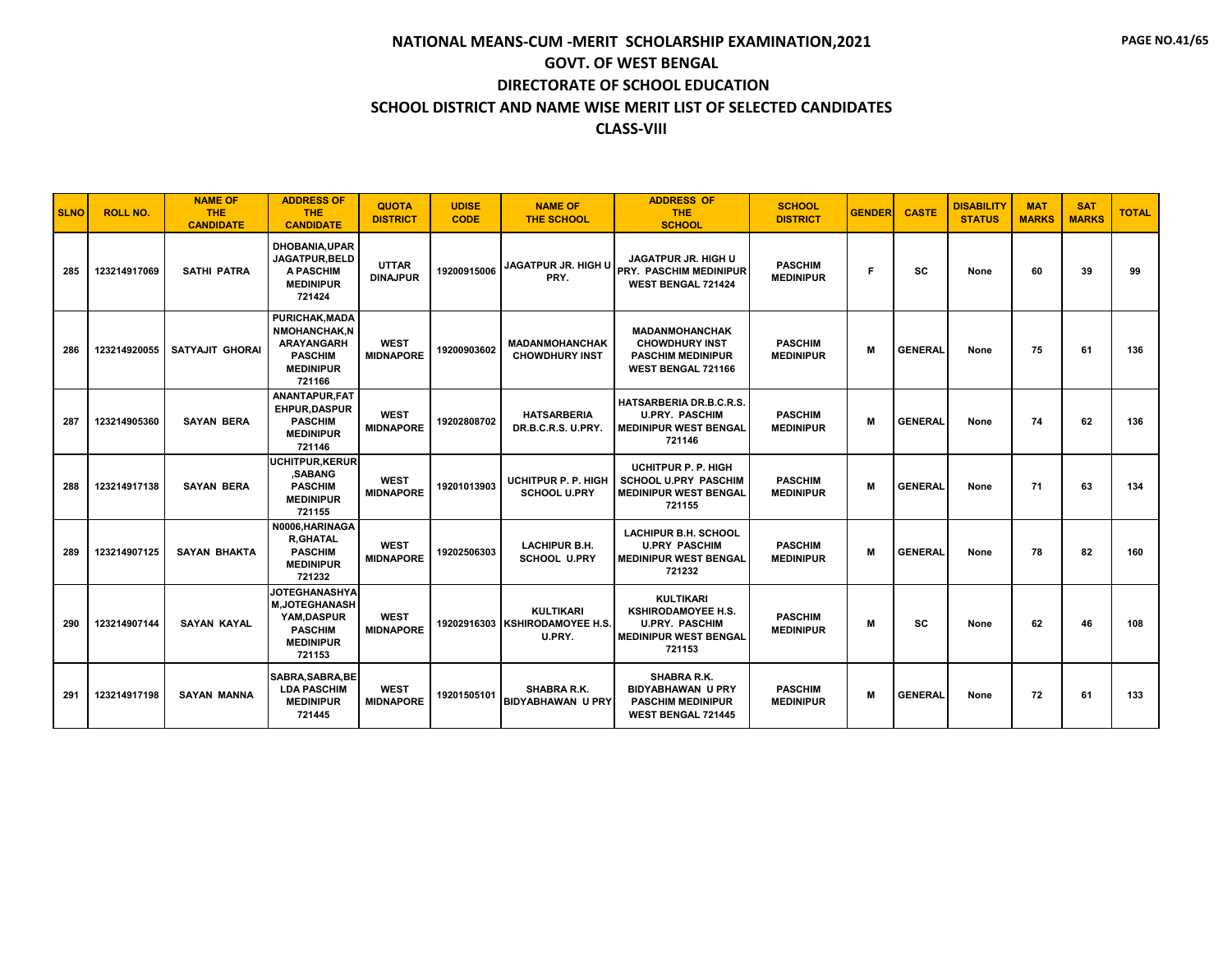| <b>SLNO</b> | <b>ROLL NO.</b> | <b>NAME OF</b><br><b>THE</b><br><b>CANDIDATE</b> | <b>ADDRESS OF</b><br><b>THE</b><br><b>CANDIDATE</b>                                                                         | <b>QUOTA</b><br><b>DISTRICT</b> | <b>UDISE</b><br><b>CODE</b> | <b>NAME OF</b><br><b>THE SCHOOL</b>            | <b>ADDRESS OF</b><br><b>THE</b><br><b>SCHOOL</b>                                                   | <b>SCHOOL</b><br><b>DISTRICT</b>   | <b>GENDER</b> | <b>CASTE</b>   | <b>DISABILITY</b><br><b>STATUS</b> | <b>MAT</b><br><b>MARKS</b> | <b>SAT</b><br><b>MARKS</b> | <b>TOTAL</b> |
|-------------|-----------------|--------------------------------------------------|-----------------------------------------------------------------------------------------------------------------------------|---------------------------------|-----------------------------|------------------------------------------------|----------------------------------------------------------------------------------------------------|------------------------------------|---------------|----------------|------------------------------------|----------------------------|----------------------------|--------------|
| 292         | 123214920018    | <b>SAYAN NAYEK</b>                               | VILL-<br>PAISITY, SHYAMC<br><b>HAK, KHARAGPUR</b><br><b>LOCAL PASCHIM</b><br><b>MEDINIPUR</b><br>721301                     | <b>WEST</b><br><b>MIDNAPORE</b> | 19200802002                 | <b>KANIKA SATISH</b><br><b>CHANDRA HS U PR</b> | <b>KANIKA SATISH CHANDRA</b><br><b>HS U PR PASCHIM</b><br><b>I MEDINIPUR WEST BENGAL</b><br>721149 | <b>PASCHIM</b><br><b>MEDINIPUR</b> | M             | <b>GENERAL</b> | None                               | 73                         | 64                         | 137          |
| 293         | 123214905121    | <b>SAYAN SAMANTA</b>                             | <b>KAMARPUR,KESH</b><br>ADAL, CHANDRAK<br><b>ONA PASCHIM</b><br><b>MEDINIPUR</b><br>721201                                  | <b>WEST</b><br><b>MIDNAPORE</b> | 19201901101                 | <b>BHAGBANTAPUR</b><br>J.S.H.S. U.PRY.         | <b>BHAGBANTAPUR J.S.H.S.</b><br><b>U.PRY. PASCHIM</b><br><b>MEDINIPUR WEST BENGAL</b><br>721201    | <b>PASCHIM</b><br><b>MEDINIPUR</b> | M             | <b>GENERAL</b> | None                               | 64                         | 65                         | 129          |
| 294         | 123214920080    | <b>SAYAN SEN</b>                                 | <b>C/O-TAPAN</b><br><b>KUMAR</b><br><b>SEN, CHANDKURI,</b><br><b>SABANG</b><br><b>PASCHIM</b><br><b>MEDINIPUR</b><br>721467 | <b>WEST</b><br><b>MIDNAPORE</b> | 19201002802                 | <b>CHANDKURI UNION HS</b><br>U PRY.            | <b>CHANDKURI UNION HS U</b><br><b>PRY. PASCHIM MEDINIPUR</b><br><b>WEST BENGAL 721467</b>          | <b>PASCHIM</b><br><b>MEDINIPUR</b> | M             | <b>SC</b>      | None                               | 72                         | 46                         | 118          |
| 295         | 123214923101    | <b>SAYAN SHIT</b>                                | <b>NA, BADALPUR, SA</b><br><b>BANG PASCHIM</b><br><b>MEDINIPUR</b><br>721166                                                | <b>WEST</b><br><b>MIDNAPORE</b> | 19201002702                 | <b>BADALPUR HIGH</b><br>SCHOOL U PRY.          | <b>BADALPUR HIGH SCHOOL</b><br><b>U PRY. PASCHIM</b><br><b>MEDINIPUR WEST BENGAL</b><br>721166     | <b>PASCHIM</b><br><b>MEDINIPUR</b> | M             | <b>SC</b>      | None                               | 72                         | 37                         | 109          |
| 296         | 123214916027    | <b>SAYANDIP SAU</b>                              | GAITA, GAITA, NAR<br><b>AYANGARH</b><br><b>PASCHIM</b><br><b>MEDINIPUR</b><br>721424                                        | <b>UTTAR</b><br><b>DINAJPUR</b> | 19200910201                 | <b>BELDA GANGADHAR</b><br><b>ACADEMY U.PRY</b> | <b>BELDA GANGADHAR</b><br><b>ACADEMY U.PRY PASCHIM</b><br><b>MEDINIPUR WEST BENGAL</b><br>721424   | <b>PASCHIM</b><br><b>MEDINIPUR</b> | M             | <b>GENERAL</b> | None                               | 75                         | 53                         | 128          |
| 297         | 123214921133    | <b>SAYANI DAS</b>                                | <b>MAISHAMUNDA,B</b><br><b>AITA</b><br><b>BAZAR, MOHANPU</b><br><b>R PASCHIM</b><br><b>MEDINIPUR</b><br>721420              | <b>WEST</b><br><b>MIDNAPORE</b> | 19201304402                 | <b>BAITA M.N HS U PRY.</b>                     | <b>BAITA M.N HS U PRY.</b><br><b>PASCHIM MEDINIPUR</b><br><b>WEST BENGAL 721420</b>                | <b>PASCHIM</b><br><b>MEDINIPUR</b> | F             | <b>GENERAL</b> | None                               | 71                         | 59                         | 130          |
| 298         | 123214905045    | <b>SAYANI MANNA</b>                              | JAGANNATHPUR,<br>JAGANNATHPUR.<br><b>DASPUR</b><br><b>PASCHIM</b><br><b>MEDINIPUR</b><br>721641                             | <b>WEST</b><br><b>MIDNAPORE</b> | 19202807203                 | TEARBERIA J.T.R.H.S.<br>U.PRY.                 | TEARBERIA J.T.R.H.S.<br><b>U.PRY. PASCHIM</b><br><b>MEDINIPUR WEST BENGAL</b><br>721641            | <b>PASCHIM</b><br><b>MEDINIPUR</b> | F             | <b>GENERAL</b> | None                               | 74                         | 58                         | 132          |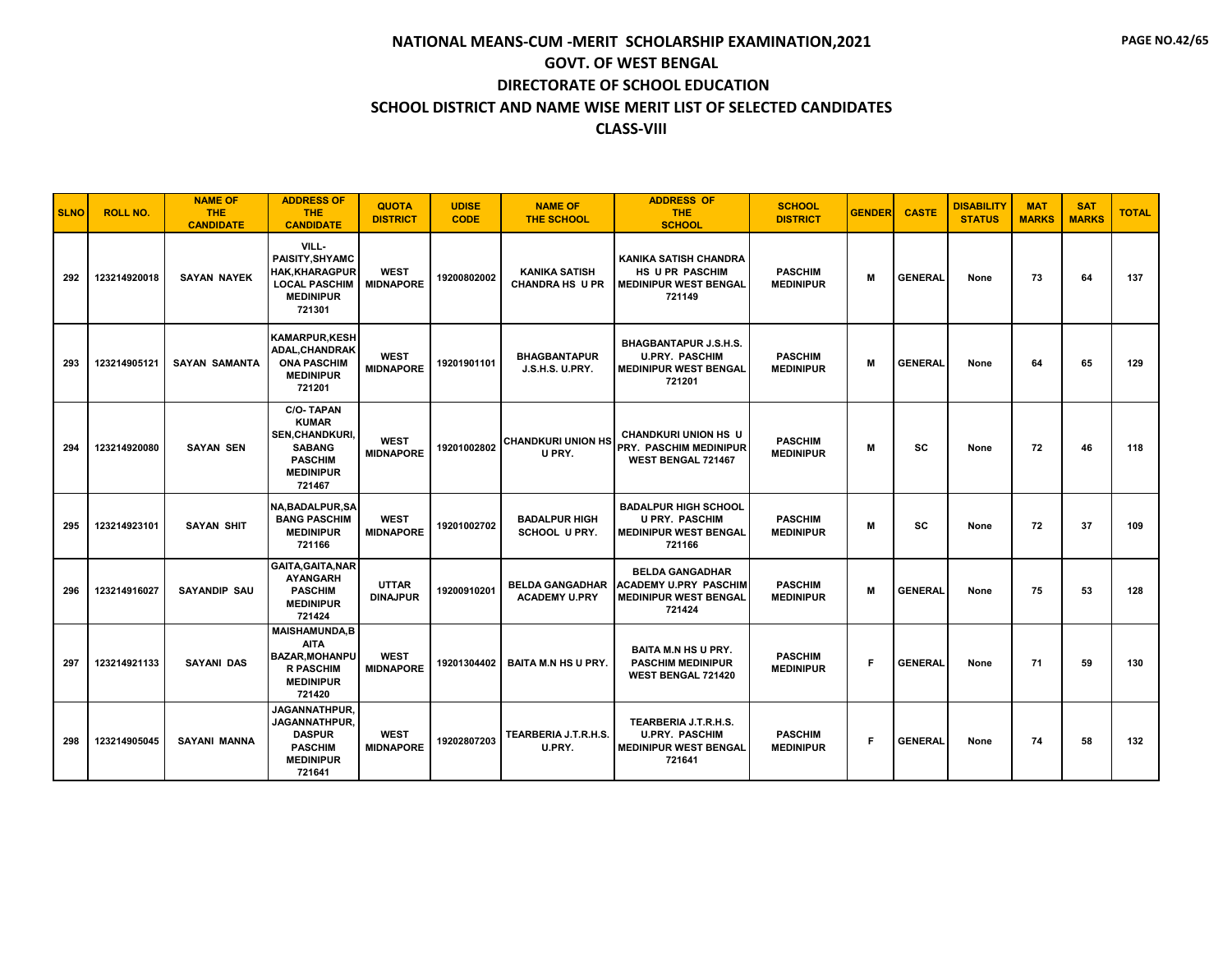| <b>SLNO</b> | <b>ROLL NO.</b> | <b>NAME OF</b><br><b>THE</b><br><b>CANDIDATE</b> | <b>ADDRESS OF</b><br><b>THE</b><br><b>CANDIDATE</b>                                                | <b>QUOTA</b><br><b>DISTRICT</b> | <b>UDISE</b><br><b>CODE</b> | <b>NAME OF</b><br><b>THE SCHOOL</b>           | <b>ADDRESS OF</b><br><b>THE</b><br><b>SCHOOL</b>                                                          | <b>SCHOOL</b><br><b>DISTRICT</b>   | <b>GENDER</b> | <b>CASTE</b>   | <b>DISABILITY</b><br><b>STATUS</b> | <b>MAT</b><br><b>MARKS</b> | <b>SAT</b><br><b>MARKS</b> | <b>TOTAL</b> |
|-------------|-----------------|--------------------------------------------------|----------------------------------------------------------------------------------------------------|---------------------------------|-----------------------------|-----------------------------------------------|-----------------------------------------------------------------------------------------------------------|------------------------------------|---------------|----------------|------------------------------------|----------------------------|----------------------------|--------------|
| 299         | 123214917012    | <b>SAYANI MISHRA</b>                             | <b>MATHURIBAR.JEN</b><br><b>KAPUR, MOHANPU</b><br><b>R PASCHIM</b><br><b>MEDINIPUR</b><br>721435   | <b>UTTAR</b><br><b>DINAJPUR</b> | 19201502201                 | <b>JANKAPUR HS U PRY</b>                      | <b>JANKAPUR HS U PRY</b><br><b>PASCHIM MEDINIPUR</b><br><b>WEST BENGAL 721435</b>                         | <b>PASCHIM</b><br><b>MEDINIPUR</b> | F             | <b>GENERAL</b> | None                               | 72                         | 57                         | 129          |
| 300         | 123214929245    | <b>SAYANTANI BANK</b>                            | <b>RASKUNDU, RASK</b><br>UNDU, GARHBETA<br><b>PASCHIM</b><br><b>MEDINIPUR</b><br>721127            | <b>WEST</b><br><b>MIDNAPORE</b> | 19200507203                 | <b>RASKUNDU HIGH</b><br><b>SCHOOL U.PRY</b>   | <b>RASKUNDU HIGH SCHOOL</b><br><b>U.PRY PASCHIM</b><br><b>MEDINIPUR WEST BENGAL</b><br>721127             | <b>PASCHIM</b><br><b>MEDINIPUR</b> | F             | <b>GENERAL</b> | None                               | 74                         | 57                         | 131          |
| 301         | 123214905245    | <b>SHANKHABARNA</b><br><b>MAJI</b>               | VILL-<br>PALASHPAI.PALA<br><b>SHPAI.DASPUR</b><br><b>PASCHIM</b><br><b>MEDINIPUR</b><br>721146     | <b>UTTAR</b><br><b>DINAJPUR</b> | 19202911103                 | <b>RAMPUR MANUA</b><br>K.K.I.R.R.INST. U.PRY. | <b>RAMPUR MANUA</b><br>K.K.I.R.R.INST. U.PRY.<br><b>PASCHIM MEDINIPUR</b><br><b>WEST BENGAL 721146</b>    | <b>PASCHIM</b><br><b>MEDINIPUR</b> | F             | <b>GENERAL</b> | None                               | 63                         | 64                         | 127          |
| 302         | 123214916064    | <b>SHASWATA</b><br><b>BHABAL</b>                 | <b>TALDA.TALDA</b><br><b>RATANCHAK.DAN</b><br><b>TAN PASCHIM</b><br><b>MEDINIPUR</b><br>721435     | <b>WEST</b><br><b>MIDNAPORE</b> | 19201406601                 | <b>MENKAPUR K.P. VID.</b><br>U. PRY.          | <b>MENKAPUR K.P. VID. U.</b><br><b>PRY. PASCHIM MEDINIPUR</b><br>WEST BENGAL 721435                       | <b>PASCHIM</b><br><b>MEDINIPUR</b> | M             | <b>GENERAL</b> | None                               | 78                         | 53                         | 131          |
| 303         | 123214905277    | <b>SHIBAM GHOSH</b>                              | PINGLASH, KHALA<br><b>KPUR.CHANDRAK</b><br><b>ONA PASCHIM</b><br><b>MEDINIPUR</b><br>721260        | <b>WEST</b><br><b>MIDNAPORE</b> | 19201905203                 | <b>PINGLASH HIGH</b><br><b>SCHOOL U. PRY.</b> | <b>PINGLASH HIGH SCHOOL</b><br><b>U. PRY. PASCHIM</b><br><b>MEDINIPUR WEST BENGAL</b><br>721254           | <b>PASCHIM</b><br><b>MEDINIPUR</b> | M             | <b>GENERAL</b> | None                               | 72                         | 57                         | 129          |
| 304         | 123214930033    | <b>SHILPA CHABRI</b>                             | <b>BERBALLAVPUR.</b><br><b>MIDNAPORE, KOT</b><br><b>WALI PASCHIM</b><br><b>MEDINIPUR</b><br>721101 | <b>WEST</b><br><b>MIDNAPORE</b> | 19203001907                 | <b>SCHOOL U.PRY</b>                           | PAHARIPORE GIRLS H.<br>PAHARIPORE GIRLS H. SCHOOL U.PRY PASCHIM<br><b>MEDINIPUR WEST BENGAL</b><br>721101 | <b>PASCHIM</b><br><b>MEDINIPUR</b> | F             | <b>GENERAL</b> | Person with<br>low vision          | 38                         | 26                         | 64           |
| 305         | 123214905302    | SHILPI SINGHA                                    | SARBERIA, HAT<br>SARBERIA, DASPU<br><b>R PASCHIM</b><br><b>MEDINIPUR</b><br>721146                 | <b>WEST</b><br><b>MIDNAPORE</b> | 19202808702                 | <b>HATSARBERIA</b><br>DR.B.C.R.S. U.PRY.      | <b>HATSARBERIA DR.B.C.R.S.</b><br><b>U.PRY. PASCHIM</b><br><b>MEDINIPUR WEST BENGAL</b><br>721146         | <b>PASCHIM</b><br><b>MEDINIPUR</b> | F.            | <b>GENERAL</b> | None                               | 68                         | 64                         | 132          |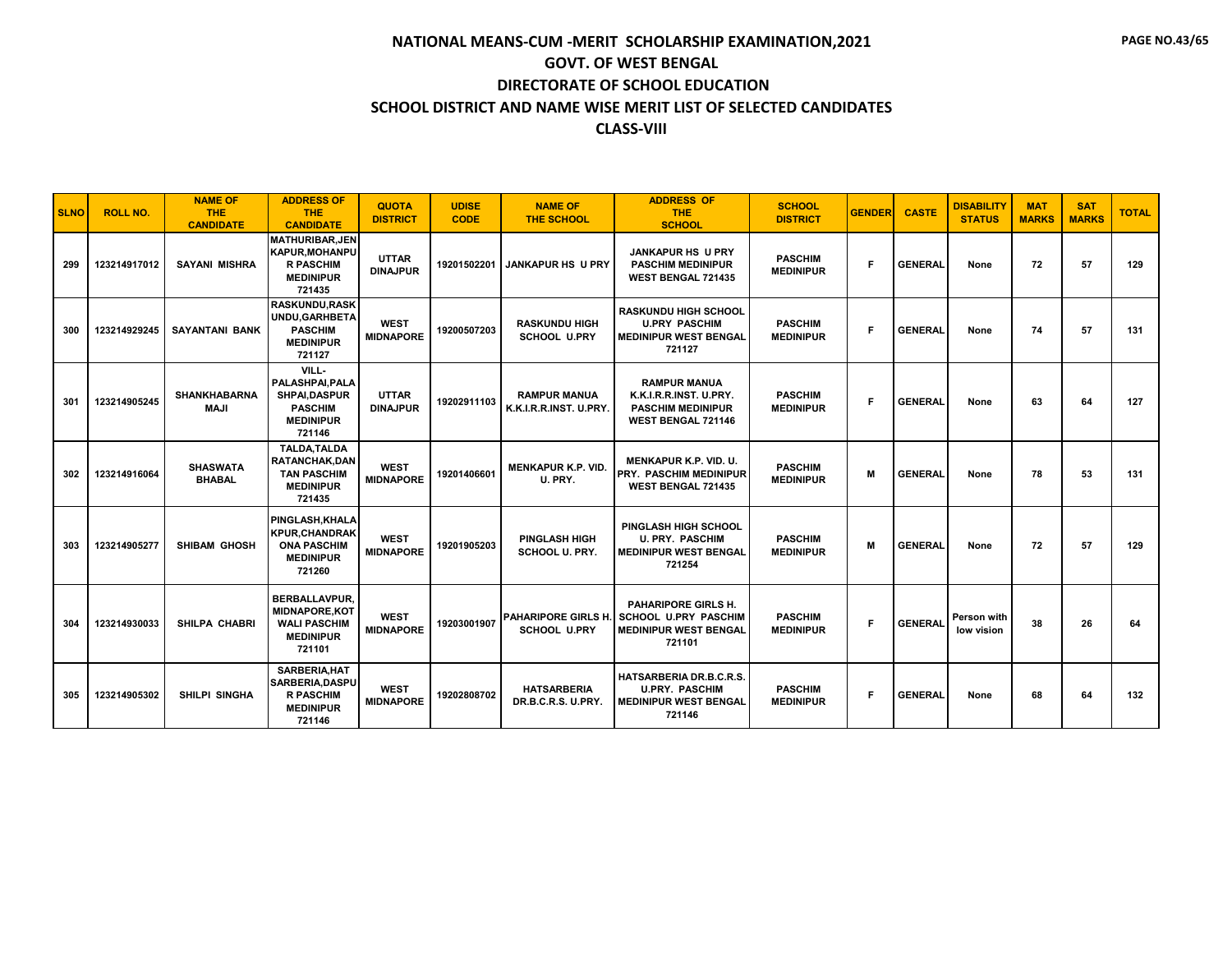| <b>SLNO</b> | <b>ROLL NO.</b> | <b>NAME OF</b><br><b>THE</b><br><b>CANDIDATE</b> | <b>ADDRESS OF</b><br><b>THE</b><br><b>CANDIDATE</b>                                                               | <b>QUOTA</b><br><b>DISTRICT</b> | <b>UDISE</b><br><b>CODE</b> | <b>NAME OF</b><br><b>THE SCHOOL</b>                             | <b>ADDRESS OF</b><br><b>THE</b><br><b>SCHOOL</b>                                                        | <b>SCHOOL</b><br><b>DISTRICT</b>   | <b>GENDER</b> | <b>CASTE</b>   | <b>DISABILITY</b><br><b>STATUS</b> | <b>MAT</b><br><b>MARKS</b> | <b>SAT</b><br><b>MARKS</b> | <b>TOTAL</b> |
|-------------|-----------------|--------------------------------------------------|-------------------------------------------------------------------------------------------------------------------|---------------------------------|-----------------------------|-----------------------------------------------------------------|---------------------------------------------------------------------------------------------------------|------------------------------------|---------------|----------------|------------------------------------|----------------------------|----------------------------|--------------|
| 306         | 123214930121    | <b>SHREASHI SAREN</b>                            | <b>MAHASOL.SALBO</b><br><b>NI.SALBONI</b><br><b>PASCHIM</b><br><b>MEDINIPUR</b><br>721147                         | <b>HOOGHLY</b>                  | 19200603505                 | <b>MANDALKUPI JR. HIGH</b><br>U PRY.                            | <b>MANDALKUPI JR. HIGH U</b><br><b>PRY. PASCHIM MEDINIPUR</b><br>WEST BENGAL 721147                     | <b>PASCHIM</b><br><b>MEDINIPUR</b> | F             | <b>ST</b>      | None                               | 35                         | 35                         | 70           |
| 307         |                 | 123214924005 SHRESTHA MANDAL                     | <b>RADHAMOHANPU</b><br><b>R.RADHAMOHANP</b><br><b>UR.DEBRA</b><br><b>PASCHIM</b><br><b>MEDINIPUR</b><br>721160    | <b>WEST</b><br><b>MIDNAPORE</b> | 19201119002                 | <b>RADHAMOHANPUR</b><br>S.J.G.H.S.U.PRY.                        | <b>RADHAMOHANPUR</b><br>S.J.G.H.S.U.PRY. PASCHIM<br><b>MEDINIPUR WEST BENGAL</b><br>721160              | <b>PASCHIM</b><br><b>MEDINIPUR</b> | F             | SC             | None                               | 56                         | 52                         | 108          |
| 308         | 123214905385    | <b>SHREYA GHOSH</b>                              | <b>MALLESWARPUR.</b><br><b>CHANDRAKONA.C</b><br><b>HANDRAKONA</b><br><b>PASCHIM</b><br><b>MEDINIPUR</b><br>721201 | <b>WEST</b><br><b>MIDNAPORE</b> | 19203601203                 | <b>MALLESWAEPUR S.V.</b><br>U. PRY                              | <b>MALLESWAEPUR S.V. U.</b><br><b>PRY PASCHIM MEDINIPUR</b><br>WEST BENGAL 721201                       | <b>PASCHIM</b><br><b>MEDINIPUR</b> | F             | <b>GENERAL</b> | None                               | 76                         | 56                         | 132          |
| 309         | 123214919179    | <b>SHREYASI PUSTI</b>                            | -1<br>NO, JANKAPUR, DA<br><b>NTAN PASCHIM</b><br><b>MEDINIPUR</b><br>721435                                       | <b>WEST</b><br><b>MIDNAPORE</b> | 19201507410                 | <b>PALASHI VIDYASAGAR</b><br><b>MSK</b>                         | <b>PALASHI VIDYASAGAR</b><br><b>MSK PASCHIM MEDINIPUR</b><br><b>WEST BENGAL 721443</b>                  | <b>PASCHIM</b><br><b>MEDINIPUR</b> | F             | <b>GENERAL</b> | None                               | 82                         | 69                         | 151          |
| 310         | 123214917001    | <b>SHRIMAN MANDI</b>                             | O T<br>ROAD, SONAKONI<br><b>A.DANTAN</b><br><b>PASCHIM</b><br><b>MEDINIPUR</b><br>721426                          | <b>WEST</b><br><b>MIDNAPORE</b> | 19201211403                 | <b>BAGNABARH H.S. U.</b><br>PRY.                                | <b>BAGNABARH H.S. U. PRY.</b><br><b>PASCHIM MEDINIPUR</b><br><b>WEST BENGAL 721155</b>                  | <b>PASCHIM</b><br><b>MEDINIPUR</b> | м             | <b>ST</b>      | None                               | 58                         | 44                         | 102          |
| 311         | 123214916186    | <b>SHRUTI JANA</b>                               | BELDA.JAHALDA.<br><b>BELDA PASCHIM</b><br><b>MEDINIPUR</b><br>721443                                              | <b>WEST</b><br><b>MIDNAPORE</b> | 19201507402                 | <b>POROLDA</b><br><b>ANNAPURNA BANI</b><br><b>MANDIR U PRY.</b> | POROLDA ANNAPURNA<br><b>BANI MANDIR U PRY.</b><br><b>PASCHIM MEDINIPUR</b><br><b>WEST BENGAL 721445</b> | <b>PASCHIM</b><br><b>MEDINIPUR</b> | F             | <b>GENERAL</b> | None                               | 80                         | 55                         | 135          |
| 312         | 123214924085    | <b>SHUBHAM DAS</b>                               | DHALBELUN, DHA<br><b>LBELUN, KESHIAR</b><br>Y PASCHIM<br><b>MEDINIPUR</b><br>721424                               | <b>WEST</b><br><b>MIDNAPORE</b> | 19201608601                 | <b>SUNDARAR HS U PRY</b>                                        | <b>SUNDARAR HS U PRY</b><br><b>PASCHIM MEDINIPUR</b><br><b>WEST BENGAL 721424</b>                       | <b>PASCHIM</b><br><b>MEDINIPUR</b> | M             | <b>SC</b>      | None                               | 47                         | 54                         | 101          |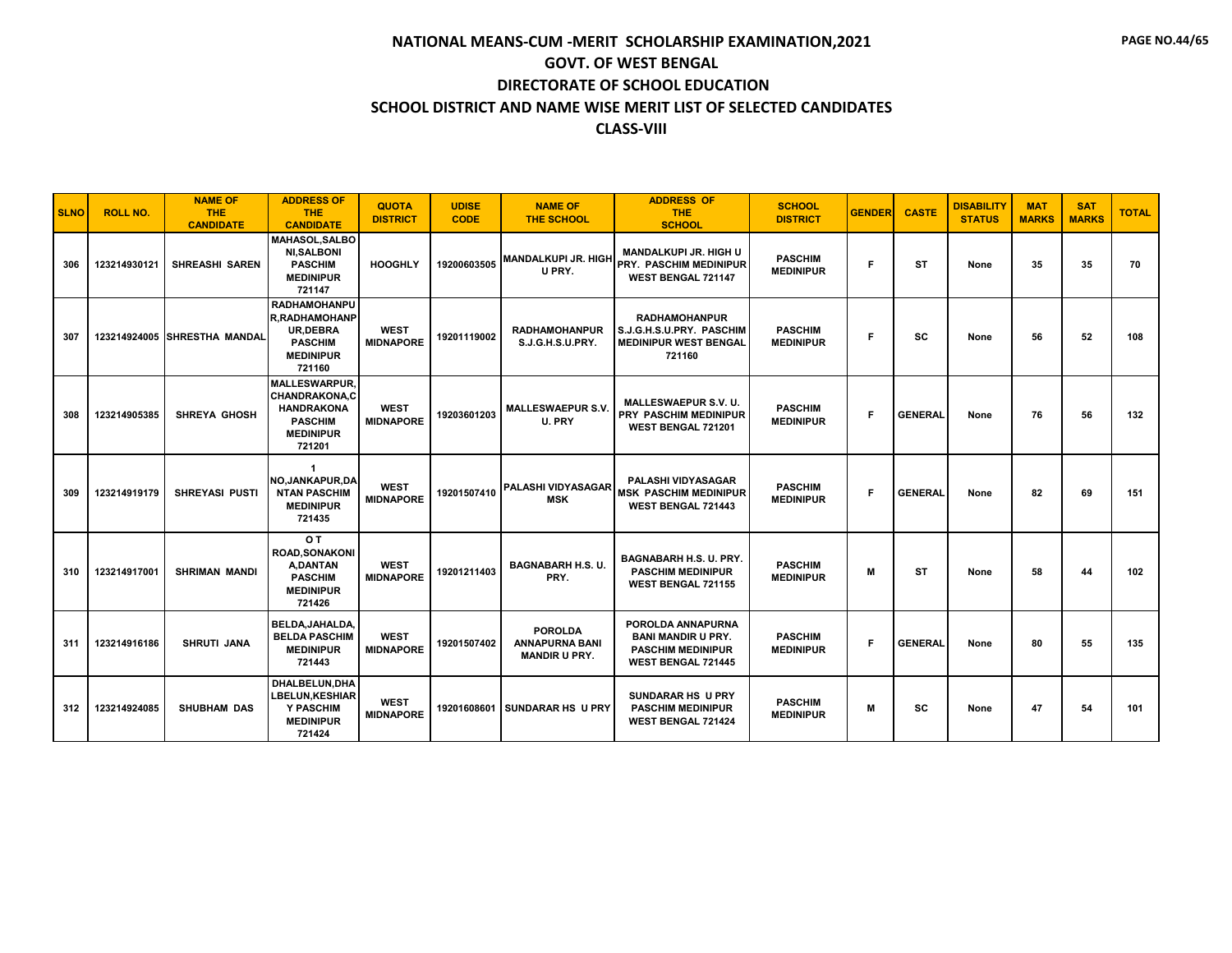| <b>SLNO</b> | <b>ROLL NO.</b> | <b>NAME OF</b><br><b>THE</b><br><b>CANDIDATE</b> | <b>ADDRESS OF</b><br><b>THE</b><br><b>CANDIDATE</b>                                                          | <b>QUOTA</b><br><b>DISTRICT</b> | <b>UDISE</b><br><b>CODE</b> | <b>NAME OF</b><br><b>THE SCHOOL</b>              | <b>ADDRESS OF</b><br><b>THE</b><br><b>SCHOOL</b>                                                | <b>SCHOOL</b><br><b>DISTRICT</b>   | <b>GENDER</b> | <b>CASTE</b>   | <b>DISABILITY</b><br><b>STATUS</b> | <b>MAT</b><br><b>MARKS</b> | <b>SAT</b><br><b>MARKS</b> | <b>TOTAL</b> |
|-------------|-----------------|--------------------------------------------------|--------------------------------------------------------------------------------------------------------------|---------------------------------|-----------------------------|--------------------------------------------------|-------------------------------------------------------------------------------------------------|------------------------------------|---------------|----------------|------------------------------------|----------------------------|----------------------------|--------------|
| 313         | 123214916223    | <b>SHUBHAYU</b><br><b>TRIPATHI</b>               | <b>UTTAR</b><br>ASDA, UTTAR<br><b>ASDA.BELDA</b><br><b>PASCHIM</b><br><b>MEDINIPUR</b><br>721443             | <b>UTTAR</b><br><b>DINAJPUR</b> | 19201508001                 | JAHALDA HS U PRY.                                | JAHALDA HS U PRY.<br><b>PASCHIM MEDINIPUR</b><br><b>WEST BENGAL 721443</b>                      | <b>PASCHIM</b><br><b>MEDINIPUR</b> | M             | <b>GENERAL</b> | None                               | 65                         | 63                         | 128          |
| 314         | 123214917204    | SHUVAJIT SANTRA                                  | N0035.KHALINA.B<br><b>ELDA PASCHIM</b><br><b>MEDINIPUR</b><br>721424                                         | <b>WEST</b><br><b>MIDNAPORE</b> | 19200917002                 | <b>GAITA HS U.PRY</b>                            | <b>GAITA HS U.PRY PASCHIM</b><br><b>MEDINIPUR WEST BENGAL</b><br>721424                         | <b>PASCHIM</b><br><b>MEDINIPUR</b> | M             | <b>GENERAL</b> | None                               | 72                         | 73                         | 145          |
| 315         | 123214907014    | <b>SHYAMAL BHUNIA</b>                            | <b>PIRIJPUR.TENPUR</b><br>.CHANDRAKONA<br><b>PASCHIM</b><br><b>MEDINIPUR</b><br>721201                       | <b>WEST</b><br><b>MIDNAPORE</b> | 19201906203                 | TENPUR TH.V. U. PRY.                             | TENPUR TH.V. U. PRY.<br><b>PASCHIM MEDINIPUR</b><br><b>WEST BENGAL 721201</b>                   | <b>PASCHIM</b><br><b>MEDINIPUR</b> | M             | sc             | None                               | 74                         | 46                         | 120          |
| 316         | 123214922003    | <b>SHYAMASHREE</b><br><b>ROUTH</b>               | <b>ULLAS</b><br><b>BARABETIA.THAK</b><br><b>URCHAK.BELDA</b><br><b>PASCHIM</b><br><b>MEDINIPUR</b><br>721424 | <b>WEST</b><br><b>MIDNAPORE</b> | 19200912802                 | ARJUNI DESBANDHU<br><b>HS U.PRY</b>              | <b>ARJUNI DESBANDHU HS</b><br><b>U.PRY PASCHIM</b><br><b>MEDINIPUR WEST BENGAL</b><br>721424    | <b>PASCHIM</b><br><b>MEDINIPUR</b> | F.            | <b>GENERAL</b> | None                               | 73                         | 58                         | 131          |
| 317         | 123214916138    | <b>SHYAMSUNDAR</b><br><b>GIRI</b>                | $\blacktriangleleft$<br>NO, EKARUKHI, BE<br><b>LDA PASCHIM</b><br><b>MEDINIPUR</b><br>721445                 | <b>WEST</b><br><b>MIDNAPORE</b> | 19201503902                 | <b>PURUNDA</b><br><b>RAMKRISHNA SS U</b><br>PRY. | <b>PURUNDA RAMKRISHNA</b><br><b>SS U PRY. PASCHIM</b><br><b>MEDINIPUR WEST BENGAL</b><br>721445 | <b>PASCHIM</b><br><b>MEDINIPUR</b> | M             | <b>GENERAL</b> | None                               | 82                         | 76                         | 158          |
| 318         | 123214907142    | <b>SIBANI MISHRA</b>                             | SOULAN.HAT<br>SARBERIA.DASPU<br><b>R PASCHIM</b><br><b>MEDINIPUR</b><br>721146                               | <b>WEST</b><br><b>MIDNAPORE</b> | 19202808702                 | <b>HATSARBERIA</b><br>DR.B.C.R.S. U.PRY.         | HATSARBERIA DR.B.C.R.S.<br><b>U.PRY. PASCHIM</b><br><b>MEDINIPUR WEST BENGAL</b><br>721146      | <b>PASCHIM</b><br><b>MEDINIPUR</b> | F.            | <b>GENERAL</b> | None                               | 75                         | 58                         | 133          |
| 319         | 123214905039    | <b>SMRITIKONA</b><br><b>HANSDA</b>               | GOSAIBAZAR,CH<br><b>ANDRAKONA.CHA</b><br><b>NDRAKONA</b><br><b>PASCHIM</b><br><b>MEDINIPUR</b><br>721201     | <b>WEST</b><br><b>MIDNAPORE</b> | 19203601203                 | <b>MALLESWAEPUR S.V.</b><br>U. PRY               | <b>MALLESWAEPUR S.V. U.</b><br><b>PRY PASCHIM MEDINIPUR</b><br>WEST BENGAL 721201               | <b>PASCHIM</b><br><b>MEDINIPUR</b> | F.            | ST             | None                               | 57                         | 40                         | 97           |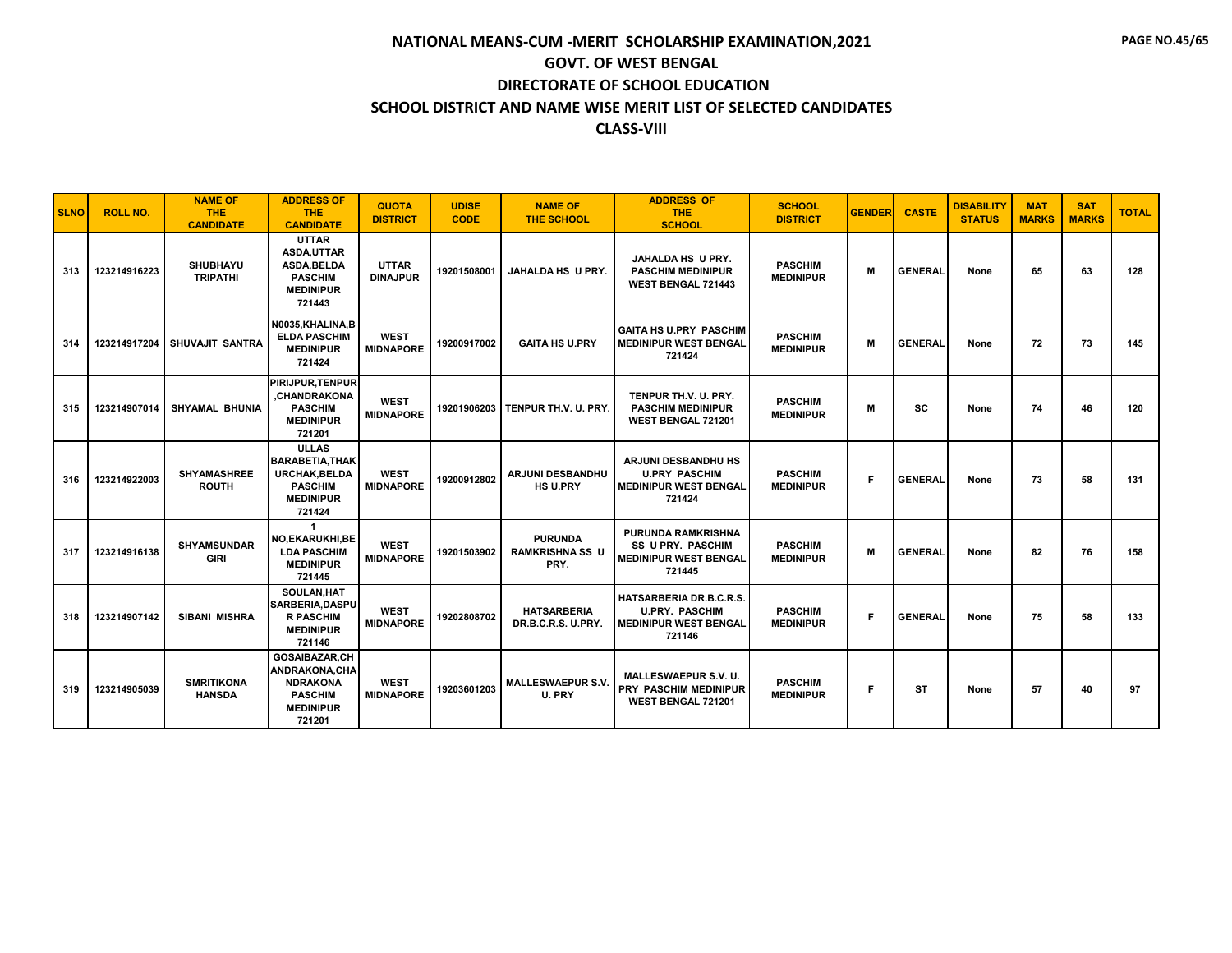| <b>SLNO</b> | <b>ROLL NO.</b> | <b>NAME OF</b><br><b>THE</b><br><b>CANDIDATE</b> | <b>ADDRESS OF</b><br><b>THE</b><br><b>CANDIDATE</b>                                                             | <b>QUOTA</b><br><b>DISTRICT</b> | <b>UDISE</b><br><b>CODE</b> | <b>NAME OF</b><br><b>THE SCHOOL</b>       | <b>ADDRESS OF</b><br><b>THE</b><br><b>SCHOOL</b>                                                   | <b>SCHOOL</b><br><b>DISTRICT</b>   | <b>GENDER</b> | <b>CASTE</b>   | <b>DISABILITY</b><br><b>STATUS</b> | <b>MAT</b><br><b>MARKS</b> | <b>SAT</b><br><b>MARKS</b> | <b>TOTAL</b> |
|-------------|-----------------|--------------------------------------------------|-----------------------------------------------------------------------------------------------------------------|---------------------------------|-----------------------------|-------------------------------------------|----------------------------------------------------------------------------------------------------|------------------------------------|---------------|----------------|------------------------------------|----------------------------|----------------------------|--------------|
| 320         | 123214917020    | <b>SNEHA DAS</b>                                 | <b>FERURA, BISWAN</b><br><b>ATHPUR</b><br>PATNA, KESHPUR<br><b>PASCHIM</b><br><b>MEDINIPUR</b><br>721156        | <b>WEST</b><br><b>MIDNAPORE</b> | 19201103703                 | <b>JHIKURIA BANI</b><br>V.MANDIR U. PRY.  | <b>JHIKURIA BANI V.MANDIR</b><br><b>U. PRY. PASCHIM</b><br><b>MEDINIPUR WEST BENGAL</b><br>721156  | <b>PASCHIM</b><br><b>MEDINIPUR</b> | F             | <b>SC</b>      | None                               | 69                         | 59                         | 128          |
| 321         | 123214905266    | <b>SNEHA DAS</b>                                 | VILL-<br>JALSARA, RADHA<br>NAGAR, GHATAL<br><b>PASCHIM</b><br><b>MEDINIPUR</b><br>721212                        | <b>WEST</b><br><b>MIDNAPORE</b> | 19202504603                 | JALSARA R. K. HIGH<br><b>SCHOOL U.PRY</b> | <b>JALSARA R. K. HIGH</b><br><b>SCHOOL U.PRY PASCHIM</b><br><b>MEDINIPUR WEST BENGAL</b><br>721212 | <b>PASCHIM</b><br><b>MEDINIPUR</b> | F.            | <b>SC</b>      | None                               | 68                         | 42                         | 110          |
| 322         | 123214908009    | <b>SNEHA JANA</b>                                | <b>DHANKHAL</b><br><b>ROAD.UTTAR</b><br><b>DHANKHAL.DASP</b><br><b>UR PASCHIM</b><br><b>MEDINIPUR</b><br>721211 | <b>WEST</b><br><b>MIDNAPORE</b> | 19202808302                 | DHANKHAL D.K.V.<br>U.PRY.                 | DHANKHAL D.K.V. U.PRY.<br><b>PASCHIM MEDINIPUR</b><br><b>WEST BENGAL 721211</b>                    | <b>PASCHIM</b><br><b>MEDINIPUR</b> | F             | <b>GENERAL</b> | None                               | 80                         | 67                         | 147          |
| 323         | 123214907176    | <b>SNEHA METYA</b>                               | GOURA.GOURA.D<br><b>ASPUR PASCHIM</b><br><b>MEDINIPUR</b><br>721146                                             | <b>UTTAR</b><br><b>DINAJPUR</b> | 19202806902                 | PANCHBERIA R.S.S.M.<br>U.PRY.             | PANCHBERIA R.S.S.M.<br><b>U.PRY. PASCHIM</b><br><b>MEDINIPUR WEST BENGAL</b><br>721146             | <b>PASCHIM</b><br><b>MEDINIPUR</b> | F             | <b>GENERAL</b> | None                               | 68                         | 59                         | 127          |
| 324         | 123214907069    | <b>SNEHA MONDAL</b>                              | <b>LAODA.DASPUR.D</b><br><b>ASPUR PASCHIM</b><br><b>MEDINIPUR</b><br>721211                                     | <b>WEST</b><br><b>MIDNAPORE</b> |                             | 19202803202 DASPUR V.H.S. U.PRY.          | DASPUR V.H.S. U.PRY.<br><b>PASCHIM MEDINIPUR</b><br><b>WEST BENGAL 721211</b>                      | <b>PASCHIM</b><br><b>MEDINIPUR</b> | F             | <b>GENERAL</b> | None                               | 73                         | 56                         | 129          |
| 325         | 123214905115    | <b>SOHAM GHOSH</b>                               | KOTA, RAJGANJA,<br><b>CHANDRAKONA</b><br><b>PASCHIM</b><br><b>MEDINIPUR</b><br>721201                           | <b>WEST</b><br><b>MIDNAPORE</b> | 19201905302                 | JHAKRA H.S. U. PRY.                       | JHAKRA H.S. U. PRY.<br><b>PASCHIM MEDINIPUR</b><br>WEST BENGAL 721201                              | <b>PASCHIM</b><br><b>MEDINIPUR</b> | M             | <b>GENERAL</b> | None                               | 68                         | 62                         | 130          |
| 326         | 123214906285    | <b>SOHAM PATRA</b>                               | <b>RANIR</b><br><b>BAZAR, GHATAL, R</b><br><b>ANI SIMULIA</b><br><b>PASCHIM</b><br><b>MEDINIPUR</b><br>721212   | <b>WEST</b><br><b>MIDNAPORE</b> | 19203201605                 | GHATAL V. H. S. U.<br>PRY.                | GHATAL V. H. S. U. PRY.<br><b>PASCHIM MEDINIPUR</b><br><b>WEST BENGAL 721212</b>                   | <b>PASCHIM</b><br><b>MEDINIPUR</b> | M             | <b>GENERAL</b> | None                               | 63                         | 75                         | 138          |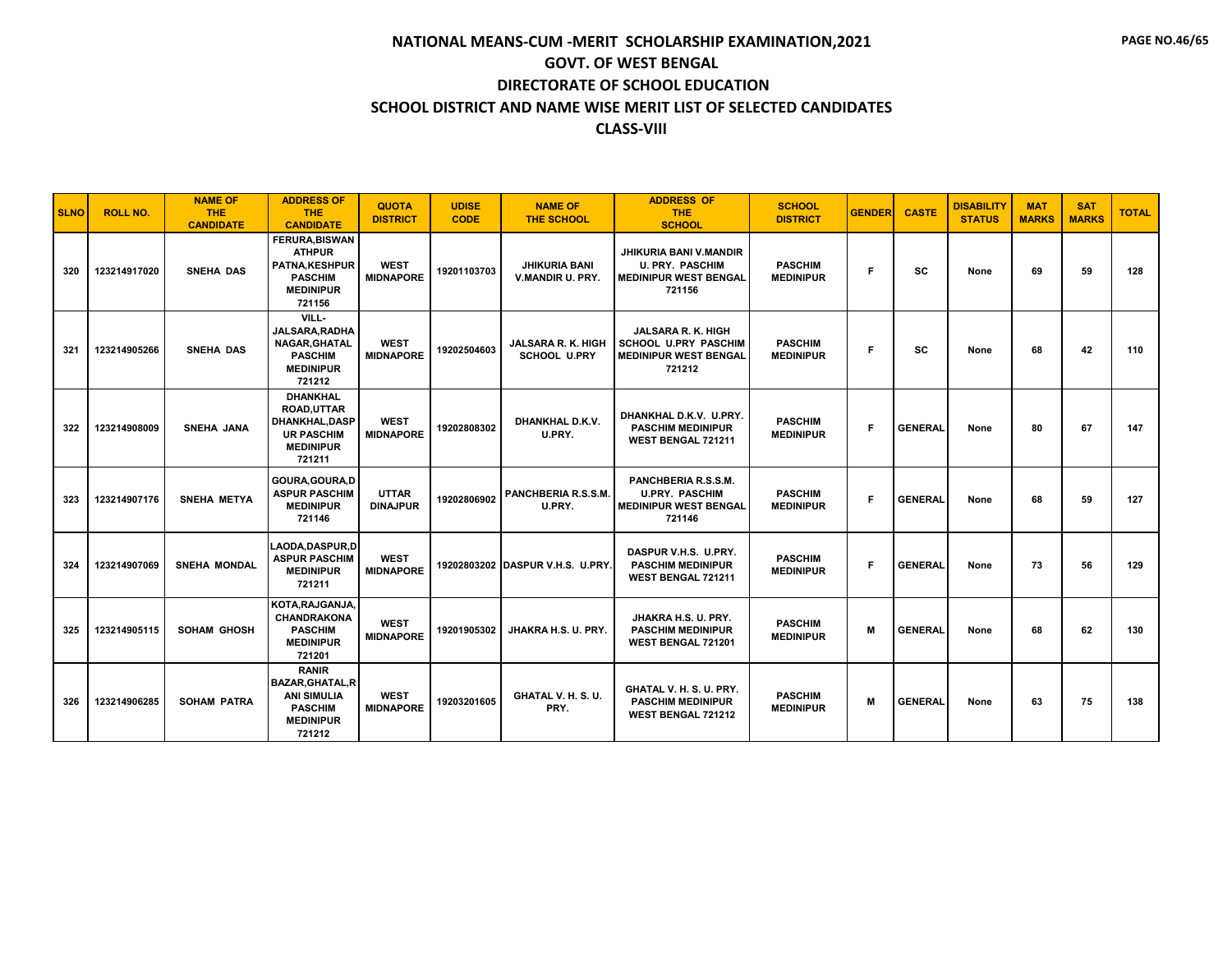| <b>SLNO</b> | <b>ROLL NO.</b> | <b>NAME OF</b><br><b>THE</b><br><b>CANDIDATE</b> | <b>ADDRESS OF</b><br><b>THE</b><br><b>CANDIDATE</b>                                                             | <b>QUOTA</b><br><b>DISTRICT</b> | <b>UDISE</b><br><b>CODE</b> | <b>NAME OF</b><br><b>THE SCHOOL</b>                             | <b>ADDRESS OF</b><br><b>THE</b><br><b>SCHOOL</b>                                                        | <b>SCHOOL</b><br><b>DISTRICT</b>   | <b>GENDER</b> | <b>CASTE</b>   | <b>DISABILITY</b><br><b>STATUS</b> | <b>MAT</b><br><b>MARKS</b> | <b>SAT</b><br><b>MARKS</b> | <b>TOTAL</b> |
|-------------|-----------------|--------------------------------------------------|-----------------------------------------------------------------------------------------------------------------|---------------------------------|-----------------------------|-----------------------------------------------------------------|---------------------------------------------------------------------------------------------------------|------------------------------------|---------------|----------------|------------------------------------|----------------------------|----------------------------|--------------|
| 327         | 123214905131    | <b>SOHAN HAZRA</b>                               | <b>SRINAGAR, SRINA</b><br><b>GAR, CHANDRAKO</b><br><b>NA PASCHIM</b><br><b>MEDINIPUR</b><br>721242              | <b>WEST</b><br><b>MIDNAPORE</b> | 19201801303                 | <b>SRINAGAR HIGH</b><br><b>SCHOOL U.PRY.</b>                    | <b>SRINAGAR HIGH SCHOOL</b><br><b>U.PRY. PASCHIM</b><br><b>MEDINIPUR WEST BENGAL</b><br>721242          | <b>PASCHIM</b><br><b>MEDINIPUR</b> | M             | <b>GENERAL</b> | None                               | 78                         | 66                         | 144          |
| 328         | 123214906001    | <b>SOMA ADAK</b>                                 | <b>DARI</b><br>AJODHYA.DARI<br>AJODHYA.DASPU<br><b>R PASCHIM</b><br><b>MEDINIPUR</b><br>721212                  | <b>WEST</b><br><b>MIDNAPORE</b> | 19202904502                 | <b>CHAIPAT GIRL HIGH</b><br><b>SCHOOL U PRY.</b>                | <b>CHAIPAT GIRL HIGH</b><br><b>SCHOOL U PRY. PASCHIM</b><br><b>MEDINIPUR WEST BENGAL</b><br>721148      | <b>PASCHIM</b><br><b>MEDINIPUR</b> | F             | <b>GENERAL</b> | None                               | 74                         | 55                         | 129          |
| 329         | 123214919092    | <b>SOMA HEMRAM</b>                               | <b>UDAYPUR, PACHR</b><br>A,KOTWALI<br><b>PASCHIM</b><br><b>MEDINIPUR</b><br>721149                              | <b>MURSHIDABA</b><br>D          | 19201103102                 | <b>ALOKEKENDRA HIGH</b><br><b>SCHOOL U. PRY</b>                 | ALOKEKENDRA HIGH<br><b>SCHOOL U. PRY PASCHIM</b><br><b>MEDINIPUR WEST BENGAL</b><br>721156              | <b>PASCHIM</b><br><b>MEDINIPUR</b> | Е             | ST             | None                               | 29                         | 30                         | 59           |
| 330         | 123214924038    | <b>SOMEN JANA</b>                                | <b>EKARUKHI, EKAR</b><br>UKHI.BELDA<br><b>PASCHIM</b><br><b>MEDINIPUR</b><br>721445                             | <b>WEST</b><br><b>MIDNAPORE</b> | 19201506203                 | <b>EKARKAI CHANDI</b><br>HIGH SCHOOL U PRY.                     | <b>EKARKAI CHANDI HIGH</b><br><b>SCHOOL U PRY. PASCHIM</b><br><b>MEDINIPUR WEST BENGAL</b><br>721445    | <b>PASCHIM</b><br><b>MEDINIPUR</b> | M             | <b>GENERAL</b> | None                               | 69                         | 72                         | 141          |
| 331         | 123214917041    | SONALI TUDU                                      | N0089.PURUNDA.<br><b>BELDA PASCHIM</b><br><b>MEDINIPUR</b><br>721445                                            | <b>WEST</b><br><b>MIDNAPORE</b> | 19201507402                 | <b>POROLDA</b><br><b>ANNAPURNA BANI</b><br><b>MANDIR U PRY.</b> | POROLDA ANNAPURNA<br><b>BANI MANDIR U PRY.</b><br><b>PASCHIM MEDINIPUR</b><br><b>WEST BENGAL 721445</b> | <b>PASCHIM</b><br><b>MEDINIPUR</b> | F             | ST             | None                               | 59                         | 40                         | 99           |
| 332         | 123214907001    | <b>SOUDEEP PAL</b>                               | <b>BASANTAPUR.CH</b><br><b>ANDRAKONA.CHA</b><br><b>NDRAKONA</b><br><b>PASCHIM</b><br><b>MEDINIPUR</b><br>721201 | <b>WEST</b><br><b>MIDNAPORE</b> | 19203601203                 | <b>MALLESWAEPUR S.V.</b><br>U. PRY                              | <b>MALLESWAEPUR S.V. U.</b><br>PRY PASCHIM MEDINIPUR<br>WEST BENGAL 721201                              | <b>PASCHIM</b><br><b>MEDINIPUR</b> | M             | <b>GENERAL</b> | None                               | 75                         | 57                         | 132          |
| 333         | 123214919069    | <b>SOUGATA JANA</b>                              | SOVAPUR, PRATA<br><b>PPUR.KHARAGPU</b><br><b>R LOCAL</b><br><b>PASCHIM</b><br><b>MEDINIPUR</b><br>721301        | <b>WEST</b><br><b>MIDNAPORE</b> | 19201203604                 | <b>DHANESWARPUR</b><br>G.CH.S.S. U.PRY.                         | <b><i>DHANESWARPUR</i></b><br>G.CH.S.S. U.PRY. PASCHIM<br><b>MEDINIPUR WEST BENGAL</b><br>721166        | <b>PASCHIM</b><br><b>MEDINIPUR</b> | M             | <b>GENERAL</b> | None                               | 80                         | 50                         | 130          |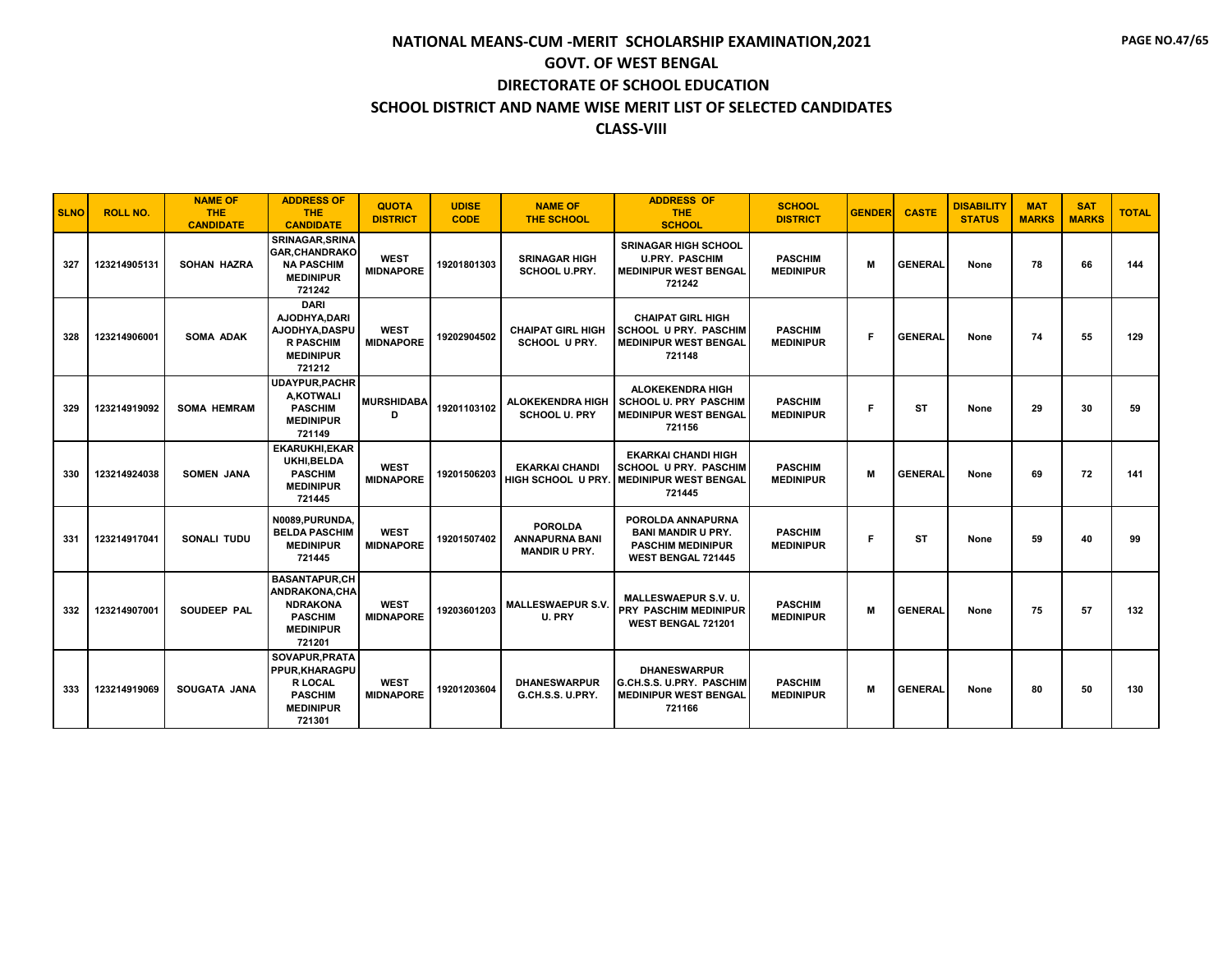| <b>SLNO</b> | <b>ROLL NO.</b> | <b>NAME OF</b><br><b>THE</b><br><b>CANDIDATE</b> | <b>ADDRESS OF</b><br><b>THE</b><br><b>CANDIDATE</b>                                                                                  | <b>QUOTA</b><br><b>DISTRICT</b> | <b>UDISE</b><br><b>CODE</b> | <b>NAME OF</b><br><b>THE SCHOOL</b>                 | <b>ADDRESS OF</b><br><b>THE</b><br><b>SCHOOL</b>                                                  | <b>SCHOOL</b><br><b>DISTRICT</b>   | <b>GENDER</b> | <b>CASTE</b>   | <b>DISABILITY</b><br><b>STATUS</b> | <b>MAT</b><br><b>MARKS</b> | <b>SAT</b><br><b>MARKS</b> | <b>TOTAL</b> |
|-------------|-----------------|--------------------------------------------------|--------------------------------------------------------------------------------------------------------------------------------------|---------------------------------|-----------------------------|-----------------------------------------------------|---------------------------------------------------------------------------------------------------|------------------------------------|---------------|----------------|------------------------------------|----------------------------|----------------------------|--------------|
| 334         | 123214930067    | SOUJIT BHUNIA                                    | <b>VILL MAISHAP O</b><br><b>PAKURIYA P S</b><br><b>KESHPUR, PAKURI</b><br>YA.KESHPUR<br><b>PASCHIM</b><br><b>MEDINIPUR</b><br>721126 | <b>WEST</b><br><b>MIDNAPORE</b> | 19203000706                 | <b>VIDYASAGAR</b><br>V.P.B.H.SCHOOL<br><b>U.PRY</b> | <b>VIDYASAGAR</b><br>V.P.B.H.SCHOOL U.PRY<br><b>PASCHIM MEDINIPUR</b><br>WEST BENGAL 721101       | <b>PASCHIM</b><br><b>MEDINIPUR</b> | M             | SC             | None                               | 64                         | 37                         | 101          |
| 335         | 123214906236    | <b>SOUMADIP KAR</b><br><b>SARKAR</b>             | <b>GANGADASPUR</b><br><b>WARD NO</b><br>06, KHIRPAI, CHAN<br><b>DRAKONA</b><br><b>PASCHIM</b><br><b>MEDINIPUR</b><br>721232          | <b>WEST</b><br><b>MIDNAPORE</b> | 19201805803                 | <b>MARH-GOPALPUR HS</b><br>U. PRY.                  | <b>MARH-GOPALPUR HS U.</b><br><b>PRY. PASCHIM MEDINIPUR</b><br>WEST BENGAL 721232                 | <b>PASCHIM</b><br><b>MEDINIPUR</b> | M             | <b>GENERAL</b> | None                               | 79                         | 62                         | 141          |
| 336         | 123214921019    | <b>SOUMAN DHARA</b>                              | <b>KAPASDA.KAPAS</b><br><b>DA.SABANG</b><br><b>PASCHIM</b><br><b>MEDINIPUR</b><br>721144                                             | <b>WEST</b><br><b>MIDNAPORE</b> | 19201007608                 | KHEPAL N.C.K.B.<br><b>SCHOOL U. PRY</b>             | KHEPAL N.C.K.B. SCHOOL<br><b>U. PRY PASCHIM</b><br><b>MEDINIPUR WEST BENGAL</b><br>721144         | <b>PASCHIM</b><br><b>MEDINIPUR</b> | M             | <b>GENERAL</b> | None                               | 79                         | 59                         | 138          |
| 337         | 123214906283    | <b>SOUMEN BERA</b>                               | <b>KHARAKPUR, MAN</b><br>SUKA, GHATAL<br><b>PASCHIM</b><br><b>MEDINIPUR</b><br>721212                                                | <b>WEST</b><br><b>MIDNAPORE</b> | 19202502902                 | <b>MANSUKA L.N.(H.S)</b><br><b>SCHOOL U.PRY</b>     | <b>MANSUKA L.N.(H.S)</b><br><b>SCHOOL U.PRY PASCHIM</b><br><b>MEDINIPUR WEST BENGAL</b><br>721212 | <b>PASCHIM</b><br><b>MEDINIPUR</b> | м             | <b>GENERAL</b> | None                               | 78                         | 53                         | 131          |
| 338         | 123214921104    | <b>SOUMEN DEY</b>                                | TARARUI, TARARU<br><b>I,DANTAN</b><br><b>PASCHIM</b><br><b>MEDINIPUR</b><br>721451                                                   | <b>WEST</b><br><b>MIDNAPORE</b> | 19201403502                 | TARARUI SRI R.V. U.<br>PRY.                         | TARARUI SRI R.V. U. PRY.<br><b>PASCHIM MEDINIPUR</b><br><b>WEST BENGAL 721451</b>                 | <b>PASCHIM</b><br><b>MEDINIPUR</b> | M             | <b>GENERAL</b> | None                               | 76                         | 61                         | 137          |
| 339         | 123214923118    | <b>SOUMEN GHARA</b>                              | VILL-<br><b>JOGISENBAR.BAR</b><br><b>BASHI, KHARAGP</b><br><b>UR LOCAL</b><br><b>PASCHIM</b><br><b>MEDINIPUR</b><br>721149           | <b>WEST</b><br><b>MIDNAPORE</b> | 19200801503                 | <b>BARBASHI HIGH</b><br><b>SCHOOL U. PRY</b>        | <b>BARBASHI HIGH SCHOOL</b><br><b>U. PRY PASCHIM</b><br><b>MEDINIPUR WEST BENGAL</b><br>721149    | <b>PASCHIM</b><br><b>MEDINIPUR</b> | M             | <b>GENERAL</b> | None                               | 71                         | 64                         | 135          |
| 340         | 123214923035    | <b>SOUMEN KISKU</b>                              | SHABRA, SHABRA,<br><b>BELDA PASCHIM</b><br><b>MEDINIPUR</b><br>721445                                                                | <b>WEST</b><br><b>MIDNAPORE</b> | 19201505101                 | SHABRA R.K.<br><b>BIDYABHAWAN U PRY</b>             | SHABRA R.K.<br><b>BIDYABHAWAN U PRY</b><br><b>PASCHIM MEDINIPUR</b><br><b>WEST BENGAL 721445</b>  | <b>PASCHIM</b><br><b>MEDINIPUR</b> | М             | ST             | None                               | 43                         | 47                         | 90           |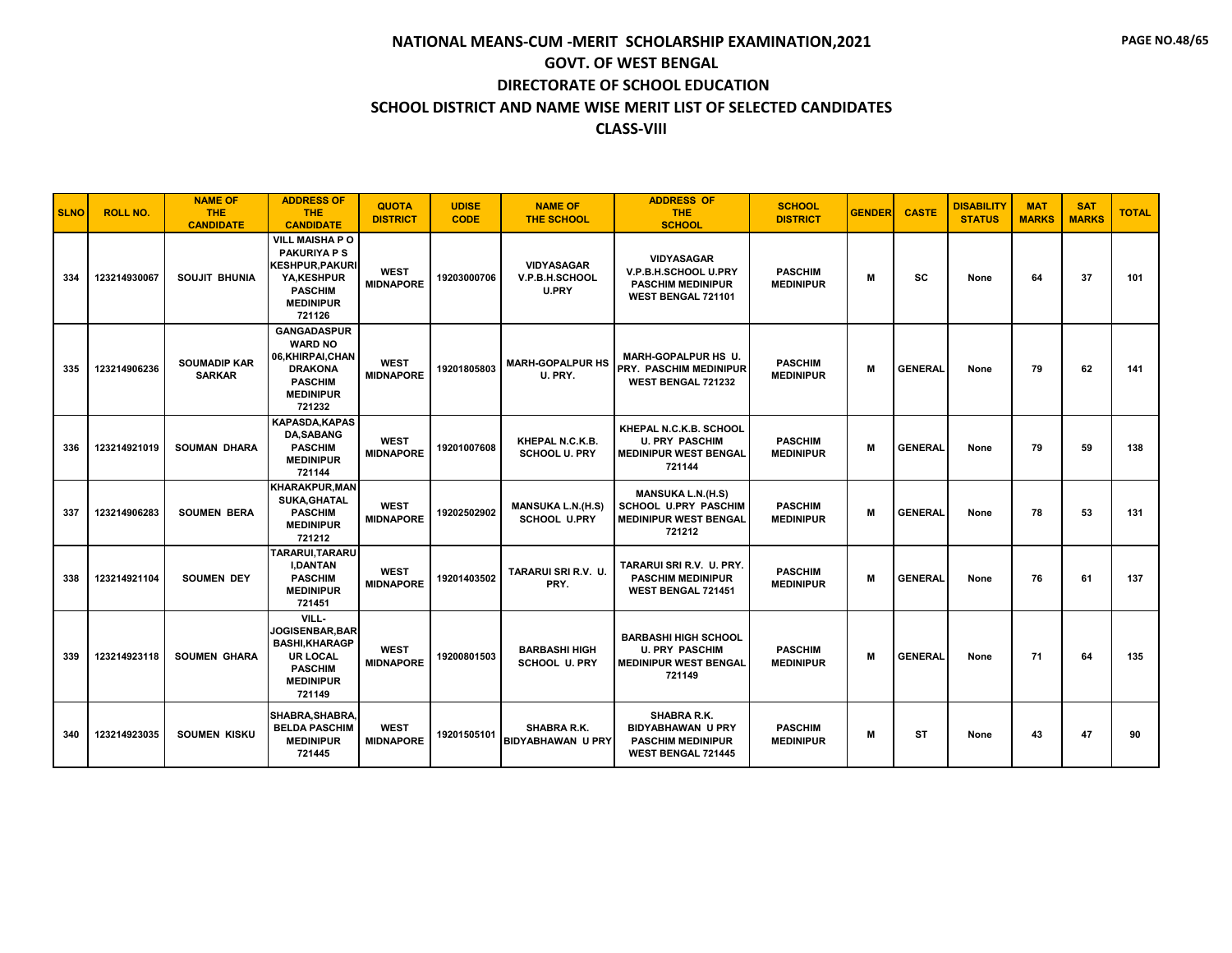| <b>SLNO</b> | <b>ROLL NO.</b> | <b>NAME OF</b><br><b>THE</b><br><b>CANDIDATE</b> | <b>ADDRESS OF</b><br><b>THE</b><br><b>CANDIDATE</b>                                                                                | <b>QUOTA</b><br><b>DISTRICT</b> | <b>UDISE</b><br><b>CODE</b> | <b>NAME OF</b><br><b>THE SCHOOL</b>         | <b>ADDRESS OF</b><br><b>THE</b><br><b>SCHOOL</b>                                                       | <b>SCHOOL</b><br><b>DISTRICT</b>   | <b>GENDER</b> | <b>CASTE</b>   | <b>DISABILITY</b><br><b>STATUS</b> | <b>MAT</b><br><b>MARKS</b> | <b>SAT</b><br><b>MARKS</b> | <b>TOTAL</b> |
|-------------|-----------------|--------------------------------------------------|------------------------------------------------------------------------------------------------------------------------------------|---------------------------------|-----------------------------|---------------------------------------------|--------------------------------------------------------------------------------------------------------|------------------------------------|---------------|----------------|------------------------------------|----------------------------|----------------------------|--------------|
| 341         | 123214905384    | <b>SOUMI KARMAKAR</b>                            | <b>NISCHINDIPUR.GH</b><br>ATAL, GHATAL, GH<br><b>ATAL PASCHIM</b><br><b>MEDINIPUR</b><br>721212                                    | <b>WEST</b><br><b>MIDNAPORE</b> | 19203200203                 | GHATAL Y.S.S.V. U.<br>PRY.                  | GHATAL Y.S.S.V. U. PRY.<br><b>PASCHIM MEDINIPUR</b><br><b>WEST BENGAL 721212</b>                       | <b>PASCHIM</b><br><b>MEDINIPUR</b> | F             | <b>GENERAL</b> | None                               | 72                         | 57                         | 129          |
| 342         | 123214924064    | <b>SOUMI SAHOO</b>                               | N102, JAHALDA, B<br><b>ELDA PASCHIM</b><br><b>MEDINIPUR</b><br>721443                                                              | <b>WEST</b><br><b>MIDNAPORE</b> | 19201508001                 | <b>JAHALDA HS U PRY.</b>                    | JAHALDA HS U PRY.<br><b>PASCHIM MEDINIPUR</b><br><b>WEST BENGAL 721443</b>                             | <b>PASCHIM</b><br><b>MEDINIPUR</b> | F             | <b>GENERAL</b> | None                               | 76                         | 72                         | 148          |
| 343         | 123214923015    | <b>SOUMITA JANA</b>                              | <b>EKARUKHI, EKAR</b><br>UKHI.BELDA<br><b>PASCHIM</b><br><b>MEDINIPUR</b><br>721445                                                | <b>WEST</b><br><b>MIDNAPORE</b> | 19201506203                 | <b>EKARKAI CHANDI</b><br>HIGH SCHOOL U PRY. | <b>EKARKAI CHANDI HIGH</b><br><b>SCHOOL U PRY. PASCHIM</b><br><b>I MEDINIPUR WEST BENGAL</b><br>721445 | <b>PASCHIM</b><br><b>MEDINIPUR</b> | F             | <b>GENERAL</b> | None                               | 75                         | 57                         | 132          |
| 344         | 123214922127    | <b>SOUMYA GIRI</b>                               | KOTEPADA, KOTE<br>PADA.DANTAN<br><b>PASCHIM</b><br><b>MEDINIPUR</b><br>721426                                                      | <b>WEST</b><br><b>MIDNAPORE</b> | 19201404003                 | <b>KOTEPADA HIGH S. U.</b><br>PRY.          | KOTEPADA HIGH S. U.<br><b>PRY. PASCHIM MEDINIPUR</b><br><b>WEST BENGAL 721426</b>                      | <b>PASCHIM</b><br><b>MEDINIPUR</b> | M             | <b>SC</b>      | None                               | 69                         | 45                         | 114          |
| 345         | 123214905343    | <b>SOUMYADEEP</b><br><b>CHAKRABORTY</b>          | <b>TUKURIA.KUAPUR</b><br>.CHANDRAKONA<br><b>PASCHIM</b><br><b>MEDINIPUR</b><br>721201                                              | <b>WEST</b><br><b>MIDNAPORE</b> | 19201904903                 | TUKURIA R.M.K. F.S. U.<br><b>PRY</b>        | TUKURIA R.M.K. F.S. U. PRY<br><b>PASCHIM MEDINIPUR</b><br>WEST BENGAL 721201                           | <b>PASCHIM</b><br><b>MEDINIPUR</b> | M             | <b>GENERAL</b> | None                               | 77                         | 80                         | 157          |
| 346         | 123214905150    | <b>SOUMYADIP DAS</b>                             | VILL-<br><b>BALINAGAR, DING</b><br>AL.<br><b>KAMARGERIA,CH</b><br><b>ANDRAKONA</b><br><b>PASCHIM</b><br><b>MEDINIPUR</b><br>721232 | <b>UTTAR</b><br><b>DINAJPUR</b> | 19201808803                 | <b>GOPAL HIGH U. PRY.</b>                   | GOPAL HIGH U. PRY.<br><b>PASCHIM MEDINIPUR</b><br>WEST BENGAL 721232                                   | <b>PASCHIM</b><br><b>MEDINIPUR</b> | M             | <b>GENERAL</b> | None                               | 68                         | 60                         | 128          |
| 347         | 123214917173    | SOUMYADIP JANA                                   | N0082, THAKURCH<br>AK, BELDA<br><b>PASCHIM</b><br><b>MEDINIPUR</b><br>721424                                                       | <b>WEST</b><br><b>MIDNAPORE</b> | 19200912802                 | ARJUNI DESBANDHU<br><b>HS U.PRY</b>         | ARJUNI DESBANDHU HS<br><b>U.PRY PASCHIM</b><br><b>MEDINIPUR WEST BENGAL</b><br>721424                  | <b>PASCHIM</b><br><b>MEDINIPUR</b> | M             | <b>GENERAL</b> | None                               | 82                         | 59                         | 141          |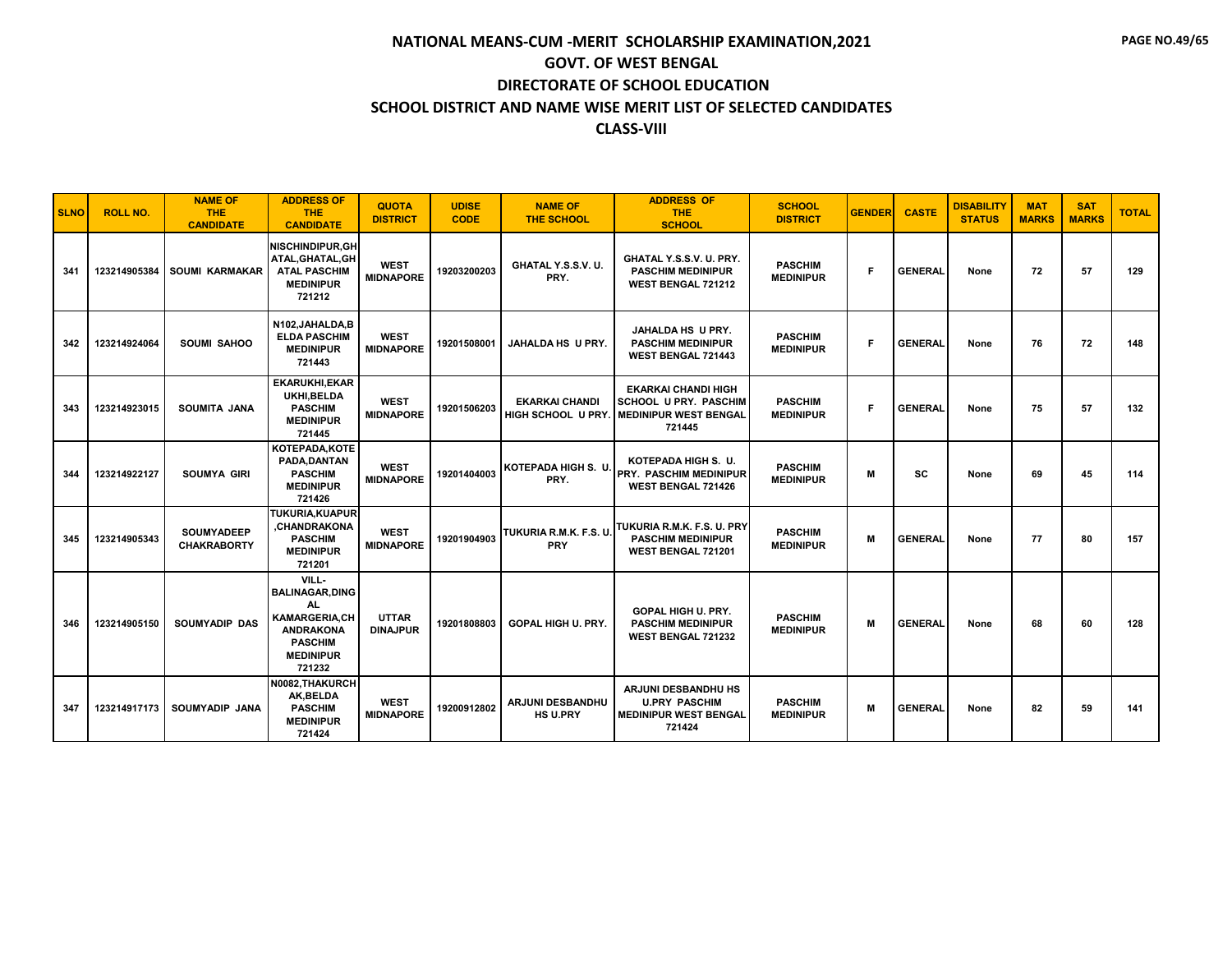| <b>SLNO</b> | <b>ROLL NO.</b> | <b>NAME OF</b><br><b>THE</b><br><b>CANDIDATE</b> | <b>ADDRESS OF</b><br><b>THE</b><br><b>CANDIDATE</b>                                                        | <b>QUOTA</b><br><b>DISTRICT</b> | <b>UDISE</b><br><b>CODE</b> | <b>NAME OF</b><br><b>THE SCHOOL</b>             | <b>ADDRESS OF</b><br><b>THE</b><br><b>SCHOOL</b>                                                  | <b>SCHOOL</b><br><b>DISTRICT</b>   | <b>GENDER</b> | <b>CASTE</b>   | <b>DISABILITY</b><br><b>STATUS</b> | <b>MAT</b><br><b>MARKS</b> | <b>SAT</b><br><b>MARKS</b> | <b>TOTAL</b> |
|-------------|-----------------|--------------------------------------------------|------------------------------------------------------------------------------------------------------------|---------------------------------|-----------------------------|-------------------------------------------------|---------------------------------------------------------------------------------------------------|------------------------------------|---------------|----------------|------------------------------------|----------------------------|----------------------------|--------------|
| 348         | 123214906167    | <b>SOUMYADIP KHARA</b>                           | <b>TUKURIA,KUAPUR</b><br>.CHANDRAKONA<br><b>PASCHIM</b><br><b>MEDINIPUR</b><br>721201                      | <b>WEST</b><br><b>MIDNAPORE</b> | 19201904903                 | TUKURIA R.M.K. F.S. U.<br>PRY                   | TUKURIA R.M.K. F.S. U. PRY<br><b>PASCHIM MEDINIPUR</b><br>WEST BENGAL 721201                      | <b>PASCHIM</b><br><b>MEDINIPUR</b> | M             | <b>GENERAL</b> | None                               | 78                         | 76                         | 154          |
| 349         | 123214918125    | <b>SOUMYADIP</b><br><b>MANDAL</b>                | <b>KEOTKHALISA.KE</b><br><b>OTKHALISA, MOH</b><br><b>ANPUR PASCHIM</b><br><b>MEDINIPUR</b><br>721443       | <b>MALDA</b>                    | 19201502202                 | <b>RENJURA HS U PRY.</b>                        | <b>RENJURA HS U PRY.</b><br><b>PASCHIM MEDINIPUR</b><br><b>WEST BENGAL 721443</b>                 | <b>PASCHIM</b><br><b>MEDINIPUR</b> | M             | <b>ST</b>      | None                               | 36                         | 28                         | 64           |
| 350         | 123214907043    | <b>SOUMYADIP</b><br><b>MONDAL</b>                | <b>WARD NO-</b><br>11, GHATAL, GHAT<br><b>AL PASCHIM</b><br><b>MEDINIPUR</b><br>721212                     | <b>WEST</b><br><b>MIDNAPORE</b> | 19203201605                 | GHATAL V. H. S. U.<br>PRY.                      | GHATAL V. H. S. U. PRY.<br><b>PASCHIM MEDINIPUR</b><br><b>WEST BENGAL 721212</b>                  | <b>PASCHIM</b><br><b>MEDINIPUR</b> | M             | <b>GENERAL</b> | None                               | 76                         | 68                         | 144          |
| 351         | 123214929134    | <b>SOUMYADIP</b><br><b>SINGHA</b>                | <b>BAGMARI.GOHAL</b><br><b>DIHI,SALBONI</b><br><b>PASCHIM</b><br><b>MEDINIPUR</b><br>721129                | <b>UTTAR</b><br><b>DINAJPUR</b> | 19200609002                 | <b>MOUPAL DESHPRAN</b><br><b>VIDYAPITH UP</b>   | <b>MOUPAL DESHPRAN</b><br><b>VIDYAPITH UP PASCHIM</b><br><b>MEDINIPUR WEST BENGAL</b><br>721516   | <b>PASCHIM</b><br><b>MEDINIPUR</b> | M             | <b>GENERAL</b> | None                               | 73                         | 56                         | 129          |
| 352         | 123214905338    | <b>SOUMYADIPTA</b><br><b>GHOSH</b>               | <b>METHANI, JHAKRA</b><br><b>CHANDRAKONA</b><br><b>PASCHIM</b><br><b>MEDINIPUR</b><br>721201               | <b>WEST</b><br><b>MIDNAPORE</b> | 19201905302                 | JHAKRA H.S. U. PRY.                             | JHAKRA H.S. U. PRY.<br><b>PASCHIM MEDINIPUR</b><br>WEST BENGAL 721201                             | <b>PASCHIM</b><br><b>MEDINIPUR</b> | M             | <b>GENERAL</b> | None                               | 72                         | 63                         | 135          |
| 353         | 123214918154    | SOUMYAJIT MAITY                                  | PALASHI, JAHALD<br>A,BELDA<br><b>PASCHIM</b><br><b>MEDINIPUR</b><br>721443                                 | <b>WEST</b><br><b>MIDNAPORE</b> | 19201508001                 | <b>JAHALDA HS U PRY.</b>                        | <b>JAHALDA HS U PRY.</b><br><b>PASCHIM MEDINIPUR</b><br><b>WEST BENGAL 721443</b>                 | <b>PASCHIM</b><br><b>MEDINIPUR</b> | M             | <b>GENERAL</b> | None                               | 78                         | 60                         | 138          |
| 354         | 123214906074    | <b>SOUNAK BERA</b>                               | <b>KANAKPUR BERA</b><br>PARA.BARGOBIN<br><b>DA, GHATAL</b><br><b>PASCHIM</b><br><b>MEDINIPUR</b><br>721211 | <b>WEST</b><br><b>MIDNAPORE</b> | 19202507803                 | <b>KALICHAK B.D.HIGH</b><br><b>SCHOOL U.PRY</b> | <b>KALICHAK B.D.HIGH</b><br><b>SCHOOL U.PRY PASCHIM</b><br><b>MEDINIPUR WEST BENGAL</b><br>721211 | <b>PASCHIM</b><br><b>MEDINIPUR</b> | M             | <b>GENERAL</b> | None                               | 74                         | 61                         | 135          |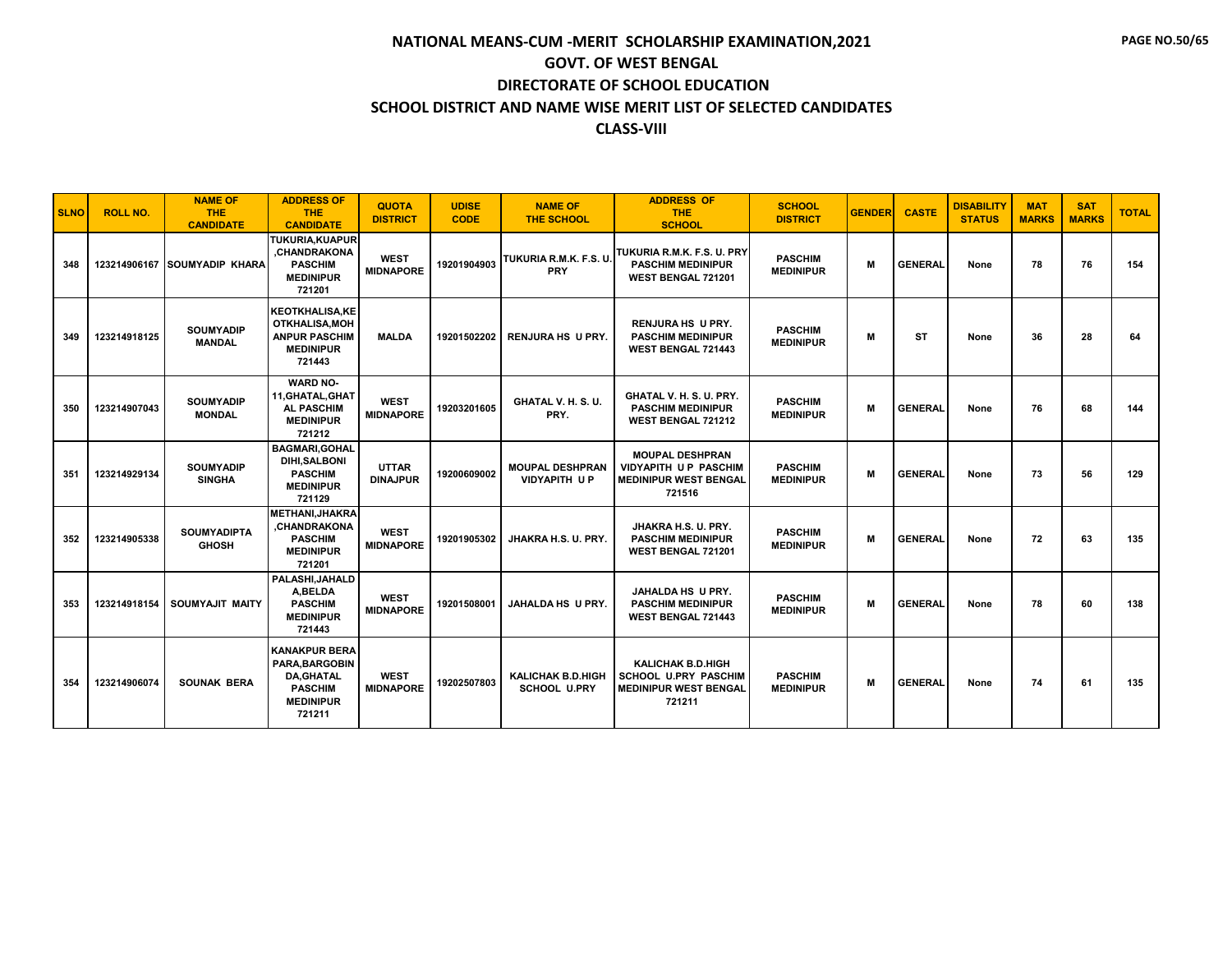| <b>SLNO</b> | <b>ROLL NO.</b> | <b>NAME OF</b><br><b>THE</b><br><b>CANDIDATE</b> | <b>ADDRESS OF</b><br><b>THE</b><br><b>CANDIDATE</b>                                                                                                | <b>QUOTA</b><br><b>DISTRICT</b> | <b>UDISE</b><br><b>CODE</b> | <b>NAME OF</b><br>THE SCHOOL                   | <b>ADDRESS OF</b><br><b>THE</b><br><b>SCHOOL</b>                                                 | <b>SCHOOL</b><br><b>DISTRICT</b>   | <b>GENDER</b> | <b>CASTE</b>   | <b>DISABILITY</b><br><b>STATUS</b> | <b>MAT</b><br><b>MARKS</b> | <b>SAT</b><br><b>MARKS</b> | <b>TOTAL</b> |
|-------------|-----------------|--------------------------------------------------|----------------------------------------------------------------------------------------------------------------------------------------------------|---------------------------------|-----------------------------|------------------------------------------------|--------------------------------------------------------------------------------------------------|------------------------------------|---------------|----------------|------------------------------------|----------------------------|----------------------------|--------------|
| 355         | 123214916270    | <b>SOURADEEP</b><br><b>DANDAPAT</b>              | SH5, KUSHGERIA,<br><b>KESHIARY</b><br><b>PASCHIM</b><br><b>MEDINIPUR</b><br>721133                                                                 | <b>WEST</b><br><b>MIDNAPORE</b> | 19201601401                 | <b>KHAJRA S.C.M.HIGH</b><br><b>SCHOOL</b>      | KHAJRA S.C.M.HIGH<br><b>SCHOOL PASCHIM</b><br><b>MEDINIPUR WEST BENGAL</b><br>721133             | <b>PASCHIM</b><br><b>MEDINIPUR</b> | M             | <b>GENERAL</b> | None                               | 66                         | 63                         | 129          |
| 356         | 123214929098    | <b>SOURASISH</b><br><b>BISWAS</b>                | <b>2 NO TULSICHATI</b><br><b>COLONY, KIABONI</b><br>.GARHBETA<br><b>PASCHIM</b><br><b>MEDINIPUR</b><br>721253                                      | <b>WEST</b><br><b>MIDNAPORE</b> | 19200314002                 | <b>KESHIA S.K. HIGH</b><br><b>SCHOOL U.PRY</b> | <b>KESHIA S.K. HIGH SCHOOL</b><br><b>U.PRY PASCHIM</b><br><b>MEDINIPUR WEST BENGAL</b><br>721253 | <b>PASCHIM</b><br><b>MEDINIPUR</b> | M             | SC             | None                               | 59                         | 53                         | 112          |
| 357         | 123214905069    | <b>SOURISH SAMANTA</b>                           | <b>GHORADAHA.GH</b><br><b>ORADAHA.KHANA</b><br><b>KUL HUGLI</b><br>721212                                                                          | <b>WEST</b><br><b>MIDNAPORE</b> | 19203201605                 | GHATAL V. H. S. U.<br>PRY.                     | GHATAL V. H. S. U. PRY.<br><b>PASCHIM MEDINIPUR</b><br>WEST BENGAL 721212                        | <b>PASCHIM</b><br><b>MEDINIPUR</b> | M             | <b>GENERAL</b> | None                               | 80                         | 62                         | 142          |
| 358         | 123214917205    | <b>SOUVIK MANDAL</b>                             | KALYANPUR, KAL<br>YANPUR, NANDAK<br><b>UMAR PURBA</b><br><b>MEDINIPUR</b><br>721632                                                                | <b>WEST</b><br><b>MIDNAPORE</b> | 19201304402                 | <b>BAITA M.N HS U PRY.</b>                     | <b>BAITA M.N HS U PRY.</b><br><b>PASCHIM MEDINIPUR</b><br>WEST BENGAL 721420                     | <b>PASCHIM</b><br><b>MEDINIPUR</b> | M             | <b>GENERAL</b> | None                               | 74                         | 62                         | 136          |
| 359         | 123214923158    | SOUVIK PARYA                                     | N0010.KUSHBASA<br>N, NARAYANGARH<br><b>PASCHIM</b><br><b>MEDINIPUR</b><br>721445                                                                   | <b>WEST</b><br><b>MIDNAPORE</b> | 19200918202                 | <b>KUSBASAN HS U.PRY</b>                       | <b>KUSBASAN HS U.PRY</b><br><b>PASCHIM MEDINIPUR</b><br>WEST BENGAL 721445                       | <b>PASCHIM</b><br><b>MEDINIPUR</b> | M             | <b>GENERAL</b> | None                               | 82                         | 55                         | 137          |
| 360         | 123214917050    | <b>SRABONI MANDAL</b>                            | SASTANAGAR, DA<br>NTAN, DANTAN<br><b>PASCHIM</b><br><b>MEDINIPUR</b><br>721426                                                                     | <b>WEST</b><br><b>MIDNAPORE</b> | 19201400902                 | DATAN B.G.<br>H.SCHOOL U. PRY.                 | DATAN B. G. H.SCHOOL U.<br><b>PRY. PASCHIM MEDINIPUR</b><br><b>WEST BENGAL 721426</b>            | <b>PASCHIM</b><br><b>MEDINIPUR</b> | F             | SC             | None                               | 51                         | 52                         | 103          |
| 361         | 123214916167    | <b>SREEJITA GHOSH</b>                            | <b>NEAR TELIPUKUR</b><br><b>HIGH</b><br><b>SCHOOL.HATSUL</b><br>TANPUR, KHARAG<br><b>PUR LOCAL</b><br><b>PASCHIM</b><br><b>MEDINIPUR</b><br>721149 | <b>WEST</b><br><b>MIDNAPORE</b> | 19200804102                 | <b>TELIPUKUR HS</b><br><b>SCHOOL U PRY</b>     | <b>TELIPUKUR HS SCHOOL U</b><br>PRY PASCHIM MEDINIPUR<br>WEST BENGAL 721149                      | <b>PASCHIM</b><br><b>MEDINIPUR</b> | F             | <b>GENERAL</b> | None                               | 80                         | 71                         | 151          |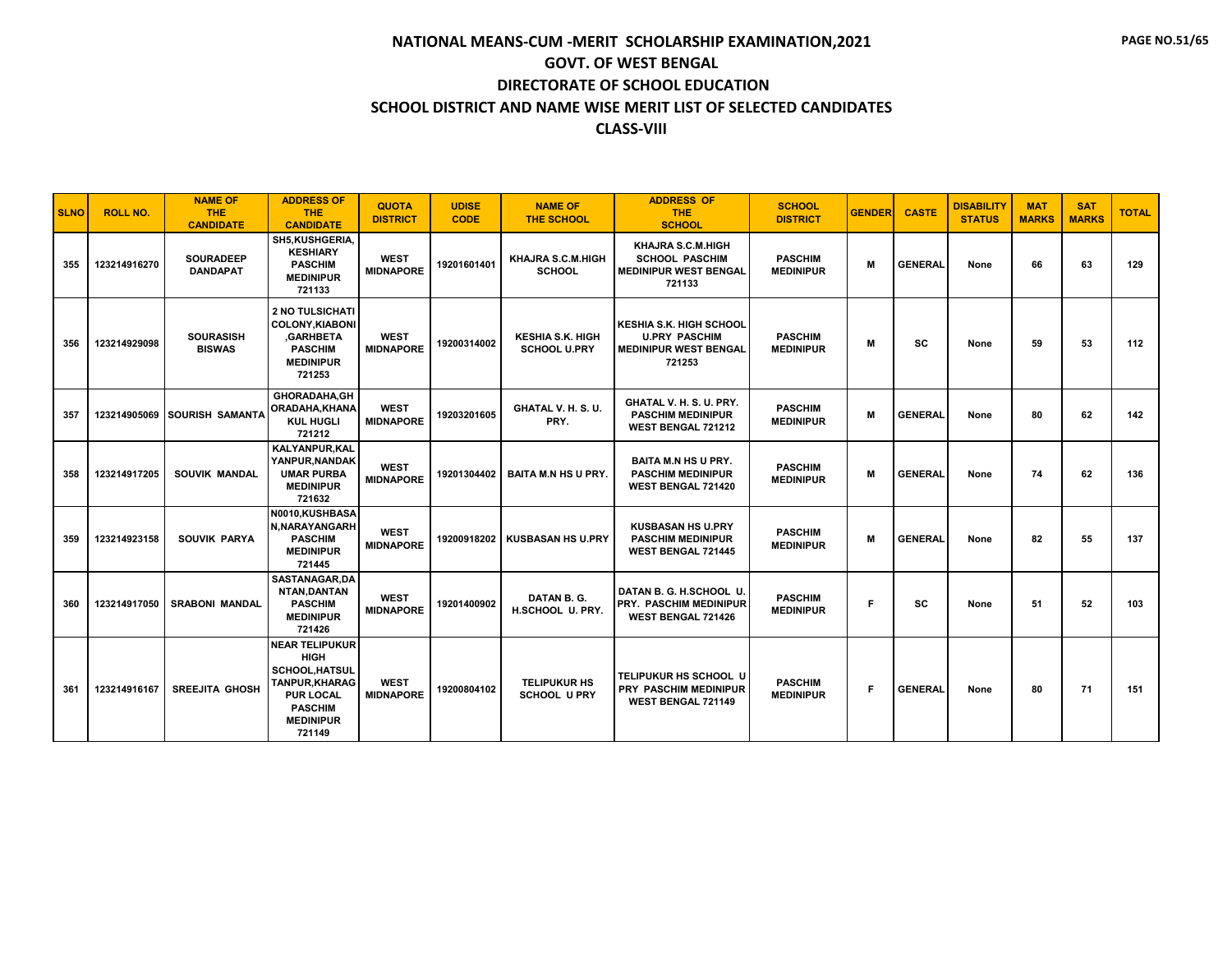| <b>SLNO</b> | <b>ROLL NO.</b> | <b>NAME OF</b><br><b>THE</b><br><b>CANDIDATE</b> | <b>ADDRESS OF</b><br><b>THE</b><br><b>CANDIDATE</b>                                                                          | <b>QUOTA</b><br><b>DISTRICT</b> | <b>UDISE</b><br><b>CODE</b> | <b>NAME OF</b><br><b>THE SCHOOL</b>                  | <b>ADDRESS OF</b><br><b>THE</b><br><b>SCHOOL</b>                                                        | <b>SCHOOL</b><br><b>DISTRICT</b>   | <b>GENDER</b> | <b>CASTE</b>   | <b>DISABILITY</b><br><b>STATUS</b> | <b>MAT</b><br><b>MARKS</b> | <b>SAT</b><br><b>MARKS</b> | <b>TOTAL</b> |
|-------------|-----------------|--------------------------------------------------|------------------------------------------------------------------------------------------------------------------------------|---------------------------------|-----------------------------|------------------------------------------------------|---------------------------------------------------------------------------------------------------------|------------------------------------|---------------|----------------|------------------------------------|----------------------------|----------------------------|--------------|
| 362         | 123214905461    | <b>SREYA HAZRA</b>                               | AGAR.AGAR.CHA<br><b>NDRAKONA</b><br><b>PASCHIM</b><br><b>MEDINIPUR</b><br>721222                                             | <b>WEST</b><br><b>MIDNAPORE</b> | 19201804602                 | <b>BEURGRAM HIGH</b><br><b>SCHOOL U. PRY.</b>        | <b>BEURGRAM HIGH SCHOOL</b><br><b>U. PRY. PASCHIM</b><br><b>MEDINIPUR WEST BENGAL</b><br>721222         | <b>PASCHIM</b><br><b>MEDINIPUR</b> | F             | <b>GENERAL</b> | None                               | 76                         | 55                         | 131          |
| 363         | 123214905578    | <b>SREYA KHAN</b>                                | <b>RATNESWARBATI</b><br>.RATNESWARBAT<br><b>I.GHATAL</b><br><b>PASCHIM</b><br><b>MEDINIPUR</b><br>721212                     | <b>WEST</b><br><b>MIDNAPORE</b> | 19202505901                 | <b>MARXMRITYU</b><br>S.B.VIDYALAYA U.PR              | <b>MARXMRITYU</b><br><b>S.B.VIDYALAYA U.PR</b><br><b>PASCHIM MEDINIPUR</b><br><b>WEST BENGAL 721212</b> | <b>PASCHIM</b><br><b>MEDINIPUR</b> | F             | <b>GENERAL</b> | None                               | 77                         | 57                         | 134          |
| 364         | 123214905379    | <b>SREYA MANNA</b>                               | <b>PARBATIPUR.BAL</b><br>AKROUTH.DASPU<br><b>R PASCHIM</b><br><b>MEDINIPUR</b><br>721641                                     | <b>WEST</b><br><b>MIDNAPORE</b> | 19202810302                 | PARBATIPUR M.D.<br><b>HIGH SCHOOL</b>                | PARBATIPUR M.D. HIGH<br><b>SCHOOL PASCHIM</b><br><b>MEDINIPUR WEST BENGAL</b><br>721641                 | <b>PASCHIM</b><br><b>MEDINIPUR</b> | F             | <b>GENERAL</b> | None                               | 75                         | 69                         | 144          |
| 365         | 123214907022    | <b>SREYASRI MANDAL</b>                           | <b>KHARAR WARD</b><br><b>NO</b><br>5.KHARAR.GHATA<br><b>L PASCHIM</b><br><b>MEDINIPUR</b><br>721222                          | <b>WEST</b><br><b>MIDNAPORE</b> | 19203400102                 | KHARAR S.K.H.H.<br><b>BALIKA VIDYALAYA</b><br>U.PRY. | KHARAR S.K.H.H. BALIKA<br>VIDYALAYA U.PRY.<br><b>PASCHIM MEDINIPUR</b><br><b>WEST BENGAL 721222</b>     | <b>PASCHIM</b><br><b>MEDINIPUR</b> | F             | <b>GENERAL</b> | None                               | 71                         | 59                         | 130          |
| 366         | 123214906137    | <b>SRIJAN MAITI</b>                              | N0084, JAGANNAT<br><b>HPUR.DASPUR</b><br><b>PASCHIM</b><br><b>MEDINIPUR</b><br>721641                                        | <b>UTTAR</b><br><b>DINAJPUR</b> | 19202807203                 | TEARBERIA J.T.R.H.S.<br>U.PRY.                       | TEARBERIA J.T.R.H.S.<br><b>U.PRY. PASCHIM</b><br><b>MEDINIPUR WEST BENGAL</b><br>721641                 | <b>PASCHIM</b><br><b>MEDINIPUR</b> | М             | <b>GENERAL</b> | None                               | 73                         | 55                         | 128          |
| 367         | 123214905328    | <b>SRIJITA BAG</b>                               | <b>VILL KHIRPAI</b><br><b>WARD NO</b><br>03, KHIRPAI, CHAN<br><b>DRAKONA</b><br><b>PASCHIM</b><br><b>MEDINIPUR</b><br>721232 | <b>WEST</b><br><b>MIDNAPORE</b> | 19203500302                 | KHIRPAI DR. S.K B.<br>M.G.H.U.PRY                    | KHIRPAI DR. S.K B.<br><b>M.G.H.U.PRY PASCHIM</b><br><b>MEDINIPUR WEST BENGAL</b><br>721232              | <b>PASCHIM</b><br><b>MEDINIPUR</b> | F             | <b>GENERAL</b> | None                               | 71                         | 61                         | 132          |
| 368         | 123214923130    | <b>SRIJITA GUCHHAIT</b>                          | <b>BELDA.GARH</b><br><b>RADHANAGAR.BE</b><br><b>LDA PASCHIM</b><br><b>MEDINIPUR</b><br>721445                                | <b>UTTAR</b><br><b>DINAJPUR</b> | 19200918202                 | <b>KUSBASAN HS U.PRY</b>                             | <b>KUSBASAN HS U.PRY</b><br><b>PASCHIM MEDINIPUR</b><br><b>WEST BENGAL 721445</b>                       | <b>PASCHIM</b><br><b>MEDINIPUR</b> | F             | <b>GENERAL</b> | None                               | 71                         | 57                         | 128          |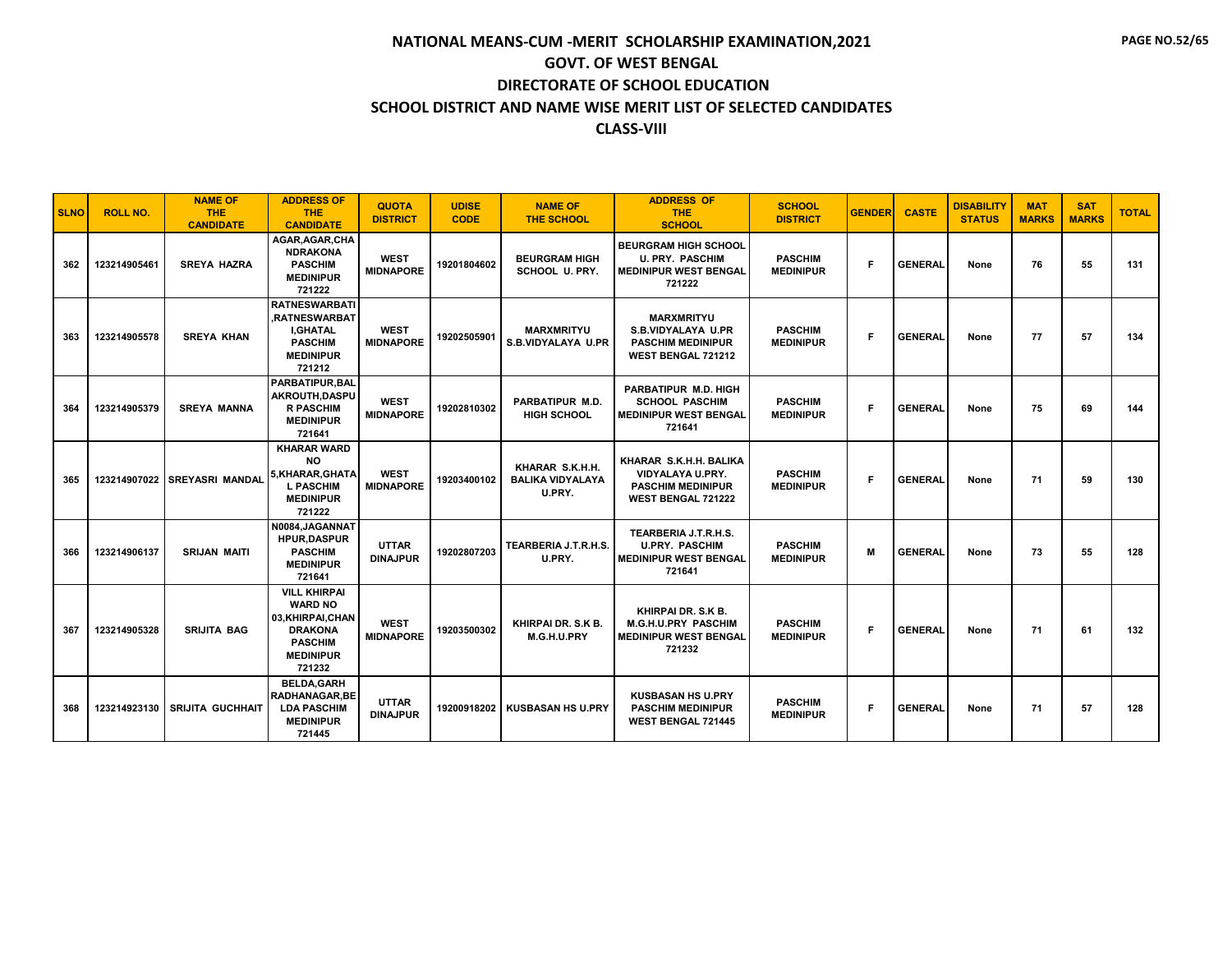| <b>SLNO</b> | <b>ROLL NO.</b> | <b>NAME OF</b><br><b>THE</b><br><b>CANDIDATE</b> | <b>ADDRESS OF</b><br><b>THE</b><br><b>CANDIDATE</b>                                                                         | <b>QUOTA</b><br><b>DISTRICT</b> | <b>UDISE</b><br><b>CODE</b> | <b>NAME OF</b><br><b>THE SCHOOL</b>                                 | <b>ADDRESS OF</b><br><b>THE</b><br><b>SCHOOL</b>                                                          | <b>SCHOOL</b><br><b>DISTRICT</b>   | <b>GENDER</b> | <b>CASTE</b>   | <b>DISABILITY</b><br><b>STATUS</b> | <b>MAT</b><br><b>MARKS</b> | <b>SAT</b><br><b>MARKS</b> | <b>TOTAL</b> |
|-------------|-----------------|--------------------------------------------------|-----------------------------------------------------------------------------------------------------------------------------|---------------------------------|-----------------------------|---------------------------------------------------------------------|-----------------------------------------------------------------------------------------------------------|------------------------------------|---------------|----------------|------------------------------------|----------------------------|----------------------------|--------------|
| 369         | 123214931063    | <b>SRIJITA MANDAL</b>                            | <b>ERIAMARA.ERIAM</b><br>ARA, GOALTORE<br><b>PASCHIM</b><br><b>MEDINIPUR</b><br>721157                                      | <b>WEST</b><br><b>MIDNAPORE</b> |                             | <b>NAYABASAT</b><br>19200500602 P.M.SIKSHA.NKTETAN.<br><b>U.PRY</b> | <b>NAYABASAT</b><br>P.M.SIKSHA.NKTETAN.<br><b>U.PRY PASCHIM</b><br><b>MEDINIPUR WEST BENGAL</b><br>721253 | <b>PASCHIM</b><br><b>MEDINIPUR</b> | F             | SC             | None                               | 54                         | 50                         | 104          |
| 370         | 123214929368    | <b>SRISTI SIKARI</b>                             | <b>TUKURIAPAT, BEN</b><br>ACHAPRA, ANAND<br><b>APUR PASCHIM</b><br><b>MEDINIPUR</b><br>721201                               | <b>WEST</b><br><b>MIDNAPORE</b> | 19200200802                 | <b>TUKURIAPAT HIGH</b><br><b>SCHOOL U.PRY.</b>                      | <b>TUKURIAPAT HIGH</b><br><b>SCHOOL U.PRY. PASCHIM</b><br><b>MEDINIPUR WEST BENGAL</b><br>721201          | <b>PASCHIM</b><br><b>MEDINIPUR</b> | F             | SC             | None                               | 70                         | 49                         | 119          |
| 371         | 123214917106    | <b>SRITAMA MAITY</b>                             | <b>DANTAN</b><br><b>II.CHHOTO</b><br><b>SRIKRISHNAPUR.</b><br><b>DANTAN</b><br><b>PASCHIM</b><br><b>MEDINIPUR</b><br>721435 | <b>WEST</b><br><b>MIDNAPORE</b> | 19201502801                 | <b>TURKA HIGH SCHOOL</b><br>U PRY.                                  | <b>TURKA HIGH SCHOOL U</b><br><b>PRY. PASCHIM MEDINIPUR</b><br><b>WEST BENGAL 721445</b>                  | <b>PASCHIM</b><br><b>MEDINIPUR</b> | F             | <b>GENERAL</b> | None                               | 71                         | 58                         | 129          |
| 372         | 123214908073    | <b>SRUTI SAMANTA</b>                             | <b>MAJLISHPUR.CHE</b><br><b>TUA</b><br>RAJNAGAR, DASP<br><b>UR PASCHIM</b><br><b>MEDINIPUR</b><br>721211                    | <b>WEST</b><br><b>MIDNAPORE</b> | 19202800101                 | SURATPUR S. A. S.B.V.<br>U.PRY.                                     | SURATPUR S. A. S.B.V.<br><b>U.PRY. PASCHIM</b><br><b>MEDINIPUR WEST BENGAL</b><br>721211                  | <b>PASCHIM</b><br><b>MEDINIPUR</b> | F             | <b>GENERAL</b> | None                               | 81                         | 76                         | 157          |
| 373         | 123214908159    | <b>SUBHA BERA</b>                                | JUAKHALI, SONAK<br><b>HALI.DASPUR</b><br><b>PASCHIM</b><br><b>MEDINIPUR</b><br>721146                                       | <b>WEST</b><br><b>MIDNAPORE</b> | 19202904003                 | <b>SONAKHALI HIGH</b><br><b>SCHOOL U PRY.</b>                       | <b>SONAKHALI HIGH SCHOOL</b><br><b>U PRY. PASCHIM</b><br><b>MEDINIPUR WEST BENGAL</b><br>721170           | <b>PASCHIM</b><br><b>MEDINIPUR</b> | M             | <b>GENERAL</b> | None                               | 68                         | 70                         | 138          |
| 374         | 123214921090    | <b>SUBHADEEP BERA</b>                            | PIPURSAI.EKARU<br>KHI, BELDA<br><b>PASCHIM</b><br><b>MEDINIPUR</b><br>721445                                                | <b>WEST</b><br><b>MIDNAPORE</b> | 19201505901                 | <b>SAURI BHOLANATH</b><br><b>VIDYAMANDIR U PRY.</b>                 | <b>SAURI BHOLANATH</b><br><b>VIDYAMANDIR U PRY.</b><br><b>PASCHIM MEDINIPUR</b><br>WEST BENGAL 721466     | <b>PASCHIM</b><br><b>MEDINIPUR</b> | M             | <b>GENERAL</b> | None                               | 72                         | 57                         | 129          |
| 375         | 123214918129    | <b>SUBHADEEP</b><br><b>BHOWMIK</b>               | PINDRUI.PINDRUI.<br><b>PINGLA PASCHIM</b><br><b>MEDINIPUR</b><br>721131                                                     | <b>KOLKATA</b>                  | 19201210302                 | PINDRUI K.I.V. U. PRY.                                              | PINDRUI K.I.V. U. PRY.<br><b>PASCHIM MEDINIPUR</b><br>WEST BENGAL 721131                                  | <b>PASCHIM</b><br><b>MEDINIPUR</b> | M             | <b>SC</b>      | None                               | 59                         | 41                         | 100          |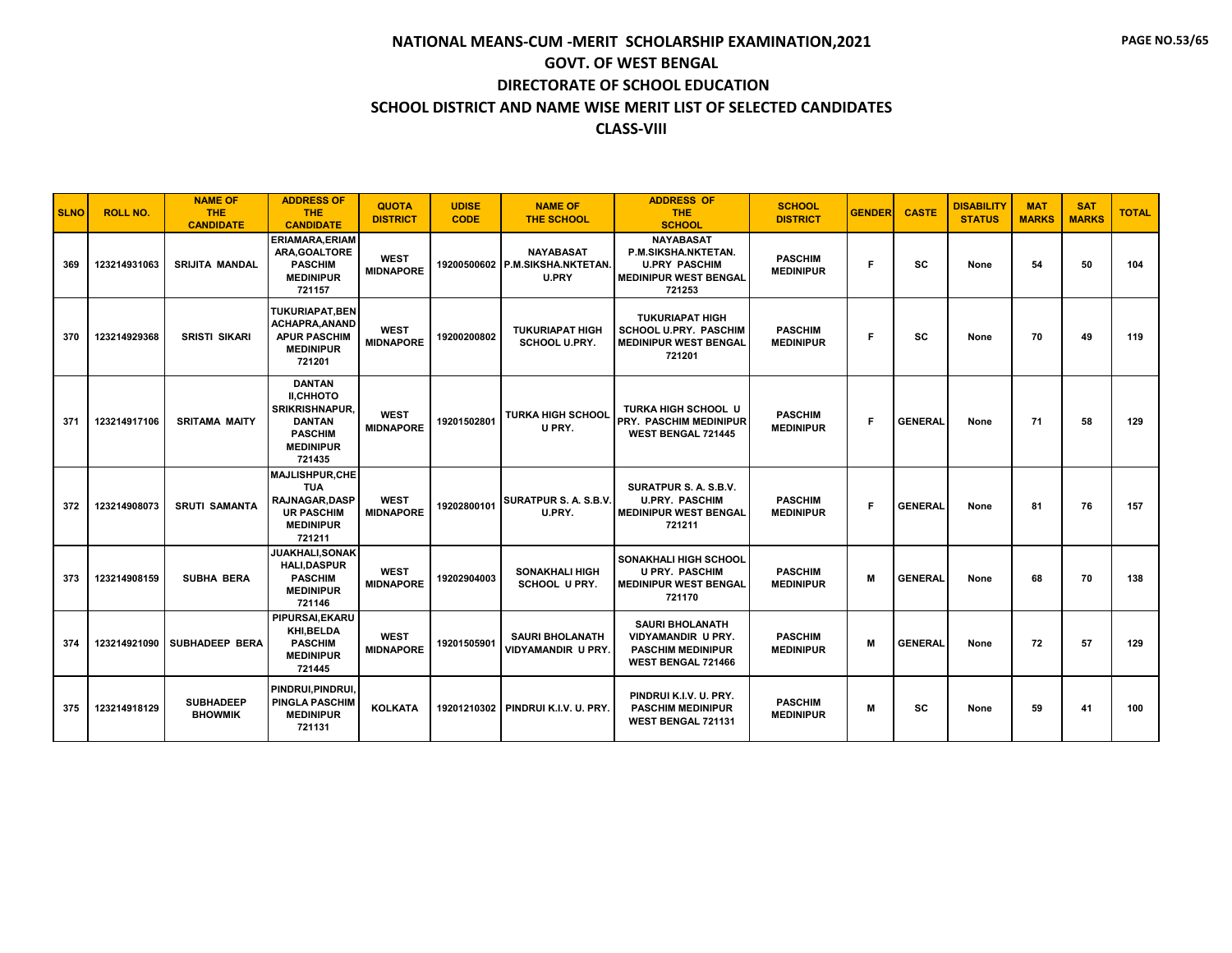| <b>SLNO</b> | <b>ROLL NO.</b> | <b>NAME OF</b><br><b>THE</b><br><b>CANDIDATE</b> | <b>ADDRESS OF</b><br><b>THE</b><br><b>CANDIDATE</b>                                                    | <b>QUOTA</b><br><b>DISTRICT</b> | <b>UDISE</b><br><b>CODE</b> | <b>NAME OF</b><br><b>THE SCHOOL</b>               | <b>ADDRESS OF</b><br>THE.<br><b>SCHOOL</b>                                                              | <b>SCHOOL</b><br><b>DISTRICT</b>   | <b>GENDER</b> | <b>CASTE</b>   | <b>DISABILITY</b><br><b>STATUS</b> | <b>MAT</b><br><b>MARKS</b> | <b>SAT</b><br><b>MARKS</b> | <b>TOTAL</b> |
|-------------|-----------------|--------------------------------------------------|--------------------------------------------------------------------------------------------------------|---------------------------------|-----------------------------|---------------------------------------------------|---------------------------------------------------------------------------------------------------------|------------------------------------|---------------|----------------|------------------------------------|----------------------------|----------------------------|--------------|
| 376         | 123214916205    | <b>SUBHADEEP</b><br><b>MONDAL</b>                | <b>UTTAR</b><br><b>ASDA,UTTAR</b><br><b>ASDA.BELDA</b><br><b>PASCHIM</b><br><b>MEDINIPUR</b><br>721443 | <b>WEST</b><br><b>MIDNAPORE</b> | 19201510010                 | <b>JALGODA KAMALA</b><br><b>VIDYAPITH MSK</b>     | <b>JALGODA KAMALA</b><br><b>VIDYAPITH MSK PASCHIM</b><br><b>MEDINIPUR WEST BENGAL</b><br>721443         | <b>PASCHIM</b><br><b>MEDINIPUR</b> | M             | <b>GENERAL</b> | None                               | 72                         | 70                         | 142          |
| 377         | 123214929195    | <b>SUBHADIP DHARA</b>                            | <b>GUJRAT, AMDANG</b><br><b>RA,GARBETA</b><br><b>PASCHIM</b><br><b>MEDINIPUR</b><br>721260             | <b>WEST</b><br><b>MIDNAPORE</b> | 19200201203                 | <b>PALASHTORIA HIGH</b><br><b>SCHOOL U.PRY.</b>   | <b>PALASHTORIA HIGH</b><br><b>SCHOOL U.PRY. PASCHIM</b><br><b>MEDINIPUR WEST BENGAL</b><br>721260       | <b>PASCHIM</b><br><b>MEDINIPUR</b> | M             | <b>SC</b>      | None                               | 74                         | 44                         | 118          |
| 378         | 123214924027    | <b>SUBHADIP KHATUA</b>                           | NO,EKARUKHI,BE<br><b>LDA PASCHIM</b><br><b>MEDINIPUR</b><br>721445                                     | <b>WEST</b><br><b>MIDNAPORE</b> | 19201503902                 | <b>PURUNDA</b><br><b>RAMKRISHNA SS U</b><br>PRY.  | <b>PURUNDA RAMKRISHNA</b><br><b>SS U PRY. PASCHIM</b><br><b>MEDINIPUR WEST BENGAL</b><br>721445         | <b>PASCHIM</b><br><b>MEDINIPUR</b> | M             | <b>GENERAL</b> | None                               | 80                         | 57                         | 137          |
| 379         | 123214916090    | <b>SUBHADRA SING</b>                             | <b>BALICHAK.BALIC</b><br><b>HAK.DEBRA</b><br><b>PASCHIM</b><br><b>MEDINIPUR</b><br>721124              | <b>WEST</b><br><b>MIDNAPORE</b> | 19201203603                 | <b><i>DHANESWARPUR</i></b><br>R.C.B.V. U.PRY.     | DHANESWARPUR R.C.B.V.<br><b>U.PRY. PASCHIM</b><br><b>MEDINIPUR WEST BENGAL</b><br>721166                | <b>PASCHIM</b><br><b>MEDINIPUR</b> | F             | <b>ST</b>      | None                               | 48                         | 37                         | 85           |
| 380         | 123214917207    | <b>SUBHAJIT BERA</b>                             | <b>DANTAN</b><br>II, SABRA, BELDA<br><b>PASCHIM</b><br><b>MEDINIPUR</b><br>721445                      | <b>WEST</b><br><b>MIDNAPORE</b> | 19201502801                 | <b>TURKA HIGH SCHOOL</b><br>U PRY.                | <b>TURKA HIGH SCHOOL U</b><br><b>PRY. PASCHIM MEDINIPUR</b><br><b>WEST BENGAL 721445</b>                | <b>PASCHIM</b><br><b>MEDINIPUR</b> | M             | <b>SC</b>      | None                               | 73                         | 68                         | 141          |
| 381         | 123214920084    | <b>SUBHAJIT BERA</b>                             | HARNAN.RUINAN.<br><b>SABANG</b><br><b>PASCHIM</b><br><b>MEDINIPUR</b><br>721144                        | <b>WEST</b><br><b>MIDNAPORE</b> | 19201008903                 | <b>RUINAN HIGH SCHOOL</b><br>U. PRY               | RUINAN HIGH SCHOOL U.<br>PRY PASCHIM MEDINIPUR<br>WEST BENGAL 721144                                    | <b>PASCHIM</b><br><b>MEDINIPUR</b> | M             | <b>GENERAL</b> | None                               | 77                         | 57                         | 134          |
| 382         | 123214906096    | <b>SUBHAJIT MIDYA</b>                            | <b>DANDIPUR.DANDI</b><br><b>PUR, GHATAL</b><br><b>PASCHIM</b><br><b>MEDINIPUR</b><br>721222            | <b>WEST</b><br><b>MIDNAPORE</b> | 19202504606                 | <b>DANDIPUR</b><br><b>M.H.VIDYAMINDIR</b><br>U.PR | <b>DANDIPUR</b><br><b>M.H.VIDYAMINDIR U.PR</b><br><b>PASCHIM MEDINIPUR</b><br><b>WEST BENGAL 721222</b> | <b>PASCHIM</b><br><b>MEDINIPUR</b> | M             | SC             | None                               | 61                         | 53                         | 114          |
| 383         | 123214921074    | <b>SUBHAJIT MURMU</b>                            | <b>BHATBAR.DHANE</b><br><b>SWARPUR, PINGL</b><br><b>A PASCHIM</b><br><b>MEDINIPUR</b><br>721166        | <b>WEST</b><br><b>MIDNAPORE</b> | 19201203604                 | <b><i>DHANESWARPUR</i></b><br>G.CH.S.S. U.PRY.    | <b>DHANESWARPUR</b><br>G.CH.S.S. U.PRY. PASCHIM<br><b>MEDINIPUR WEST BENGAL</b><br>721166               | <b>PASCHIM</b><br><b>MEDINIPUR</b> | M             | ST             | None                               | 53                         | 44                         | 97           |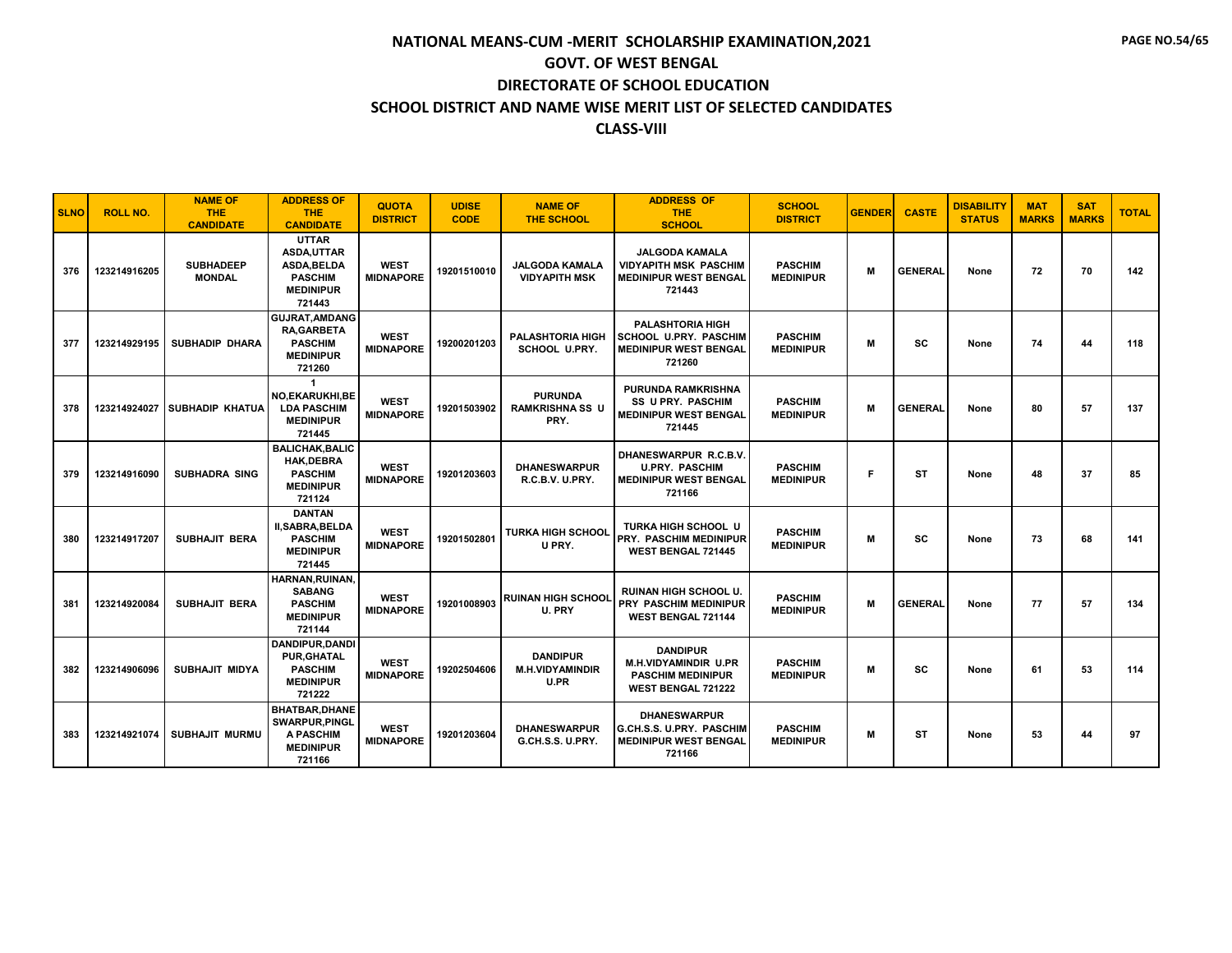| <b>SLNO</b> | <b>ROLL NO.</b> | <b>NAME OF</b><br><b>THE</b><br><b>CANDIDATE</b> | <b>ADDRESS OF</b><br><b>THE</b><br><b>CANDIDATE</b>                                                                     | <b>QUOTA</b><br><b>DISTRICT</b> | <b>UDISE</b><br><b>CODE</b> | <b>NAME OF</b><br><b>THE SCHOOL</b>                       | <b>ADDRESS OF</b><br><b>THE</b><br><b>SCHOOL</b>                                                         | <b>SCHOOL</b><br><b>DISTRICT</b>   | <b>GENDER</b> | <b>CASTE</b>   | <b>DISABILITY</b><br><b>STATUS</b> | <b>MAT</b><br><b>MARKS</b> | <b>SAT</b><br><b>MARKS</b> | <b>TOTAL</b> |
|-------------|-----------------|--------------------------------------------------|-------------------------------------------------------------------------------------------------------------------------|---------------------------------|-----------------------------|-----------------------------------------------------------|----------------------------------------------------------------------------------------------------------|------------------------------------|---------------|----------------|------------------------------------|----------------------------|----------------------------|--------------|
| 384         | 123214930139    | SUBHAJIT PAL                                     | <b>PARULIA.KRISHN</b><br><b>APUR.CHANDRAK</b><br><b>ONA PASCHIM</b><br><b>MEDINIPUR</b><br>721127                       | <b>WEST</b><br><b>MIDNAPORE</b> | 19200301403                 | <b>NETAJINAGAR</b><br><b>SRIPATI SS U. PRY</b>            | <b>NETAJINAGAR SRIPATI SS</b><br><b>U. PRY PASCHIM</b><br><b>MEDINIPUR WEST BENGAL</b><br>721127         | <b>PASCHIM</b><br><b>MEDINIPUR</b> | M             | <b>GENERAL</b> | None                               | 72                         | 64                         | 136          |
| 385         | 123214917072    | <b>SUBHAJIT SAMAI</b>                            | <b>S/O BADAL</b><br><b>KUMAR</b><br>SAMAI, BARASAH<br><b>ARA.SABANG</b><br><b>PASCHIM</b><br><b>MEDINIPUR</b><br>721144 | <b>UTTAR</b><br><b>DINAJPUR</b> | 19201001802                 | <b>MALPAR V.</b><br><b>SIKSHANIKETAN U.</b><br><b>PRY</b> | <b>MALPAR V.</b><br><b>SIKSHANIKETAN U. PRY</b><br><b>PASCHIM MEDINIPUR</b><br><b>WEST BENGAL 721144</b> | <b>PASCHIM</b><br><b>MEDINIPUR</b> | M             | <b>GENERAL</b> | None                               | 71                         | 56                         | 127          |
| 386         | 123214905020    | <b>SUBHAJIT</b><br><b>SAMANTA</b>                | <b>GHANASHYAMBA</b><br>TI.BHUTA.DASPU<br><b>R PASCHIM</b><br><b>MEDINIPUR</b><br>721211                                 | <b>UTTAR</b><br><b>DINAJPUR</b> | 19202903402                 | <b>BORUNASATSANGA</b><br>HIGH SCHOOL U PRY                | <b>BORUNASATSANGA HIGH</b><br><b>SCHOOL U PRY. PASCHIM</b><br><b>MEDINIPUR WEST BENGAL</b><br>721148     | <b>PASCHIM</b><br><b>MEDINIPUR</b> | M             | <b>GENERAL</b> | None                               | 75                         | 53                         | 128          |
| 387         | 123214906178    | <b>SUBHAM DEY</b>                                | <b>SITAPUR, SITAPUR</b><br>,DASPUR<br><b>PASCHIM</b><br><b>MEDINIPUR</b><br>721154                                      | <b>WEST</b><br><b>MIDNAPORE</b> | 19202911601                 | <b>NABIN MANUA I.C.H.S.</b><br>U.PRY.                     | <b>NABIN MANUA I.C.H.S.</b><br><b>U.PRY. PASCHIM</b><br><b>MEDINIPUR WEST BENGAL</b><br>721154           | <b>PASCHIM</b><br><b>MEDINIPUR</b> | M             | <b>GENERAL</b> | None                               | 73                         | 62                         | 135          |
| 388         | 123214916245    | <b>SUBHAM GHORAI</b>                             | <b>KRISHNAPUR.DA</b><br>NTAN, DANTAN<br><b>PASCHIM</b><br><b>MEDINIPUR</b><br>721426                                    | <b>WEST</b><br><b>MIDNAPORE</b> | 19201401201                 | <b>DANTAN</b><br>H.S.M.SCHOOL U.<br>PRY.                  | DANTAN H.S.M.SCHOOL U.<br>PRY. PASCHIM MEDINIPUR<br><b>WEST BENGAL 721426</b>                            | <b>PASCHIM</b><br><b>MEDINIPUR</b> | M             | <b>GENERAL</b> | None                               | 79                         | 70                         | 149          |
| 389         | 123214919097    | <b>SUBHAM SING</b>                               | TURIA.TURIA.DEB<br><b>RA PASCHIM</b><br><b>MEDINIPUR</b><br>721160                                                      | <b>WEST</b><br><b>MIDNAPORE</b> | 19201119004                 | DINGAL N.C.V.U.PRY.                                       | DINGAL N.C.V.U.PRY.<br><b>PASCHIM MEDINIPUR</b><br>WEST BENGAL 721160                                    | <b>PASCHIM</b><br><b>MEDINIPUR</b> | M             | <b>SC</b>      | None                               | 61                         | 41                         | 102          |
| 390         | 123214905019    | <b>SUBHANKAR MAL</b>                             | PANDUA.PANDUA.<br><b>CHANDRAKONA</b><br><b>PASCHIM</b><br><b>MEDINIPUR</b><br>721201                                    | <b>WEST</b><br><b>MIDNAPORE</b> | 19201807902                 | PANDUA HS U. PRY.                                         | PANDUA HS U. PRY.<br><b>PASCHIM MEDINIPUR</b><br>WEST BENGAL 721201                                      | <b>PASCHIM</b><br><b>MEDINIPUR</b> | M             | SC             | None                               | 58                         | 47                         | 105          |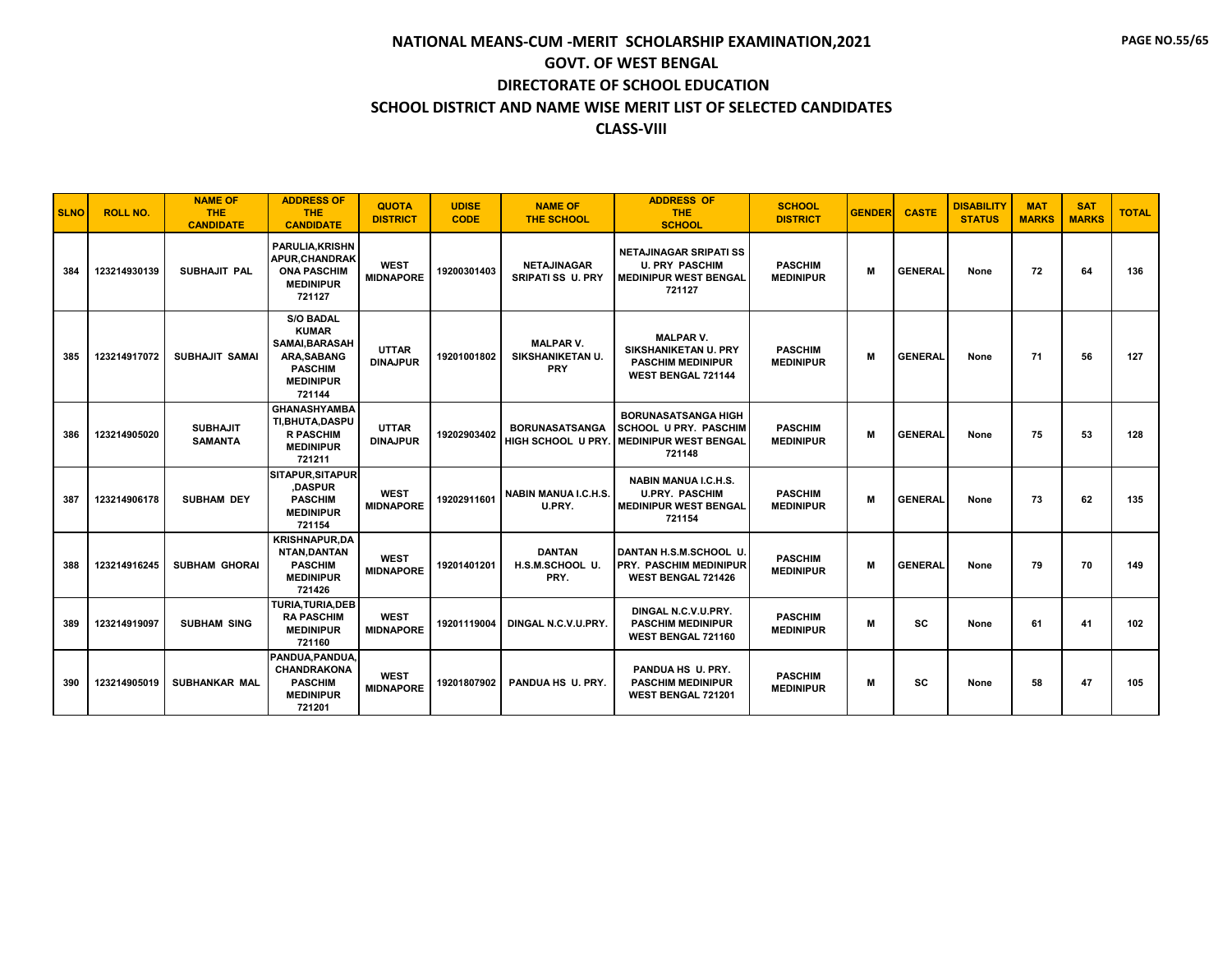| <b>SLNO</b> | <b>ROLL NO.</b> | <b>NAME OF</b><br><b>THE</b><br><b>CANDIDATE</b> | <b>ADDRESS OF</b><br><b>THE</b><br><b>CANDIDATE</b>                                                                                | <b>QUOTA</b><br><b>DISTRICT</b> | <b>UDISE</b><br><b>CODE</b> | <b>NAME OF</b><br><b>THE SCHOOL</b>            | <b>ADDRESS OF</b><br><b>THE</b><br><b>SCHOOL</b>                                                      | <b>SCHOOL</b><br><b>DISTRICT</b>   | <b>GENDER</b> | <b>CASTE</b>   | <b>DISABILITY</b><br><b>STATUS</b> | <b>MAT</b><br><b>MARKS</b> | <b>SAT</b><br><b>MARKS</b> | <b>TOTAL</b> |
|-------------|-----------------|--------------------------------------------------|------------------------------------------------------------------------------------------------------------------------------------|---------------------------------|-----------------------------|------------------------------------------------|-------------------------------------------------------------------------------------------------------|------------------------------------|---------------|----------------|------------------------------------|----------------------------|----------------------------|--------------|
| 391         | 123214922117    | <b>SUBHANKAR</b><br><b>SAMANTA</b>               | <b>SHYAMSUNDARP</b><br><b>UR.SABANG</b><br><b>SHYAMSUNDARP</b><br><b>UR,SABANG</b><br><b>PASCHIM</b><br><b>MEDINIPUR</b><br>721155 | <b>WEST</b><br><b>MIDNAPORE</b> | 19201011802                 | SHYAMSUNDAR R. K.<br>V. U.PRY                  | SHYAMSUNDAR R. K. V.<br><b>U.PRY PASCHIM</b><br><b>MEDINIPUR WEST BENGAL</b><br>721155                | <b>PASCHIM</b><br><b>MEDINIPUR</b> | M             | <b>GENERAL</b> | None                               | 82                         | 77                         | 159          |
| 392         | 123214921193    | <b>SUBHAS MANNA</b>                              | N0158.ARGORA.B<br><b>ELDA PASCHIM</b><br><b>MEDINIPUR</b><br>721439                                                                | <b>WEST</b><br><b>MIDNAPORE</b> | 19200918202                 | <b>KUSBASAN HS U.PRY</b>                       | <b>KUSBASAN HS U.PRY</b><br><b>PASCHIM MEDINIPUR</b><br><b>WEST BENGAL 721445</b>                     | <b>PASCHIM</b><br><b>MEDINIPUR</b> | M             | <b>GENERAL</b> | None                               | 68                         | 65                         | 133          |
| 393         | 123214918163    | <b>SUBHASHIS GIRI</b>                            | <b>RENJURA, RENJU</b><br><b>RA.DANTAN</b><br><b>PASCHIM</b><br><b>MEDINIPUR</b><br>721443                                          | <b>WEST</b><br><b>MIDNAPORE</b> | 19201502202                 | <b>RENJURA HS U PRY.</b>                       | <b>RENJURA HS U PRY.</b><br><b>PASCHIM MEDINIPUR</b><br><b>WEST BENGAL 721443</b>                     | <b>PASCHIM</b><br><b>MEDINIPUR</b> | M             | <b>GENERAL</b> | None                               | 78                         | 73                         | 151          |
| 394         | 123214907021    | <b>SUBHRA MONDAL</b>                             | SATPOTA, SATPO<br><b>TA.DASPUR</b><br><b>PASCHIM</b><br><b>MEDINIPUR</b><br>721153                                                 | <b>WEST</b><br><b>MIDNAPORE</b> | 19202914703                 | <b>JOTEGHANASHYAM</b><br>NILMONI H.S. U.PRY.   | <b>JOTEGHANASHYAM</b><br>NILMONI H.S. U.PRY.<br><b>PASCHIM MEDINIPUR</b><br><b>WEST BENGAL 721153</b> | <b>PASCHIM</b><br><b>MEDINIPUR</b> | F             | <b>GENERAL</b> | None                               | 78                         | 51                         | 129          |
| 395         | 123214922125    | <b>SUBHRA SAU</b>                                | <b>GAITA.GAITA.NAR</b><br><b>AYANGARH</b><br><b>PASCHIM</b><br><b>MEDINIPUR</b><br>721424                                          | <b>UTTAR</b><br><b>DINAJPUR</b> | 19200917002                 | <b>GAITA HS U.PRY</b>                          | <b>GAITA HS U.PRY PASCHIM</b><br><b>MEDINIPUR WEST BENGAL</b><br>721424                               | <b>PASCHIM</b><br><b>MEDINIPUR</b> | F             | <b>GENERAL</b> | None                               | 73                         | 55                         | 128          |
| 396         | 123214920115    | <b>SUBRATA MISHRA</b>                            | <b>DANTAN II, TURKA</b><br><b>KASBA, DANTAN</b><br><b>PASCHIM</b><br><b>MEDINIPUR</b><br>721445                                    | <b>WEST</b><br><b>MIDNAPORE</b> | 19201502801                 | <b>TURKA HIGH SCHOOL</b><br>U PRY.             | <b>TURKA HIGH SCHOOL U</b><br><b>PRY. PASCHIM MEDINIPUR</b><br><b>WEST BENGAL 721445</b>              | <b>PASCHIM</b><br><b>MEDINIPUR</b> | M             | <b>GENERAL</b> | None                               | 72                         | 60                         | 132          |
| 397         | 123214921120    | <b>SUBRATA PAIKARA</b>                           | SABRA.SABRA.BE<br><b>LDA PASCHIM</b><br><b>MEDINIPUR</b><br>721445                                                                 | <b>WEST</b><br><b>MIDNAPORE</b> | 19201505101                 | <b>SHABRA R.K.</b><br><b>BIDYABHAWAN U PRY</b> | SHABRA R.K.<br><b>BIDYABHAWAN U PRY</b><br><b>PASCHIM MEDINIPUR</b><br>WEST BENGAL 721445             | <b>PASCHIM</b><br><b>MEDINIPUR</b> | M             | <b>GENERAL</b> | None                               | 79                         | 74                         | 153          |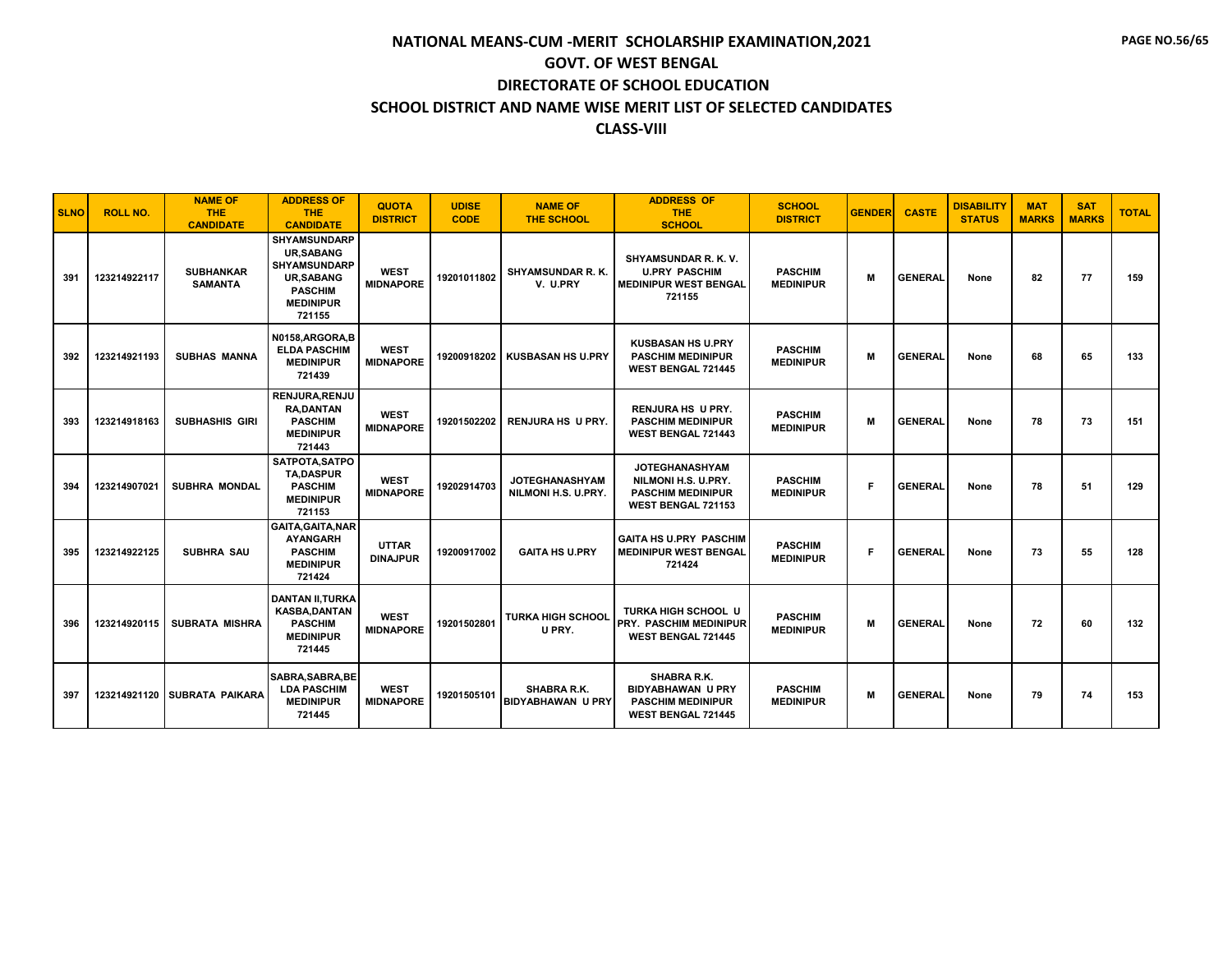| <b>SLNO</b> | <b>ROLL NO.</b> | <b>NAME OF</b><br><b>THE</b><br><b>CANDIDATE</b> | <b>ADDRESS OF</b><br><b>THE</b><br><b>CANDIDATE</b>                                                                         | <b>QUOTA</b><br><b>DISTRICT</b> | <b>UDISE</b><br><b>CODE</b> | <b>NAME OF</b><br><b>THE SCHOOL</b>               | <b>ADDRESS OF</b><br><b>THE</b><br><b>SCHOOL</b>                                                  | <b>SCHOOL</b><br><b>DISTRICT</b>   | <b>GENDER</b> | <b>CASTE</b>   | <b>DISABILITY</b><br><b>STATUS</b> | <b>MAT</b><br><b>MARKS</b> | <b>SAT</b><br><b>MARKS</b> | <b>TOTAL</b> |
|-------------|-----------------|--------------------------------------------------|-----------------------------------------------------------------------------------------------------------------------------|---------------------------------|-----------------------------|---------------------------------------------------|---------------------------------------------------------------------------------------------------|------------------------------------|---------------|----------------|------------------------------------|----------------------------|----------------------------|--------------|
| 398         | 123214916029    | <b>SUBRATA SINGH</b>                             | <b>BAROBETIA</b><br><b>PURBA</b><br>PARA, CHANGUAL<br><b>KHARAGPUR</b><br><b>TOWN PASCHIM</b><br><b>MEDINIPUR</b><br>721301 | <b>WEST</b><br><b>MIDNAPORE</b> | 19203102806                 | <b>KHARAGPUR S.J.HIGH</b><br>SCHOOL(H.S)          | <b>KHARAGPUR S.J.HIGH</b><br><b>SCHOOL(H.S) PASCHIM</b><br><b>MEDINIPUR WEST BENGAL</b><br>721301 | <b>PASCHIM</b><br><b>MEDINIPUR</b> | M             | ST             | None                               | 72                         | 39                         | 111          |
| 399         | 123214905004    | <b>SUCHARITA</b><br><b>MANDAL</b>                | <b>GANCHA, KARASI</b><br><b>A.CHANDRAKONA</b><br><b>PASCHIM</b><br><b>MEDINIPUR</b><br>721201                               | <b>WEST</b><br><b>MIDNAPORE</b> | 19201902501                 | PALASHCHABRI N.H.S.<br>U.PRY.                     | PALASHCHABRI N.H.S.<br><b>U.PRY. PASCHIM</b><br><b>MEDINIPUR WEST BENGAL</b><br>721201            | <b>PASCHIM</b><br><b>MEDINIPUR</b> | F             | <b>GENERAL</b> | None                               | 72                         | 59                         | 131          |
| 400         |                 | 123214905164 SUCHITRA HEMRAM                     | $D/O -$<br><b>BANESHWAR</b><br><b>HEMRAM, BANKA,</b><br><b>CHANDRAKONA</b><br><b>PASCHIM</b><br><b>MEDINIPUR</b><br>721201  | <b>BANKURA</b>                  | 19201805702                 | <b>MANIKKUNDU HS U.</b><br>PRY.                   | MANIKKUNDU HS U. PRY.<br><b>PASCHIM MEDINIPUR</b><br>WEST BENGAL 721201                           | <b>PASCHIM</b><br><b>MEDINIPUR</b> | F             | <b>ST</b>      | None                               | 55                         | 30                         | 85           |
| 401         | 123214916135    | <b>SUDIP BHUNIA</b>                              | <b>KUSUMDA.RENJU</b><br><b>RA.DANTAN</b><br><b>PASCHIM</b><br><b>MEDINIPUR</b><br>721443                                    | <b>WEST</b><br><b>MIDNAPORE</b> | 19201502202                 | <b>RENJURA HS U PRY.</b>                          | <b>RENJURA HS U PRY.</b><br><b>PASCHIM MEDINIPUR</b><br><b>WEST BENGAL 721443</b>                 | <b>PASCHIM</b><br><b>MEDINIPUR</b> | M             | <b>GENERAL</b> | None                               | 79                         | 61                         | 140          |
| 402         | 123214923119    | <b>SUDIP BHUNIA</b>                              | <b>ADASIMLA.ADAS</b><br><b>MLA,SABANG</b><br><b>PASCHIM</b><br><b>MEDINIPUR</b><br>721467                                   | <b>UTTAR</b><br><b>DINAJPUR</b> | 19201004104                 | DASAGRAM S.C.S.S.<br><b>SIKSHADAN U PRY</b>       | DASAGRAM S.C.S.S.<br><b>SIKSHADAN U PRY</b><br><b>PASCHIM MEDINIPUR</b><br>WEST BENGAL 721467     | <b>PASCHIM</b><br><b>MEDINIPUR</b> | M             | <b>GENERAL</b> | None                               | 75                         | 52                         | 127          |
| 403         | 123214923089    | <b>SUDIP MITRA</b>                               | SABANG, SABANG<br>,SABANG<br><b>PASCHIM</b><br><b>MEDINIPUR</b><br>721144                                                   | <b>WEST</b><br><b>MIDNAPORE</b> | 19201000103                 | <b>BASANTAPUR</b><br><b>JHARESWAR BANI U</b><br>P | <b>BASANTAPUR JHARESWAR</b><br><b>BANI UP PASCHIM</b><br><b>MEDINIPUR WEST BENGAL</b><br>721166   | <b>PASCHIM</b><br><b>MEDINIPUR</b> | M             | <b>GENERAL</b> | None                               | 67                         | 62                         | 129          |
| 404         | 123214922081    | <b>SUDIP KUMAR</b><br><b>MONDAL</b>              | <b>BAGDA, MOHANP</b><br><b>UR.MOHANPUR</b><br><b>PASCHIM</b><br><b>MEDINIPUR</b><br>721436                                  | <b>WEST</b><br><b>MIDNAPORE</b> | 19201304402                 | <b>BAITA M.N HS U PRY.</b>                        | <b>BAITA M.N HS U PRY.</b><br><b>PASCHIM MEDINIPUR</b><br>WEST BENGAL 721420                      | <b>PASCHIM</b><br><b>MEDINIPUR</b> | M             | <b>GENERAL</b> | None                               | 76                         | 64                         | 140          |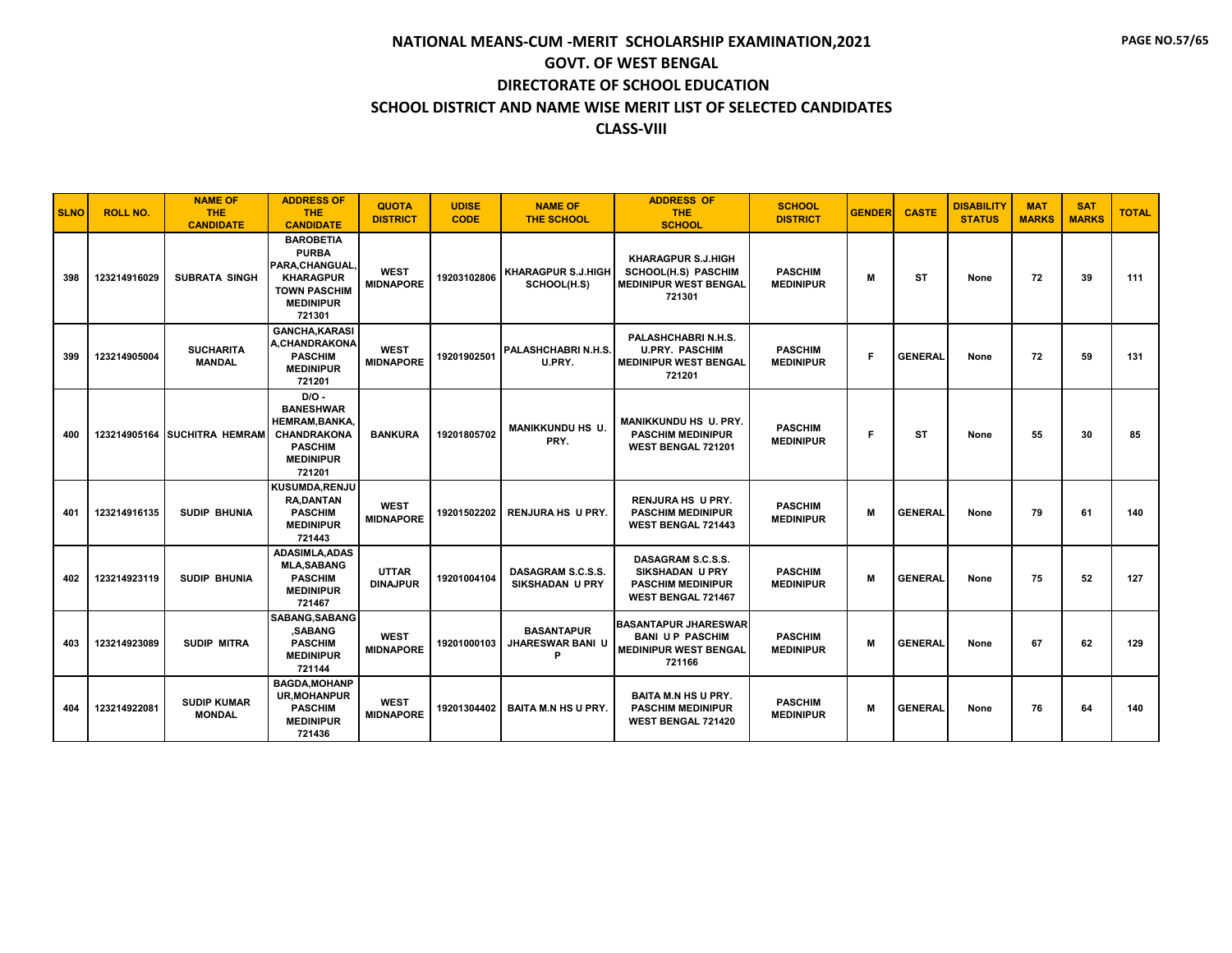#### **SCHOOL DISTRICT AND NAME WISE MERIT LIST OF SELECTED CANDIDATES**

#### **CLASS-VIII**

| <b>SLNO</b> | <b>ROLL NO.</b> | <b>NAME OF</b><br><b>THE</b><br><b>CANDIDATE</b> | <b>ADDRESS OF</b><br><b>THE</b><br><b>CANDIDATE</b>                                                | <b>QUOTA</b><br><b>DISTRICT</b> | <b>UDISE</b><br><b>CODE</b> | <b>NAME OF</b><br><b>THE SCHOOL</b>              | <b>ADDRESS OF</b><br><b>THE</b><br><b>SCHOOL</b>                                                 | <b>SCHOOL</b><br><b>DISTRICT</b>   | <b>GENDER</b> | <b>CASTE</b>   | <b>DISABILITY</b><br><b>STATUS</b> | <b>MAT</b><br><b>MARKS</b> | <b>SAT</b><br><b>MARKS</b> | <b>TOTAL</b> |
|-------------|-----------------|--------------------------------------------------|----------------------------------------------------------------------------------------------------|---------------------------------|-----------------------------|--------------------------------------------------|--------------------------------------------------------------------------------------------------|------------------------------------|---------------|----------------|------------------------------------|----------------------------|----------------------------|--------------|
| 405         | 123214905575    | <b>SUDIPA MAITY</b>                              | KONNAGAR.GHAT<br>AL, GHATAL<br><b>PASCHIM</b><br><b>MEDINIPUR</b><br>721212                        | <b>WEST</b><br><b>MIDNAPORE</b> | 19203201606                 | GHATAL B. K.G.H.S U.<br>PRY.                     | GHATAL B. K.G.H.S U. PRY.<br><b>PASCHIM MEDINIPUR</b><br>WEST BENGAL 721212                      | <b>PASCHIM</b><br><b>MEDINIPUR</b> | F             | <b>GENERAL</b> | None                               | 76                         | 57                         | 133          |
| 406         | 123214917084    | <b>SUDIPTA BARIK</b>                             | N0098, RERIPUR, N<br><b>ARAYANGARH</b><br><b>PASCHIM</b><br><b>MEDINIPUR</b><br>721424             | <b>WEST</b><br><b>MIDNAPORE</b> | 19200917002                 | <b>GAITA HS U.PRY</b>                            | <b>GAITA HS U.PRY PASCHIM</b><br><b>MEDINIPUR WEST BENGAL</b><br>721424                          | <b>PASCHIM</b><br><b>MEDINIPUR</b> | M             | <b>GENERAL</b> | None                               | 74                         | 68                         | 142          |
| 407         | 123214905305    | <b>SUHAS</b><br><b>DEBPRADHAN</b>                | N001.KHASBARH.<br><b>GHATAL PASCHIM</b><br><b>MEDINIPUR</b><br>721212                              | <b>WEST</b><br><b>MIDNAPORE</b> | 19202501901                 | <b>KHASBARH HIGH</b><br><b>SCHOOL U.PRY</b>      | <b>KHASBARH HIGH SCHOOL</b><br><b>U.PRY PASCHIM</b><br><b>MEDINIPUR WEST BENGAL</b><br>721212    | <b>PASCHIM</b><br><b>MEDINIPUR</b> | M             | <b>GENERAL</b> | None                               | 78                         | 65                         | 143          |
| 408         | 123214921068    | <b>SUJAN MALI</b>                                | -1<br><b>NO, BANDHUCHAK</b><br><b>BELDA PASCHIM</b><br><b>MEDINIPUR</b><br>721445                  | <b>WEST</b><br><b>MIDNAPORE</b> | 19201503902                 | <b>PURUNDA</b><br><b>RAMKRISHNA SS U</b><br>PRY. | <b>PURUNDA RAMKRISHNA</b><br>SS U PRY. PASCHIM<br><b>MEDINIPUR WEST BENGAL</b><br>721445         | <b>PASCHIM</b><br><b>MEDINIPUR</b> | M             | <b>SC</b>      | None                               | 77                         | 64                         | 141          |
| 409         | 123214907215    | <b>SUKRITI HAIT</b>                              | KONNAGAR,<br><b>WORD NO</b><br>13, GHATAL, GHAT<br><b>AL PASCHIM</b><br><b>MEDINIPUR</b><br>721212 | <b>WEST</b><br><b>MIDNAPORE</b> | 19203201606                 | GHATAL B. K.G.H.S U.<br>PRY.                     | GHATAL B. K.G.H.S U. PRY.<br><b>PASCHIM MEDINIPUR</b><br>WEST BENGAL 721212                      | <b>PASCHIM</b><br><b>MEDINIPUR</b> | F             | <b>GENERAL</b> | None                               | 79                         | 63                         | 142          |
| 410         | 123214917040    | <b>SULEKHA GIRI</b>                              | <b>DHOBANIA, UPAR</b><br>JAGATPUR, BELD<br><b>A PASCHIM</b><br><b>MEDINIPUR</b><br>721424          | <b>WEST</b><br><b>MIDNAPORE</b> |                             | 19200915301 KALINAHIGH HS U.PRY                  | <b>KALINAHIGH HS U.PRY</b><br><b>PASCHIM MEDINIPUR</b><br><b>WEST BENGAL 721424</b>              | <b>PASCHIM</b><br><b>MEDINIPUR</b> | F             | SC             | None                               | 73                         | 54                         | 127          |
| 411         | 123214919085    | SULEKHA SHIT                                     | SHABRA.SHABRA.<br><b>BELDA PASCHIM</b><br><b>MEDINIPUR</b><br>721445                               | <b>WEST</b><br><b>MIDNAPORE</b> | 19201505101                 | <b>SHABRA R.K.</b><br><b>BIDYABHAWAN U PRY</b>   | SHABRA R.K.<br><b>BIDYABHAWAN U PRY</b><br><b>PASCHIM MEDINIPUR</b><br><b>WEST BENGAL 721445</b> | <b>PASCHIM</b><br><b>MEDINIPUR</b> | F             | <b>SC</b>      | None                               | 78                         | 53                         | 131          |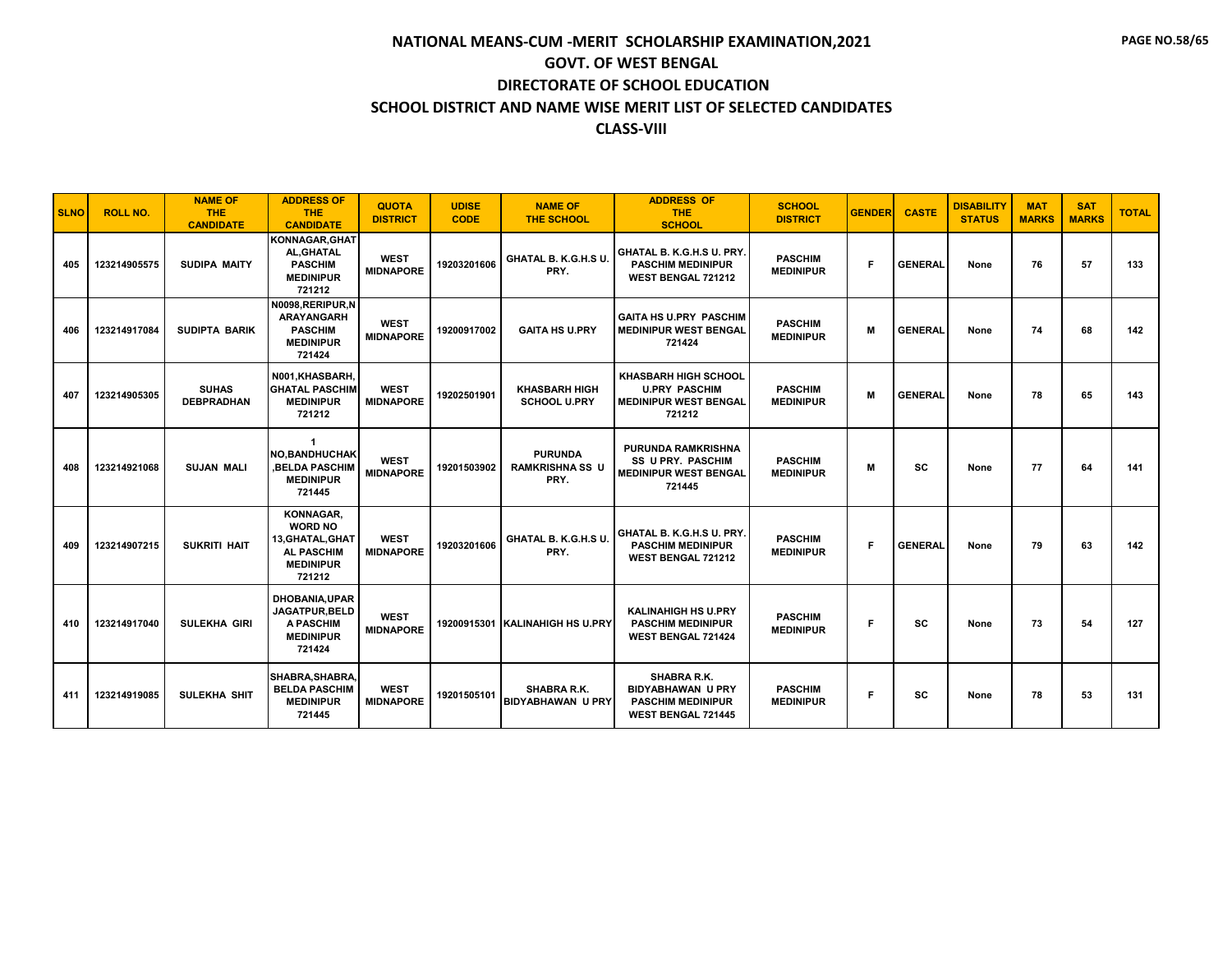| <b>SLNO</b> | <b>ROLL NO.</b> | <b>NAME OF</b><br><b>THE</b><br><b>CANDIDATE</b> | <b>ADDRESS OF</b><br><b>THE</b><br><b>CANDIDATE</b>                                                             | <b>QUOTA</b><br><b>DISTRICT</b> | <b>UDISE</b><br><b>CODE</b> | <b>NAME OF</b><br><b>THE SCHOOL</b>                                    | <b>ADDRESS OF</b><br><b>THE</b><br><b>SCHOOL</b>                                                               | <b>SCHOOL</b><br><b>DISTRICT</b>   | <b>GENDER</b> | <b>CASTE</b>   | <b>DISABILITY</b><br><b>STATUS</b> | <b>MAT</b><br><b>MARKS</b> | <b>SAT</b><br><b>MARKS</b> | <b>TOTAL</b> |
|-------------|-----------------|--------------------------------------------------|-----------------------------------------------------------------------------------------------------------------|---------------------------------|-----------------------------|------------------------------------------------------------------------|----------------------------------------------------------------------------------------------------------------|------------------------------------|---------------|----------------|------------------------------------|----------------------------|----------------------------|--------------|
| 412         | 123214917197    | <b>SUMAN DAS</b>                                 | <b>MOHANPUR.JANK</b><br><b>APUR, MOHANPUR</b><br><b>PASCHIM</b><br><b>MEDINIPUR</b><br>721435                   | <b>WEST</b><br><b>MIDNAPORE</b> | 19201502201                 | <b>JANKAPUR HS U PRY</b>                                               | <b>JANKAPUR HS U PRY</b><br><b>PASCHIM MEDINIPUR</b><br><b>WEST BENGAL 721435</b>                              | <b>PASCHIM</b><br><b>MEDINIPUR</b> | М             | <b>GENERAL</b> | None                               | 75                         | 67                         | 142          |
| 413         | 123214918035    | <b>SUMAN DAS</b>                                 | DHALBELUN, DHA<br><b>LBELUN,KESHIAR</b><br>Y PASCHIM<br><b>MEDINIPUR</b><br>721424                              | <b>WEST</b><br><b>MIDNAPORE</b> |                             | 19201608601 SUNDARAR HS U PRY                                          | <b>SUNDARAR HS U PRY</b><br><b>PASCHIM MEDINIPUR</b><br><b>WEST BENGAL 721424</b>                              | <b>PASCHIM</b><br><b>MEDINIPUR</b> | M             | <b>SC</b>      | None                               | 73                         | 59                         | 132          |
| 414         | 123214931054    | <b>SUMAN PAL</b>                                 | <b>SANJOY PAL</b><br><b>HOUSE, MIDNAPO</b><br><b>RE,KOTWALI</b><br><b>PASCHIM</b><br><b>MEDINIPUR</b><br>721101 | <b>WEST</b><br><b>MIDNAPORE</b> | 19203000611                 | <b>MIDNAPORE</b><br><b>COLLEGIATE BOYS</b><br><b>HIGH SCHOOL U.PRY</b> | <b>MIDNAPORE COLLEGIATE</b><br><b>BOYS HIGH SCHOOL U.PRY</b><br><b>PASCHIM MEDINIPUR</b><br>WEST BENGAL 721101 | <b>PASCHIM</b><br><b>MEDINIPUR</b> | M             | <b>GENERAL</b> | None                               | 67                         | 66                         | 133          |
| 415         | 123214931166    | <b>SUMANA OJHA</b>                               | <b>BRAHMANDIHA.K</b><br><b>AMARGERIA,KES</b><br><b>HPUR PASCHIM</b><br><b>MEDINIPUR</b><br>721122               | <b>WEST</b><br><b>MIDNAPORE</b> | 19200207602                 | <b>CHARKA AKBORI HS</b><br>U. PRY                                      | <b>CHARKA AKBORI HS U.</b><br>PRY PASCHIM MEDINIPUR<br>WEST BENGAL 721150                                      | <b>PASCHIM</b><br><b>MEDINIPUR</b> | F.            | <b>GENERAL</b> | None                               | 75                         | 58                         | 133          |
| 416         | 123214916222    | <b>SUMANA PATRA</b>                              | SHABRA, SHABRA,<br><b>BELDA PASCHIM</b><br><b>MEDINIPUR</b><br>721445                                           | <b>WEST</b><br><b>MIDNAPORE</b> | 19201505101                 | <b>SHABRA R.K.</b><br><b>BIDYABHAWAN U PRY</b>                         | SHABRA R.K.<br><b>BIDYABHAWAN U PRY</b><br><b>PASCHIM MEDINIPUR</b><br><b>WEST BENGAL 721445</b>               | <b>PASCHIM</b><br><b>MEDINIPUR</b> | F.            | <b>GENERAL</b> | None                               | 74                         | 62                         | 136          |
| 417         | 123214923170    | <b>SUMIT CHANDRA</b><br>SAU                      | <b>SAKIRDA.BIKRAM</b><br><b>PUR.DEBRA</b><br><b>PASCHIM</b><br><b>MEDINIPUR</b><br>721136                       | <b>WEST</b><br><b>MIDNAPORE</b> | 19201111003                 | <b>BIKRAMPUR HIGH</b><br><b>SCHOOL U.PRY.</b>                          | <b>BIKRAMPUR HIGH SCHOOL</b><br><b>U.PRY. PASCHIM</b><br><b>MEDINIPUR WEST BENGAL</b><br>721136                | <b>PASCHIM</b><br><b>MEDINIPUR</b> | М             | <b>GENERAI</b> | None                               | 67                         | 64                         | 131          |
| 418         | 123214931184    | <b>SUNIT BISAI</b>                               | <b>GARHBETA.SATB</b><br>ANKURA, GARHBE<br><b>TA PASCHIM</b><br><b>MEDINIPUR</b><br>721253                       | <b>WEST</b><br><b>MIDNAPORE</b> | 19200508601                 | <b>CHANDRAKONA</b><br>R.S.H.SCHOOL U.PRY                               | <b>CHANDRAKONA</b><br>R.S.H.SCHOOL U.PRY<br><b>PASCHIM MEDINIPUR</b><br>WEST BENGAL 721253                     | <b>PASCHIM</b><br><b>MEDINIPUR</b> | M             | <b>SC</b>      | None                               | 60                         | 47                         | 107          |
| 419         | 123214924111    | <b>SUNITA MANNA</b>                              | SALJORA, SALJO<br><b>RA, BELDA</b><br><b>PASCHIM</b><br><b>MEDINIPUR</b><br>721424                              | <b>WEST</b><br><b>MIDNAPORE</b> | 19200914803                 | <b>DEULA BAPUJI</b><br>SIKSHA SADAN U.PR                               | <b>DEULA BAPUJI SIKSHA</b><br>SADAN U.PR PASCHIM<br><b>MEDINIPUR WEST BENGAL</b><br>721424                     | <b>PASCHIM</b><br><b>MEDINIPUR</b> | F             | SC             | None                               | 67                         | 53                         | 120          |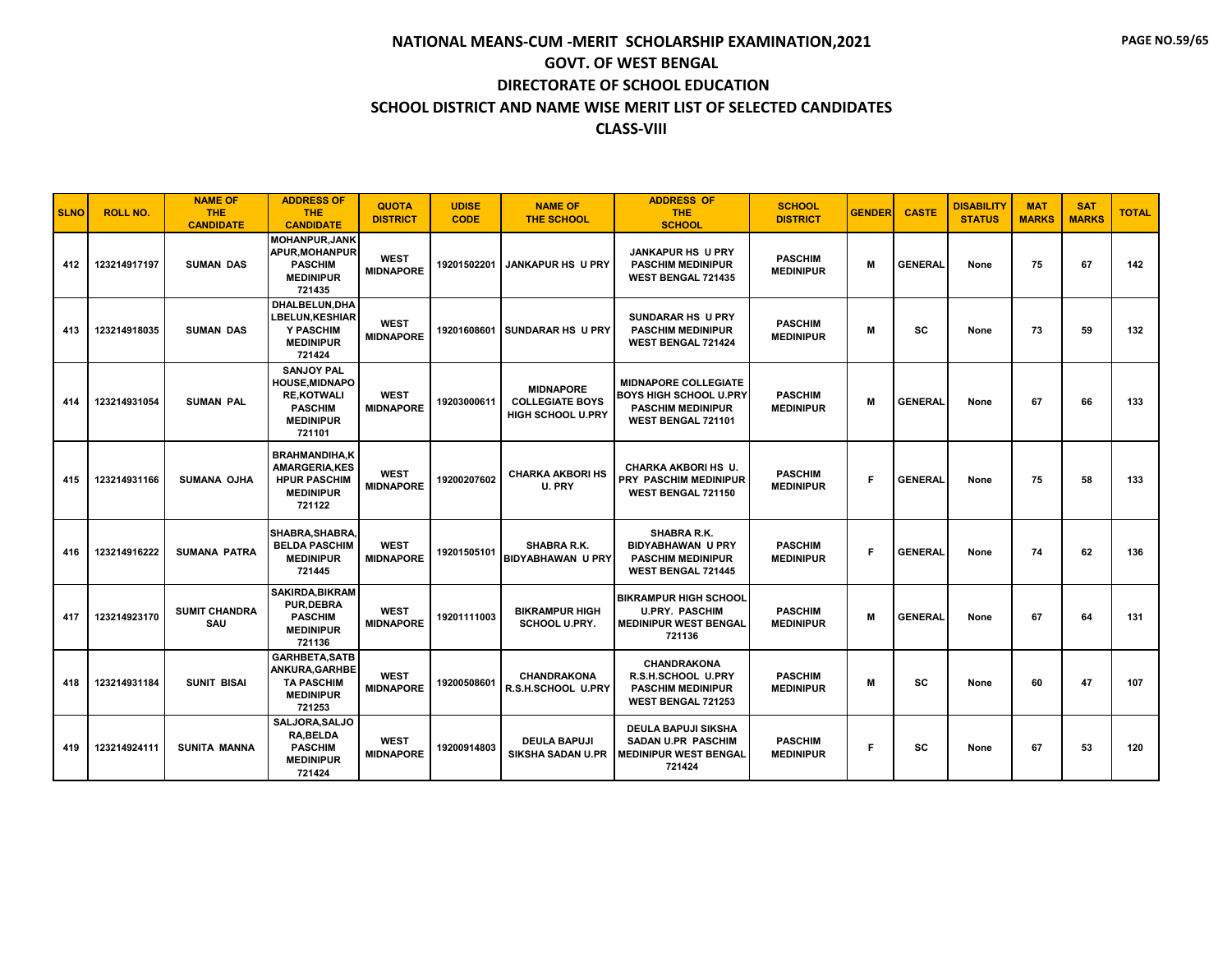| <b>SLNO</b> | <b>ROLL NO.</b> | <b>NAME OF</b><br><b>THE</b><br><b>CANDIDATE</b> | <b>ADDRESS OF</b><br><b>THE</b><br><b>CANDIDATE</b>                                                  | <b>QUOTA</b><br><b>DISTRICT</b> | <b>UDISE</b><br><b>CODE</b> | <b>NAME OF</b><br><b>THE SCHOOL</b>                | <b>ADDRESS OF</b><br>THE.<br><b>SCHOOL</b>                                                                          | <b>SCHOOL</b><br><b>DISTRICT</b>   | <b>GENDER</b> | <b>CASTE</b>   | <b>DISABILITY</b><br><b>STATUS</b> | <b>MAT</b><br><b>MARKS</b> | <b>SAT</b><br><b>MARKS</b> | <b>TOTAL</b> |
|-------------|-----------------|--------------------------------------------------|------------------------------------------------------------------------------------------------------|---------------------------------|-----------------------------|----------------------------------------------------|---------------------------------------------------------------------------------------------------------------------|------------------------------------|---------------|----------------|------------------------------------|----------------------------|----------------------------|--------------|
| 420         | 123214930224    | <b>SUNITA SAHA</b>                               | DHADIKA, DHADIK<br>A.GARHBETA<br><b>PASCHIM</b><br><b>MEDINIPUR</b><br>721127                        | <b>WEST</b><br><b>MIDNAPORE</b> | 19200308701                 | <b>DHADIKA HIGH</b><br>SCHOOL U. PRY.              | DHADIKA HIGH SCHOOL U.<br>PRY. PASCHIM MEDINIPUR<br>WEST BENGAL 721127                                              | <b>PASCHIM</b><br><b>MEDINIPUR</b> | Е             | SC             | None                               | 68                         | 52                         | 120          |
| 421         | 123214920026    | <b>SUNITA SAMANTA</b>                            | <b>MADPUR, MADPUR</b><br><b>KHARAGPUR</b><br><b>LOCAL PASCHIM</b><br><b>MEDINIPUR</b><br>721149      | <b>WEST</b><br><b>MIDNAPORE</b> | 19200804606                 | <b>MADPUR BALIKA</b><br>VIDYALYA. U.PRY            | <b>MADPUR BALIKA</b><br>VIDYALYA. U.PRY<br><b>PASCHIM MEDINIPUR</b><br><b>WEST BENGAL 721149</b>                    | <b>PASCHIM</b><br><b>MEDINIPUR</b> | Е             | <b>GENERAL</b> | None                               | 76                         | 54                         | 130          |
| 422         | 123214906039    | <b>SUPARNA</b><br><b>SAMANTA</b>                 | <b>KUMARCHAK, RAN</b><br>ICHAK, DASPUR<br><b>PASCHIM</b><br><b>MEDINIPUR</b><br>721212               | <b>WEST</b><br><b>MIDNAPORE</b> | 19202901302                 | <b>KUMARCHAK</b><br><b>MAHENDRA H.S. U</b><br>PRY. | <b>KUMARCHAK MAHENDRA</b><br>H.S. U PRY. PASCHIM<br><b>MEDINIPUR WEST BENGAL</b><br>721212                          | <b>PASCHIM</b><br><b>MEDINIPUR</b> | F             | <b>GENERAL</b> | None                               | 74                         | 63                         | 137          |
| 423         | 123214905474    | <b>SUPRIYA LATHOR</b>                            | VILL-<br><b>RATHIPUR.RATHI</b><br><b>PUR, GHATAL</b><br><b>PASCHIM</b><br><b>MEDINIPUR</b><br>721212 | <b>WEST</b><br><b>MIDNAPORE</b> | 19202511302                 | <b>RATHIPUR</b>                                    | <b>RATHIPUR B.BHABAN(H.S)</b><br><b>U.PRY PASCHIM</b><br><b>B.BHABAN(H.S) U.PRY MEDINIPUR WEST BENGAL</b><br>721212 | <b>PASCHIM</b><br><b>MEDINIPUR</b> | М             | SC             | None                               | 60                         | 58                         | 118          |
| 424         | 123214931109    | <b>SURAJIT BISAI</b>                             | <b>BHAUDI.BHAUDI.S</b><br><b>ALBONI PASCHIM</b><br><b>MEDINIPUR</b><br>721147                        | <b>WEST</b><br><b>MIDNAPORE</b> | 19200602103                 | <b>BHAUDI HIGH SCHOOL</b><br>U. PRY.               | <b>BHAUDI HIGH SCHOOL U.</b><br>PRY. PASCHIM MEDINIPUR<br>WEST BENGAL 721147                                        | <b>PASCHIM</b><br><b>MEDINIPUR</b> | M             | SC             | None                               | 68                         | 53                         | 121          |
| 425         | 123214908040    | SURAJIT SAMANTA                                  | <b>GHANASHYAMBA</b><br>TI, BHUTA, DASPU<br><b>R PASCHIM</b><br><b>MEDINIPUR</b><br>721211            | <b>WEST</b><br><b>MIDNAPORE</b> | 19202903402                 | <b>BORUNASATSANGA</b><br>HIGH SCHOOL U PRY.        | <b>BORUNASATSANGA HIGH</b><br>SCHOOL U PRY. PASCHIM<br><b>MEDINIPUR WEST BENGAL</b><br>721148                       | <b>PASCHIM</b><br><b>MEDINIPUR</b> | M             | <b>GENERAL</b> | None                               | 68                         | 61                         | 129          |
| 426         | 123214905086    | <b>SURJYA MANDAL</b>                             | <b>BELSWAR, MAHAR</b><br>AJPUR, GHATAL<br><b>PASCHIM</b><br><b>MEDINIPUR</b><br>721232               | <b>WEST</b><br><b>MIDNAPORE</b> | 19202506303                 | <b>LACHIPUR B.H.</b><br><b>SCHOOL U.PRY</b>        | <b>LACHIPUR B.H. SCHOOL</b><br><b>U.PRY PASCHIM</b><br><b>MEDINIPUR WEST BENGAL</b><br>721232                       | <b>PASCHIM</b><br><b>MEDINIPUR</b> | M             | <b>GENERAL</b> | None                               | 65                         | 66                         | 131          |
| 427         | 123214923076    | <b>SURJYAKANTA</b><br><b>SING</b>                | 116.BRAHMANSA<br>SAN, DEBRA<br><b>PASCHIM</b><br><b>MEDINIPUR</b><br>721124                          | <b>WEST</b><br><b>MIDNAPORE</b> | 19201110103                 | <b>BRAHMANSASAN</b><br>H.SC. U.PRY.                | <b>BRAHMANSASAN H.SC.</b><br><b>U.PRY. PASCHIM</b><br><b>MEDINIPUR WEST BENGAL</b><br>721124                        | <b>PASCHIM</b><br><b>MEDINIPUR</b> | M             | ST             | None                               | 65                         | 47                         | 112          |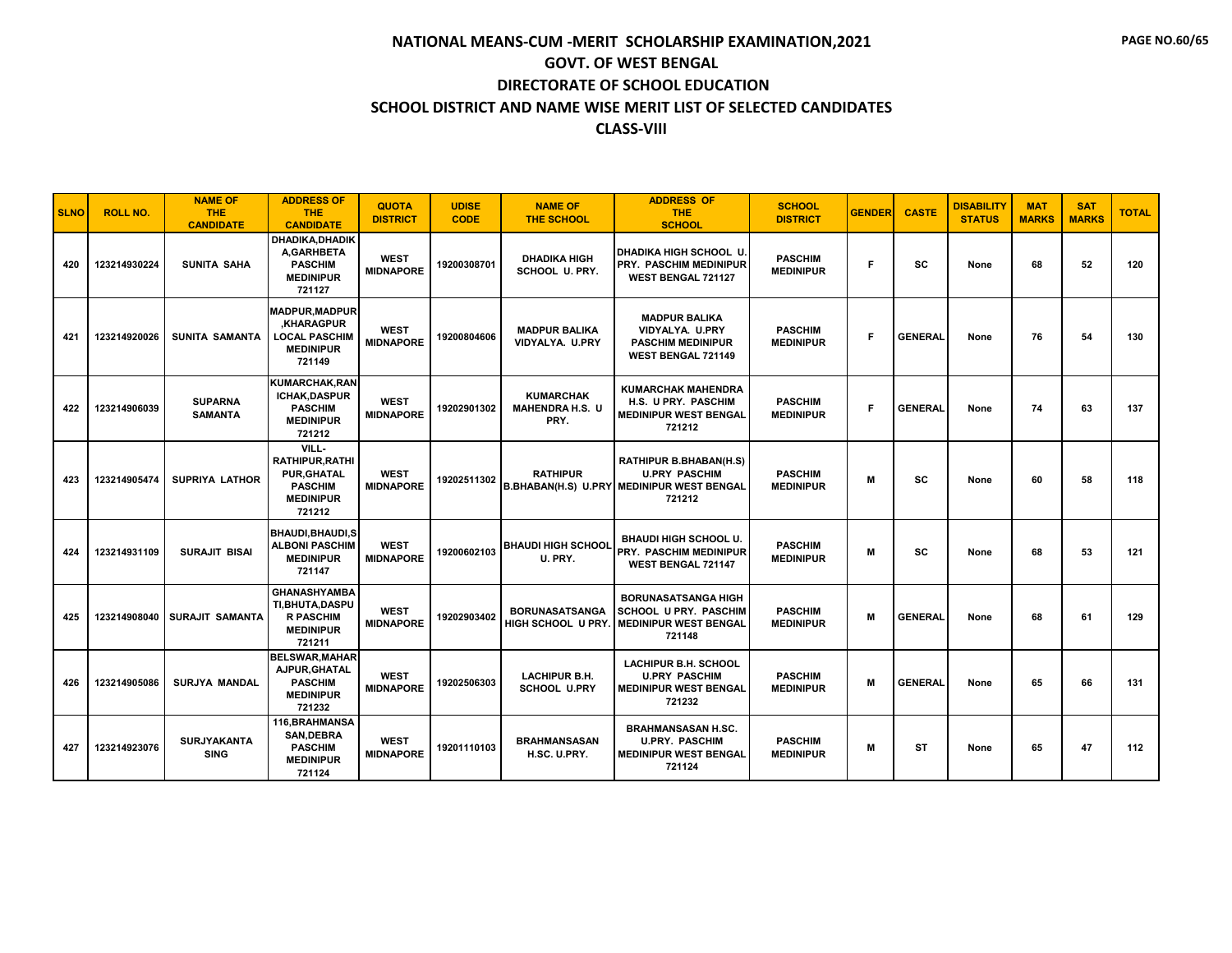| <b>SLNO</b> | <b>ROLL NO.</b> | <b>NAME OF</b><br><b>THE</b><br><b>CANDIDATE</b> | <b>ADDRESS OF</b><br><b>THE</b><br><b>CANDIDATE</b>                                                       | <b>QUOTA</b><br><b>DISTRICT</b> | <b>UDISE</b><br><b>CODE</b> | <b>NAME OF</b><br><b>THE SCHOOL</b>                             | <b>ADDRESS OF</b><br>THE.<br><b>SCHOOL</b>                                                              | <b>SCHOOL</b><br><b>DISTRICT</b>   | <b>GENDER</b> | <b>CASTE</b>   | <b>DISABILITY</b><br><b>STATUS</b> | <b>MAT</b><br><b>MARKS</b> | <b>SAT</b><br><b>MARKS</b> | <b>TOTAL</b> |
|-------------|-----------------|--------------------------------------------------|-----------------------------------------------------------------------------------------------------------|---------------------------------|-----------------------------|-----------------------------------------------------------------|---------------------------------------------------------------------------------------------------------|------------------------------------|---------------|----------------|------------------------------------|----------------------------|----------------------------|--------------|
| 428         | 123214922136    | <b>SUSHMITA</b><br><b>ADHIKARY</b>               | <b>BARAMOHANPUR.</b><br>KHAKURDA, BELD<br><b>A PASCHIM</b><br><b>MEDINIPUR</b><br>721445                  | <b>WEST</b><br><b>MIDNAPORE</b> | 19200919402                 | <b>BARMOHONPUR</b><br><b>SITANSHU BALIKA U.</b>                 | <b>BARMOHONPUR SITANSHU</b><br><b>BALIKA U. PASCHIM</b><br><b>MEDINIPUR WEST BENGAL</b><br>721445       | <b>PASCHIM</b><br><b>MEDINIPUR</b> | F.            | <b>GENERAL</b> | None                               | 76                         | 57                         | 133          |
| 429         | 123214917137    | <b>SUSHOVAN DAS</b>                              | <b>BELDA.POROLDA.</b><br><b>BELDA PASCHIM</b><br><b>MEDINIPUR</b><br>721445                               | <b>WEST</b><br><b>MIDNAPORE</b> | 19201507402                 | <b>POROLDA</b><br><b>ANNAPURNA BANI</b><br><b>MANDIR U PRY.</b> | POROLDA ANNAPURNA<br><b>BANI MANDIR U PRY.</b><br><b>PASCHIM MEDINIPUR</b><br><b>WEST BENGAL 721445</b> | <b>PASCHIM</b><br><b>MEDINIPUR</b> | M             | <b>GENERAL</b> | None                               | 79                         | 68                         | 147          |
| 430         | 123214922019    | <b>SUSMITA BERA</b>                              | SATERABATI, KHA<br>LINA, BELDA<br><b>PASCHIM</b><br><b>MEDINIPUR</b><br>721424                            | <b>WEST</b><br><b>MIDNAPORE</b> |                             | 19200915301 KALINAHIGH HS U.PRY                                 | <b>KALINAHIGH HS U.PRY</b><br><b>PASCHIM MEDINIPUR</b><br><b>WEST BENGAL 721424</b>                     | <b>PASCHIM</b><br><b>MEDINIPUR</b> | F.            | <b>GENERAL</b> | None                               | 82                         | 53                         | 135          |
| 431         | 123214921160    | <b>SUSMITA BOSE</b>                              | TARARUI, TARARU<br><b>I,DANTAN</b><br><b>PASCHIM</b><br><b>MEDINIPUR</b><br>721451                        | <b>WEST</b><br><b>MIDNAPORE</b> | 19201401101                 | DANTAN B.C.H.S. U.<br>PRY.                                      | DANTAN B.C.H.S. U. PRY.<br><b>PASCHIM MEDINIPUR</b><br><b>WEST BENGAL 721426</b>                        | <b>PASCHIM</b><br><b>MEDINIPUR</b> | F.            | <b>GENERAL</b> | None                               | 81                         | 55                         | 136          |
| 432         | 123214921222    | <b>SUSMITA PATRA</b>                             | N0032, PURUNDA,<br><b>BELDA PASCHIM</b><br><b>MEDINIPUR</b><br>721445                                     | <b>WEST</b><br><b>MIDNAPORE</b> | 19201507402                 | <b>POROLDA</b><br><b>ANNAPURNA BANI</b><br><b>MANDIR U PRY.</b> | POROLDA ANNAPURNA<br><b>BANI MANDIR U PRY.</b><br><b>PASCHIM MEDINIPUR</b><br><b>WEST BENGAL 721445</b> | <b>PASCHIM</b><br><b>MEDINIPUR</b> | F             | <b>GENERAL</b> | None                               | 79                         | 67                         | 146          |
| 433         | 123214921148    | <b>SUSRITA DAS</b>                               | <b>DHOBANIA.UPAR</b><br>JAGATPUR, BELD<br>A PASCHIM<br><b>MEDINIPUR</b><br>721424                         | <b>WEST</b><br><b>MIDNAPORE</b> | 19200914302                 | <b>BAKHRABAD BHARATI</b><br><b>HS U.PRY</b>                     | <b>BAKHRABAD BHARATI HS</b><br><b>U.PRY PASCHIM</b><br><b>MEDINIPUR WEST BENGAL</b><br>721424           | <b>PASCHIM</b><br><b>MEDINIPUR</b> | F             | SC             | None                               | 76                         | 57                         | 133          |
| 434         | 123214929273    | <b>SUTANU JANA</b>                               | <b>GONRA.RUINAN.S</b><br><b>ABANG PASCHIM</b><br><b>MEDINIPUR</b><br>721144                               | <b>WEST</b><br><b>MIDNAPORE</b> | 19203001507                 | R.K.MISSION VDY.<br><b>U.PRY</b>                                | <b>R.K.MISSION VDY, U.PRY</b><br><b>PASCHIM MEDINIPUR</b><br>WEST BENGAL 721101                         | <b>PASCHIM</b><br><b>MEDINIPUR</b> | м             | <b>GENERAL</b> | None                               | 75                         | 71                         | 146          |
| 435         | 123214923146    | <b>SUTAPA GHORAI</b>                             | <b>BARBASHI, BARB</b><br>ASHI, KHARAGPU<br><b>R LOCAL</b><br><b>PASCHIM</b><br><b>MEDINIPUR</b><br>721149 | <b>WEST</b><br><b>MIDNAPORE</b> | 19200801503                 | <b>BARBASHI HIGH</b><br><b>SCHOOL U. PRY</b>                    | <b>BARBASHI HIGH SCHOOL</b><br><b>U. PRY PASCHIM</b><br><b>MEDINIPUR WEST BENGAL</b><br>721149          | <b>PASCHIM</b><br><b>MEDINIPUR</b> | F             | <b>GENERAL</b> | None                               | 72                         | 61                         | 133          |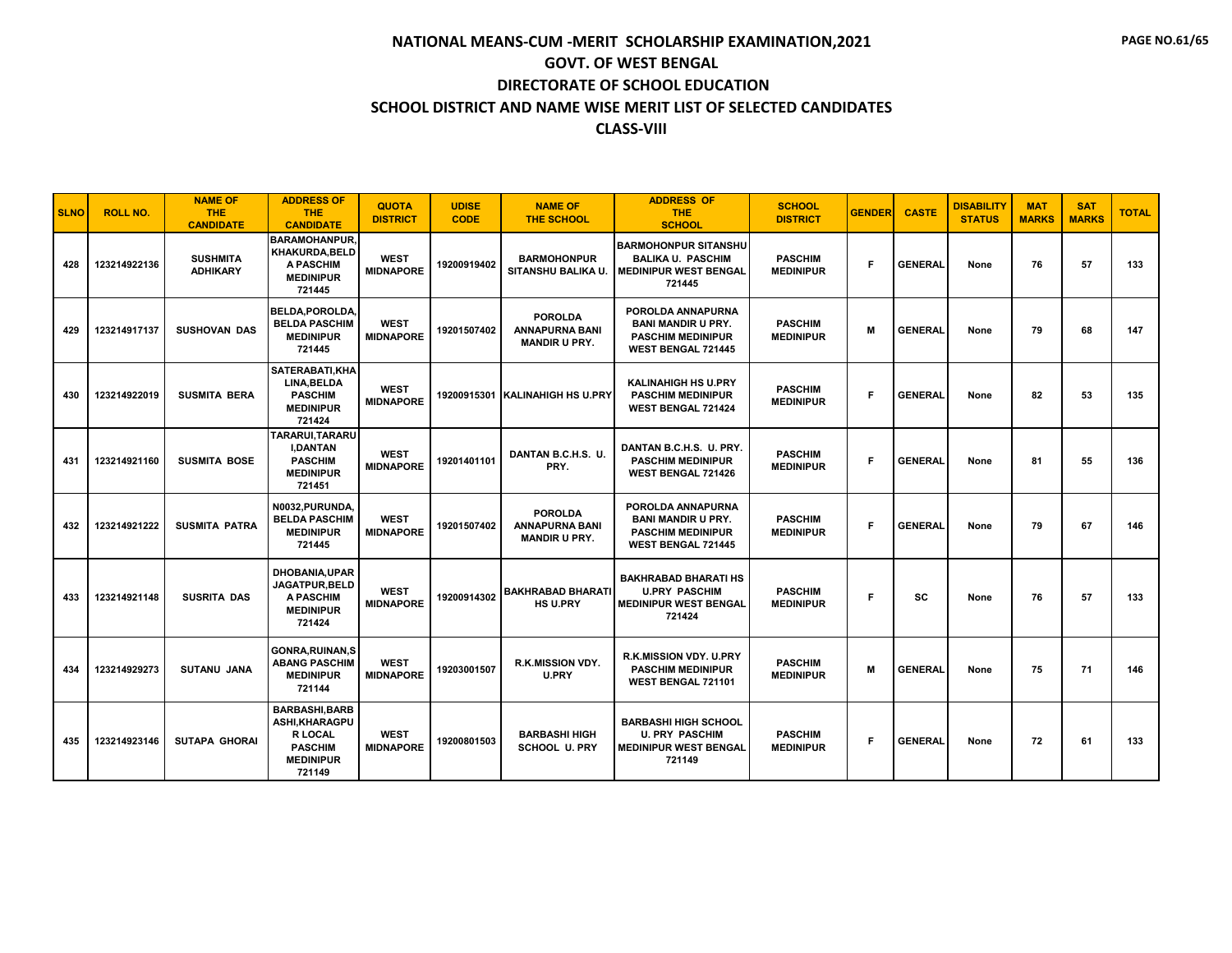| <b>SLNO</b> | <b>ROLL NO.</b> | <b>NAME OF</b><br><b>THE</b><br><b>CANDIDATE</b> | <b>ADDRESS OF</b><br><b>THE</b><br><b>CANDIDATE</b>                                              | <b>QUOTA</b><br><b>DISTRICT</b> | <b>UDISE</b><br><b>CODE</b> | <b>NAME OF</b><br><b>THE SCHOOL</b>            | <b>ADDRESS OF</b><br><b>THE</b><br><b>SCHOOL</b>                                                            | <b>SCHOOL</b><br><b>DISTRICT</b>   | <b>GENDER</b> | <b>CASTE</b>   | <b>DISABILITY</b><br><b>STATUS</b> | <b>MAT</b><br><b>MARKS</b> | <b>SAT</b><br><b>MARKS</b> | <b>TOTAL</b> |
|-------------|-----------------|--------------------------------------------------|--------------------------------------------------------------------------------------------------|---------------------------------|-----------------------------|------------------------------------------------|-------------------------------------------------------------------------------------------------------------|------------------------------------|---------------|----------------|------------------------------------|----------------------------|----------------------------|--------------|
| 436         | 123214918161    | SUTAPA MAHAKUL                                   | <b>KHARIKA</b><br><b>MATHANI.KHARIK</b><br><b>MATHANI.NAYAG</b><br><b>RAM JHARGRAM</b><br>721159 | <b>WEST</b><br><b>MIDNAPORE</b> | 19201606803                 | <b>KESHARY KANYA</b><br><b>BIDYA PITH U PR</b> | <b>KESHARY KANYA BIDYA</b><br>PITH U PR PASCHIM<br><b>MEDINIPUR WEST BENGAL</b><br>721133                   | <b>PASCHIM</b><br><b>MEDINIPUR</b> | F             | <b>GENERAL</b> | None                               | 76                         | 66                         | 142          |
| 437         | 123214916287    | <b>SUTAPA SING</b>                               | SUNDARPUR.BAD<br>ALPUR, SABANG<br><b>PASCHIM</b><br><b>MEDINIPUR</b><br>721166                   | <b>WEST</b><br><b>MIDNAPORE</b> | 19201000302                 | <b>BHISINDIPUR</b>                             | <b>BHISINDIPUR YUKTESWAR</b><br><b>HS U PR PASCHIM</b><br>YUKTESWAR HS U PR MEDINIPUR WEST BENGAL<br>721166 | <b>PASCHIM</b><br><b>MEDINIPUR</b> | F             | <b>ST</b>      | None                               | 56                         | 48                         | 104          |
| 438         | 123214920022    | SUVAJIT DUTTA                                    | TURIA, TURIA, DEB<br><b>RA PASCHIM</b><br><b>MEDINIPUR</b><br>721160                             | <b>WEST</b><br><b>MIDNAPORE</b> | 19201116305                 | <b>PASANG HIGH</b><br>SCHOOL U.PRY.            | <b>PASANG HIGH SCHOOL</b><br><b>U.PRY. PASCHIM</b><br><b>MEDINIPUR WEST BENGAL</b><br>721124                | <b>PASCHIM</b><br><b>MEDINIPUR</b> | M             | <b>GENERAL</b> | None                               | 78                         | 56                         | 134          |
| 439         | 123214919074    | <b>SUVAJIT JANA</b>                              | N0283.SALIKOTHA<br>,DANTAN<br><b>PASCHIM</b><br><b>MEDINIPUR</b><br>721435                       | <b>WEST</b><br><b>MIDNAPORE</b> | 19201405803                 | <b>SALIKOTHA JR. HIGH</b><br>U PRY.            | <b>SALIKOTHA JR. HIGH U</b><br><b>PRY. PASCHIM MEDINIPUR</b><br>WEST BENGAL 721435                          | <b>PASCHIM</b><br><b>MEDINIPUR</b> | M             | <b>GENERAL</b> | None                               | 84                         | 67                         | 151          |
| 440         |                 | 123214907093 SWAPANA SARDAR                      | JOTEGHANASHYA<br><b>M.SHYAMGANJ.D</b><br><b>ASPUR PASCHIM</b><br><b>MEDINIPUR</b><br>721153      | <b>WEST</b><br><b>MIDNAPORE</b> | 19202914703                 | <b>JOTEGHANASHYAM</b><br>NILMONI H.S. U.PRY.   | <b>JOTEGHANASHYAM</b><br>NILMONI H.S. U.PRY.<br><b>PASCHIM MEDINIPUR</b><br>WEST BENGAL 721153              | <b>PASCHIM</b><br><b>MEDINIPUR</b> | F             | <b>SC</b>      | None                               | 72                         | 53                         | 125          |
| 441         | 123214930120    | <b>SWAPNADEEP</b><br><b>MISTRI</b>               | <b>TULSICHATI,KIAB</b><br><b>ONI, GARHBETA</b><br><b>PASCHIM</b><br><b>MEDINIPUR</b><br>721253   | <b>WEST</b><br><b>MIDNAPORE</b> | 19200314002                 | <b>KESHIA S.K. HIGH</b><br><b>SCHOOL U.PRY</b> | <b>KESHIA S.K. HIGH SCHOOL</b><br><b>U.PRY PASCHIM</b><br><b>MEDINIPUR WEST BENGAL</b><br>721253            | <b>PASCHIM</b><br><b>MEDINIPUR</b> | M             | SC             | None                               | 72                         | 59                         | 131          |
| 442         |                 | 123214919012 SWAPNADIP GHARA                     | <b>SHYAMNAGAR.MA</b><br>LIGHATI.DEBRA<br><b>PASCHIM</b><br><b>MEDINIPUR</b><br>721211            | <b>WEST</b><br><b>MIDNAPORE</b> | 19201100703                 | <b>BAIKUNTHAPUR</b><br>N.F.C.M.H.S.U. PRY      | <b>BAIKUNTHAPUR</b><br>N.F.C.M.H.S.U. PRY<br><b>PASCHIM MEDINIPUR</b><br>WEST BENGAL 712211                 | <b>PASCHIM</b><br><b>MEDINIPUR</b> | M             | <b>GENERAL</b> | None                               | 78                         | 55                         | 133          |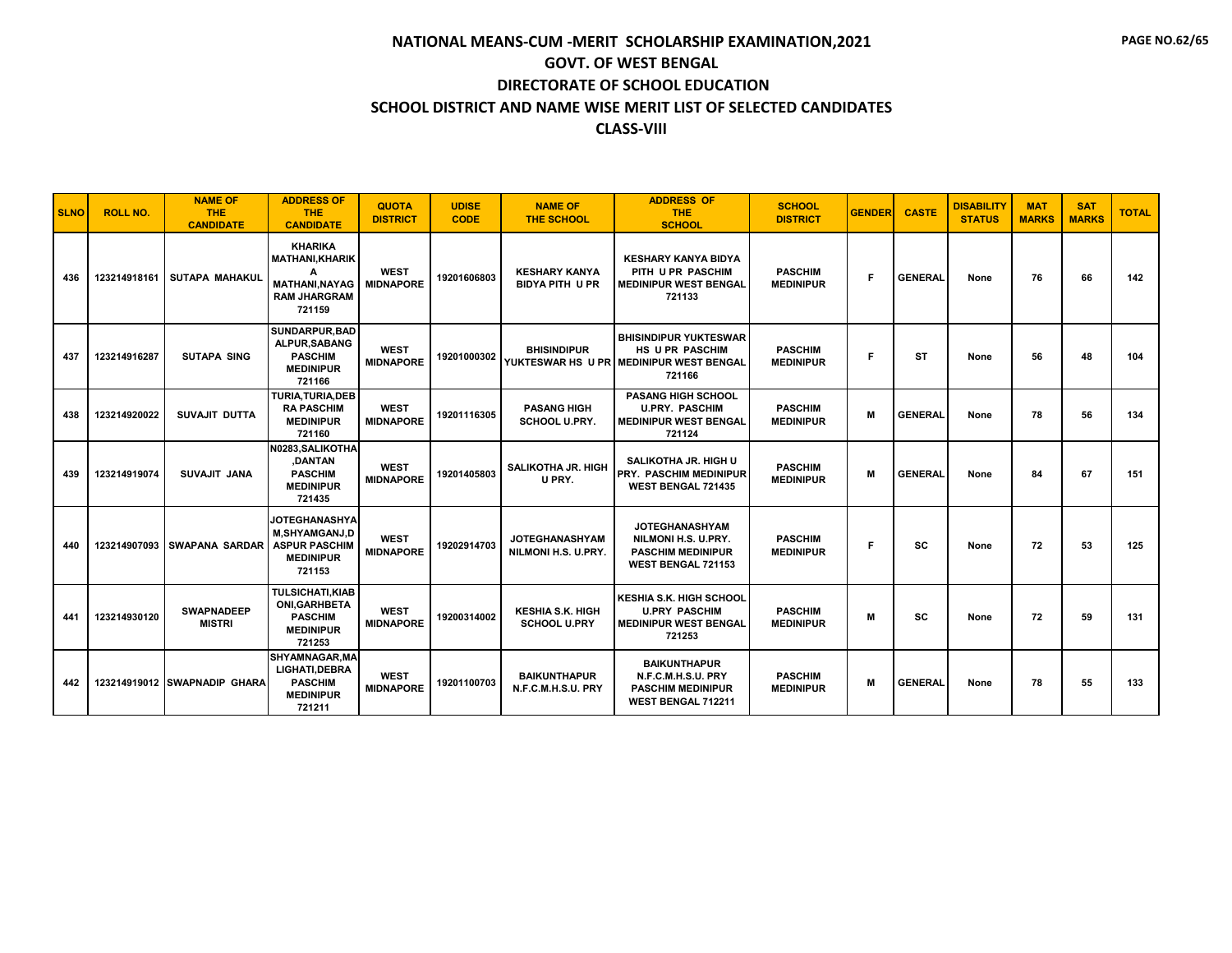| <b>SLNO</b> | <b>ROLL NO.</b> | <b>NAME OF</b><br><b>THE</b><br><b>CANDIDATE</b>      | <b>ADDRESS OF</b><br><b>THE</b><br><b>CANDIDATE</b>                                                                                  | <b>QUOTA</b><br><b>DISTRICT</b> | <b>UDISE</b><br><b>CODE</b> | <b>NAME OF</b><br><b>THE SCHOOL</b>                   | <b>ADDRESS OF</b><br>THE.<br><b>SCHOOL</b>                                                               | <b>SCHOOL</b><br><b>DISTRICT</b>   | <b>GENDER</b> | <b>CASTE</b>   | <b>DISABILITY</b><br><b>STATUS</b> | <b>MAT</b><br><b>MARKS</b> | <b>SAT</b><br><b>MARKS</b> | <b>TOTAL</b> |
|-------------|-----------------|-------------------------------------------------------|--------------------------------------------------------------------------------------------------------------------------------------|---------------------------------|-----------------------------|-------------------------------------------------------|----------------------------------------------------------------------------------------------------------|------------------------------------|---------------|----------------|------------------------------------|----------------------------|----------------------------|--------------|
| 443         | 123214930093    | <b>SWARNENDU</b><br><b>SINGHA</b><br><b>MAHAPATRA</b> | <b>D/O - NIRMAL</b><br><b>SINGHA</b><br><b>MAHAPATRA.KAN</b><br><b>TORE.GOALTORE</b><br><b>PASCHIM</b><br><b>MEDINIPUR</b><br>721157 | <b>WEST</b><br><b>MIDNAPORE</b> | 19200406703                 | <b>KANTORE MAHADEV</b><br><b>H.S. U. PRY.</b>         | <b>KANTORE MAHADEV H.S.</b><br><b>U. PRY. PASCHIM</b><br><b>MEDINIPUR WEST BENGAL</b><br>721157          | <b>PASCHIM</b><br><b>MEDINIPUR</b> | M             | <b>GENERAL</b> | None                               | 82                         | 69                         | 151          |
| 444         | 123214905361    | <b>SWASTIKA DAS</b>                                   | <b>WARD NO-</b><br>06, RAMJIBANPUR,<br><b>CHANDRAKONA</b><br><b>PASCHIM</b><br><b>MEDINIPUR</b><br>721242                            | <b>WEST</b><br><b>MIDNAPORE</b> | 19203700604                 | <b>RAMJIBANPUR</b><br><b>BALIKA HS U. PRY.</b>        | <b>RAMJIBANPUR BALIKA HS</b><br><b>U. PRY. PASCHIM</b><br><b>MEDINIPUR WEST BENGAL</b><br>721242         | <b>PASCHIM</b><br><b>MEDINIPUR</b> | F             | SC             | None                               | 66                         | 52                         | 118          |
| 445         | 123214906104    | <b>SWASTIKA MAITY</b>                                 | <b>D/O-BARUN</b><br><b>MAITY.JAGANNAT</b><br><b>HPUR.DASPUR</b><br><b>PASCHIM</b><br><b>MEDINIPUR</b><br>721641                      | <b>WEST</b><br><b>MIDNAPORE</b> | 19202807203                 | TEARBERIA J.T.R.H.S.<br>U.PRY.                        | TEARBERIA J.T.R.H.S.<br><b>U.PRY. PASCHIM</b><br><b>MEDINIPUR WEST BENGAL</b><br>721641                  | <b>PASCHIM</b><br><b>MEDINIPUR</b> | F             | <b>GENERAL</b> | None                               | 82                         | 75                         | 157          |
| 446         | 123214931019    | <b>SWAYANGDIPTA</b><br><b>BARICK</b>                  | CHHOTOTARA.GU<br>IADAHA, GARHBET<br>A PASCHIM<br><b>MEDINIPUR</b><br>721258                                                          | <b>WEST</b><br><b>MIDNAPORE</b> | 19200508601                 | <b>CHANDRAKONA</b><br>R.S.H.SCHOOL U.PRY              | <b>CHANDRAKONA</b><br><b>R.S.H.SCHOOL U.PRY</b><br><b>PASCHIM MEDINIPUR</b><br><b>WEST BENGAL 721253</b> | <b>PASCHIM</b><br><b>MEDINIPUR</b> | м             | <b>GENERAL</b> | None                               | 74                         | 64                         | 138          |
| 447         | 123214907025    | <b>TAMAJIT GHOSH</b>                                  | <b>GHANARAMPUR,B</b><br>ANDIPUR.CHAND<br><b>RAKONA</b><br><b>PASCHIM</b><br><b>MEDINIPUR</b><br>721260                               | <b>WEST</b><br><b>MIDNAPORE</b> | 19201906704                 | <b>GHANARAMPUR S.V.</b><br>U. PRY.                    | <b>GHANARAMPUR S.V. U.</b><br>PRY. PASCHIM MEDINIPUR<br>WEST BENGAL 721260                               | <b>PASCHIM</b><br><b>MEDINIPUR</b> | M             | <b>GENERAL</b> | None                               | 77                         | 75                         | 152          |
| 448         | 123214907226    | <b>TANISHA MAJI</b>                                   | SUJANAGAR, DAS<br><b>PUR,DASPUR</b><br><b>PASCHIM</b><br><b>MEDINIPUR</b><br>721211                                                  | <b>WEST</b><br><b>MIDNAPORE</b> | 19202803002                 | <b>RASIKGANJA</b><br><b>VIDYASAGAR H.S.</b><br>U.PRY. | <b>RASIKGANJA VIDYASAGAR</b><br>H.S. U.PRY. PASCHIM<br><b>MEDINIPUR WEST BENGAL</b><br>721212            | <b>PASCHIM</b><br><b>MEDINIPUR</b> | F.            | <b>GENERAL</b> | None                               | 70                         | 60                         | 130          |
| 449         | 123214916108    | <b>TANMAY DAS</b>                                     | <b>DALBALIA.KASHI</b><br><b>MPUR.BELDA</b><br><b>PASCHIM</b><br><b>MEDINIPUR</b><br>721451                                           | <b>WEST</b><br><b>MIDNAPORE</b> | 19201004104                 | DASAGRAM S.C.S.S.<br><b>SIKSHADAN U PRY</b>           | DASAGRAM S.C.S.S.<br><b>SIKSHADAN U PRY</b><br><b>PASCHIM MEDINIPUR</b><br>WEST BENGAL 721467            | <b>PASCHIM</b><br><b>MEDINIPUR</b> | M             | <b>GENERAL</b> | None                               | 83                         | 69                         | 152          |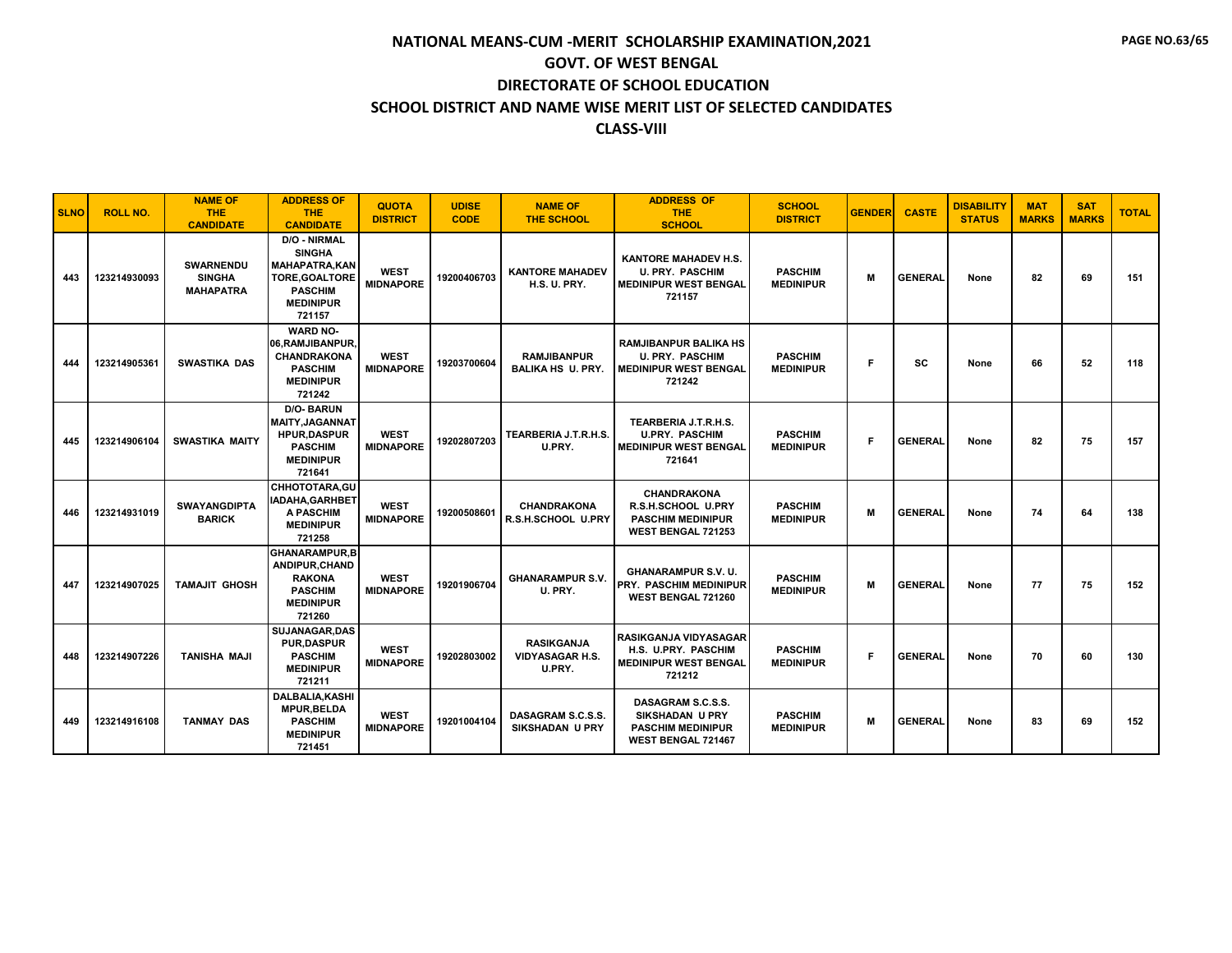| <b>SLNO</b> | <b>ROLL NO.</b> | <b>NAME OF</b><br><b>THE</b><br><b>CANDIDATE</b> | <b>ADDRESS OF</b><br><b>THE</b><br><b>CANDIDATE</b>                                                                | <b>QUOTA</b><br><b>DISTRICT</b> | <b>UDISE</b><br><b>CODE</b> | <b>NAME OF</b><br><b>THE SCHOOL</b>              | <b>ADDRESS OF</b><br>THE.<br><b>SCHOOL</b>                                                                   | <b>SCHOOL</b><br><b>DISTRICT</b>   | <b>GENDER</b> | <b>CASTE</b>   | <b>DISABILITY</b><br><b>STATUS</b> | <b>MAT</b><br><b>MARKS</b> | <b>SAT</b><br><b>MARKS</b> | <b>TOTAL</b> |
|-------------|-----------------|--------------------------------------------------|--------------------------------------------------------------------------------------------------------------------|---------------------------------|-----------------------------|--------------------------------------------------|--------------------------------------------------------------------------------------------------------------|------------------------------------|---------------|----------------|------------------------------------|----------------------------|----------------------------|--------------|
| 450         | 123214908145    | <b>TANMAY GIRI</b>                               | <b>SH</b><br>04, RATHIPUR, GHA<br><b>TAL PASCHIM</b><br><b>MEDINIPUR</b><br>721212                                 | <b>WEST</b><br><b>MIDNAPORE</b> | 19202511302                 | <b>RATHIPUR</b>                                  | <b>RATHIPUR B.BHABAN(H.S)</b><br><b>U.PRY PASCHIM</b><br>B.BHABAN(H.S) U.PRY MEDINIPUR WEST BENGAL<br>721212 | <b>PASCHIM</b><br><b>MEDINIPUR</b> | M             | <b>GENERAL</b> | None                               | 78                         | 64                         | 142          |
| 451         | 123214918093    | <b>TANMOY KARAN</b>                              | <b>SANGANUA.RERI</b><br>PUR, NARAYANGA<br><b>RH PASCHIM</b><br><b>MEDINIPUR</b><br>721424                          | <b>WEST</b><br><b>MIDNAPORE</b> | 19200917002                 | <b>GAITA HS U.PRY</b>                            | <b>GAITA HS U.PRY PASCHIM</b><br><b>MEDINIPUR WEST BENGAL</b><br>721424                                      | <b>PASCHIM</b><br><b>MEDINIPUR</b> | M             | <b>GENERAL</b> | None                               | 76                         | 72                         | 148          |
| 452         | 123214918120    | <b>TANMOY SAHOO</b>                              | <b>RENJURA PATNA</b><br><b>ROAD, GARH</b><br><b>HARIPUR, BELDA</b><br><b>PASCHIM</b><br><b>MEDINIPUR</b><br>721443 | <b>WEST</b><br><b>MIDNAPORE</b> | 19201511001                 | <b>GARH HARIPUR G.N.</b><br>HS U PRY.            | <b>GARH HARIPUR G.N. HS U</b><br><b>PRY. PASCHIM MEDINIPUR</b><br><b>WEST BENGAL 721443</b>                  | <b>PASCHIM</b><br><b>MEDINIPUR</b> | M             | <b>GENERAL</b> | None                               | 78                         | 59                         | 137          |
| 453         | 123214923036    | <b>TANUSHREE</b><br><b>PATTANAYAK</b>            | $\mathbf{1}$<br><b>NO,PURUNDA,BE</b><br><b>LDA PASCHIM</b><br><b>MEDINIPUR</b><br>721445                           | <b>WEST</b><br><b>MIDNAPORE</b> | 19201503902                 | <b>PURUNDA</b><br><b>RAMKRISHNA SS U</b><br>PRY. | PURUNDA RAMKRISHNA<br><b>SS U PRY. PASCHIM</b><br><b>MEDINIPUR WEST BENGAL</b><br>721445                     | <b>PASCHIM</b><br><b>MEDINIPUR</b> | F             | <b>GENERAL</b> | None                               | 81                         | 53                         | 134          |
| 454         | 123214905341    | TINA DE                                          | JHAKRA,JHAKRA.<br><b>CHANDRAKONA</b><br><b>PASCHIM</b><br><b>MEDINIPUR</b><br>721254                               | <b>WEST</b><br><b>MIDNAPORE</b> | 19201905302                 | JHAKRA H.S. U. PRY.                              | JHAKRA H.S. U. PRY.<br><b>PASCHIM MEDINIPUR</b><br>WEST BENGAL 721201                                        | <b>PASCHIM</b><br><b>MEDINIPUR</b> | F.            | <b>GENERAL</b> | None                               | 73                         | 63                         | 136          |
| 455         | 123214922020    | Itirtharaj singha                                | 24.LOWADA.DEBR<br>A PASCHIM<br><b>MEDINIPUR</b><br>721136                                                          | <b>WEST</b><br><b>MIDNAPORE</b> | 19201114303                 | <b>LOWADA HIGH</b><br><b>SCHOOL U.PRY.</b>       | <b>LOWADA HIGH SCHOOL</b><br><b>U.PRY. PASCHIM</b><br><b>MEDINIPUR WEST BENGAL</b><br>721136                 | <b>PASCHIM</b><br><b>MEDINIPUR</b> | M             | <b>GENERAL</b> | None                               | 76                         | 55                         | 131          |
| 456         | 123214919071    | <b>TITHIKA DEY</b>                               | <b>DANTAN-</b><br>II,JANKAPUR,DAN<br><b>TAN PASCHIM</b><br><b>MEDINIPUR</b><br>721435                              | <b>WEST</b><br><b>MIDNAPORE</b> | 19201502201                 | <b>JANKAPUR HS U PRY</b>                         | <b>JANKAPUR HS U PRY</b><br><b>PASCHIM MEDINIPUR</b><br><b>WEST BENGAL 721435</b>                            | <b>PASCHIM</b><br><b>MEDINIPUR</b> | F.            | <b>GENERAL</b> | None                               | 76                         | 61                         | 137          |
| 457         | 123214929276    | <b>TRIDEV</b><br><b>CHAKRABORTY</b>              | <b>DHAMKURIA,DHA</b><br><b>MKURIA, CHANDR</b><br><b>AKONA PASCHIM</b><br><b>MEDINIPUR</b><br>721201                | <b>WEST</b><br><b>MIDNAPORE</b> | 19203001507                 | <b>R.K.MISSION VDY.</b><br>U.PRY                 | R.K.MISSION VDY. U.PRY<br><b>PASCHIM MEDINIPUR</b><br>WEST BENGAL 721101                                     | <b>PASCHIM</b><br><b>MEDINIPUR</b> | M             | <b>GENERAL</b> | None                               | 80                         | 67                         | 147          |